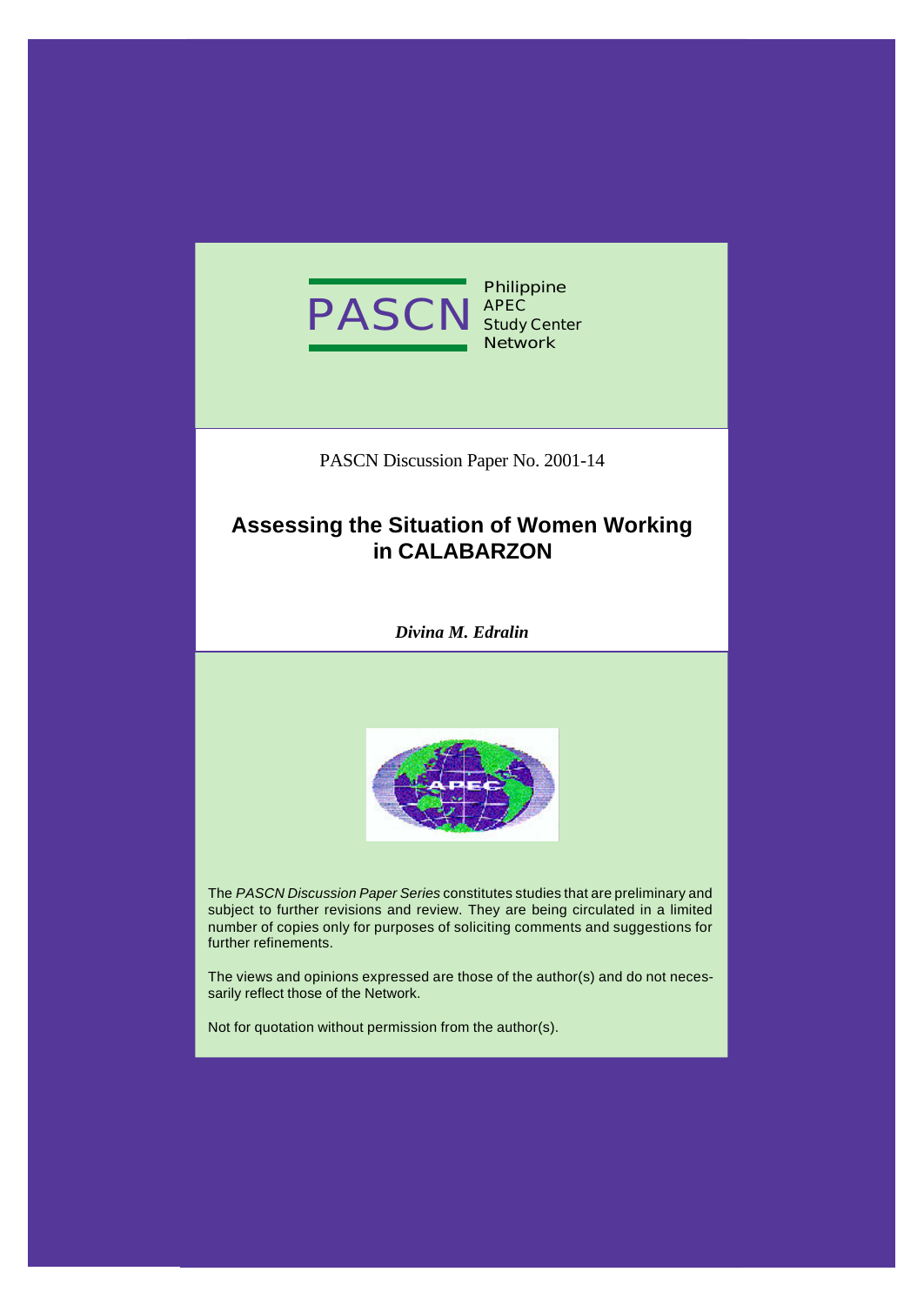

PASCN Discussion Paper No. 2001-14

# **Assessing the Situation of Women Working in CALABARZON**

# *Divina M. Edralin*

De La Salle University-Manila

December 2001

The *PASCN Discussion Paper Series* constitutes studies that are preliminary and subject to further revisions and review. They are being circulated in a limited number of copies only for purposes of soliciting comments and suggestions for further refinements.

The views and opinions expressed are those of the author(s) and do not necessarily reflect those of the Network.

Not for quotation without permission from the author(s).

For comments, suggestions or further inquiries, please contact:

**The PASCN Secretariat** Philippine Institute for Development Studies NEDA sa Makati Building, 106 Amorsolo Street Legaspi Village, Makati City, Philippines Tel. Nos. 893-9588 and 892-5817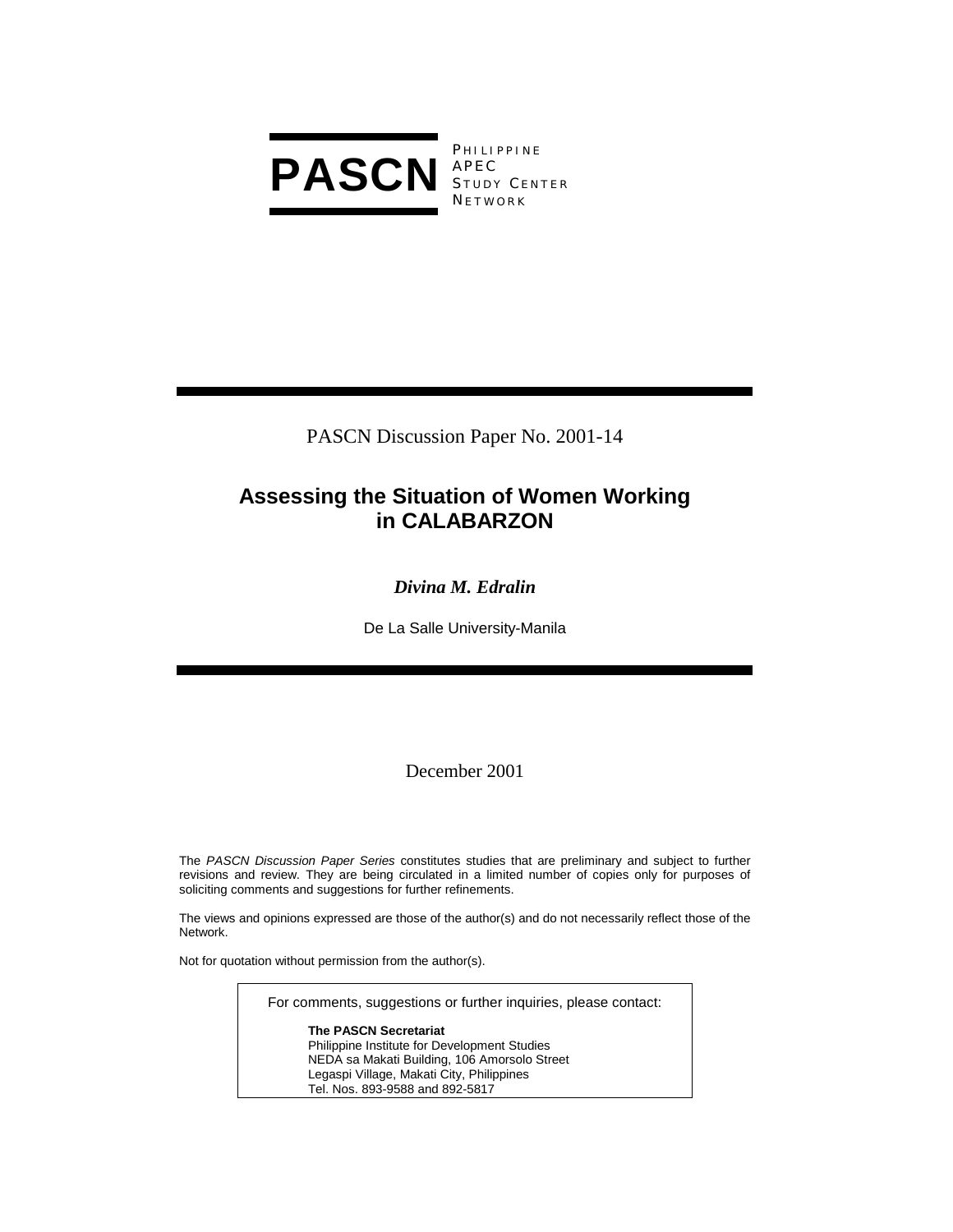#### **Abstract**

 This paper aimed to assess the situation of women working in the CALABARZON in terms of their: (1) recruitment and selection; (2) working conditions; (3) compensation; (4) development; (5) special working conditions; (6) heath, dental, and occupational safety; (7) labor relations; (8) post employment; (9) the impact of globalization on their socio-economic life; and (10) the significant differences in their situation based on the characteristics of their company.

 Using descriptive, comparative, and evaluative research designs, a survey among 172 firms registered with PEZA operating in the economic zones in Cavite, Laguna, and Batangas was conducted. A total of 327 respondents, composed of 219 women workers and 108 management representatives, were interviewed or answered the questionnaire. Both descriptive and non-parametric statistics (One-Way Anova and Chi-square Tests) were used to analyze the data.

 Results showed that majority of the women workers got employed as a walk-in applicant. They perform their jobs six (6) days a week for an average of eight working hours per day. They received a monthly salary ranging from P2,000 to P12,000 per month. Results further showed that many of the women workers claim that they are given training opportunities by their firm. Since the women workers started working in their enterprise, the majority have only been promoted once, mostly one step higher within the rank and file levels, rather than moving up to managerial level. Very few women however, have experienced discrimination. Among these few cases perceived discriminations are related to education, civil status, gender, age, and economic status.

The study showed that there is a relatively low level of adoption of the provision for women facilities, family planning services, health, dental and occupational safety measures for the protection of women in the CALABARZON companies. Only a handful of the firms in the CALABARZON are unionized. On post-employment condition, analysis indicated that the number one reason for termination is serious misconduct or willfull disobedience by the women worker of the lawful orders of the employer or its representatives in connection with work.

Only 57 out of 219 women workers opined that their economic and social lives are affected by globalization, while 162 believe that it has no effect on their lives at all.

 Finally, women workers' situations did not differ significantly, whether they are Filipino-owned or not, and whether they are export or domestic-oriented. This means that globalization has not fully improved the working conditions of women, and firms in the EPZs have not truly performed their corporate social responsibility in protecting the rights and welfare of women in the workplace.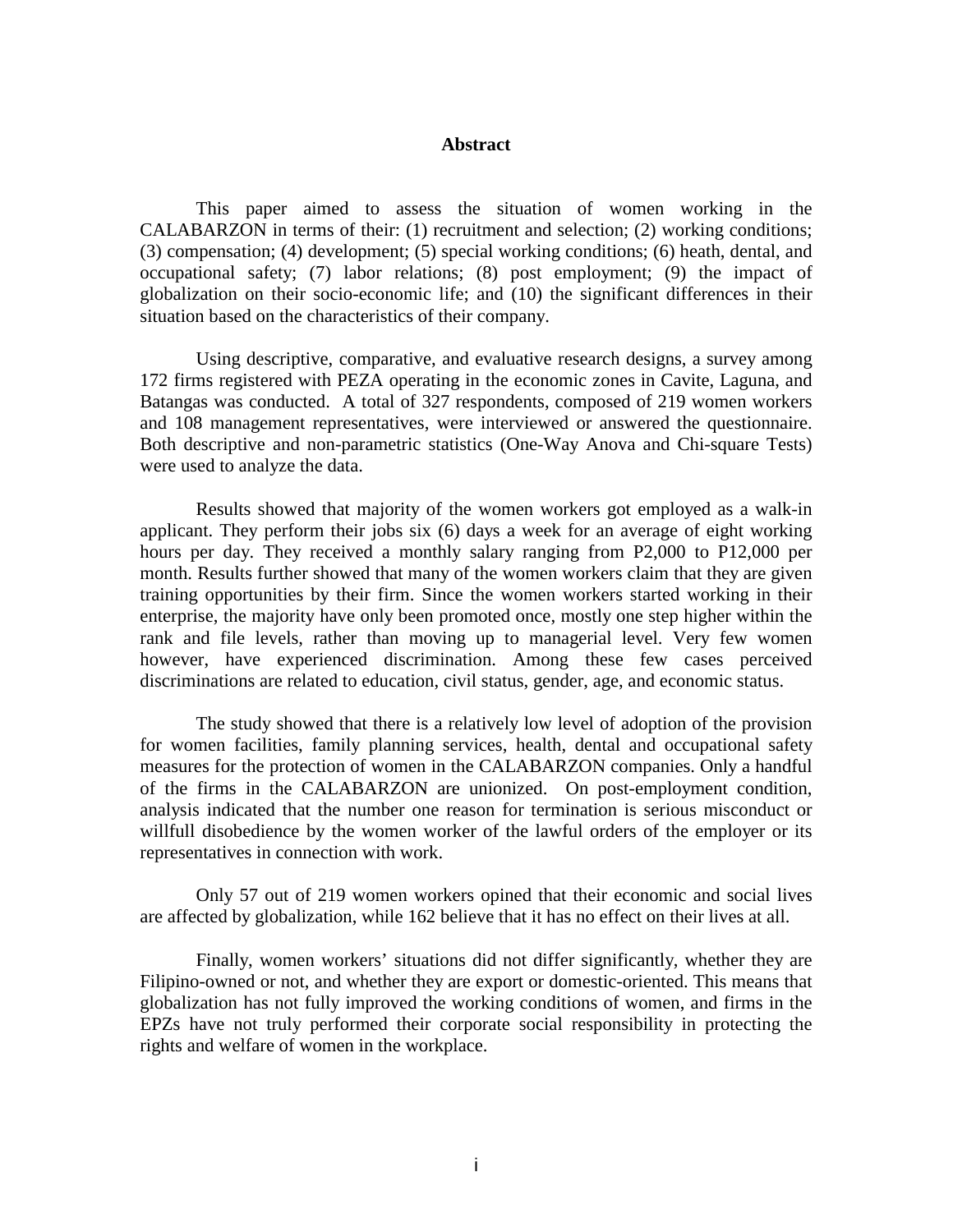# **Table of Contents**

|                |                                                      | page                |  |  |  |
|----------------|------------------------------------------------------|---------------------|--|--|--|
|                | <b>Table of Contents</b><br><b>List of Tables</b>    | $\mathbf{1}$<br>111 |  |  |  |
|                | List of Figures                                      | V                   |  |  |  |
| Abstract       |                                                      | V1                  |  |  |  |
|                | <b>Executive Summary</b>                             | vii                 |  |  |  |
|                |                                                      |                     |  |  |  |
|                | 1. Background of the Study                           | 1                   |  |  |  |
|                | 1.1 Globalization in Retrospect                      | $\mathbf{1}$        |  |  |  |
|                | 1.2 Women in the Globalization Era                   | 5                   |  |  |  |
|                | 1.3 Women in Export Processing Zones (EPZs)          | 9                   |  |  |  |
|                | 1.4 CALABARZON                                       | 13                  |  |  |  |
|                | 2. Objectives of the Study                           | 21                  |  |  |  |
|                |                                                      |                     |  |  |  |
|                | 3. Conceptual Framework                              | 23                  |  |  |  |
| 4. Methodology |                                                      |                     |  |  |  |
| 5. Findings    |                                                      | 31                  |  |  |  |
|                | 5.1 Profile of Companies                             | 31                  |  |  |  |
|                | 5.2 Socio-economic Profile of Women Workers          | 33                  |  |  |  |
|                | 5.3 Recruitment and Selection                        | 44                  |  |  |  |
|                | 5.4 Working Conditions                               | 51                  |  |  |  |
|                | 5.4.1 Work Schedule                                  | 51                  |  |  |  |
|                | 5.4.2 Night Shift Differential                       | 53                  |  |  |  |
|                | 5.4.3 Overtime Work                                  | 55                  |  |  |  |
|                | 5.4.4 Rest Days                                      | 57                  |  |  |  |
|                | 5.4.5 Holidays                                       | 58                  |  |  |  |
|                | 5.4.6 Leaves                                         | 59                  |  |  |  |
|                | 5.4.7 Assessment on Present Working Conditions       | 60                  |  |  |  |
|                | 5.5 Compensation                                     | 63                  |  |  |  |
|                | 5.5.1 Salary                                         | 63                  |  |  |  |
|                | 5.5.2 Fringe Benefits                                | 67                  |  |  |  |
|                | 5.5.3 Adequacy of Salary Benefits                    | 68                  |  |  |  |
|                | 5.6 Development Opportunities                        | 71                  |  |  |  |
|                | 5.6.1 Training                                       | 71                  |  |  |  |
|                | 5.6.2 Promotion                                      | 74                  |  |  |  |
| 5.7            | <b>Special Working Conditions</b>                    | 77                  |  |  |  |
|                | 5.7.1 Family Planning Services                       | 78                  |  |  |  |
|                | 5.7.2 Discrimination Practices and Sexual Harassment | 78                  |  |  |  |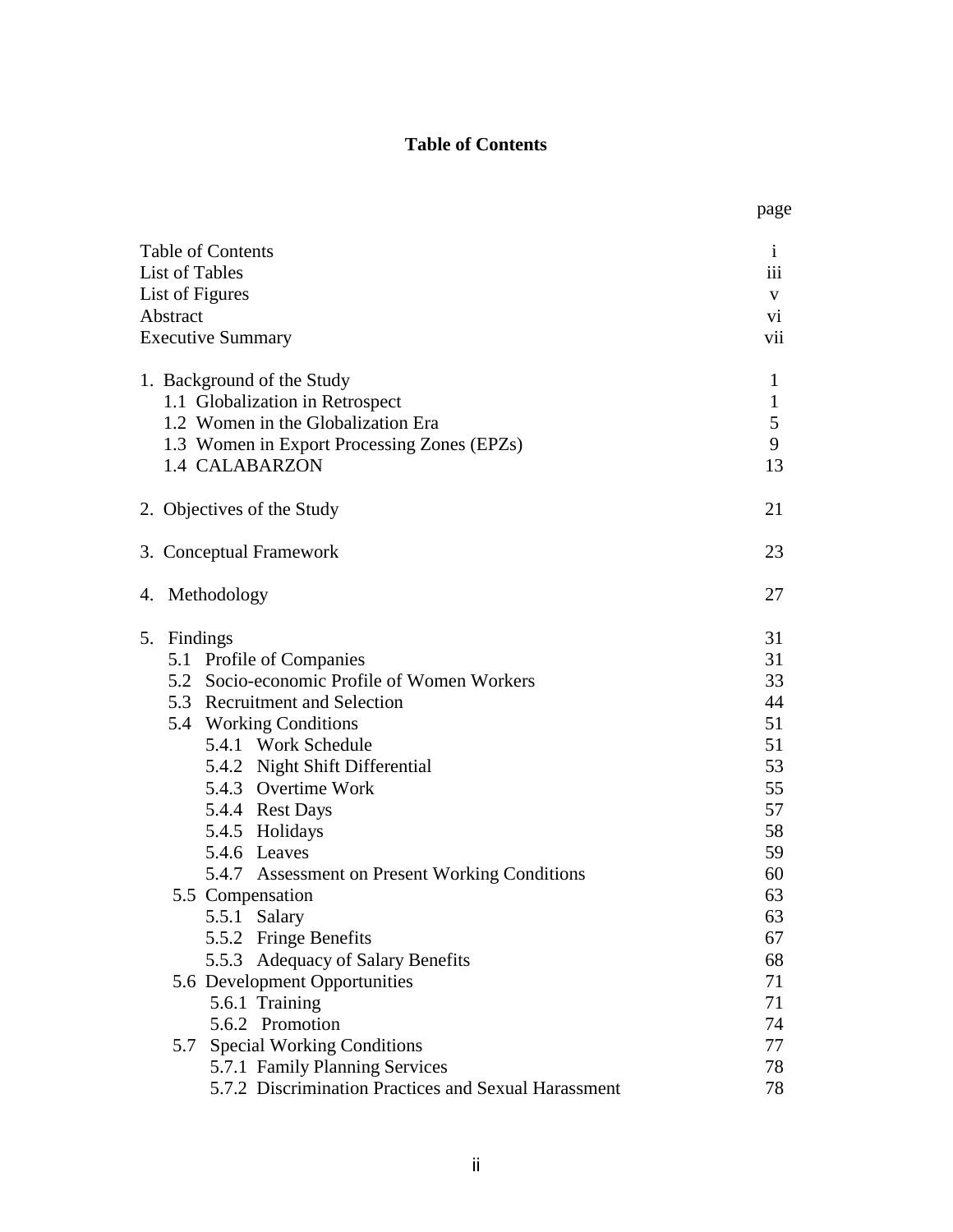|                                                                                                                                                                                                                                                                                                                                                                                                                                                                                                                                                                                                                                                    | page |  |  |
|----------------------------------------------------------------------------------------------------------------------------------------------------------------------------------------------------------------------------------------------------------------------------------------------------------------------------------------------------------------------------------------------------------------------------------------------------------------------------------------------------------------------------------------------------------------------------------------------------------------------------------------------------|------|--|--|
| 5.9 Labor Relations<br>5.9.1 Unionization<br>5.9.2 Discipline<br>5.9.3 Grievance Machinery<br>5.9.4 Decision-Making Process<br>5.9.5 Assessment of Labor-Management Relations<br>5.9.6 Problems Encountered Related to Labor-Management<br>Relations<br>5.10 Separation<br>5.10.1 Termination<br>5.10.2 Retrenchment and Security of Tenure<br>5.10.3 Retirement<br>5.10.4 Problems and Difficulties of Women Related to Separation<br>5.11 Impact of Globalization on the Economic and Social Lives of<br><b>Women Workers</b><br>5.12 Impact of Globalization on Filipino Firms<br>6. Summary and Conclusion<br>7. Recommendations<br>References |      |  |  |
|                                                                                                                                                                                                                                                                                                                                                                                                                                                                                                                                                                                                                                                    | 80   |  |  |
|                                                                                                                                                                                                                                                                                                                                                                                                                                                                                                                                                                                                                                                    | 81   |  |  |
|                                                                                                                                                                                                                                                                                                                                                                                                                                                                                                                                                                                                                                                    | 82   |  |  |
|                                                                                                                                                                                                                                                                                                                                                                                                                                                                                                                                                                                                                                                    | 82   |  |  |
|                                                                                                                                                                                                                                                                                                                                                                                                                                                                                                                                                                                                                                                    | 83   |  |  |
|                                                                                                                                                                                                                                                                                                                                                                                                                                                                                                                                                                                                                                                    | 85   |  |  |
|                                                                                                                                                                                                                                                                                                                                                                                                                                                                                                                                                                                                                                                    |      |  |  |
|                                                                                                                                                                                                                                                                                                                                                                                                                                                                                                                                                                                                                                                    | 86   |  |  |
|                                                                                                                                                                                                                                                                                                                                                                                                                                                                                                                                                                                                                                                    | 86   |  |  |
|                                                                                                                                                                                                                                                                                                                                                                                                                                                                                                                                                                                                                                                    | 88   |  |  |
|                                                                                                                                                                                                                                                                                                                                                                                                                                                                                                                                                                                                                                                    | 88   |  |  |
|                                                                                                                                                                                                                                                                                                                                                                                                                                                                                                                                                                                                                                                    | 89   |  |  |
|                                                                                                                                                                                                                                                                                                                                                                                                                                                                                                                                                                                                                                                    | 89   |  |  |
|                                                                                                                                                                                                                                                                                                                                                                                                                                                                                                                                                                                                                                                    | 93   |  |  |
|                                                                                                                                                                                                                                                                                                                                                                                                                                                                                                                                                                                                                                                    | 95   |  |  |
|                                                                                                                                                                                                                                                                                                                                                                                                                                                                                                                                                                                                                                                    | 101  |  |  |
| 103                                                                                                                                                                                                                                                                                                                                                                                                                                                                                                                                                                                                                                                |      |  |  |
| 106<br>Glossary of terms                                                                                                                                                                                                                                                                                                                                                                                                                                                                                                                                                                                                                           |      |  |  |

5.8 Health, and Dental and Occupational Safety 79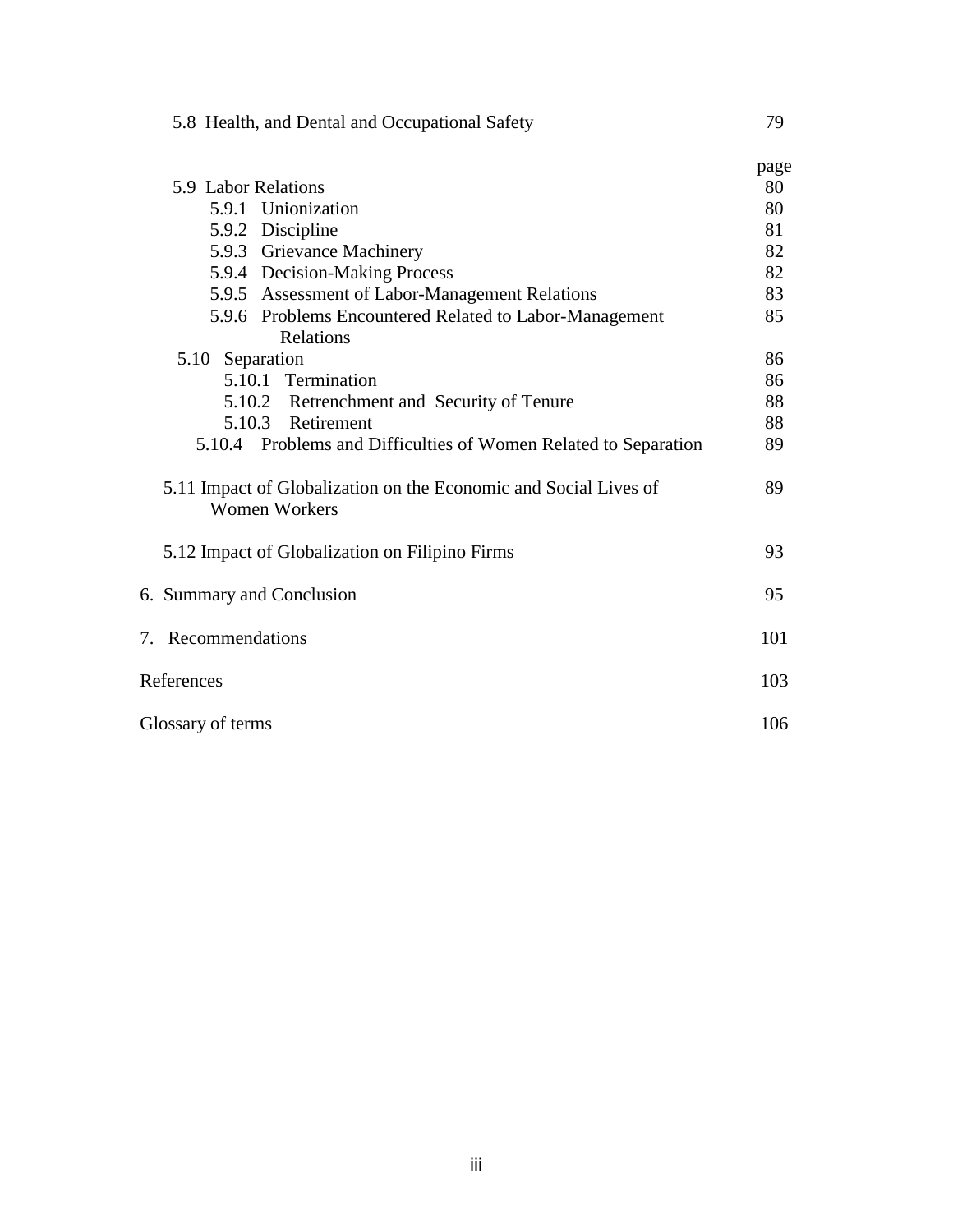# **List of Tables**

|          |                                                                                                                     | page |
|----------|---------------------------------------------------------------------------------------------------------------------|------|
| Table 1  | Distribution of EPZs by Region, 1997                                                                                | 10   |
| Table 2  | <b>CALABARZON</b> Profile                                                                                           | 14   |
| Table 3  | Employment in CALABARZON (as of August 2000)                                                                        | 15   |
| Table 4  | Investment in PEZA by Nationality Classification, January<br>30 to June 1998 and 1999                               | 16   |
| Table 5  | Distribution of Sample Firms and Respondents Classified by<br><b>Location and Economic Zones</b>                    | 27   |
| Table 6  | Profile of Respondent Companies in CALABARZON                                                                       | 32   |
| Table 7  | Socio-Economic Profile of Women Workers                                                                             | 35   |
| Table 8  | Women Worker's Assessment of their Present Socio-Economic<br><b>Condition Classified by Company Characteristics</b> | 41   |
| Table 9  | Ways by Which Women Workers Were Recruited and Selected<br>by their Company                                         | 44   |
| Table 10 | Women Worker's Recruitment and Selection Process Classified<br>by Company Characteristics                           | 49   |
| Table 11 | Work Schedule of Women Workers in CALABARZON                                                                        | 51   |
| Table 12 | Night Differential Given to Women Workers                                                                           | 54   |
| Table 13 | Number of Overtime Hours and Pay Given to Women Workers<br>Work on Holidays                                         | 55   |
| Table 14 | Daily Rate of Women Workers on Rest Days and Holidays                                                               | 57   |
| Table 15 | <b>Assessment on Present Working Conditions</b>                                                                     | 60   |
| Table 16 | Problems Encountered Related to Working Conditions                                                                  | 62   |
| Table 17 | <b>Compensation Received by Women Workers</b>                                                                       | 64   |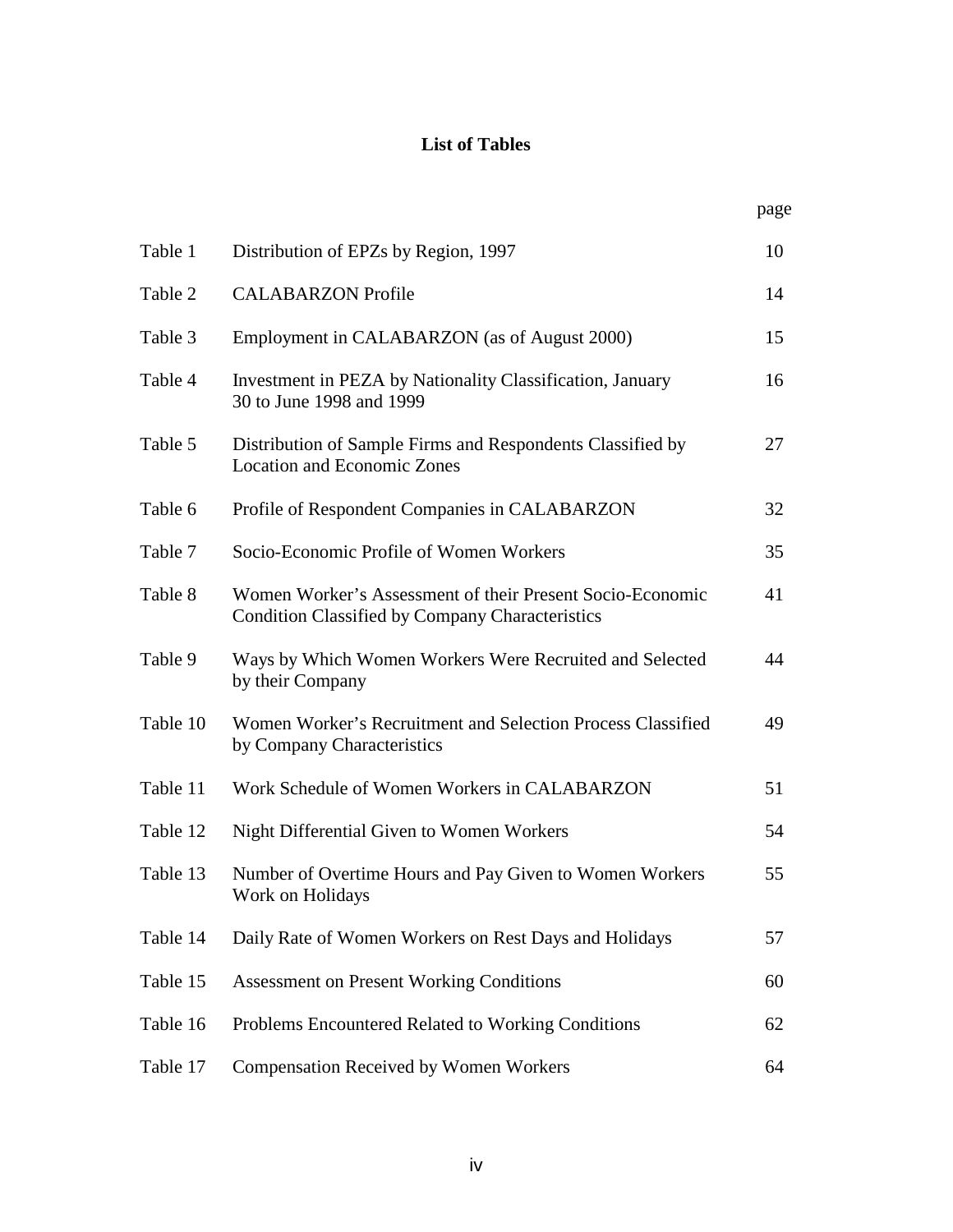| Table 18 | Women Workers' Compensation Classified by Company<br>Characteristics                         | 66 |
|----------|----------------------------------------------------------------------------------------------|----|
| Table 19 | Benefits Received by Women Workers in CALABARZON                                             | 67 |
| Table 20 | Assessment on Adequacy of Salary and Benefits                                                | 68 |
| Table 21 | Problems Encountered Related to a Compensation                                               | 70 |
| Table 22 | Assessment of Training Program of Women Workers in<br><b>CALABARZON</b>                      | 72 |
| Table 23 | Women Workers' Assessment on Promotion System                                                | 75 |
| Table 24 | <b>Assessment of Labor Management Relations</b>                                              | 83 |
| Table 25 | Problems Encountered Related to Labor-Management Relations                                   | 85 |
| Table 26 | Retirement conditions                                                                        |    |
| Table 27 | Profile of Women Workers Who Perceive that their Conditions<br>are Affected by Globalization | 87 |
| Table 28 | Impact of Globalization on the Socio-Economic Life of Women<br>Workers                       | 90 |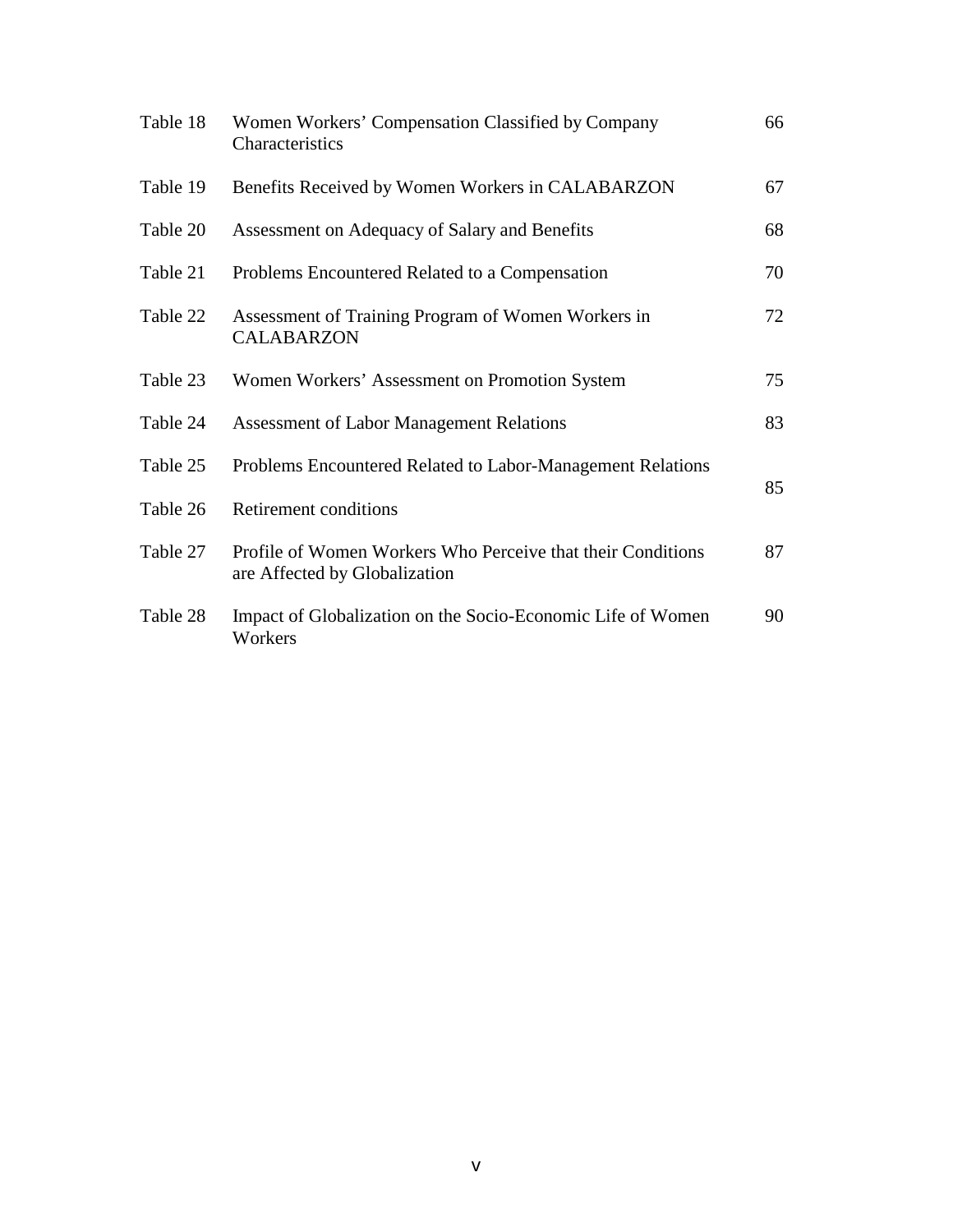# **List of Figures**

| Figure 1 | <b>Operational Framework</b>                            | 26 |
|----------|---------------------------------------------------------|----|
| Figure 2 | Profile of a Typical Participating Company              | 31 |
| Figure 3 | Socio-economic Profile of Women Workers                 | 34 |
| Figure 4 | Aspirations of Women Workers                            | 38 |
| Figure 5 | Level of Assessment on Present Socio-Economic Condition |    |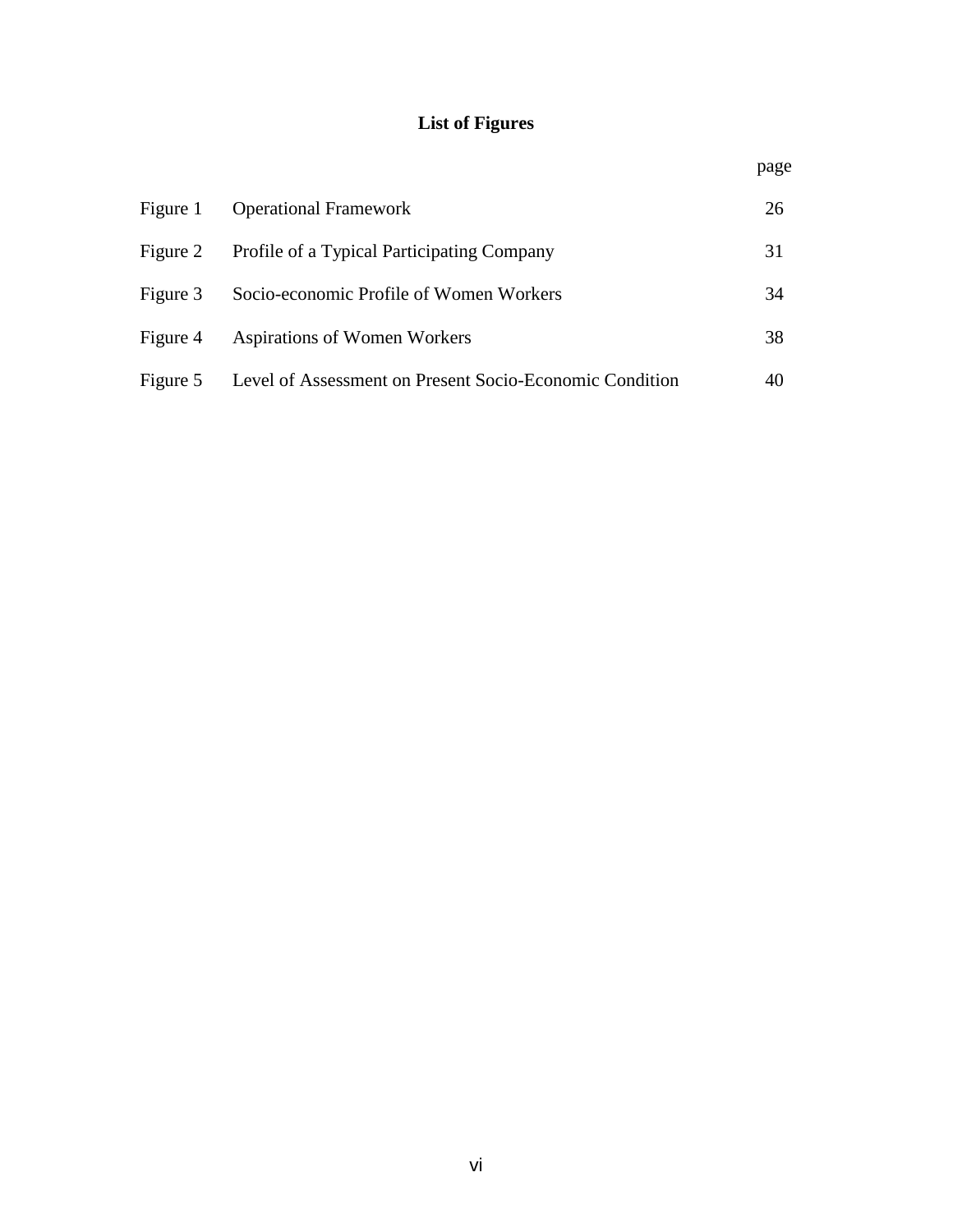#### **Assessing the Situation of Women Working in the CALABARZON**<sup>⊗</sup>

*"Globalization must have a "human face" and help improve the daily lives of the 1.3 billion people worldwide who live on less than \$1 a day."*  - *J. Wolfensohn, World Bank President* 

## **1. Background of the Study**

## **1.1 Globalization in Retrospect**

Globalization, the latest and most popular buzzword at the turn of the 21st century, is a reality of the world and its evidence can be seen everywhere. As a term, globalization is variously defined by different people all over the world. However, the prime characteristic common to all of them is the dimension of change. As Rosenau (1997) noted, globalization is the transformation of practices and norms that is changing humankind's preoccupation with territoriality and the traditional arrangements of the state system. It encompasses pervasive complexities and contradictions that have the potential both to enlarge and to degrade our humanity.

As of the start of the new millennium, globalization has been coupled with technological advances, progress in techniques of communication and transportation, expansion of industrialization throughout the developing world, and rapid increase in international financial activity (Mears, 1995). An example of this is the expansion and growth of international trade which rose to an estimated \$6.5 trillion and which made commerce pivotal to economic growth (PDI, 1999, c.f. ILO Report).This is also clearly evidenced by the significant increase in foreign exchange transactions and international bond issues over the span of the past ten years (Hayami, 2000).

Moreover, according to Griswold (2000), global exports, as a share of global domestic product, have increased from 14 percent in 1970 to 24 percent today, and the growth of trade has consistently outpaced growth in global output. (Greenspan, 1998). In the United States, the ratio of two-way trade and investment income flows as a share of GDP has roughly tripled since the 1960s. Annual global flows of foreign direct investment surged to a record \$400 billion in 1997, with 37 percent directed to less developed countries (LDCs), up from 7 percent in 1990 (UN, WIR, 1998). In the 1970s, daily foreign exchange transactions averaged \$10 billion to \$ 20 billion; today, the average daily activity has reached more than \$1.5 trillion (UN, Human Development Report, 1999).

#### **Globalization: Pains and Gains**

 $\overline{a}$ 

Globalization, as an international trend, brings with it both positive and brings with it both positive and negative impacts on the various aspect human existence. On

<sup>⊗</sup> This study was made possible through a research grant from the Philippine APEC Study Center Network (PASCN). Research assistance provided by Ms. Ma. Theresa Mosquito and MSIR students is acknowledged and deeply appreciated.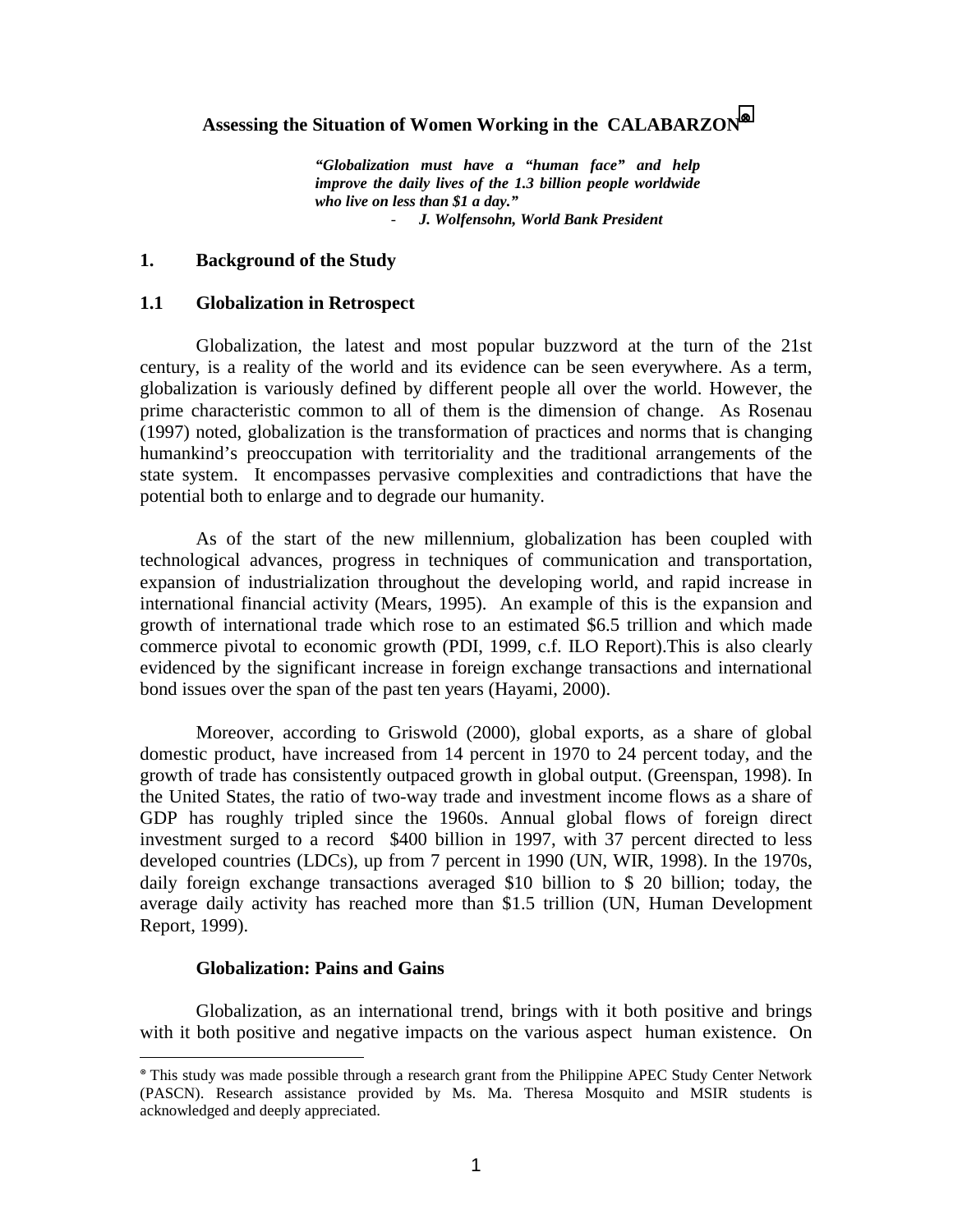the brighter side, Griswold (2000) puts forth at least three fundamental blessings on nations that embrace globalization: faster economic growth, reductions in poverty, and more fertile soil for democracy.

*Economic Growth. The greatest beneficiaries of globalization are the long-suffering consumers in those nations that had been "protected" from global competition. Globalization expands the range of choice, improves product quality, and exerts downward pressure on prices. It delivers an immediate gain to workers by raising the real value of their wages. It transfers wealth from formerly protected producers to newly liberated consumers, with the gains to consumers exceeding the loss to producers because the deadweight losses to the economy are recaptured through efficiency gains.* 

*Reduction in Poverty. Globalization offers hope to the world's poorest. Just as more open trade tends to promote economic growth, growth in turn leads to poverty reduction. A World Bank study found that periods of sustained economic growth are almost always accompanied by reductions in poverty. Specifically, the study found that poverty fell in 77 of the 88*  decade-long periods of growth covered by the survey. The greatest *reductions in poverty in the last twenty years have occurred in nations that have moved decisively toward openness and domestic liberalization. The most spectacular gains have been realized in East Asia. Between 1993 and 1996, the number of people living in absolute poverty--what the World Bank defines as less than \$ 1 per day--declined in the region, from 432 million to 267 million. In China alone, the number of poor people so defined fell by 150 million between 1990 and 1997. The 1997-98 financial crisis that began in East Asia brought a temporary halt to this progress, but poverty rates in the hardest-hit countries--Korea, Thailand, and Indonesia--have begun to decline back toward their pre-crisis levels. Globally, the number of people living in absolute poverty has declined in the 1990s to an estimated 1.2 billion in 1998.* 

*Fertile Soil for Democracy. By raising the general standard of living, free trade helps people achieve higher levels of education and gain access to alternative sources of information. It helps create a larger and more independently minded middle class that can form the backbone of more representative forms of government. The wealth created from expanded trade can help nurture and sustain civil institutions that can offer ideas and influence outside government. Engagement in the global economy exposes citizens to new ideas and new social and business arrangements. In his book Business as a Calling, Michael Novak explains the linkage with what he calls "the wedge theory": Capitalist practices, runs the theory, bring contact with the ideas and practices of the free societies, generate the economic growth that gives political confidence to a rising middle class, and raise up successful business leaders who come to*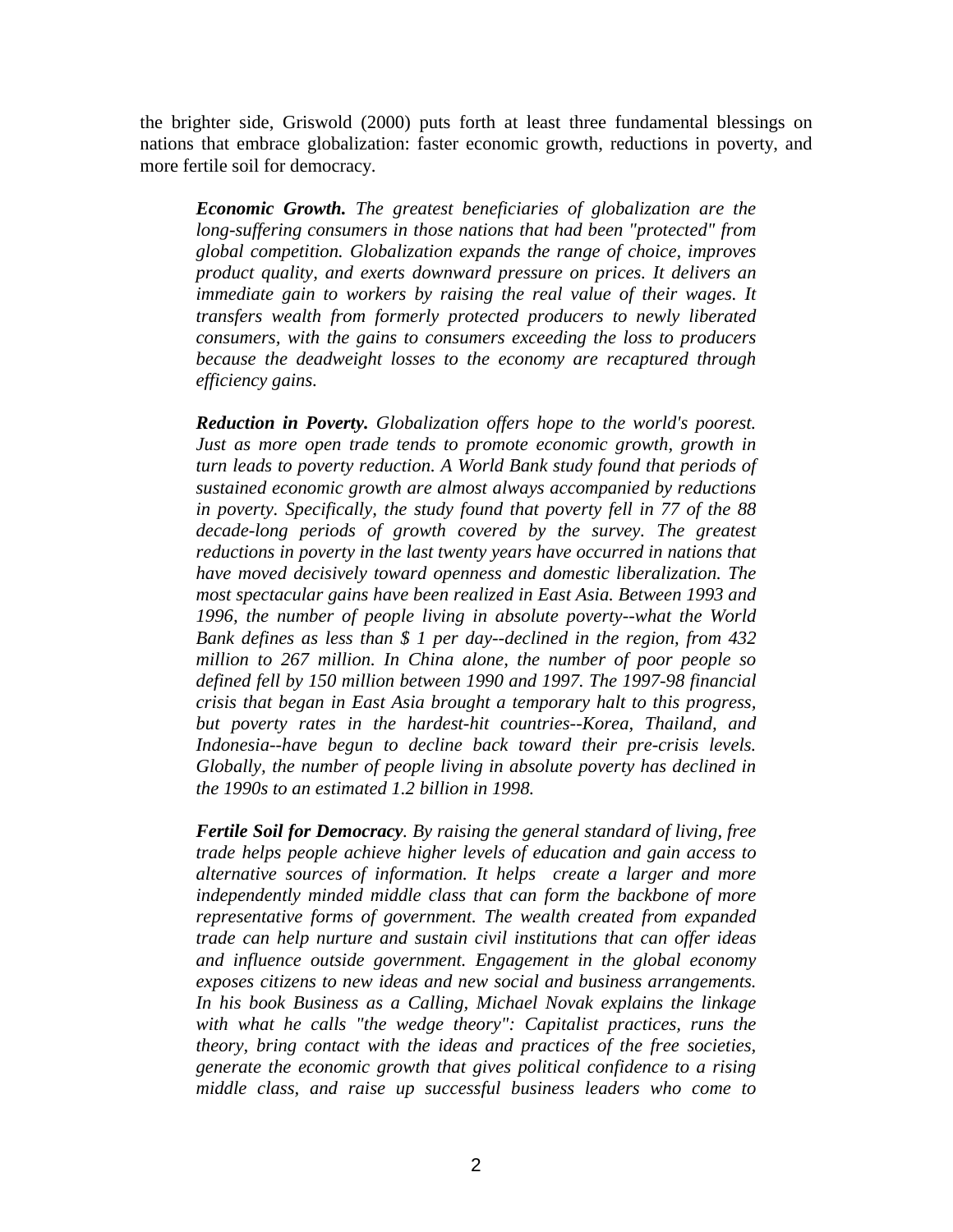*represent a political alternative to military or party leaders. In short, capitalist firms wedge a democratic camel's nose under the authoritarian tent.* 

Aside from the economic roots and political consequences of globalization, it has also brought into focus the power of culture in this global environment. Current trends that fall under globalization are accelerating a process that has taken place throughout history as discrete groups have become familiar with one another, allied, and commingled, ultimately becoming more alike (Rothkop, 1997).

Rothkop (1997) further asserts that the drivers of today's rapid globalization are improving methods and systems of international transportation, devising revolutionary and innovative information technologies and services, and dominating the international commerce in services and ideas. Their impact affects lifestyles, religion, language, and every other component of culture. Much has been written about the role of information technologies and services in this process. Today, 15 major U.S. telecommunications companies, including giants like Motorola, Loral Space & Communications, and Teledesic (a joint project of Microsoft's Bill Gates and cellular pioneer Craig McCaw), offer competing plans that will encircle the globe with a constellation of satellites and will enable anyone anywhere to communicate instantly with anyone elsewhere without an established telecommunications infrastructure on the ground near either the sender or the recipient (Loral puts the cost of such a call at around \$ 3 per minute). Technology is not only transforming the world; it is creating its own metaphors as well. Satellites carrying television signals now enable people on opposite sides of the globe to be exposed regularly to a wide range of cultural stimuli. Russian viewers are hooked on Latin soap operas, and Middle Eastern leaders have cited CNN as a prime source for even local news. The Internet is an increasingly global phenomenon with active development under way on every continent.

However, the advance of globalization has not been a smooth or a pain-free process. The changes it has caused, or perceived to have caused, have spurred a political backlash--dramatically evident in the street protests that plagued the WTO ministerial in Seattle. Two of the most common complaints against globalization are that it has undermined labor and environmental standards, and that it has exacerbated the gap between rich and poor, both among and within countries (Griswold, 2000).

Critics of globalization warn of a destructive "race to the bottom," as advanced nations are forced to weaken labor and environmental standards to compete with lessregulated producers in developing nations. This means corporations, particularly transnational corporations (TNCs), taking investment wherever labor is cheapest and most productive and the growing plight of unskilled labor (Carr, 1998). In this regard, big multinational or national retail chains, such as Wal-Mart, The Gap and Toys'R Us in the United States, Metro group AG in Germany, Carrefour SA and Pinault-Printemps-Redoute in France, and Ito-Yokado in Japan, today rank among the largest businesses in many industrialized countries (PDI, 1999, c.f. ILO report). Consequently, globalization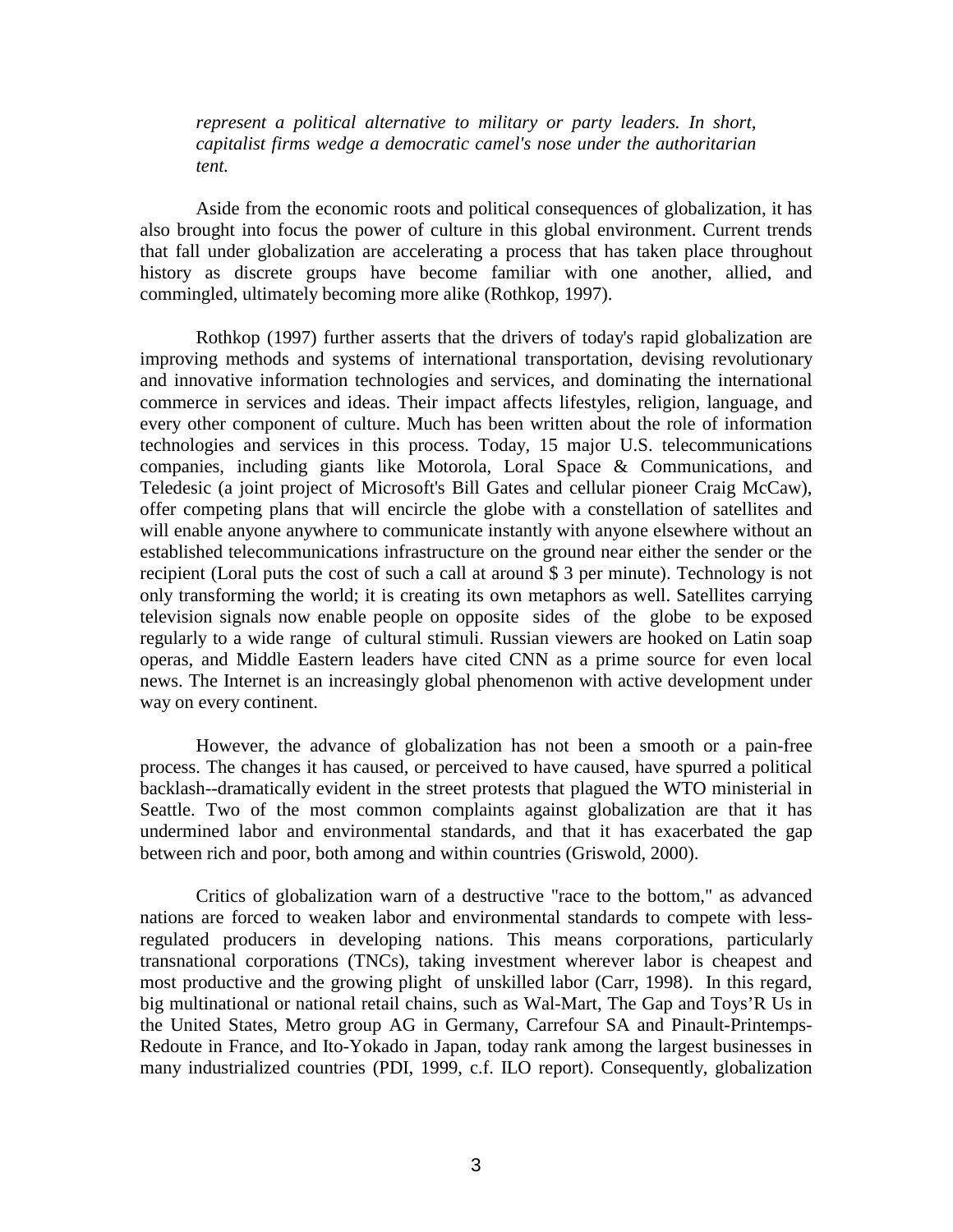had depended upon the de-unionization of labor worldwide and the depression of wages (Grossholtz, 1999).

**Environmental threats.** Some environmental activists complain that the global trading system, as embodied in the WTO, favors free trade at the expense of environmental protection. But WTO rules place no restraints on the ability of a member government to impose any environmental regulations determined to be necessary to protect its own environment from domestically produced or imported products. Article XX of the General Agreement on Tariffs and Trade 1994, the basic charter of the WTO, plainly states that members may impose trade restrictions "necessary to protect human, animal, or plant health." The Sanitary and Phytosanitary Agreement of the Uruguay Round does require that such restrictions be based on sound scientific evidence--a commonsense requirement necessary to discourage the use of health and safety issues as a cover for protectionism (Griswold, 2000).

**Widening gap between rich and poor.** Another challenge to globalization is the perception that economic liberalization has exacerbated the gap between rich and poor countries, and between the rich and poor within countries that have liberalized. The perception that the gap has been growing, both among and within nations, is broadly true. The connection with globalization is much less clear. While some previously poor countries have managed to close the gap with the more advanced economies, a disturbingly large number of countries have fallen further behind. According to the World Bank, the ratio of income per capita in the richest countries compared with that in the poorest rose from 11 in 1870 to 38 in 1960 to 52 in 1985 (Human Development Social Indicators). Concern about the "marginalization" of poor countries in the global economic system has rightly focused on sub-Saharan Africa. Since 1976, the region's share in world trade has fallen from 3 percent to slightly more than 1 percent in the (OECD, Policy,1990). While the flow of foreign direct investment to LDCs has risen dramatically in the 1990s, sub-Saharan Africa has been almost entirely overlooked (Griswold, 2000).

Globalization, therefore, is not simply an economic issue but also cultural, political, ethical and ecological (World Council of Churches, 1999).

# **1.2 Women in the Globalization Era**

 The impact of globalization on women and work varies from one country to another, and in particular differs between industrialized and developing countries (Mears, 1995). As such, globalization has altered and radically created new arrangements in the fundamental structural functional patterns of the socio-economic-political systems of countries in order to cope with its requirements. One significant change that came to fore with globalization, is the feminization of the workforce in certain industries, notably garment and electronics assembly, regardless of the level of development of a country. This means that women entered the workforce in unprecedented numbers in the 1980s and early 1990s. Their income became increasingly important to their families. Moreover, in almost all advanced industrialized nations, women's participation in the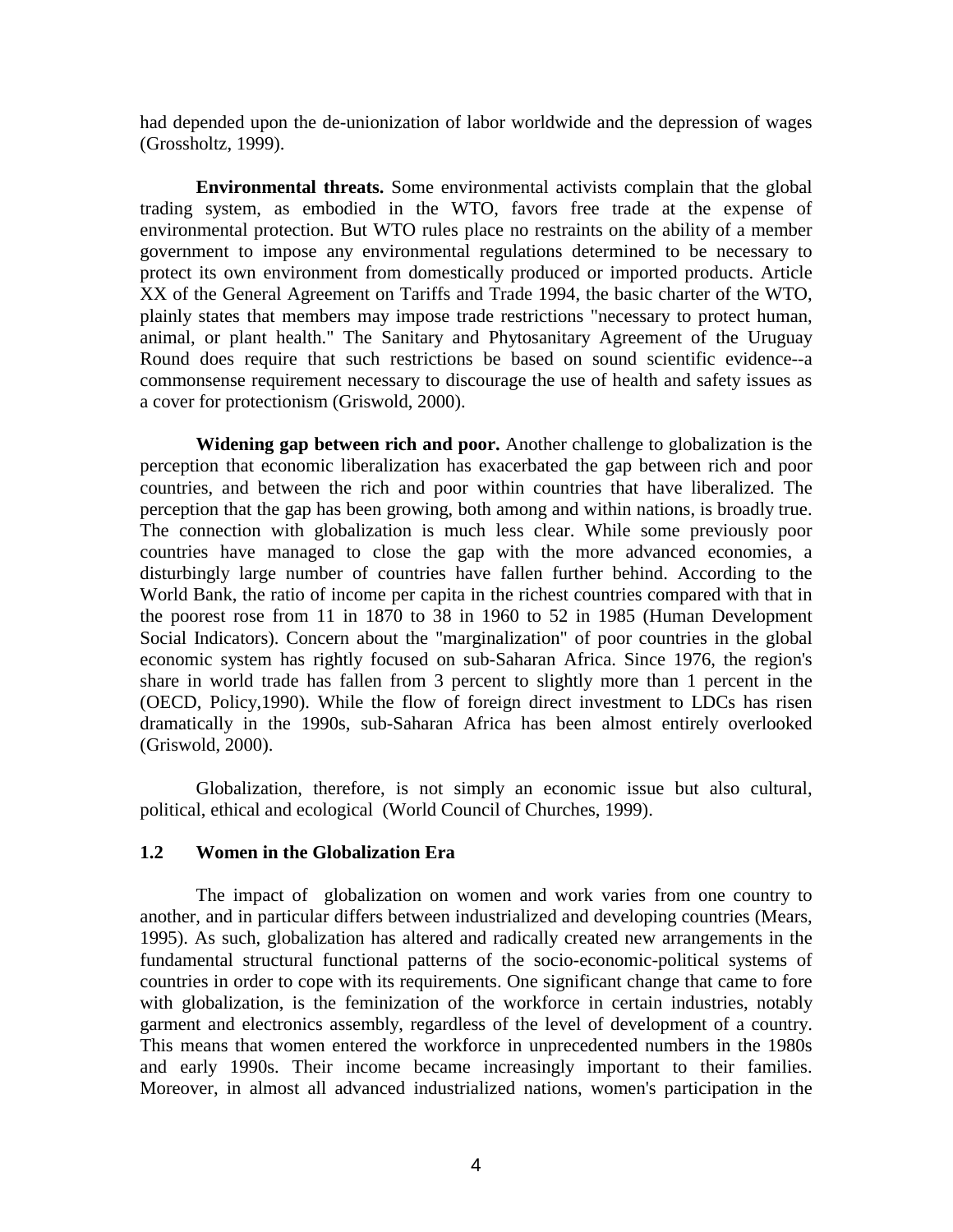economy has also changed dramatically in both volume and composition. Particularly pervasive is the increase in the number of married women entering or re-entering the labor force during the past decade (Lupri, 1995).

 To date, "the share of women in the global labour force is rising and is currently some 35-40 per cent of the total. Women's activity rates have often risen sharply while those of men are often falling slightly. As workers, women and men have a very wide range of identical concerns, but their circumstances and often their positions in the labour force can differ widely, and many labour market policies need an explicit recognition of this gender dimension. First of all, occupational segregation by sex is found worldwide. It takes two forms: horizontal segregation, i.e. the distribution of men and women across occupations (e.g. women as maids and men as truck drivers); and vertical segregation, i.e. men and women in the same occupation but with one sex more likely to be at a higher grade (e.g. women as production workers and men as production supervisors). In fact approximately one-half of all workers are in "gender-dominated" occupations, where at least 80 per cent of the workers are of the same sex.

However, women are employed in a narrower range of occupations than men. Male-dominated, non-agricultural occupations are over seven times as numerous as female-dominated occupations. Among professional and technical occupations women often work as nurses and teachers; they also dominate in clerical and secretarial jobs and in very many service occupations. "Female" occupations tend to be considered less valuable, with lower pay, lower status and fewer advancement possibilities compared to "male" occupations. Female workers are much more likely than male to face competition at work from the other sex. They are also more likely to be employed in smaller rather than large enterprises.

The levels of occupational segregation by sex differ greatly across regions. Asia has the lowest average level of occupational segregation while the Middle East and North Africa have the highest. The level of sex segregation is also relatively high in other developing regions, while OECD member countries and Central and Eastern Europe display average levels. In Europe, differences in the sex segregation of occupations between market economy countries and former command economies have almost disappeared. In Asia the gender dimension seems to have a somewhat different character, and vertical segregation within occupations is more important than elsewhere. But women in Asia, and in other developing countries which have followed export-oriented industrial paths, are more likely to be production workers than women in other developing countries.

Considering the above-mentioned facts, however, occupational segregation worldwide cannot be related to socio-economic development, and differences between countries are primarily explained by regional factors. This strongly implies that social, cultural and historical factors are of paramount importance in determining the extent to which occupations are segmented in relation to the sex of the worker (ILO, 1999).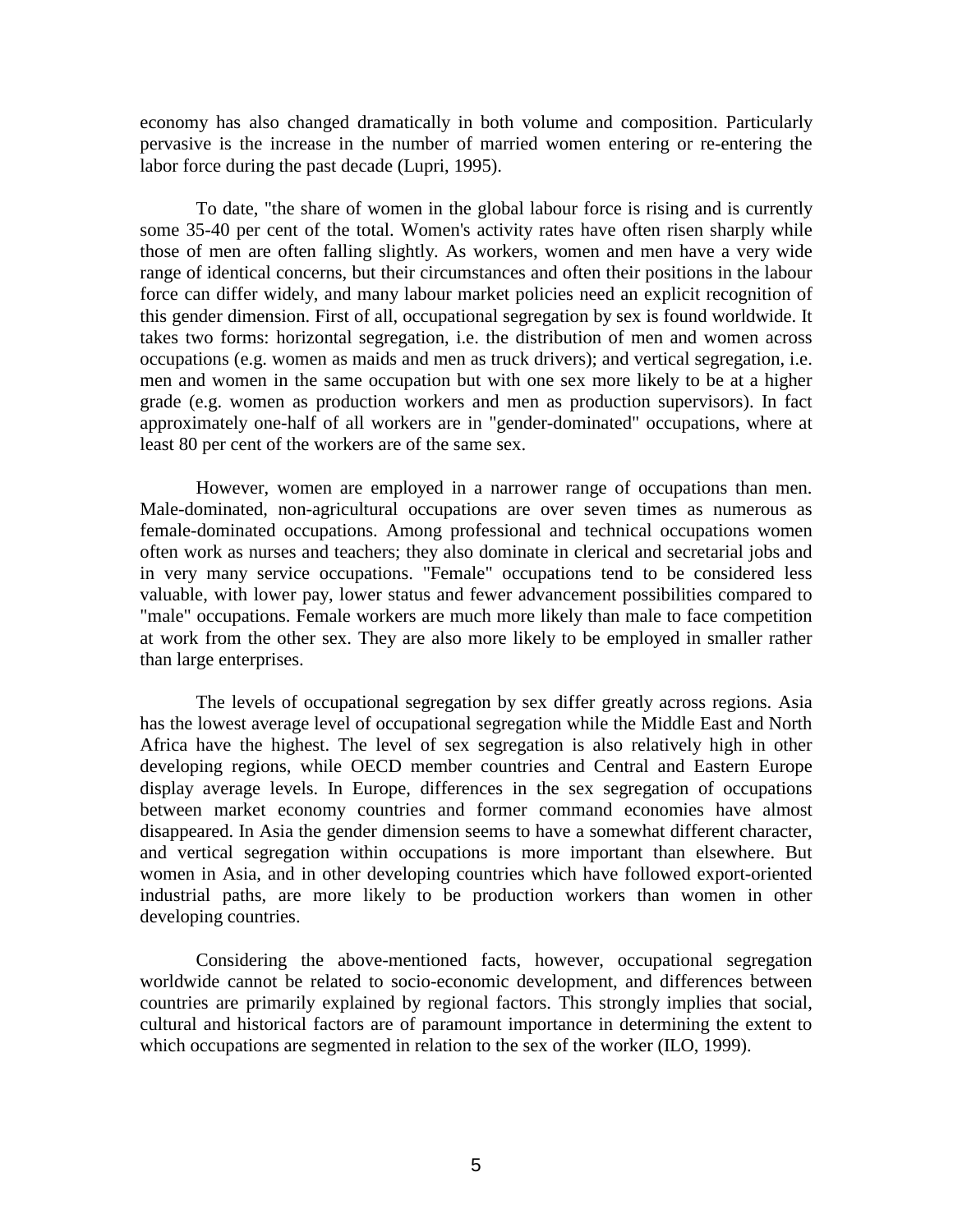According to another ILO Report (1999), of the world's female population, over 70% in developed countries and 60% in developing countries are engaged in paid employment. However, sheer numbers do not necessarily imply greater gender equality. The report further indicates the data on the book "Gender: A Partnership of Equals" which shows that:

- 1. Part time work: Between 65 and 90% of part time workers in industrialized countries are women;
- 2. Public sector: Women constitute a majority of the workforce in education and health, but hold only 1-2% of jobs in public utilities (water, gas, electricity);
- 3. Occupational segregation: A majority of workers in the world work in what can legitimately be regarded as "female" or "male" occupations;
- 4. Export processing zones (EPZs): Between 60 and 90% of workers in EPZs are women, often young and in their first job;
- 5. Child labour: Some 110 million child workers are girls aged 5 to 14;
- 6. Trade unions: Despite the fact that women now constitute a significant proportion of union membership - in some sectors 30% to 50% (agriculture, teachers, nurses) - their active participation is still quite limited;
- 7. Vocational training: Male dominated occupations are seven times more common than female-dominated occupations; and
- 8. Management jobs: Women represent 40% of the world's labour force but their share of management jobs rarely exceeds 20%, dropping to 2-3% in the largest and most powerful enterprises.

There is no doubt that globalization has an impact on the socio-culturaleconomic-political life spheres of the people of the world, both at the individual and national levels. In particular, women in poor Third World countries are most affected by globalization because they do more than 2/3 of the work in their communities. They are the ones who work to meet the basic needs of most of the people in the world, and bear the brunt of current policies of structural adjustments, free trade, and economic integration (Palacios, 1996).

According to the World Bank, women comprise 40% of the world's work force in agriculture, a quarter in industry, and a third in services. While the UN report shows that the world's women contribute 66% of the hours worked each day, they earn only 10% of the world's income and own only 1% of the world's property. It means that of the world's 1.3 billion poor, 70% are women (The Preamble Center for Public Policy, 1997). The Preamble Center for Public Policy also asserts that globalization, as a way to improve global living standards, fails to ameliorate the economic condition of the world's women. The globalization of production has done nothing to create jobs that offer significant opportunities for women's advancement over the long term. Although the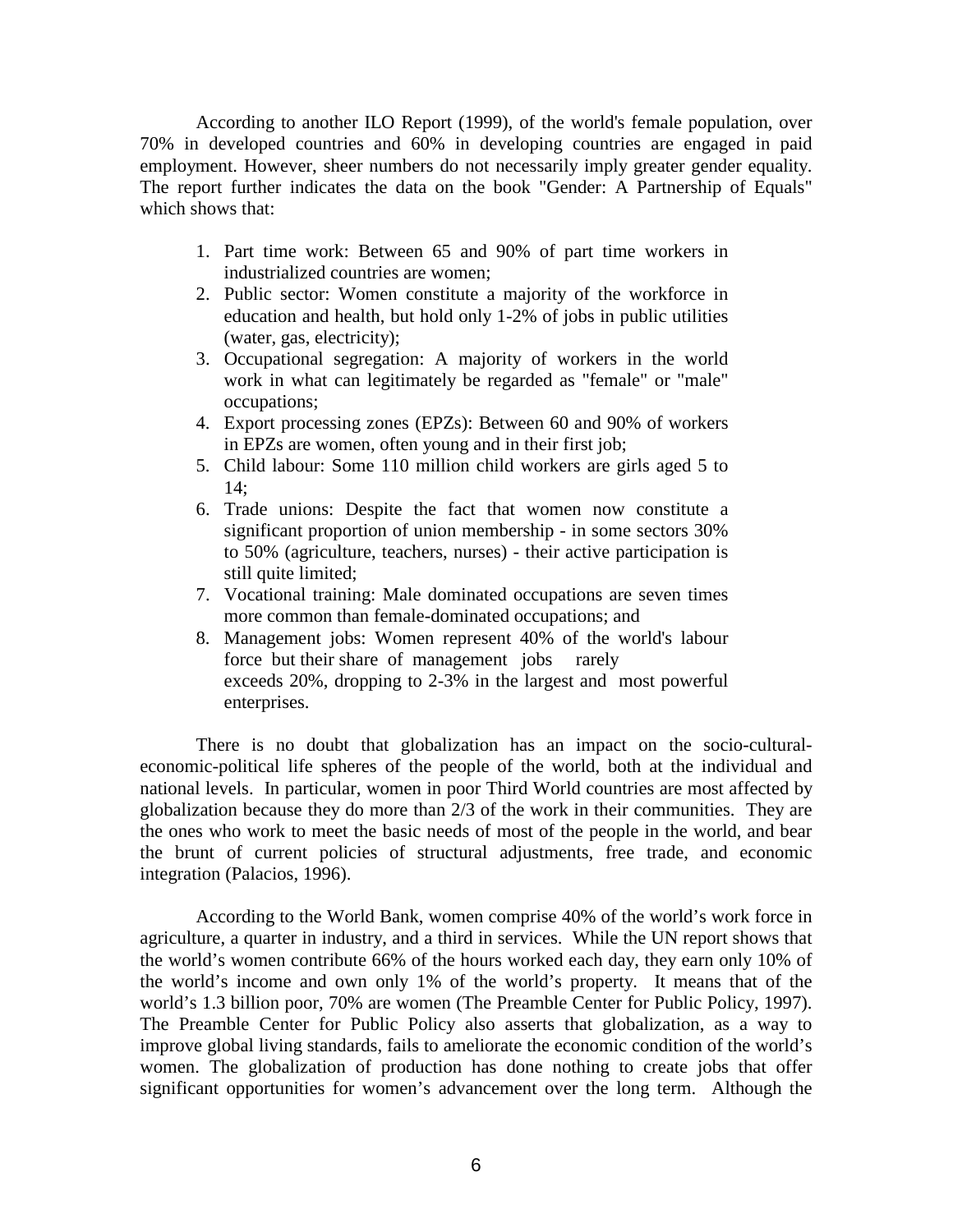market share of transnationals has increased, they have failed to secure for the majority of women the most basic access to credit, land, capital, and training.

Francisco (1999), in her "Background Paper for AGRA-EAST Workshop on Women and Globalization of the Economy: Gendered Impact on East/Southeast Asia", indicates that poor rural women who have been eased out of agriculture have been absorbed into "women specific/female prone work", a phenomenon that has emerged out of NIE strategies of export competitiveness. This type of work is characterized by low pay, labor intensiveness and reliance on low skills and technological know-how. She further cites the analysis of Eviota (1995) which speaks of the problem of Asian women's de-skilling resulting from their concentration in low-skill production work. Coupled to this is the problem of vulnerability of women's employment as seen in the disappearance of certain export-oriented companies and their transfer to another NIE country where labor and wage policies are more favorable to increased profit.

 On the positive side Dau-Schmidt (200), believes that the globalization of the economy would provide women with more opportunities, limiting the extent to which they can be exploited in bargaining. To the extent that globalization lessens such cultural norms as male-only education, female obedience, and the woman as homemaker undermine women's will provide women with greater opportunities and improve women's bargaining position vis-à-vis men. The jobs for women in the globalized sector also seem of limited use in terms of providing women with opportunities during their high need child-rearing years since there seems to be a decided preference on the part of employers for young women without children. Nevertheless, employers in global export industries decidedly prefer female employees, and to the extent that these jobs provide opportunities and skills previously unavailable to women in these industries, they should improve women's bargaining position with respect to their traditional economic and social relationships.

 A second aspect of globalization that will have positive implications for women is the breakdown of local culture and customs.

 In the Philippines, as of January 2000, the data of the National Statistics Office show that there are a total of 28. 9 million Filipinos who are employed. Of the 28.9 million, about 38% are women workers. The number of women workers in the labor force has increased from 4.8 million in 1978 to 9.97 million in 1993 to 10.86 million in January 2000. In urban areas, women workers account for 41% (5.4 million) of the total employment. According to the Bureau of Labor and Employment Statistics (BLES), in 1997, there are 599,000 women workers in the National Capital Region (NCR) who are employed in establishments employing 10 employees and above. The NCR figures account for 56% of total women workers all over the country or 39% of the total employment (male and female) in NCR.

 Labor force participation rate among women is 50% (as compared to men's 81.8%) and unemployment rate is 9% (as compared to men's 9.5%). The most common occupation of women in the urban sector is sales worker and in the rural area', women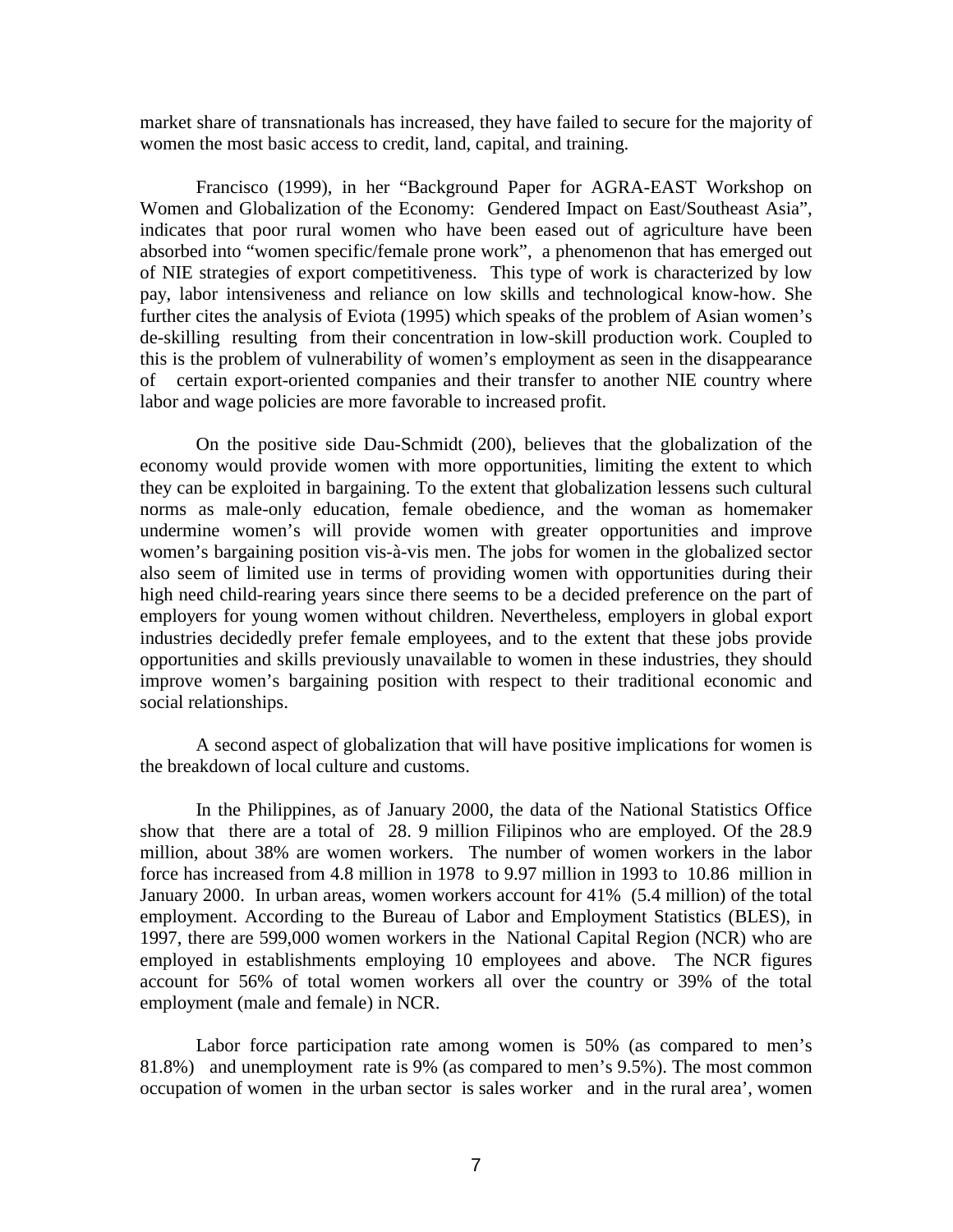workers are into agricultural work. Women compose a significant share in employment as compared with men in the following industries (for establishments employing 10 or more workers): (1) Community, Social and Personal services (50% are women workers), (2) Wholesale and Retail Trade (44%), and (3) Manufacturing (51%) (BLES,1997).

# **1.3 Women in Export Processing Zones (EPZs)**

Data compiled from Women in Global Factory (Fuentes and Ehrenreich, 1981) illustrate that during the past 25 years, multinational corporations have relied on women around the world to keep labor costs down and profits up. This transnationalization of capital is characterized by low-skilled, labor intensive jobs which are transferred from developed countries to newly industrializing ones. These industrializing or developing nations follow a path of increasing dependence upon foreign investors and markets and have dropped protective trade barriers to allow for "free flow" of capital and goods across national boundaries. One result of this policy is the conversion of free trade zones into havens for foreign investments or Export Processing Zones (EPZs).

ILO defines EPZs as "industrial zones with special incentives to attract foreign investment, in which imported materials undergo some degree of processing before being exported again." In some countries, EPZs are indistinguishable from organized, modern business complexes. But in many others they take the form of ring-fenced enclaves of industrial monoculture. No matter what form EPZs take, the free trade, foreigninvestment and export-driven ethos of the modern economy has transformed them into "vehicles of globalization."

The ILO report further states that as global competition for jobs and foreign investment intensifies, Export Processing Zones (EPZs) proliferate worldwide, growing from just a handful a few decades ago to over 850 today.

While acknowledging the huge economic and employment potential of EPZs, the ILO warns that their rise to ubiquity on the global manufacturing scenes poses increasingly serious questions for the world's 27 million strong EPZ workforce.

The largest number of zones are in North America (320) and Asia (225). But the concentration of EPZs is rising in developing regions, such as the Caribbean (51), Central America (41) and the Middle East (39), and the figures are likely to increase throughout the world. The Philippines, for example, presently has 35 EPZs operating but has approved plans for 83. Refer to Table 1.

| Region          | No. of Zones | <b>Key Countries</b>                 |
|-----------------|--------------|--------------------------------------|
| North America   | 320          | United States $-213$ , Mexico $-107$ |
| Central America | 41           | Honduras $-15$ , Costa Rica $-9$     |
| Caribbean       | 51           | Dominican Republic $-35$             |
| South America   | 41           | Columbia – 11, Brazil – $8$          |

# **Table 1. Distribution of EPZs by region, 1997**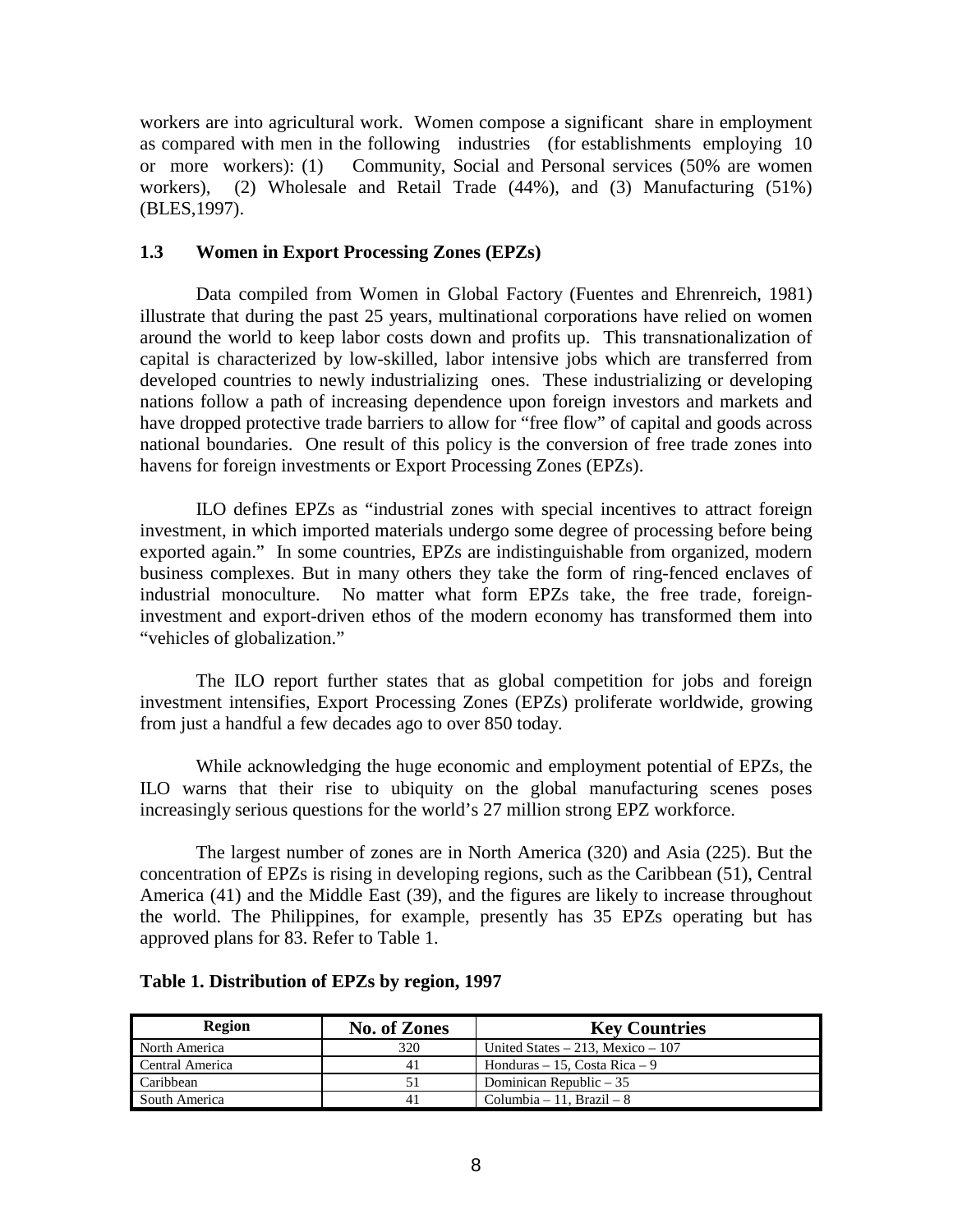| Europe      | 81  | Bulgaria – 8, Slovenia – 8                    |
|-------------|-----|-----------------------------------------------|
| Middle East | 39  | Turkey $-11$ , Jordan $-7$                    |
| Asia        | 225 | China – 124, Philippines – 35, Indonesia – 26 |
| Africa      | 47  | Kenya – 14, Egypt – 6                         |
| Pacific     |     | Australia $-1$ , Fiji $-1$                    |
| Total       | 874 |                                               |

Source: WEPZA and ILO.

 Currently, the United States and Mexico together, are the most active EPZ operators, with 213 and 107 respectively. Most of the latter are *maquiladora* assembly plants clustered around border cities, such as Tijuana, Ciudad Juarez and Matamores. Maquila plants in these cities are linked to production chains on the US side of the border. Originally established in 1965 as an emergency measure to combat unemployment, the maquila industry today processes exports worth US\$ 5 billion annually, more than 30 percent of total exports from Mexico. Manufacturing investment in the maquila sector is expected to grow in the aftermath of the elimination of tariffs resulting from the North American Free Trade Agreement, particularly in such areas as television and autoparts, clothing and textiles.

Fuentes and Ehrenreich (1981) further note that in Mexico, the Border Industrial Program (BIP) was created, featuring the maquila twin-plant system, which is a free trade zone aimed to supply cheap labor for U.S. manufacturers and provide employment for displaced Mexican workers. The BIP targeted women as sources of cheap factory labor. Women were (and continue to be) considered ideal assembly line workers because they could be paid less than men since their incomes were only treated as supplemental for the survival of their families.

Women are expected to be nimble, docile, and obedient in the workplace. Companies in the maquila zones regularly violate federal labor laws which govern rights to a minimum wage and social security benefits. Many firms require women to sign temporary work agreements, which prevent them from accruing seniority. Employers may also require a medical certificate to prove that a job applicant is not pregnant, eliminating medical expense obligations for maternity care. Moreover, health hazards are a daily occurrence. Sixty percent of the electronic workers are women and they are routinely exposed to toxic chemicals, while common occupational sicknesses, like chronic back problems, asthma, conjunctivities, bronchitis, and brown lung, are experienced by the garment factory workers.

Other countries in the Western hemisphere are increasingly home to EPZs established largely to provide manufactured goods for sale in the US market: the Dominican Republic has 35 EPZs, Honduras-15 and Costa Rica-9. The report cites Costa Rica as a case in point for how smaller, less populous countries can profit from zone strategies. Since 1981, EPZs in Costa Rica have created almost 49,000 jobs, mostly in the garment and electronics sector, which have the added benefit of diversifying the country's exports away from traditional sectors such as bananas and coffee. Nearly 30 percent of all the manufacturing employment in Costa Rica is now generated by enterprises operating in EPZs. The country's unemployment level is down to 5 percent.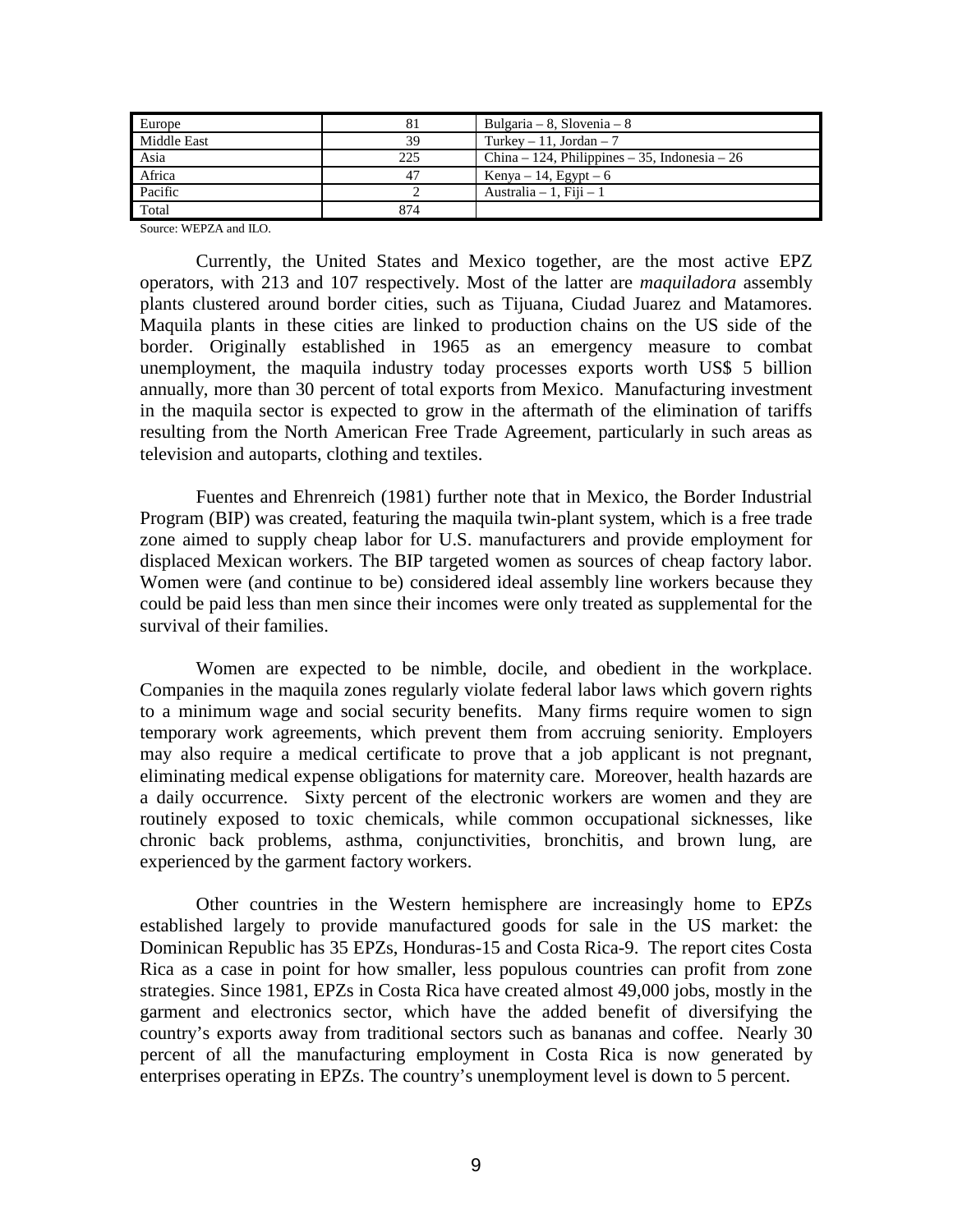In Asia, China alone has 124 EPZs, many on the scale of full-sized urban and industrial developments, complete with community infrastructure, such as education, transport and social services. Bangladesh, Pakistan and Sri Lanka have extensive EPZ strategies.

By the same token, Carr (1998), in her paper on Gender Implications of Globalization, pinpointed the fact that Bangladesh which seized growth opportunities presented by trade liberalization have employed thousands of women in factories producing garments for export. Although this had provided many new jobs for women, they are badly paid, working conditions are not good and there are few, if any, benefits and rights for workers. In spite of these, it is still better than existing alternatives, and undoubtedly, life has been better for many women and their families as a result of rapid growth. Women's hold on these jobs can be short lived, however, as capital moves on whenever and wherever it needs to in order to find even cheaper labour and to maximize profits.

In Africa there are 47 EPZs, 14 of which are in Kenya. In Mauritius, the entire territory has been zoned for export processing and the judicious management of EPZs is probably the major contributing factor to that country's economic growth.

Growth in the "Asian Tiger" economies is also fuelled by EPZs. For three decades, the state of Penang in Malaysia has proven highly effective in attracting quality investment in hi-tech manufacturing, with the number of plants increasing from 31 in 1970 to 743 in 1997, and the number of employees rising from around 3,000 to nearly 200,000 during the same period. Similarly, much of the growth in technological and financial prowess in Singapore developed on the basis of investments and steady productivity increases in EPZs, which succeeded both in raising the quantity and quality of jobs offered and in building the necessary linkages between the domestic and international economies.

Data show that Filipino women have traditionally comprised and continue to ake up the majority of the labor force in EPZs where foreign-owned factories are given by the Philippine Government a tax-free and union-free haven. In the Bataan Export Processing Zone, 77% of all workers are women. It is 65.2% in Baguio, 75% in Mactan, and 74% in Cavite. In the garments export industry where labor flexibilization arrangements, such as, sub-contracting prevail, 85% of more than half a million Filipino workers are women Phil Country Report for Women, cited in Piglas Diwa Vol. 6 No. 4 1998). The national data reflect the regional trend of women comprising 80 percent of workers in the export zones in South and South East Asia (G. Francisco, 2001 cited in Women in the Global Economy,ILOKit,1998).

The heavy concentration of women in industries operating inside EPZs is by no means an accident nor is it purely the workings of a 'neutral' market. Numerous studies have shown that companies engaged in garments, shoes, electronics, micro-chip, computerized embroidery, and other light manufacturing that entail repetitive assembly line operation requiring good eyesight, dexterity, patience and docility prefer to hire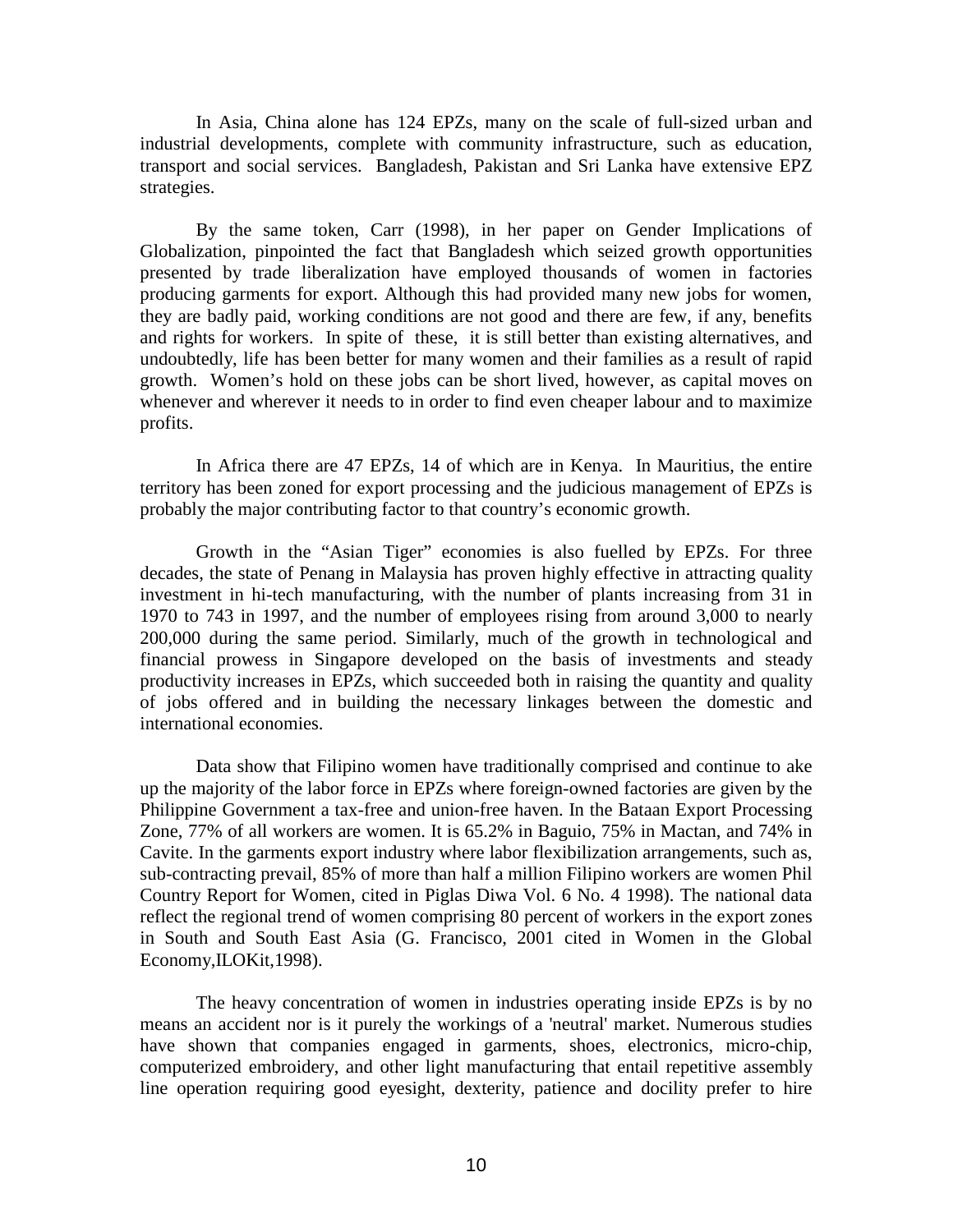young and unmarried women workers. A large proportion of these young women are 'raw recruits' or first-time factory workers who came to the economic zone straight from nearby as well as far lying rural areas where their impoverished families depended on agricultural work. They get their first exposure as workers in a tightly guarded environment where the policy of 'industrial peace' is enforced through cooperation among management, representatives of national agencies, and local provincial officials (Francisco, 2001).

The ILO report further asserts that "it is a regrettable feature of many zones that both male and female workers are trapped in low-wage, low-skill jobs. They are viewed as replaceable and their concerns do not receive sufficient attention in labour and social relations." The workforce in EPZs worldwide is usually female in majority, and in certain activities, notably textiles, garment manufacturing and electronics assembly, women can account for 90 percent or more of the workers.

Furthermore, the ILO report notes that the shortage of appropriate human resource development strategies may well limit the potential for EPZs to improve productivity and upgrade jobs. Labour relations and human resource development remain two of the most problematic aspects of zone functioning. Mechanisms for improving labor standards are often inadequate: "The classic model of labour regulation – with a 'floor' or framework of minimum labour standards, and free trade unions and employers coming together to negotiate binding agreements – is extremely rare in EPZs."

Finally, in another ILO report, trade union organizations strongly criticize special economic zones, claiming they are characterized by low wages and abuse of workers. In an ICFTU report, export processing zones are called concentration camps. In addition, the ICFTU argues that the "Asian miracle" was largely built on the rapid growth of manufacturing industries, mainly light-assembly operations producing for export, and a steady increase in agricultural productivity. According to the ICFTU, most of the region's proliferating export processing zones have been deliberately created to prevent union organization as an incentive to investors. Foreign investors have been able to take advantage of the low pay and manual dexterity of workers. These industries have generated unprecedented employment opportunities for women, which are an escape route from rural poverty. However, working conditions are frequently long, arduous and dangerous. Few of the women keep these low-paid jobs much beyond their twenties, because employers fire those who marry and start a family. (ILO, 2001, cited from ICFTU: The Global Market: Trade Unionism's Greatest Challenge)

# **1.4 CALABARZON**:

CALABARZON is the acronym of five provinces south and east of Metro Manila, namely: (1) Cavite; (2) Laguna; (3) Batangas; (4) Rizal; and (5) Quezon. (Refer to Table 2 for the CALABARZON general profile). These are among the growth centers selected as the major areas for industrialization in the Philippines. CALABARZON, aside from the merit of its proximity to Metro Manila, is considered the country's top investment region. According to Anon (1997; c.f. Peña, 1999), investments pumped into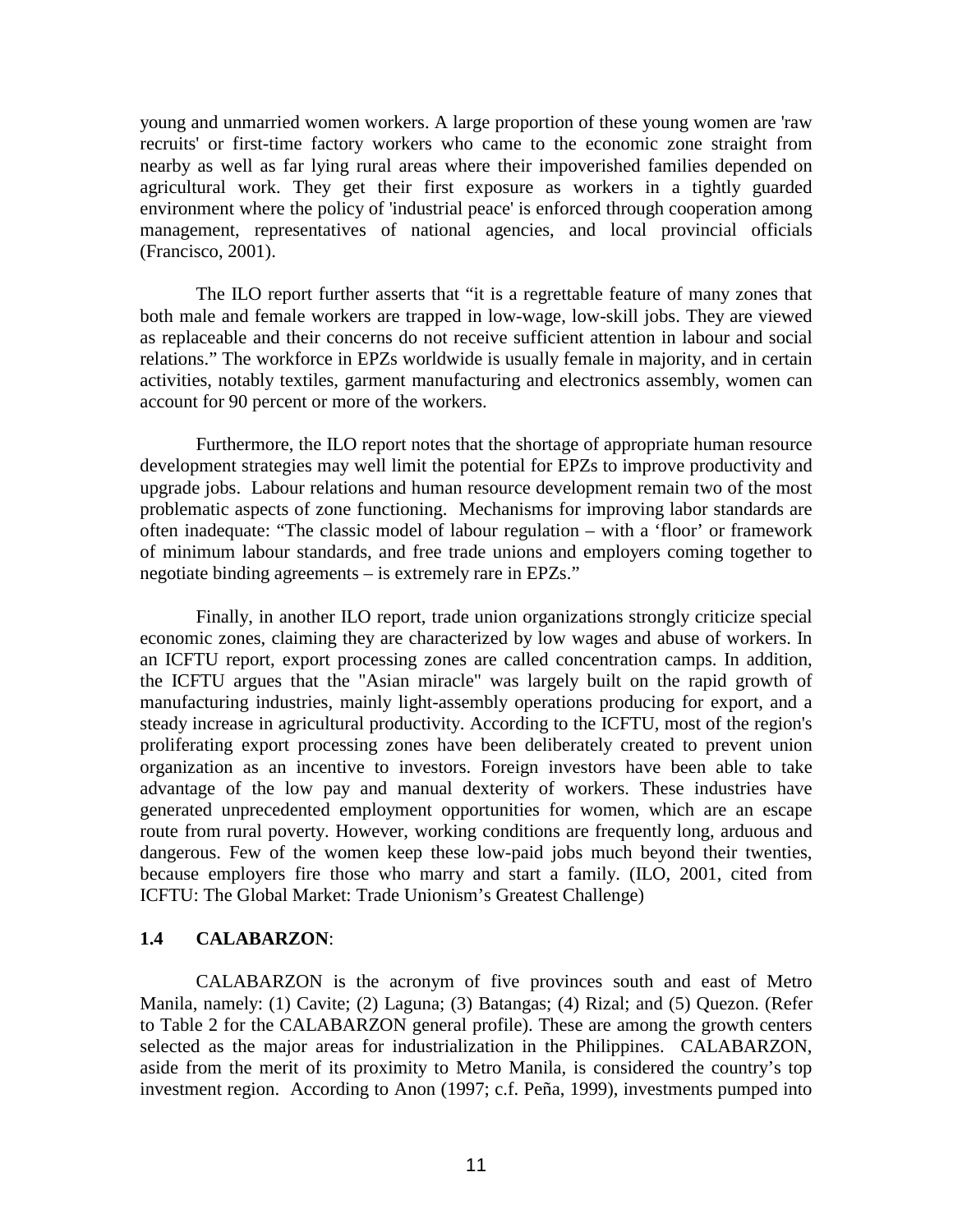the region soared to a record high of P122.6 billion in 1997 from P22.6 billion in 1992. The area's annual growth rate posted an average of 250 percent from 1992 to 1997 with a total of P383 billion.

| <b>General Information</b>                  |                    |                       |                                        |                                         |         |
|---------------------------------------------|--------------------|-----------------------|----------------------------------------|-----------------------------------------|---------|
| Areas of<br>Major                           |                    | Major                 | <b>Natural Resources</b>               | <b>Access to Metro Manila</b>           |         |
| Coverage                                    | Urban              | Economic              |                                        |                                         |         |
|                                             | Centers            | <b>Activities</b>     |                                        |                                         |         |
| $\mathcal{C}$<br>$\bullet$                  | $\bullet$          | $\Omega$<br>$\bullet$ | Region IV island                       | Accessible through the South Luzon      |         |
| avite                                       | avite              | il refinery           | province of                            | Marikina Infanta<br>Expressway,         | Road,   |
| L                                           |                    | M                     | Mindoro,                               | Coastal Road, Metro Manila Skyway, and  |         |
| aguna                                       | aguna              | anufac-turing         | Marinduque, and<br>Aurora provide      | Reclamation Road near Coastal Road.     |         |
| B                                           |                    | F<br>$\bullet$        | agricultural                           |                                         |         |
| atangas                                     | atangas            | abrication<br>F       | products such as                       |                                         |         |
| R                                           | izal               | ood                   | processed foods,                       |                                         |         |
| izal                                        |                    | processing            | processed fish and                     |                                         |         |
| Q<br>uezon                                  | uezon              | P<br>$\bullet$        | shrimp, fruits,                        |                                         |         |
|                                             |                    | ower                  | vegetables, and fish.                  |                                         |         |
|                                             |                    | generation            | Quezon province                        |                                         |         |
|                                             |                    | F<br>$\bullet$        | has marine                             |                                         |         |
|                                             |                    | ishing                | resources and                          |                                         |         |
|                                             |                    | F                     | Batangas has                           |                                         |         |
|                                             |                    | arming                | livestock.                             |                                         |         |
|                                             |                    |                       | Overall,<br>human<br>resources abound. |                                         |         |
|                                             |                    |                       |                                        |                                         |         |
| <b>Infrastructure</b><br>Road Network       | Airport            | <b>Major Ports</b>    | Telecommunica-                         | $\overline{P}$ ower<br>Water            |         |
|                                             |                    |                       | tions                                  |                                         |         |
| (Laguna)                                    | Ninoy              | Batangas;             | 12<br>land-based                       | Number of water<br>There are 5 power    |         |
| National road:                              | Aquino             | South<br>Manila       | telephone<br>service                   | plants: capacity of<br>works system: 57 |         |
| 346<br>km.;                                 | Internatio-        | Harbor                | operators;<br>three                    | distribution<br>(Laguna);<br>power      | water   |
| provincial: 2.52                            | nal Airport        |                       | cellular<br>phone                      | system<br>system<br>is<br>662           | managed |
| km.; city: 80                               |                    |                       | operators;<br>two                      | megawatts<br>by<br><b>DPWH</b>          | and     |
| km.; municipal:                             |                    |                       | telegraph operators;                   | MWSS (Cavite)<br>(Laguna). National     |         |
| 147 km.                                     |                    |                       | door-to-door<br>two                    | Power Corporation                       |         |
|                                             |                    |                       | service<br>couriers:                   | installed                               |         |
|                                             |                    |                       | three<br>radio<br>and.                 | Dasmarinas,                             |         |
|                                             |                    |                       | broadcast stations                     | Rosario,<br>Ternate,                    |         |
|                                             |                    |                       |                                        | and Tagaytay sub-<br>stations with mva  |         |
|                                             |                    |                       |                                        | transformers                            |         |
|                                             |                    |                       |                                        | (Cavite)                                |         |
| <b>Banking Facilities</b>                   |                    |                       |                                        |                                         |         |
| 117 Commercial Banks                        |                    |                       |                                        |                                         |         |
|                                             |                    |                       |                                        |                                         |         |
| <b>Manpower Resources</b>                   |                    |                       |                                        |                                         |         |
| Literacy Rate: Laguna: 93.31%               |                    |                       |                                        |                                         |         |
| <b>Educational System/Schools</b>           |                    |                       |                                        |                                         |         |
| 678 Primary to Secondary Schools;           |                    |                       |                                        |                                         |         |
| 20 Colleges; and one University.            |                    |                       |                                        |                                         |         |
| <b>Cost of Doing Business</b>               |                    |                       |                                        |                                         |         |
|                                             | <b>Land Values</b> |                       | <b>Wage Rate</b>                       | Cost of Electricity                     |         |
| Land values in Laguna and Cavite are around |                    |                       | P 150 per day                          | Average<br>of<br>electricity<br>cost    | is      |
| P2,200 per square meter                     |                    |                       |                                        | P3.00/kwh                               |         |

**Table 2. CALABARZON Profile**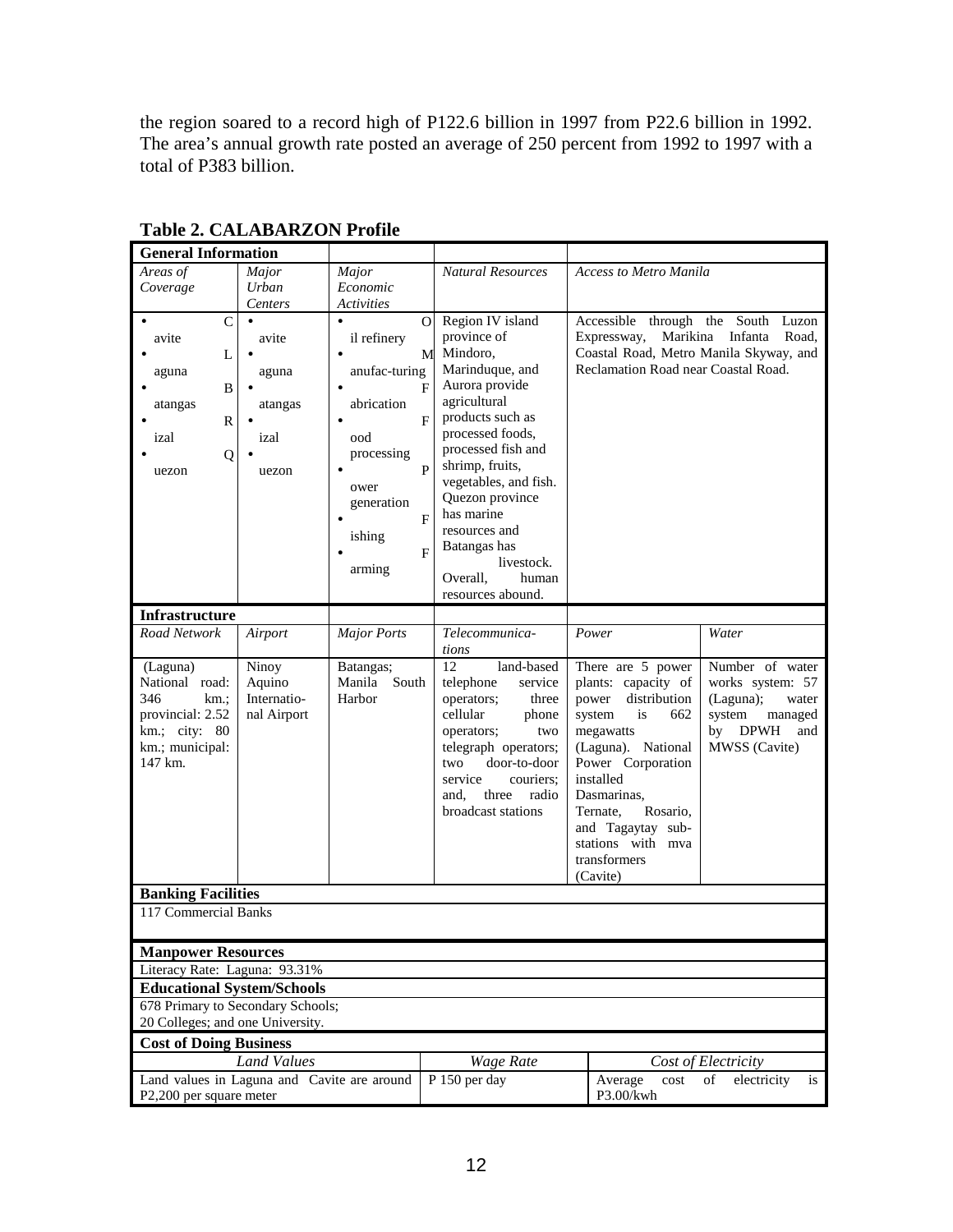| <b>General Information</b>                                |         |                                 |                          |                        |  |
|-----------------------------------------------------------|---------|---------------------------------|--------------------------|------------------------|--|
| Areas of                                                  | Major   | Major                           | <b>Natural Resources</b> | Access to Metro Manila |  |
| Coverage                                                  | Urban   | <i>Economic</i>                 |                          |                        |  |
|                                                           | Centers | <i><u><b>Activities</b></u></i> |                          |                        |  |
| <b>Peace and Order</b>                                    |         |                                 |                          |                        |  |
| <b>Generally peaceful</b>                                 |         |                                 |                          |                        |  |
| <b>Environmental Concerns</b>                             |         |                                 |                          |                        |  |
| Laguna Lake pollution from domestic and industries wastes |         |                                 |                          |                        |  |

Source: FEBTC: CALABARZON. (1999) Htpp://www.febtc.com/000001do/001411ca.htm.

The CALABARZON Project is one of the ambitious programs of the Medium Term Regional Development Plan (MTRDP) of Region IV which was formulated in line with Memorandum Circular dated April 22, 1986 issued by the NEDA Central Office during the term of President Corazon Aquino. This integrated regional development plan, which focuses on agro-industrialization, aims to attract \$1B in investments, generate some 300,000 jobs annually, alleviate poverty, and encourage people and industries to migrate from Metro Manila to the outlying Southern Luzon Provinces.

 As of August, 2000 (Refer to Table 3), the public and private economic zones located in CALABARZON and are registered with the PEZA (Philippine Economic Zone Authority) have totaled 517 firms with an aggregate average employment of 177,933. Of the average total employment, 70% are women.

| <b>Location</b>              | <b>Number of Firms</b> | <b>Average Employment</b> |
|------------------------------|------------------------|---------------------------|
| <b>Public Economic Zones</b> |                        |                           |
| Cavite                       | 244                    | 65,164                    |
|                              |                        |                           |
| Private Economic Zones       |                        |                           |
| Cavite                       | 78                     | 22.884                    |
| Laguna                       | 172                    | 85,404                    |
| Batangas                     | 23                     | 4,481                     |
| TOTAL                        | 517                    | 177,933                   |

**Table 3. Employment in CALABARZON (as of August 2000)** 

Source: PEZA, 2000

The PEZA was also created out of the EPZA. It is a government corporation under a director general whose mission is to contribute to the national effort of accelerating employment generation, particularly in the countryside. In 1999, investments by different nationalities rose to 49% (refer to Table 4).

## **Table 4. Investment in PEZA by Nationality Classification, January 30 to June 1998 and 1999**

| <b>New Registered &amp; Expansion/Additional Investment</b><br>(In million pesos) |                                                                                                                                               |       |           |       |           |  |  |
|-----------------------------------------------------------------------------------|-----------------------------------------------------------------------------------------------------------------------------------------------|-------|-----------|-------|-----------|--|--|
|                                                                                   | <b>Shares</b><br><b>Growth Rate</b><br>Jan-Jun<br><b>Shares</b><br>Jan-Jun<br>1999<br>1998<br>$\frac{0}{0}$<br>$\frac{0}{0}$<br>$\frac{0}{0}$ |       |           |       |           |  |  |
| American                                                                          | 971.598                                                                                                                                       | 0.865 | 7.207.941 | 9.528 | $-86.520$ |  |  |
| Australian                                                                        | 0.365                                                                                                                                         | 0.000 | 0.000     | 0.000 | 100.000   |  |  |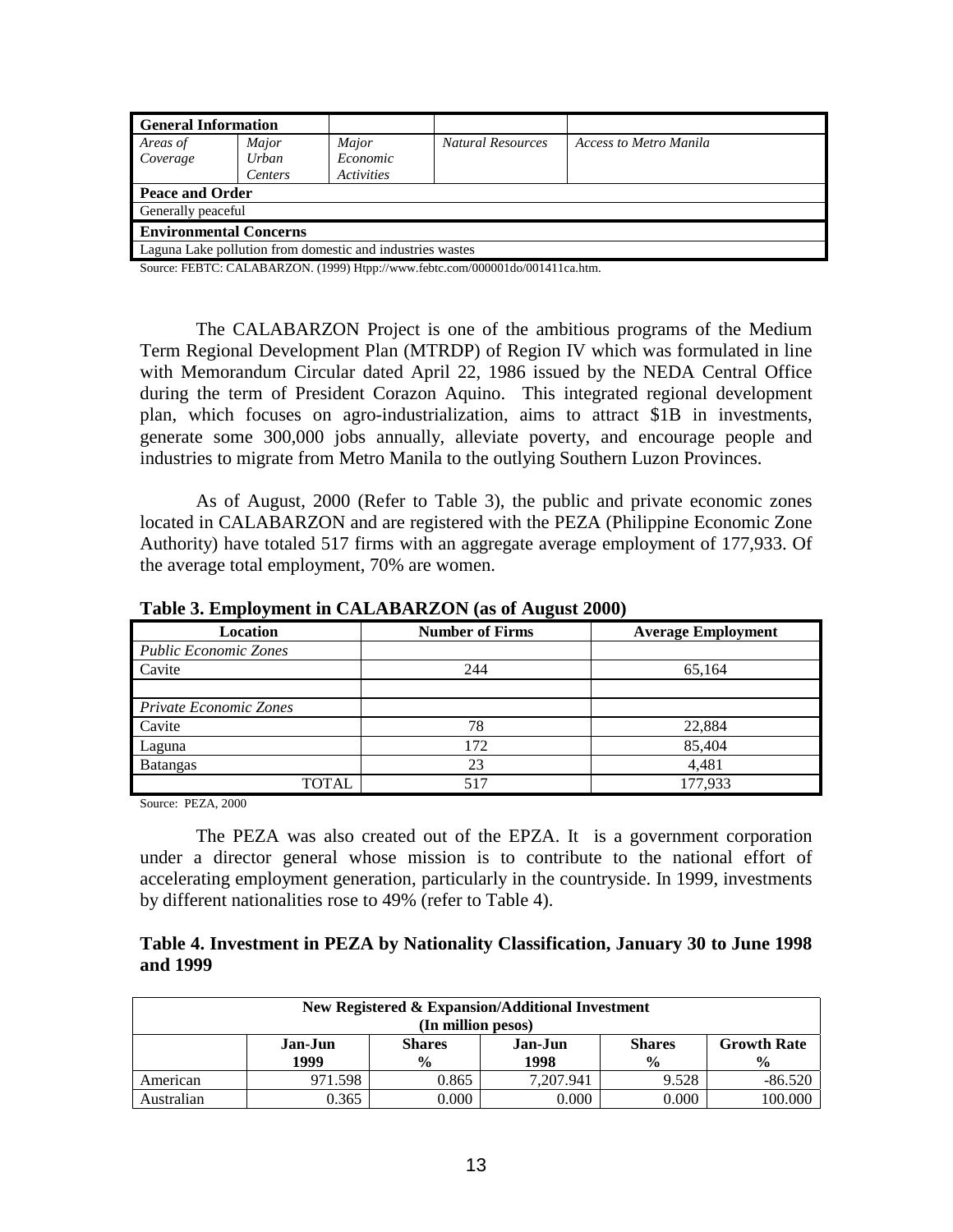| <b>British</b> | 6,934.161   | 6.171   | 34.577     | 0.046   | 19,954.259 |
|----------------|-------------|---------|------------|---------|------------|
| Chinese        | 117.596     | 0.105   | 14.382     | 0.019   | 717.661    |
| Dutch          | 0.000       | 0.000   | 172.727    | 0.228   | $-100.000$ |
| Filipino       | 98,824.559  | 87.944  | 38,622.976 | 51.057  | 155.870    |
| French         | 47.250      | 0.042   | 97.501     | 0.129   | $-51.539$  |
| German         | 5.929       | 0.005   | 0.000      | 0.000   | 100.000    |
| Indonesia      | 0.000       | 0.000   | 4.264      | 0.006   | $-100.000$ |
| Japanese       | 3,765.075   | 3.351   | 21,582.680 | 28.531  | $-82.555$  |
| Korean         | 273.992     | 0.244   | 7.285      | 0.010   | 3,661.043  |
| Malaysian      | 3.916       | 3.916   | 3.436      | 0.005   | 13.970     |
| Singaporean    | 1.121.478   | 0.998   | 7,663.785  | 0.000   | 100.000    |
| Swedish        | 4.731       | 0.004   | 21.758     | 0.029   | $-78.256$  |
| <b>Swiss</b>   | 57.551      | 0.051   | 0.000      | 0.000   | 100.000    |
| Taiwanese      | 240.911     | 0.214   | 76.802     | 0.102   | 213.678    |
| Others         | 3.209       | 0.003   | 136.216    | 0.000   | 100.000    |
| <b>TOTAL</b>   | 112,372.321 | 100.000 | 75.646.330 | 100.000 | 48.550     |

Source: PEZA, http://www.netasia.net/users/prs/Jetro-HP/5.htm

According to the Philippine Star (Go, January 2001) investments in the country's economic zones rose by a dramatic 101 percent to hit PhP 74.056 billion for the whole year of 2000, from PhP 36.819 billion in 1999 due in part to the surge in investments in information technology (IT) enterprises. Philippine Economic Zone Authority (PEZA) Director General Lilia B. de Lima, said the sharp hike in investments in IT-related enterprises and the superior incentives given by the PEZA to locator investors have boosted the over-all performance of the ecozones.

- 1. New IT enterprises registered in PEZA soared by 1,271 percent with total investment inflow for the 12-month period reaching PhP 1.208 billion.
- 2. In 1999, IT investment amounted to just PhP 88.084 million for only two enterprises.
- 3. A total of 11 new enterprises with a projected annual foreign exchange earnings of US\$ 74.894 billion have also registered last year with PEZA. These firms are expected to create jobs for 3,572 Filipinos.
- 4. Investments for export enterprises amounted to PhP 24.939 billion last year, up by 217 percent from the 1999 level of PhP 7.875 billion. There were 93 new export firms last year with annual foreign exchange earnings seen at US \$ 842.225 million. The new export firms are also seen to generate employment for at least 28,000 workers. (5). In terms of new or expansion projects, a 63 percent hike in total investment was registered with inflows amounting to PhP 40.393 billion from PhP 24.822 billion in 1999. The new and expansion projects totaled 107 with annual export earnings seen at US \$ 2.380 billion. These firms are seen to generate employment for 25,000 workers.

Prior to these current developments, in July 1989, the Philippine government requested the Japan International Cooperation Agency (JICA) to prepare the Master Plan of Calabarzon Development Project. The JICA (1991) final report enumerates these objectives for the project: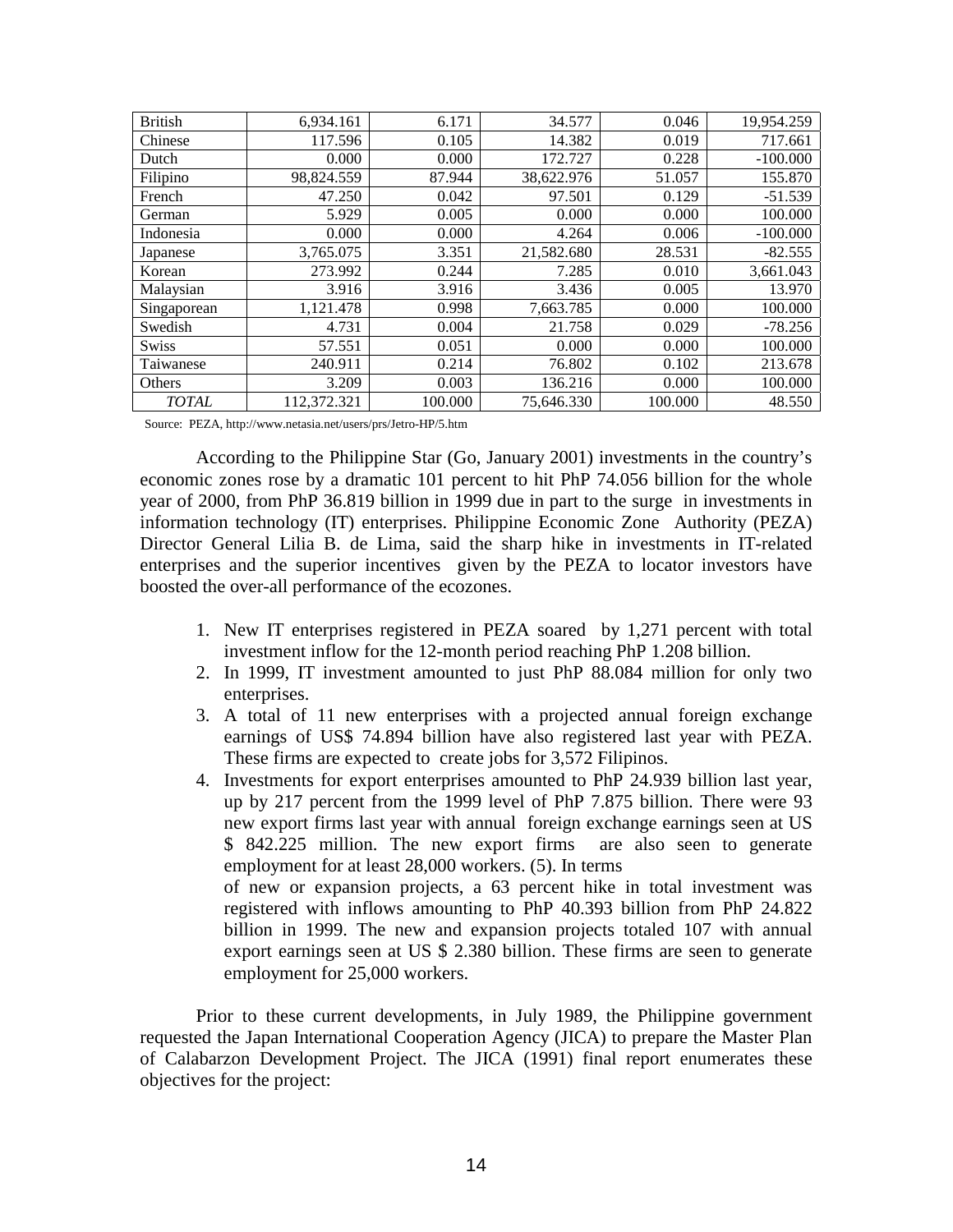- " (1) To enhance the income level in rural areas by creating employment opportunities in primary agriculture;
	- (2) To sustain a high level of growth while maintaining a balance between agriculture and industry by promoting their complementary linkages, improving their industrial structure, and inducing related service activities;
	- (3) To promote more equitable development, improve the conditions of `` the urban poor and squatters, uplift the rural people from poverty and realize better distribution of the population and economic wealth; and
	- (4) To create a better human environment and increase social capacity for development by protecting/enhancing the natural environment, improving the provision of physical infrastructure and social services, and incorporating socio-cultural values in project planning and implementation."

Moreover, the project, according to the JICA final report in 1991 (c.f. Peña, 1999), has eight major components which are as follows:

- (1) development of port facilities in Batangas and Quezon;
- (2) construction of highways, roads, railroads and transport facilities;
- (3) establishment of export processing zones and industrial estates;
- (4) development of state-of-the-art telecommunications facilities and power generation and transmission systems;
- (5) urban development;
- (6) promotion of cash crop production, post-harvest facilities and extension programs;
- (7) conduct of manpower training and social development; and
- (8) environmental management.

The CALABARZON Development program is also divided into three phases as follows:

**Phase 1 (1990 to 1995):** The government plays a major role in expanding existing infrastructure. Labor intensive and export-processing assembly-type industries spontaneously grow, capitalizing on a spillover of cheap labor from neighboring areas.

**Phase 2 (1996 to 2000):** This will give rise to major expressways providing a sufficient transportation network between Calabarzon and the NCR. Entry of extensive sub-contracting industries reliant on locally produced inputs and expansion of Japanese-Filipino ventures upgrading technology are also expected.

**Phase 3 (2001 to 2010):** The economy will focus on manufacturing intermediate and capital goods. Calabarzon is thus envisioned to become "industrial base with high technology integration in the Asian Pacific Region," and Batangas could be "an alternative to Metro Manila as the National industrial Core."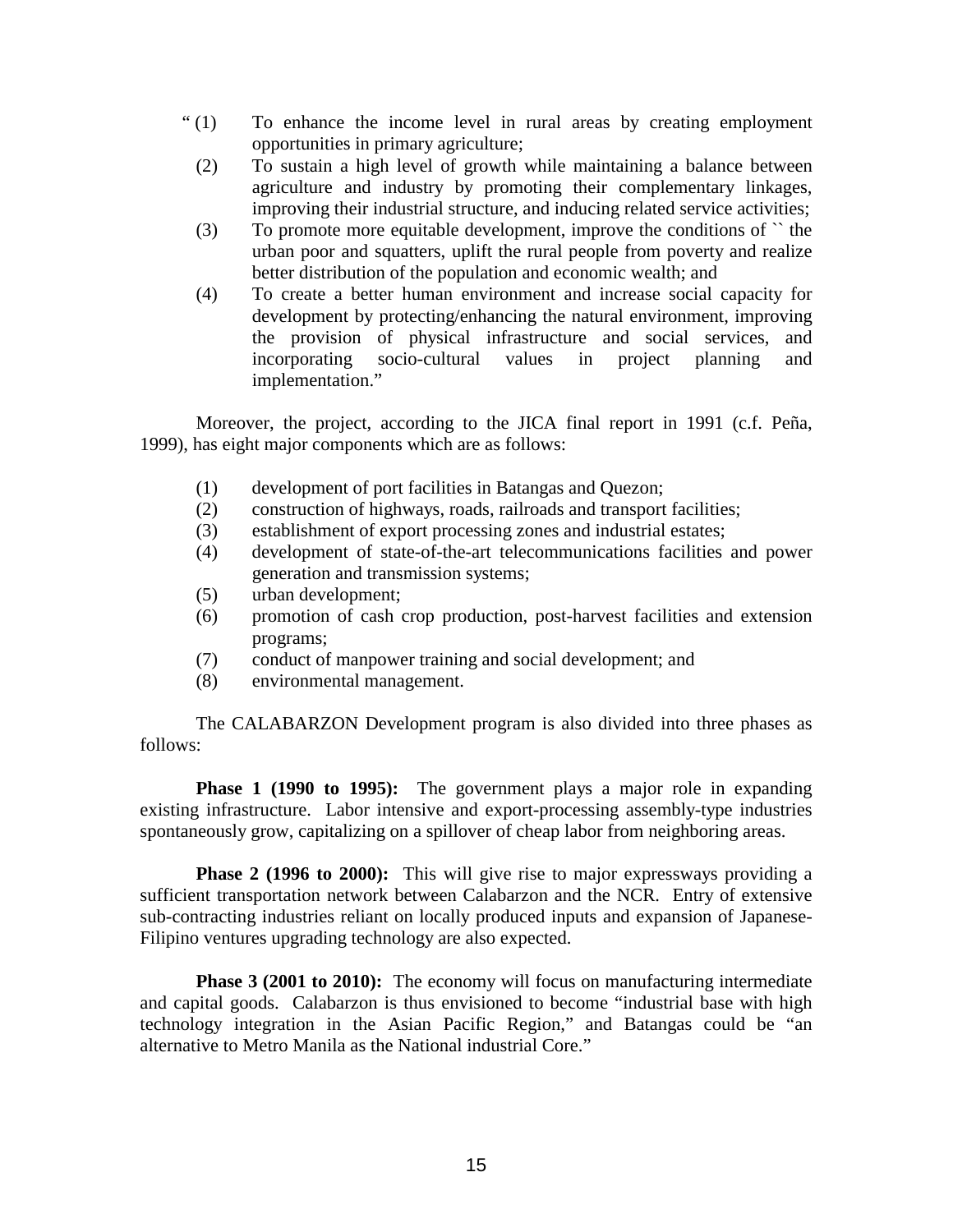In all these three phases, industrialization will focus on producing goods cheaply and sold readily in the world market.

In the light of the Calabarzon Development Project implementation, several issues of concern have cropped up, such as involuntary resettlement, environment, and labor. On the issue of labor in Calabarzon, Kimura (1997) found out that the wage level in 1994 in the Calabarzon area (especially in Cavite and Laguna) was P128 per day. But the major problem was not the low level of the minimum wage but that so many workers could not earn the minimum wage, receiving only P90 to P96 per day. Kimura also observed that contract workers in joint venture factories are largely young women in their 20s who had graduated from high school, who used to be housemaids, and were hired only for six (6) months and terminated afterwards in concert, except for a small portion who work well. Other than these workers, there are big numbers of temporary construction workers hired in industrial estates. In Cavite, formation of trade unions and strikes were was discouraged notwithstanding the Philippine Constitution of 1987 which guarantees the right of workers to self-organization. Laborers were employed in joint ventures through personal connection, wherein they are requested to promise in writing not to participate in any trade union or any strike. Furthermore, Tijan, Jr. (1998) also reported that in these export processing zones, women have increasingly become wage and salary earners in most cases comprising the majority of employees. They are employed especially in export processing zones only because these firms are in need of people who are capable of repetitive and meticulous work (e.g. electronics subcontractors and garments, particularly embroidery) and want to bring wages even lower.

A recent study of Pineda, Ofreneo, et. al. (1998) on the impact of globalization in the garment industry, as cited in the paper of Aganon (1999) on "Women Workers and Unions in the Formal Sector: Adjusting to the Crisis" reports that firms now resort to satellite arrangements, subcontracting and other forms of flexible labor. It is generally thought that women are suited to flexible work, especially part-time work, because it is appropriate to their traditional role.

Aganon (1999) further reveals that even with the crisis, more and more people are finding jobs in the economic zones, especially in the electronics exports sector which make up the majority of the companies in the economic zones. These electronics firms prefer women because they settle for low wages, their fingers are nimble, they are patient, and docile. The latest sex-disaggregated data illustrate that women comprise 70% to 73% of the workforce in the zones (Aganon, et al. 1997:6). Aganon notes however, that women workers in these economic zones are at risk because aside from the low wages they receive, they also have no security of tenure, their health and safety are endangered, and they do not participate in decision-making . There are no unions in the Mactan and Baguio Zones.

A study of the situation of workers in the Cavite Export Processing Zones CEPZ), conducted by the Workers' Assistance Center, Inc. (WAC, 1996) provides grim realities of workers in an EPZ. The study reports that 34.8 percent of workers interviewed were receiving less than the legally instituted minimum wage of PHP155.00 or US\$3.50. The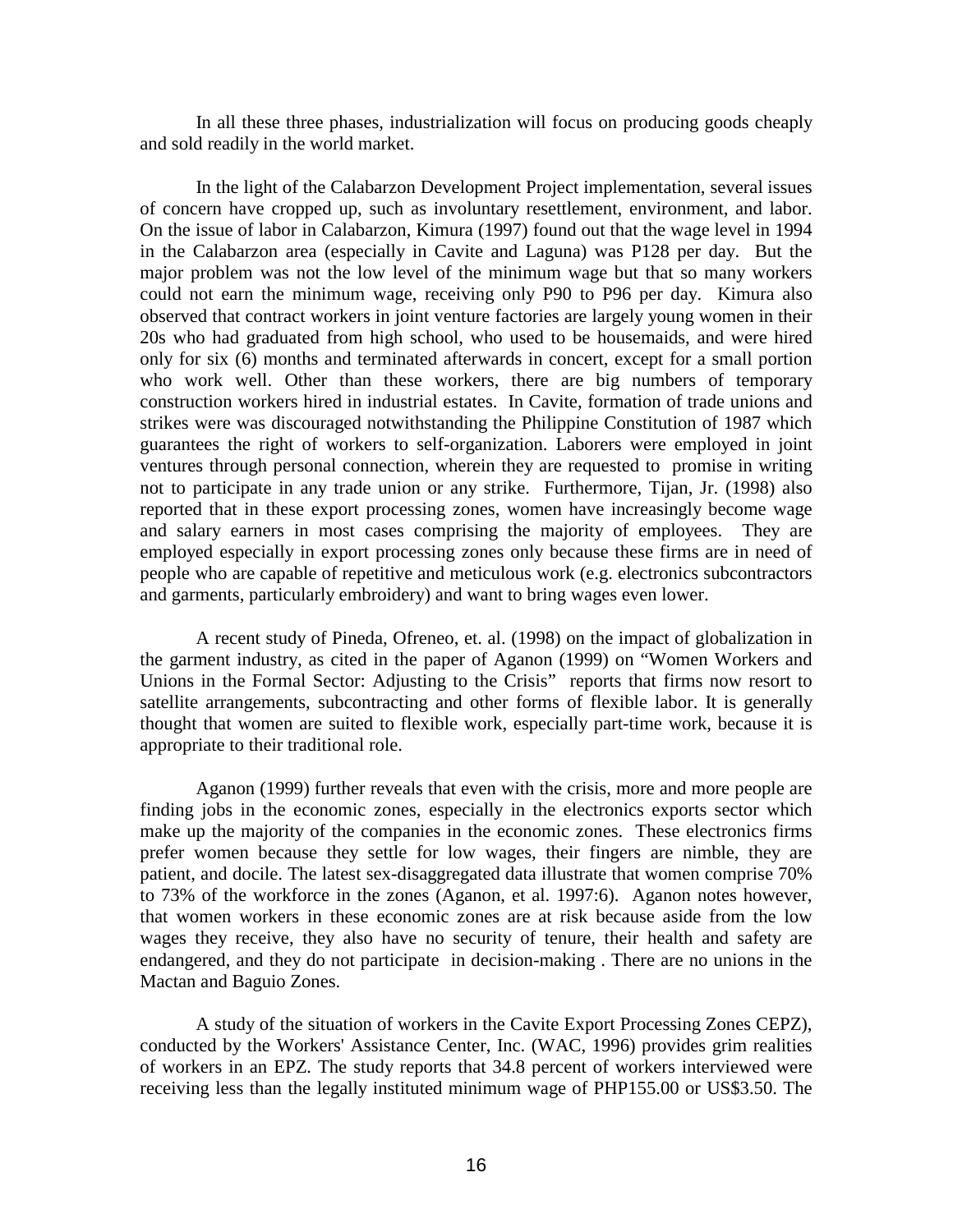same study shows out that a mere 22.82 percent was found to be earning higher than the daily minimum wage. Data such as these dispel the popular notion that wages of women workers in EPZs are always pegged higher than those prevailing in the other production sectors of the domestic economy. In addition, it was reported that various deductions were slapped on the workers' already meager wages. These included deductions for being absent, losing an ID, coming to work without socks, tardiness, for certain supplies in production, such as, thread and scissors, and donations for workers' Christmas parties and bereavement contribution to co-workers (G. Francisco, 2001).

From the International Confederation of Free Trade Unions (ICFTU) report in the internet (Sept., 1999) about the Philippines, it is revealed that young women working in the economic zones are continually harassed. For example, in the Cavite Processing Zone, the 37,000 young women workers there (who make up 75% of the workforce) have to sign a document agreeing to be terminated if they get married. They are forced to work overtime in poor conditions, and frequently develop respiratory problems from inhaling chemicals and dust. Many firms pay well below the minimum wage, delay maternity and other social security payments, and ignore health and safety regulations. Some zones, for example, the Subic Bay special EPZ, has been declared "union free' although a "Labor Center" has been set up to promote in-house company unions. All zones are guarded, and guards routinely prevent government inspectors from entering.

Globalization, clearly, has greatly enhanced women's participation in industrial production with the opening of more labor intensive industries in the various economic zones. However, women laborers also suffer from discriminating policies such us lower wages, poor marketing conditions and lack of security of tenure.

Given these background information, the growing interest to investigate more thoroughly the impact of globalization on women workers, has led this research to probe deeper into the situation of women working in the CALABARZON.

## **2. Objectives of the Study:**

This study is an assessment of the situation of women working in the CALABARZON.

Specifically, the study aims to:

- 1. present the socio-economic profile of the women working in the CALABARZON;
- 2. determine how women workers are recruited and selected in the companies;
- 3. identify the working conditions of women workers based on the following:
	- 3.1 Hours of Work 3.5 Holidays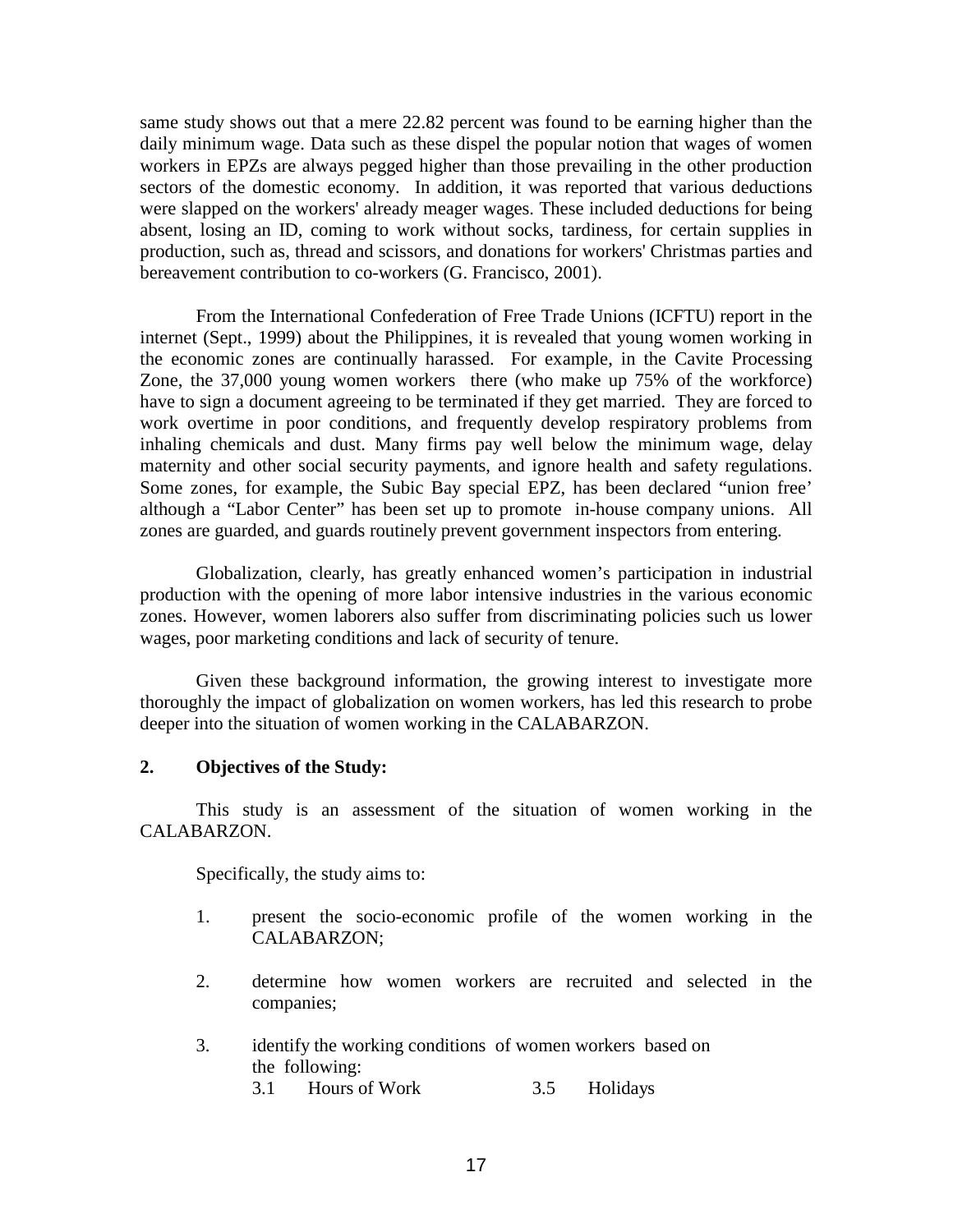- 
- 3.2 Meal Period 3.6 Overtime Work
- 3.3 Night Shift Differential 3.7 Other Leaves
	-
- 3.4 Weekly Rest Period
- 4. determine the compensation received by women workers in terms of:
	- 4.1 Amount
	- 4.2 Forms of Payment
	- 4.3 Time of payment
	- 4.4 Place of payment
	- 4.5 Deductions
	- 4.6 Other fringe benefits
	- 4.7 Adequacy to meet the needs of their family;
- 5. analyze the situation of the women workers in terms of development opportunities related to:
	- 5.1 Promotion
	- 5.2 Training;
- 6. find out the special working conditions provided for women workers based on the following:
	- 6.1 Nightwork prohibition
	- 6.2 Facilities
	- 6.3 Maternity Leave
	- 6.4 Family Planning Services
	- 6.5 Discrimination Prohibition
	- 6.6 Stipulation Against Marriage
	- 6.7 Sexual Harassment
- 7. analyze the Health, Dental and Occupational Safety situation of women workers in the company in terms of:
	- 7.1 First Aid Treatment
	- 7.2 Emergency Medical & Dental Services
	- 7.3 Health Program
	- 7.4 Occupational Health & Safety Programs
	- 7.5 Employees Compensation & State Insurance
	- 7.6 Medicare
	- 7.7 Adult Education
- 8. determine the labor relations situation of women workers in the company based on the following areas:
	- 8.1 Joining/Organization of Union
	- 8.2 Collective Bargaining Process and Outcome
	- 8.3 Strikes 8.5 Grievance
	- 8.4 Discipline 8.6 Decision-making process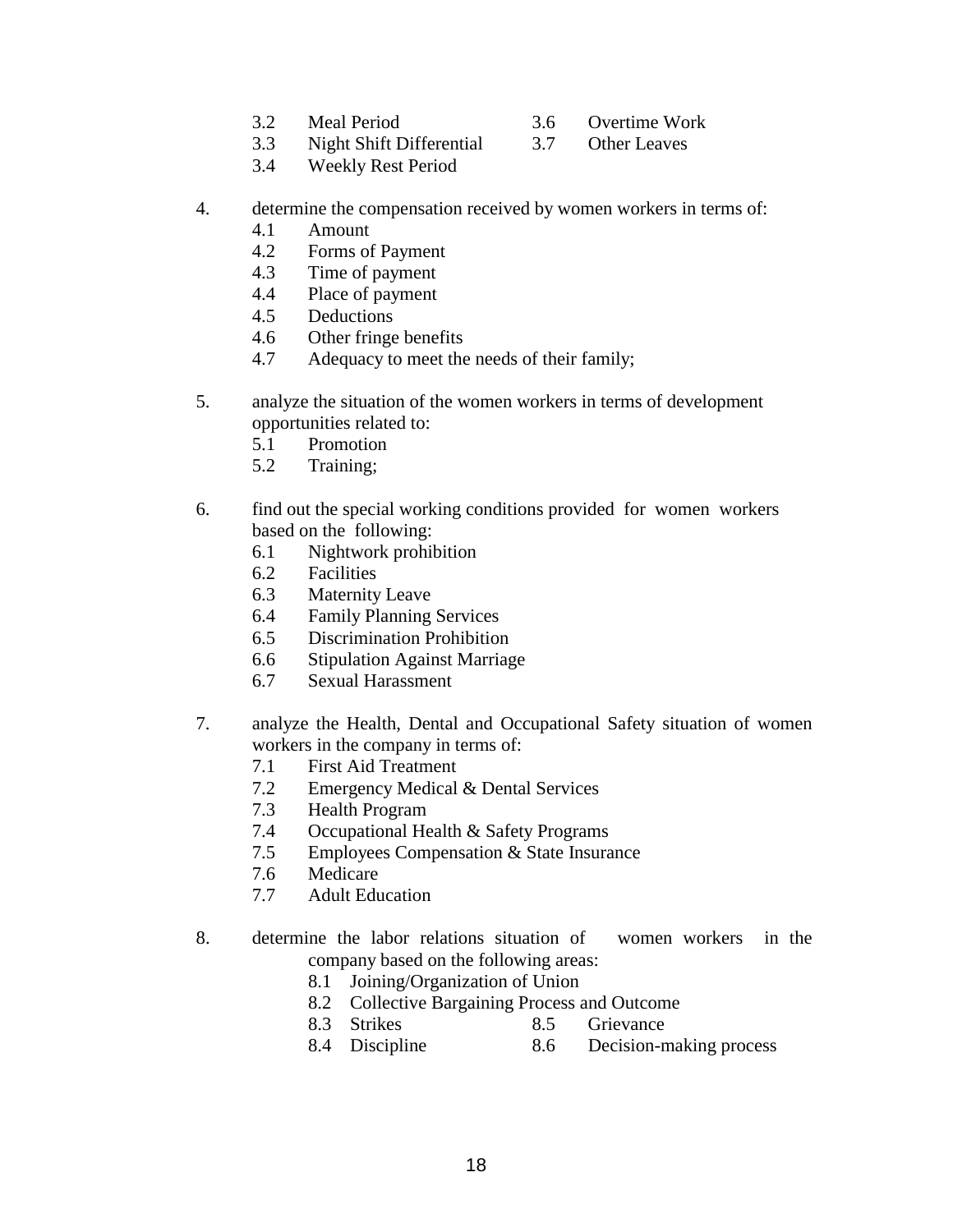- 9. identify the post employment practices of companies for women workers on the following:
	- 9.1 Termination of Employment
	- 9.2 Security of Tenure 9.3 Retirement from Service
- 10. find out the impact of globalization on the women workers' economic and social life.
- 11. examine the issues affecting women working in both foreign and domestic-owned industries/companies in the CALABARZON.
- 12. find out the impact of globalization on the Filipino firms.
- 13. determine if there are significant differences in the situation of women workers based on the characteristics of the company where they work.
- 14. examine and relate the overall issues/problems of the situation of the working women in the CALABARZON to APEC.
- 15. identify policies and courses of action that would ensure the protection of basic labor rights of women workers, and at the same time, move towards global competitiveness of the women workforce which provide equal opportunity for women in all spheres of life.

## **3. Conceptual Framework of the Study**

This study on the assessment of the situation of women working in the CALABARZON used the following views as its conceptual framework:

Illo's (1999) analytical framework points that: "Gender is said to be one of the great fault lines of societies, or marks of differences among categories of persons that govern the allocation of power, authority , and resources (Papanek, 1990: 163). Gender differences, however, operate both within and cuts across a larger matrix of other socially constructed distinctions (such as class, race, ethnicity, religion). Gender relations (or the interaction between females and males), therefore, both reflect and reinforce gender differences as allocational principles. The asymmetrical access of women and men to resources, which partly stems from an acceptance of (or complicity with) taught gender inequalities, defines the relationship and position of women and men vis-à-vis markets." This, along with the gendered nature of people's positions in markets, will tend to influence the ways in which the globalization economic policies being implemented to address globalization affect women and men.

Similarly, Hartigan (1997), states that: "the framework of thinking that has emerged takes into consideration the fact that men and women play different social contexts, and because of that they develop different skills and abilities. These roles,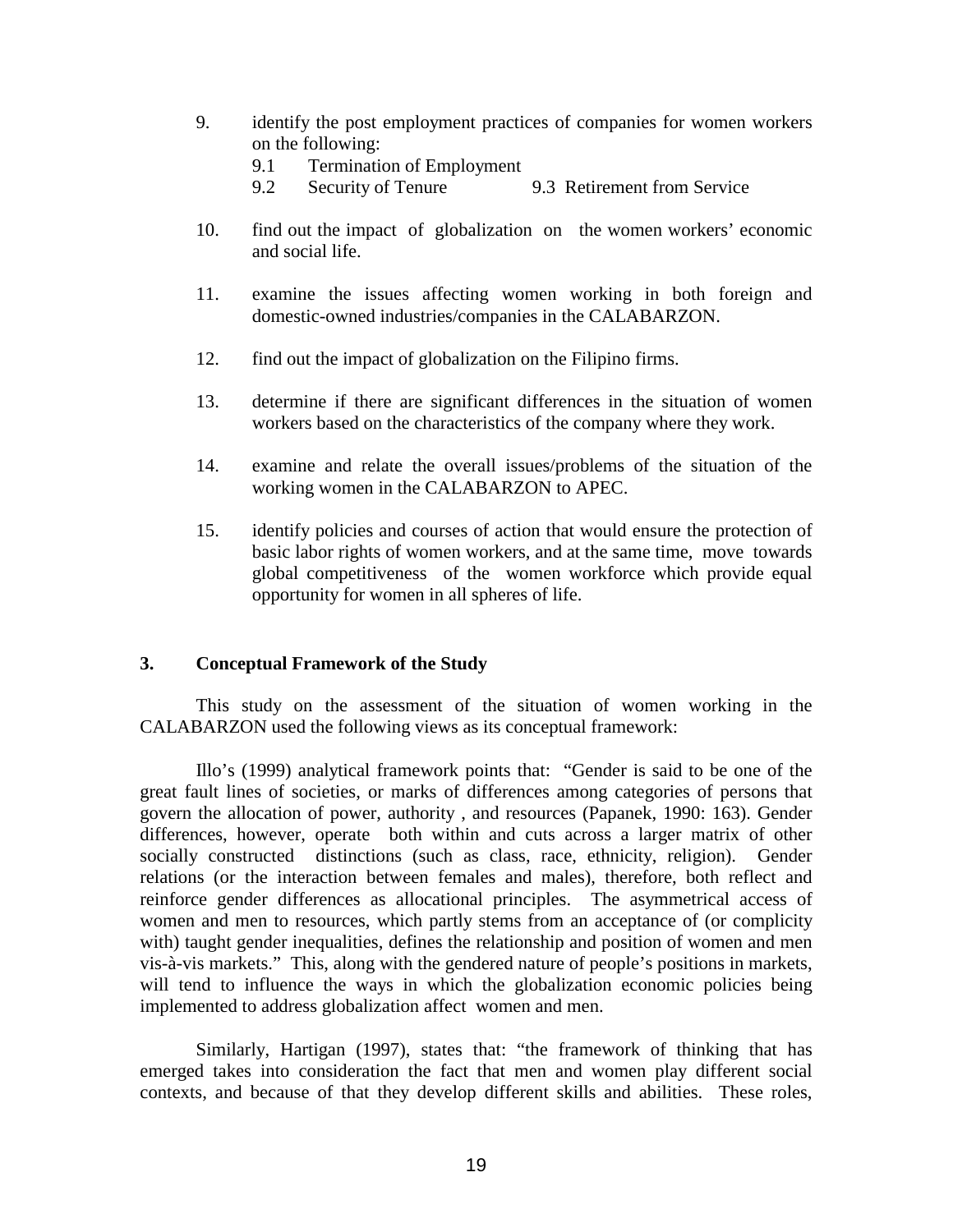skills and abilities are valued differently, and it is usually those associated with the masculine spheres that receive greater social recognition and are valued more highly than those associated with the feminine spheres. This differential value has direct implications for the degree to which men and women have access to and control over resources needed to protect their health. Collectively, these sexually assigned roles and responsibilities, and the abilities, values and decision-making capacity over resources that are linked to them, give rise to gender inequities."

Furthermore, Mears (1995) asserts that: "the impact of globalization on women and work varies from one country to another, and in particular differs between industrialized and developing countries. There are certain generalizations, however, that can be made about how globalization affects women in the workplace. In general, a theory of globalization and its impact on women and work suggest that globalization significantly expands opportunities for women in the workplace, but it does not remove barriers to advancement, cushion the impact of recessions, or ameliorate the predominance of low paying, menial jobs held by women." Thus, Mears makes these propositions:

- 1. **Globalization creates more work**. Increased trade and investment between countries creates the dynamics for a more vital, growing economy and thus more jobs. In particular, the growth of industries that produce exports for external markets has a proven record of job creation. When more jobs overall are available, they are less likely to be filled entirely by men; thus there are increasing opportunities in the marketplace for women to work. Most jobs in the EPSz, however, are low-wage jobs, since the attraction to foreign investors has been the pool of cheap, educated labor.
- 2. **Globalization increases competition**. Once an economy is opened up to worldwide trade and markets, its businesses are in competition with a larger number of companies, many of which may be more sophisticated in the global arena. Intense competition motivates companies to use all of the best human resources available, and thus they become more amenable to using women, especially as managers. (Adler, 1994)
- 3. **Cross-cultural influences are greater**. With the globalization of business, contacts between cultures are increased and the influence that cultures have on one another is much greater. A direct impact results when women learn about other cultures in which women have a more dominant and lucrative role in the workplace, and thus experience a rising level of expectations regarding their own position in the workplace.

Finally, the theory of Corporate Social Performance is also useful. The theory of Corporate Social Performance of Archie Caroll was briefly discussed by Stoner, Freeman, and Gilbert in their book on Management(1995). The first version of this theory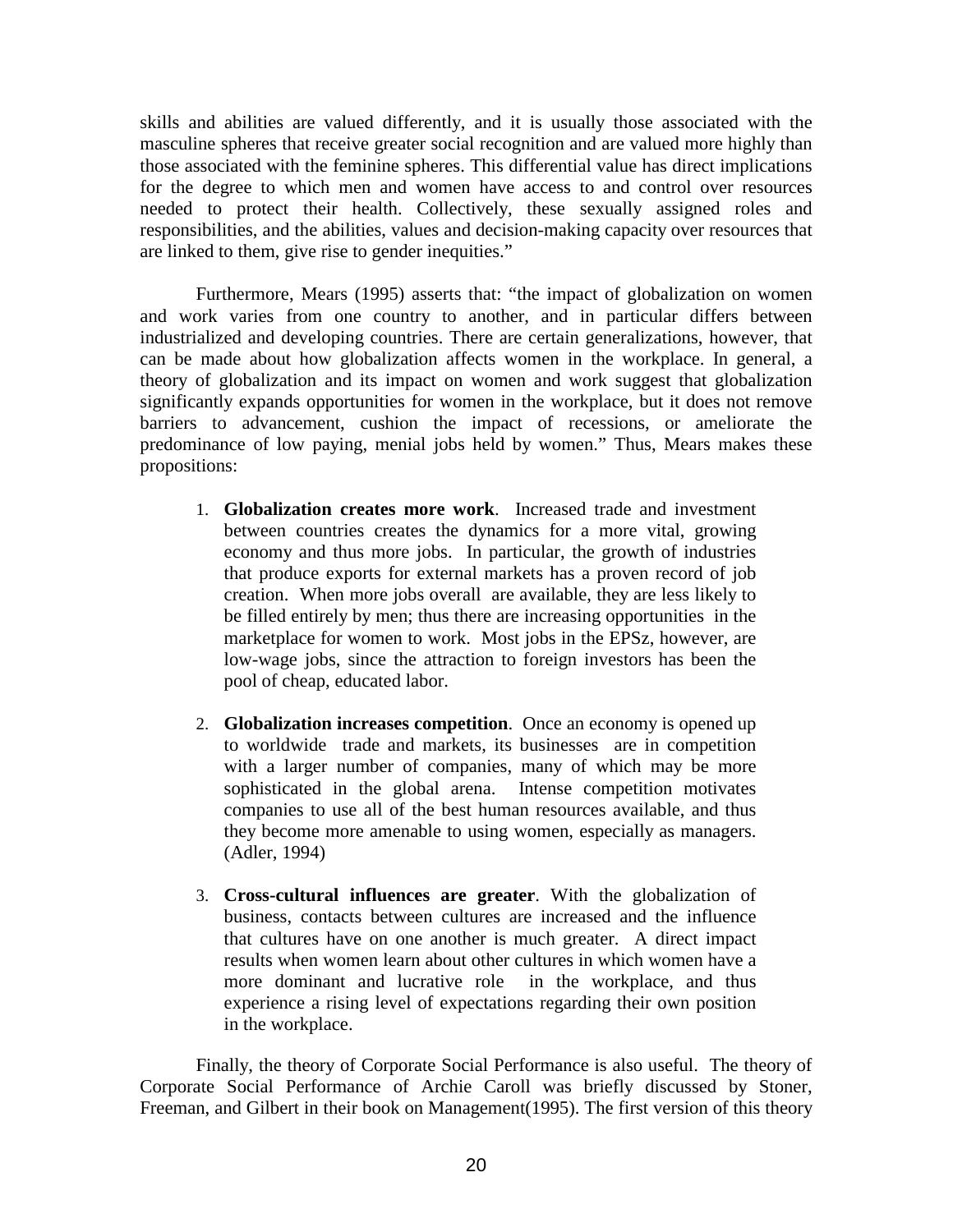by Caroll was written in the *Academy of Management Review i*n the article "A Three Dimensional Conceptual Model of Corporate Social Performance" (1979) and was further discussed in the article "An Empirical Examination of the Relationship Between Corporate Social Responsibility and Profitability" (1985). This theory states that the arena of social responsibility debates is shaped by economic, legal, and ethical principles. In the Philippines, for example, there is a support for free enterprise (an economic principle), the public's right to a safe workplace (a legal principle), and equal employment opportunity (an ethical principle). Together these principles create a "social contract" between business and society that permits companies to act as moral agents. Given the nature of industrial employment, one would expect capitalists to strive to extract as much surplus values from labor by paying the latter the lowest wage rate possible or permissible. In individual companies, however, managers try to implement the principles of the social contract in their decision-making processes and in their company policies. This theory is used as a framework for analyzing the situation of women workers working in the CALABARZON, since, it is the social responsibility of the firms to implement the laws that afford protection for women.

Based on the initial conceptual framework, the following schematic diagram attempts to present the operational framework of the study to illustrate the relationships of the major variables that have been investigated.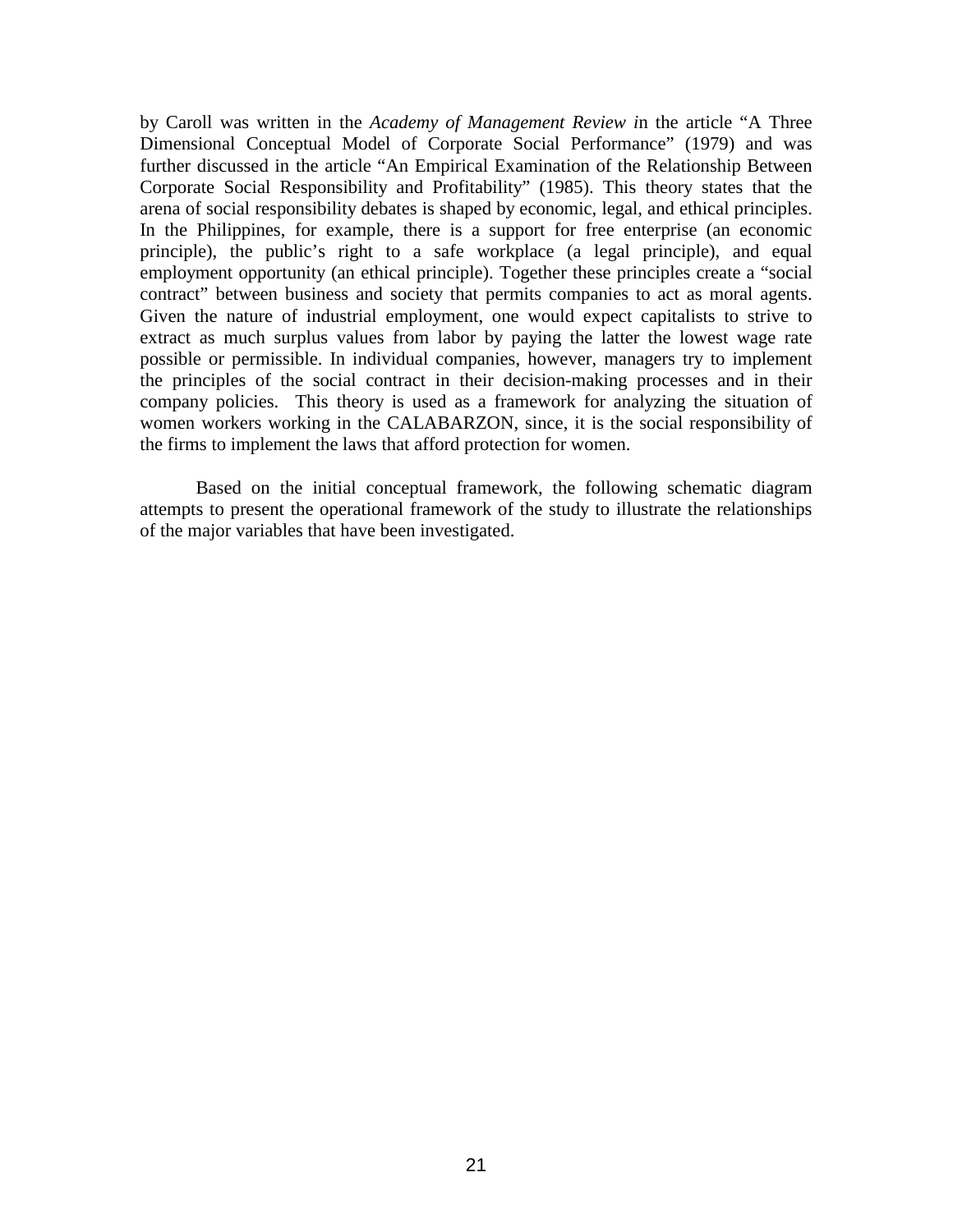

# **Figure 1. Operational Framework**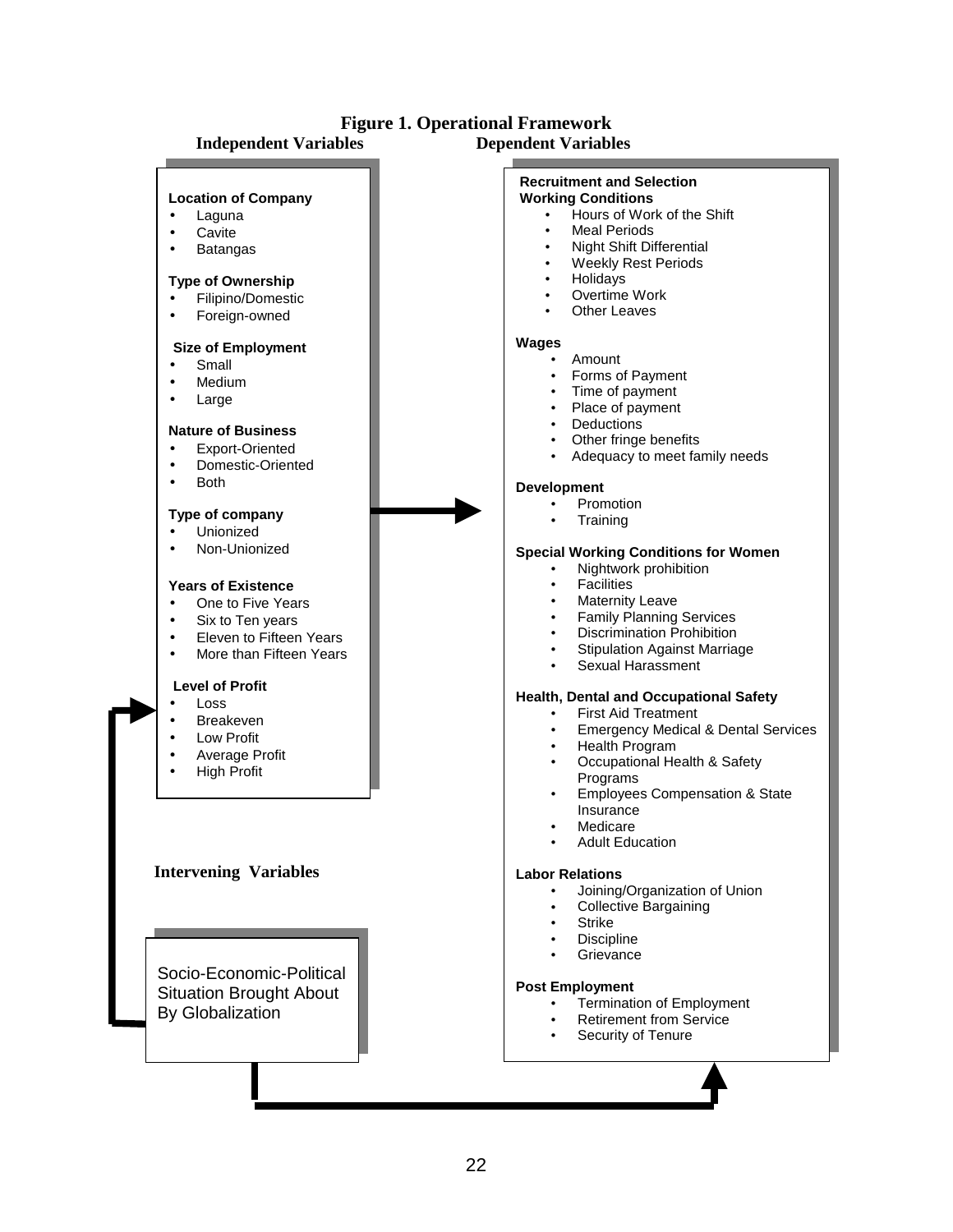#### **4. Methodology**

Descriptive, comparative, and evaluative research designs have been employed to achieve the objectives of the study.

The descriptive design focuses on the analysis of the situation of the women workers in relation to their recruitment, working conditions, compensation, development, health and safety, labor relations, and post employment. The comparative design, on the other hand, delves on the significant differences in the situation of women workers based on the characteristics of the firms where they work. The evaluative design shows how the women workers assess their situation, and determines the impact of globalization on the women workers' socio-economic life and on the Filipino firms.

A survey among 172 firms registered with PEZA as economic zones and operating within Cavite, Laguna, and Batangas was conducted with women workers and management representatives as respondents. A stratified sample size of 172 firms was covered using 90% confidence level and a margin of error of 0.05. A total of 327 respondents actually answered the survey questionnaire. No respondents were taken from Rizal and Quezon. In Rizal, there are no firms registered with PEZA, while in Quezon, there are no operational firms at present due to lack of infrastructure to make such firms accessible to customers and workers. Table 5 presents the distribution of the population and samples taken.

| <b>Location of Economic Zone</b> | <b>Total Number</b><br>of Registered<br><b>Firms in PEZA</b> | <b>Total</b><br>Number of<br><b>Sample</b><br><b>Firms</b> | <b>Number of Respondents</b> |                  |              |  |
|----------------------------------|--------------------------------------------------------------|------------------------------------------------------------|------------------------------|------------------|--------------|--|
|                                  |                                                              |                                                            | Manage-<br>ment              | Women<br>Workers | <b>Total</b> |  |
| A. Operating Public Ecozone-     |                                                              |                                                            |                              |                  |              |  |
| Cavite                           | 244                                                          | 73                                                         | 24                           | 96               | 120          |  |
|                                  |                                                              |                                                            |                              |                  |              |  |
| <b>B. Operating Private</b>      |                                                              |                                                            |                              |                  |              |  |
| Ecozones-                        |                                                              |                                                            |                              |                  |              |  |
| Cavite                           | 78                                                           | 21                                                         | 15                           | 31               | 46           |  |
| Laguna                           | 172                                                          | 69                                                         | 60                           | 83               | 143          |  |
| <b>Batangas</b>                  | 23                                                           | 9                                                          | 9                            | 9                | 18           |  |
| <b>Total</b>                     | 517                                                          | 172                                                        | 108                          | 219              | 327          |  |

**Table 5. Distribution of Sample Firms and Respondents Classified by Location of Economic Zone** 

Two sets of questionnaires were used. One was designed for women workers and the other one for management. The ten-page survey questionnaire for women workers was translated in Filipino and pre-tested. It focused on data related to respondent profile, company profile, recruitment, working conditions, compensation, development, health and safety, labor relations, post employment, and views regarding effects of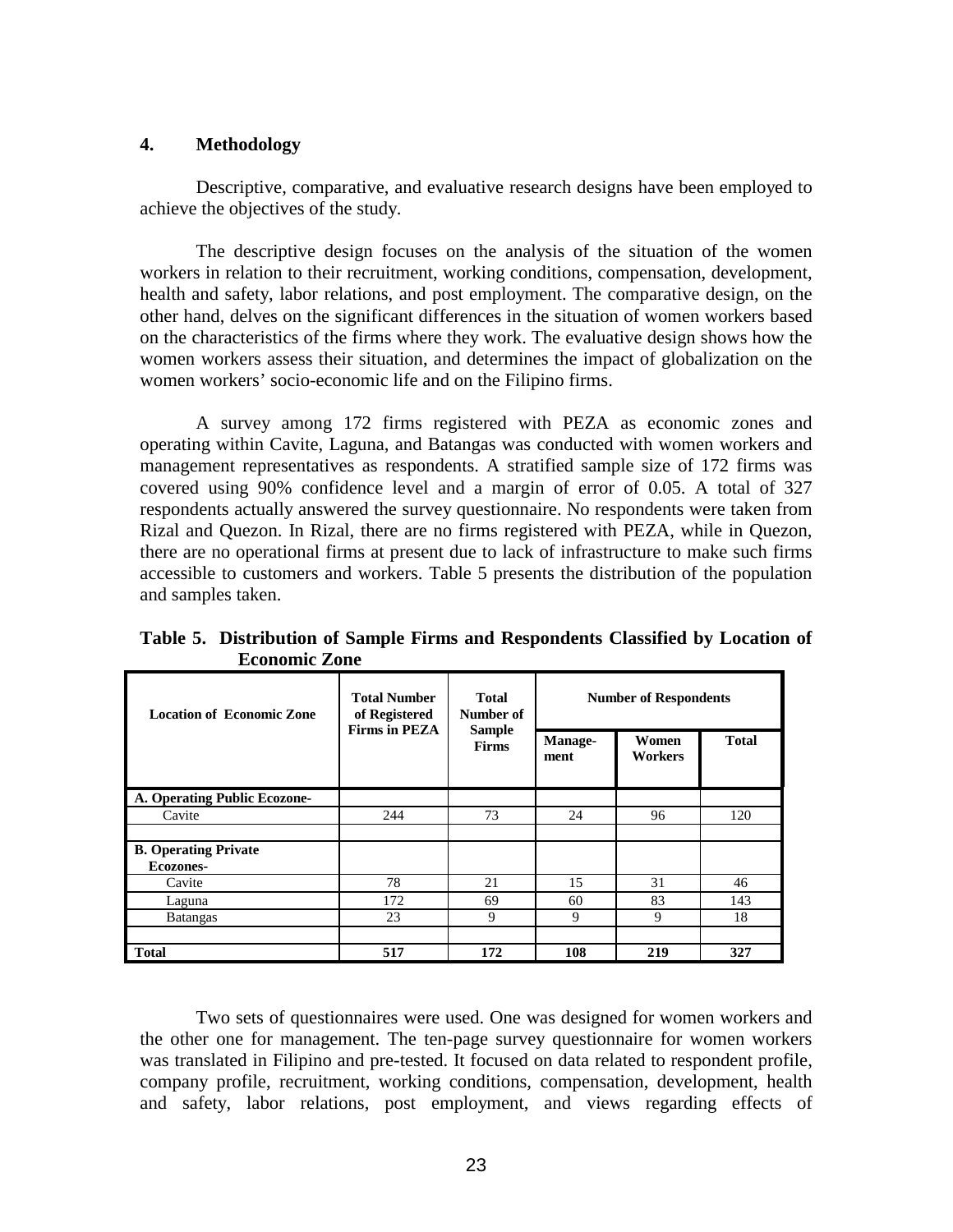globalization. The one-page survey questionnaire for management obtained information related to company profile and views regarding the effects of globalization on women workers and on their company.

A 5-point Likert scale was used to measure objectively the assessment of the socio-economic condition, women working conditions, difficulty in applying in the firm, adequacy of salary and benefits, system of personnel promotion, training program, and labor-management relations.

In assessing the socio-economic condition, the Likert rating scale used ranged from Very Difficult to Much Better. This scale is represented as:

- 5 Much better
- 4 Better
- $3 Same$
- 2 Difficult
- 1 Very Difficult

For the assessment of the difficulty of applying in the firm, the scale is between Very Difficult to Very Easy. This scale is represented as:

- 5 Very Easy
- $4 Easy$
- 3 Fairly Easy
- 2 Difficult
- 1 Very Difficult

For the assessment of the present working conditions, system of personnel promotion, and training program, the rating scale is between Very Poor to Very Good. This scale is represented as:

5 – Very Good

- $4 Good$
- 3 Fair
- $2 -$ Poor
- 1 Very Poor

Lastly, in assessing on the adequacy of salary and benefits, the range of scale is from Very Inadequate to More Than Adequate. This scale is represented as:

- 5 More than Adequate
- 4 –Adequate
- 3 Fairly Adequate
- 2 Inadequate
- 1 Very Inadequate

Then, the average computed score given by the respondent was converted to this norm to interpret the rating given:

For the assessment of socio-economic condition: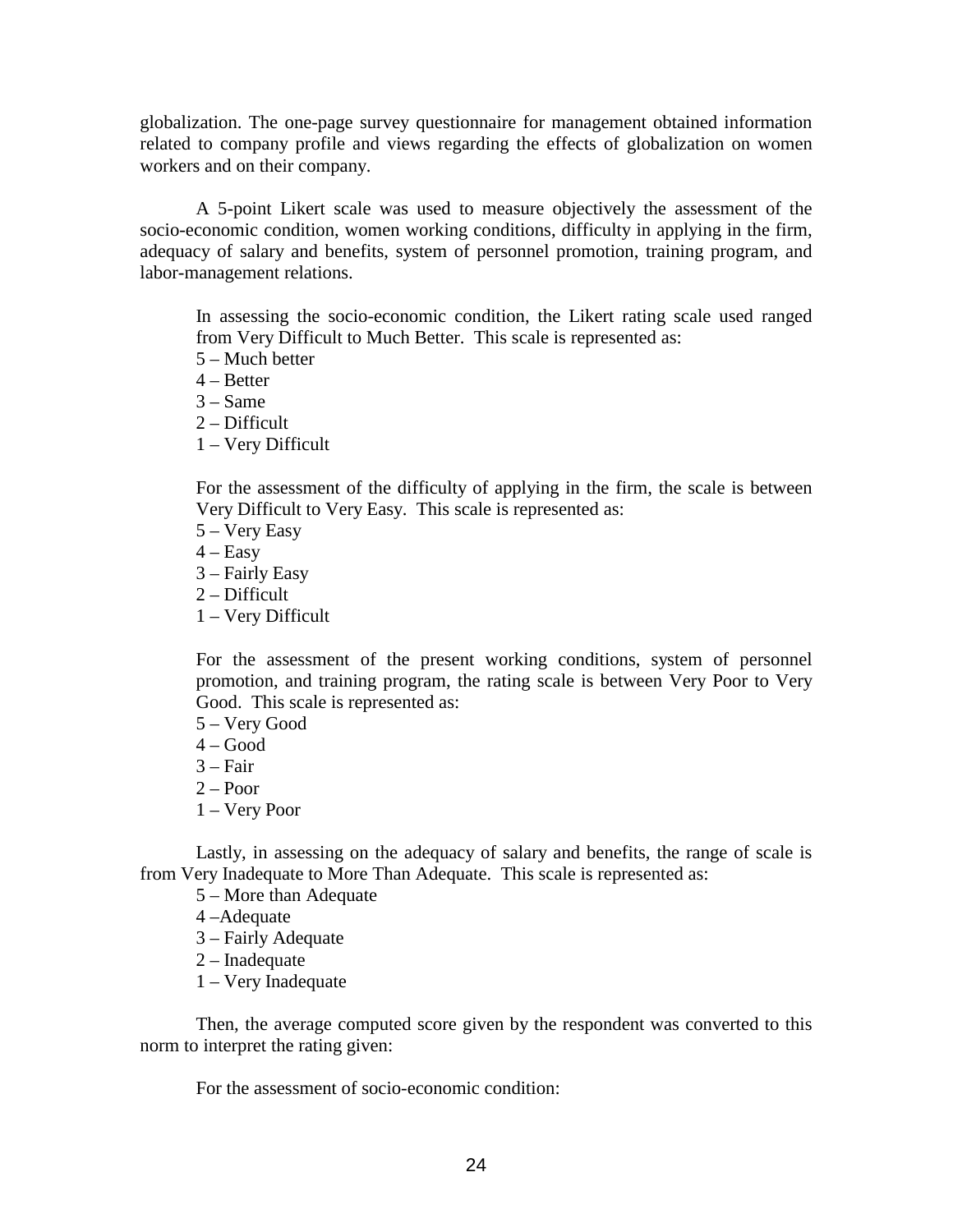| 5.00      | $=$ Much better     |
|-----------|---------------------|
| 4.00-4.99 | $=$ Better          |
| 3.00-3.99 | $=$ Same            |
| 2.00-2.99 | $=$ Difficult       |
| 1.00-1.99 | $=$ Very Difficult. |

For the assessment of difficulty of applying:<br> $5.00 - \text{Norr}$  Feev  $-$  Very Easy

| J.VV      | $-$ v ci y Lasy    |
|-----------|--------------------|
| 4.00-4.99 | $=$ Easy           |
| 3.00-3.99 | $=$ Fairly Easy    |
| 2.00-2.99 | $=$ Difficult      |
| 1.00-1.99 | $=$ Very Difficult |

For the assessment of present working conditions, system of personnel promotion, and training program:

| 5.00      | $=$ Very Good |
|-----------|---------------|
| 4.00-4.99 | $=$ Good      |
| 3.00-3.99 | $=$ Fair      |
| 2.00-2.99 | $=$ Poor      |
| 1.00-1.99 | $=$ Very Poor |
|           |               |

For the assessment of the adequacy of salary and benefits.

| 5.00      | $=$ More than Adequate |
|-----------|------------------------|
| 4.00-4.99 | $=$ Adequate           |
| 3.00-3.99 | $=$ Fairly Adequate    |
| 2.00-2.99 | $=$ Inadequate         |
| 1.00-1.99 | $=$ Very Inadequate.   |

The collected data were analyzed with the aid of the Statistical Package for Social Science (SPSS) program. The percentage, mean, and simple ranking were utilized for the descriptive part. To test significant differences in the mean scores between the groups (by location of company, nature of business, type of owners, by level of profitability, by number of years of existence, and by size of company based on employment), the One-Way Anova Test was used using the F test statistic. To compare responses of women workers on the perceived effect of globalization, the Chi-square test statistic was used. The confidence level of  $= 0.05$  was the basis for determining the significant outcomes.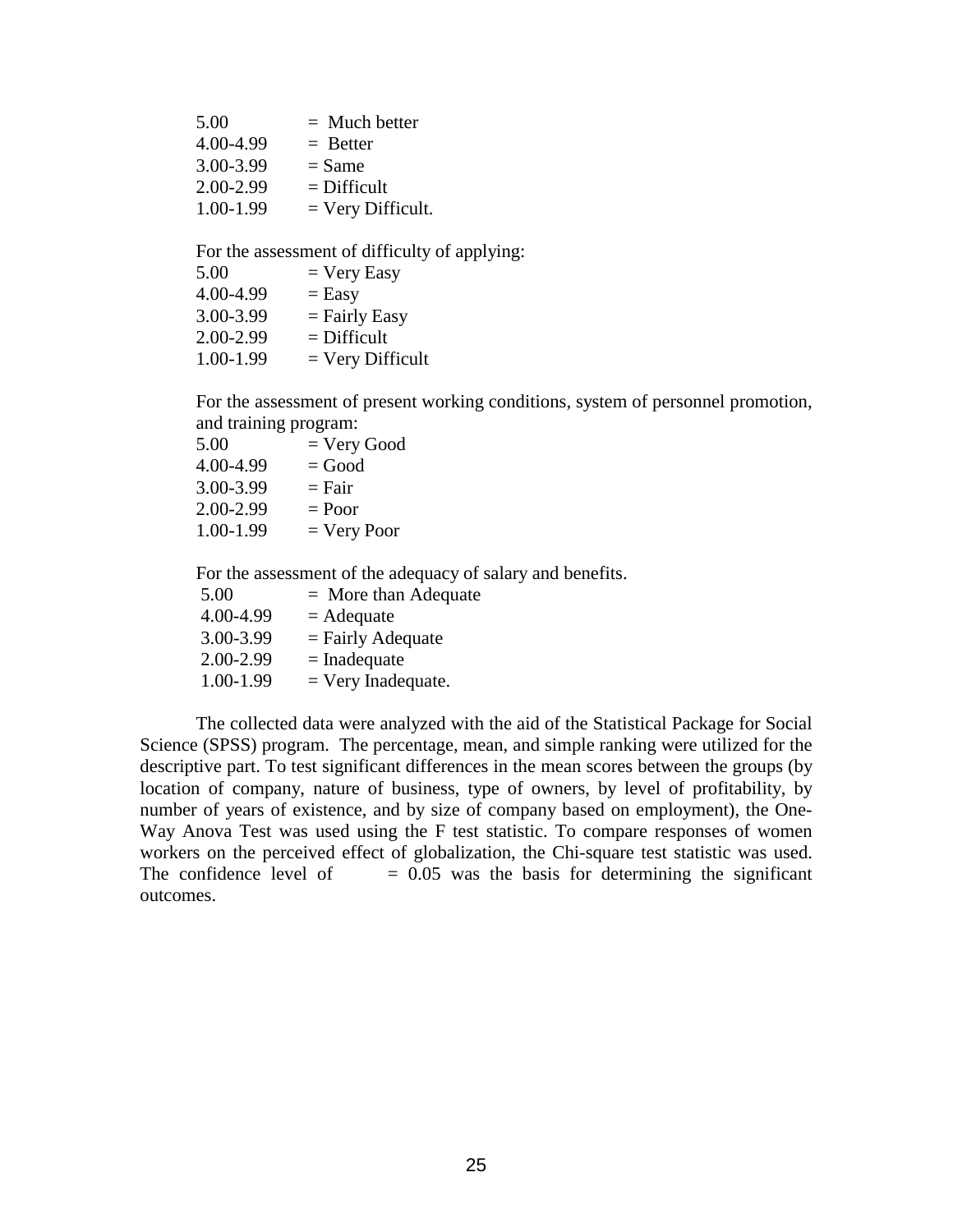### **5. Findings**



**Figure 2. Profile of a typical participating company** 

One hundred seventy-two (172) companies operating in CALABARZON participated in the survey. These firms are found in Cavite (55%), Laguna (40%), and Batangas (5%). Classified by type of owners, 20% are Filipino-owned and 77% are foreign-owned. Among the foreign-owned companies, 38% are Japanese, 14% are Korean, 6% are Taiwanese, 6% are Chinese, and 16% are of other nationalities.

By size of employment, nearly all (92%) are large companies (with more than 100 employees), and 6% are medium (with more than 100 to 20 employees). Moreover, these firms, which are predominantly (84%) export- oriented and registered as corporations, had been in existence for an average of six (6) years, with some of the establishments having been operating for one (1) year and for as long as more than 15 years. For the previous year, 63% of the firms claimed that their level of profit was average, 21% experienced a high level of profit, 6% had low level of profit, 2% just reached the breakeven level, and only 1 (.6%) incurred a loss. The specific products they manufacture are semi-conductor/ electronics, garments, plastic, automotive, food, and chemicals, among others (see Table 6).

 The profile of respondent companies in the CALABARZON confirms the typical description of export processing zones worldwide. In EPZs, there is foreign investment,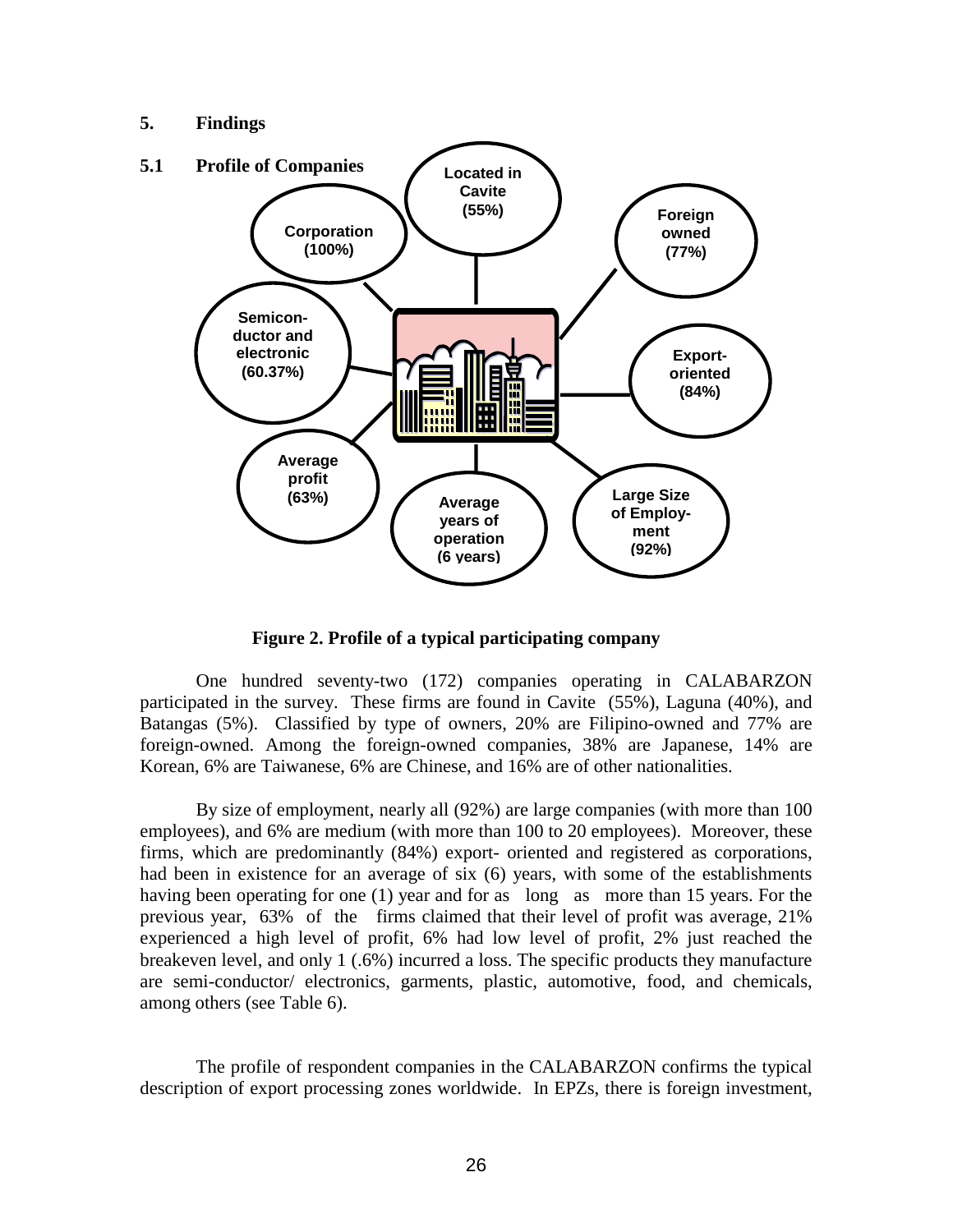materials are processed to some degree and then exported, owners are large transnational corporations and have kept their profit up.

| <b>Profile</b>                            | Cavite         | Laguna         | <b>Batangas</b> | Frequency | $\mathbf{0}_{\mathbf{0}}^{\prime}$ |
|-------------------------------------------|----------------|----------------|-----------------|-----------|------------------------------------|
| <b>Location of company</b>                | 94             | 69             | 9               | 172       | 100.00                             |
| $\%$                                      | 54.65          | 40.12          | 5.23            |           |                                    |
| <b>Type Owner</b>                         |                |                |                 |           |                                    |
| Filipino                                  | 18             | q              |                 | 28        | 16.28                              |
| Filipino-Chinese                          | 5              |                | $\theta$        | 6         | 3.49                               |
| Chinese                                   | 8              |                | 0               | 11        | 6.40                               |
| Japanese                                  | 26             | 32             | 7               | 65        | 37.79                              |
| Taiwanese                                 | 7              | 4              | 0               | 11        | 6.40                               |
| Korean                                    | 20             | 4              | $\overline{0}$  | 24        | 13.95                              |
| Others (American, Malaysian, Singaporean) | 10             | 16             |                 | 27        | 15.70                              |
| Filipino- Non-Filipino Owned              |                |                |                 |           |                                    |
| Filipino                                  | 23             | 10             |                 | 34        | 19.77                              |
| Non-Filipino                              | 74             | 50             | 8               | 132       | 76.74                              |
| <b>Size of Employment</b>                 |                |                |                 |           |                                    |
| Medium (20-99 employees)                  | 9              | $\Omega$       | 0               | 9         | 5.49                               |
| Large (100 employees and above)           | 83             | 58             | 9               | 150       | 91.46                              |
| <b>Nature of Business</b>                 |                |                |                 |           |                                    |
| Export-oriented                           | 83             | 52             | 9               | 144       | 83.72                              |
| Domestic-oriented                         | 5              | ∠              | $\theta$        | 9         | 5.23                               |
| <b>Both</b>                               |                |                | 0               |           | 1.16                               |
| <b>Number of Years of Existence</b>       |                |                |                 |           |                                    |
| One to Five years                         | 41             | 31             | 2               | 74        | 43.02                              |
| Six to Ten years                          | 37             | 10             | 4               | 51        | 29.65                              |
| Eleven to fifteen years                   | 5              | 0              |                 | 6         | 3.49                               |
| More than 15 years                        | $\overline{c}$ | $\mathfrak{D}$ |                 | 5         | 2.91                               |
| Average                                   | 6 years        | 6 years        | 2 years         | 6 years   |                                    |
| <b>Level of Profitability</b>             |                |                |                 |           |                                    |
| Loss                                      | 1              | 0              | 0               | 1         | 0.58                               |
| <b>Breakeven</b>                          | 4              | $\overline{0}$ | $\overline{0}$  | 4         | 2.33                               |
| Low Profit                                | $\overline{Q}$ |                | $\overline{0}$  | 10        | 5.81                               |
| Average Profit                            | 59             | 44             | 6               | 109       | 63.37                              |
| <b>High Profit</b>                        | 20             | 13             | 3               | 36        | 20.93                              |

**Table 6. Profile of respondent companies in CALABARZON**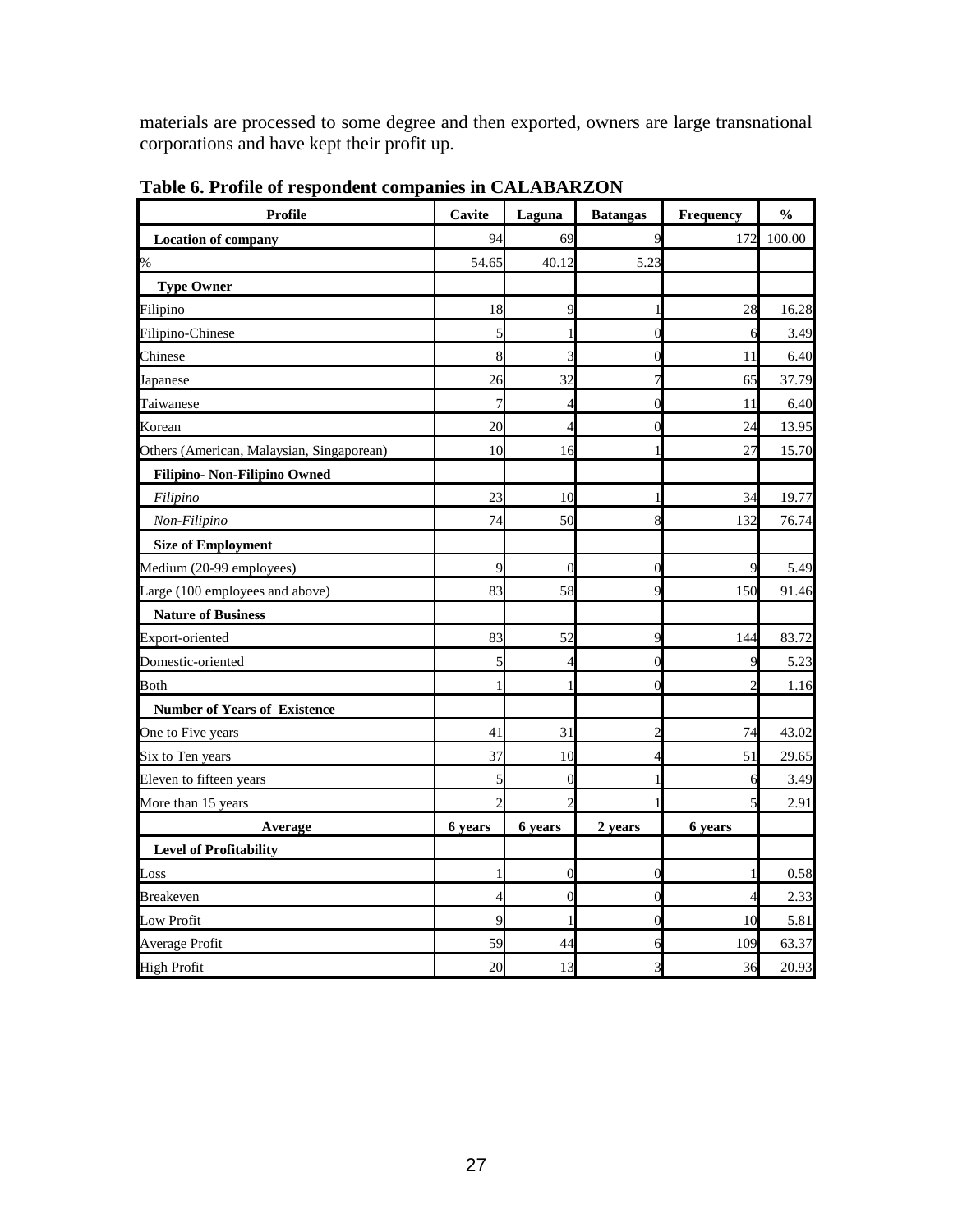| <b>Profile</b>                             | Cavite | Laguna | <b>Batangas</b> | <b>Frequency</b> | $\frac{0}{0}$ |
|--------------------------------------------|--------|--------|-----------------|------------------|---------------|
| Specific type of business                  |        |        |                 |                  |               |
| <b>Agricultural Products Manufacturing</b> |        |        |                 |                  | 0.61          |
| Automotive                                 |        |        |                 |                  | 4.27          |
| Ceramic Products                           |        |        |                 |                  | 0.61          |
| <b>Chemical Products</b>                   |        |        |                 |                  | 2.44          |
| Food Manufacturing                         |        |        |                 |                  | 3.05          |
| <b>Garments Manufacturing</b>              | 35     |        |                 | 38               | 23.17         |
| <b>Gift Products and Crafts</b>            |        |        |                 |                  | 2.44          |
| <b>Medical Equipment</b>                   |        |        |                 |                  | 0.61          |
| <b>Pharmaceutical Products</b>             |        |        |                 |                  | 0.61          |
| <b>Plastic Manufacturing</b>               |        |        |                 |                  | 5.49          |
| Semiconductor/Electronics                  | 53     | 47     |                 | 98               | 56.98         |
| <b>Textile Manufacturing</b>               |        |        |                 |                  | 1.83          |

#### **5.2 Socio-Economic Profile of Women Workers**

The CALABARZON women workers' ages range from 18 to 51 years with an average age of 24 years. Many of the 18-year old workers are from Cavite and Laguna and as well as the 51-years-old workers. However, most of those within the average age range (26 years) are from Batangas.

 The birth order of the women workers vary. One-third (32%) are second-born, a little over one-fourth each (28% respectively) are middle children and first-born.The rest are last-born in their families. Most of the second-born are from Cavite and the middleborn are from Laguna.

 A considerable number (84%) of the women workers in CALABARZON are Catholics. Only 29 (13%) are non-Catholics. These non-Catholic workers are members of either the, Iglesia ni Cristo, the Evangelical Church, or Born-Again Christian groups.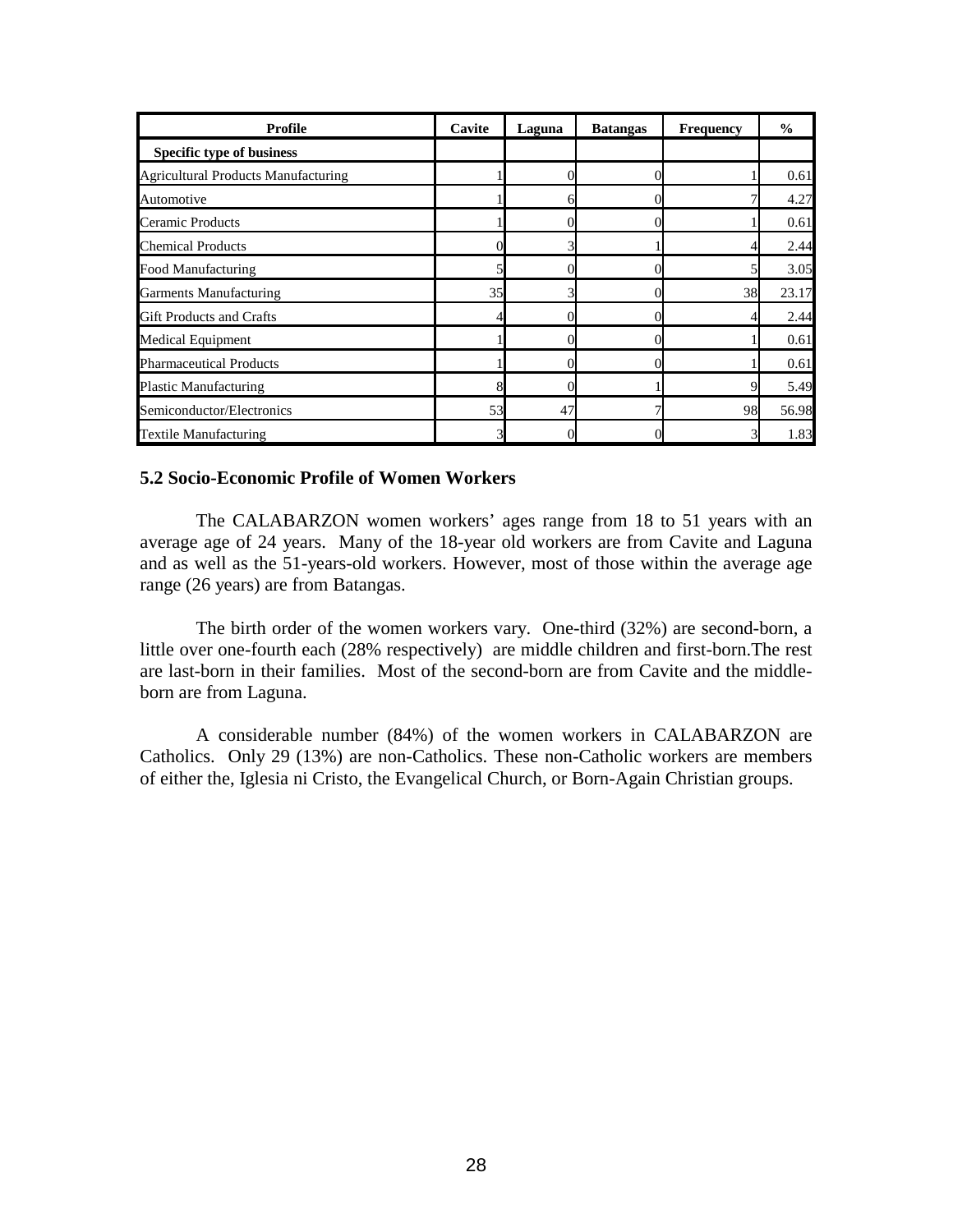

**Figure 3. Socio-economic profile of women workers** 

A high proportion (56%) of the total number of women workers have completed high school, a good percentage (37%) earned a college degree, while 4% had reached elementary level.

 Majority (64%) of the women workers are single. Almost one-third (31%) are married, while the remaining portion are separated (1%).

The single women workers have an average family size of six (6). There are those with less than 3 members while others have as many as more than 10 family members.

 The 69 women who are married have one (1) to five (5) children, with an average of two (2). They also stated that their dependents range from one (1) to five (5) people with an average of three (3). Most of these women are happy to note that their spouses are working (83%) which enables them to meet the needs of their family (Refer to Table 7).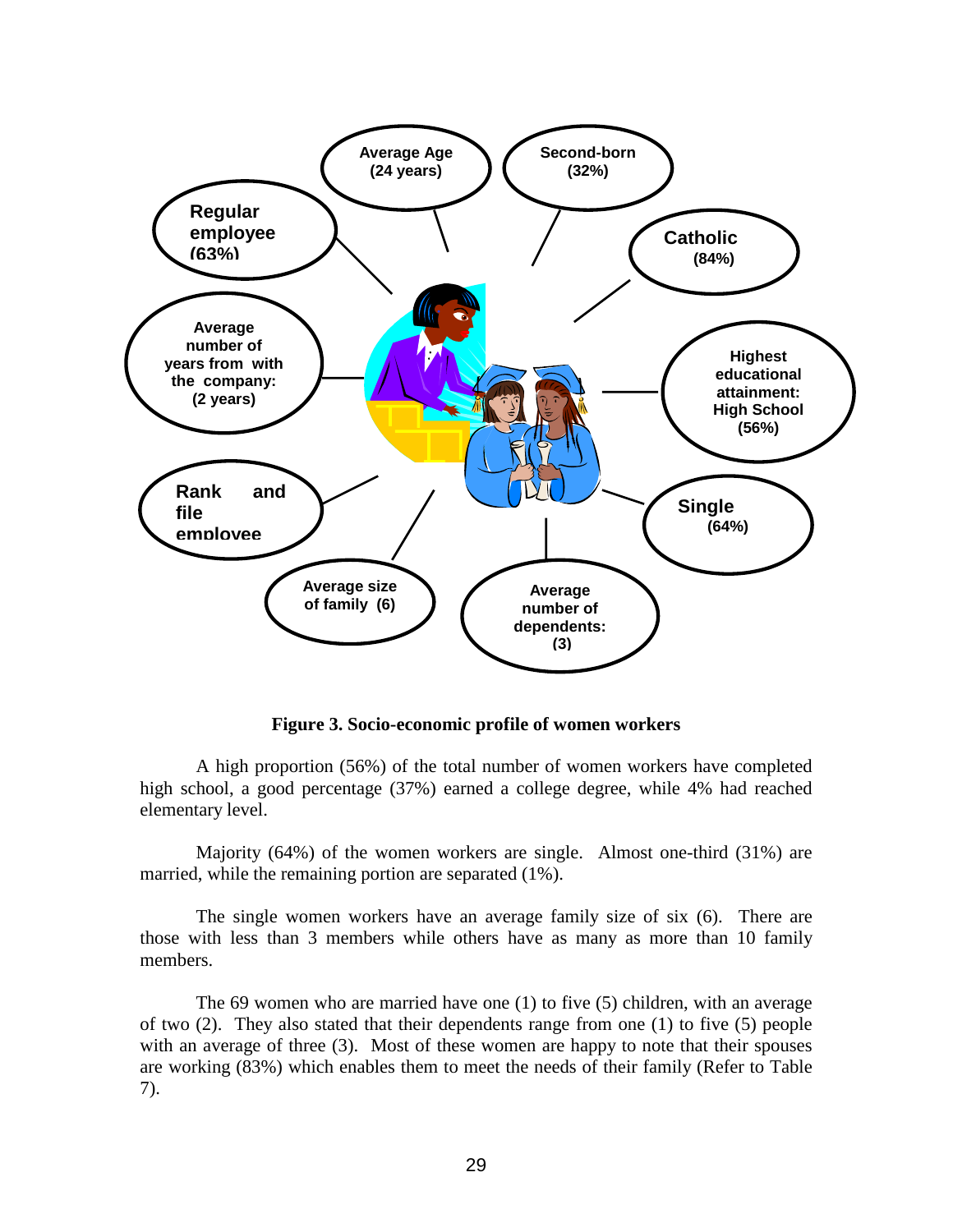| Profile                                   | Cavite           | Laguna         | <b>Batangas</b>  | Frequency        | $\frac{0}{0}$ |
|-------------------------------------------|------------------|----------------|------------------|------------------|---------------|
| Number of women workers interviewed       | 127              | 83             | 9                | 219              |               |
|                                           |                  |                |                  |                  |               |
| Age                                       |                  |                |                  |                  |               |
| 18-20 years                               | 23               | 15             | 1                | 39               | 17.57         |
| $21-24$ years                             | 63               | 45             | 4                | 112              | 50.45         |
| $25-28$ years                             | 28               | 16             | $\overline{c}$   | 46               | 20.72         |
| $29-32$ years                             | $\boldsymbol{8}$ | 3              | 1                | 12               | 5.41          |
| More than 32 years                        | 5                | 4              | 1                | 10               | 4.50          |
|                                           |                  |                |                  |                  |               |
| Minimum                                   | 18               | 18             | 19               | 18               |               |
| Maximum                                   | 51               | 43             | 36               | 51               |               |
| <b>Average</b>                            | 24               | 24             | 26               | 24               |               |
|                                           |                  |                |                  |                  |               |
| <b>Religion</b>                           |                  |                |                  |                  |               |
| Catholic                                  | 109              | 70             | 7                | 186              | 83.78         |
| Others (Evangelical, Iglesia, Born Again) | 17               | 10             | $\overline{2}$   | 29               | 13.06         |
|                                           |                  |                |                  |                  |               |
| <b>Highest Educational Attainment</b>     |                  |                |                  |                  |               |
| Elementary                                | $\sqrt{ }$       | 3              | $\boldsymbol{0}$ | 10               | 4.50          |
| <b>High School</b>                        | 73               | 44             | 7                | 124              | 55.86         |
| College                                   | 47               | 34             | $\overline{2}$   | 83               | 37.39         |
|                                           |                  |                |                  |                  |               |
| <b>Birth Order</b>                        |                  |                |                  |                  |               |
| Firs-born                                 | 37               | 23             | 1                | 61               | 27.48         |
| Second-born                               | 48               | 23             | 1                | 72               | 32.43         |
| Middle                                    | 30               | 27             | 5                | 62               | 27.93         |
| Last                                      | 10               | $\overline{7}$ | $\overline{2}$   | 19               | 8.56          |
|                                           |                  |                |                  |                  |               |
| Civil Status                              |                  |                |                  |                  |               |
| Single                                    | 82               | 54             | 6                | 142              | 63.96         |
| Married                                   | 42               | 24             | $\mathfrak{Z}$   |                  | 69 31.08      |
| Separated                                 | $\overline{c}$   |                | $\overline{0}$   | 3                | 1.35          |
|                                           |                  |                |                  |                  |               |
| Number of children                        |                  |                |                  |                  |               |
| One $(1)$                                 | 15               | 10             | $\overline{c}$   | 27               | 36.99         |
| Two $(2)$                                 | 14               | 8              | $\boldsymbol{0}$ | 22               | 30.14         |
| Three $(3)$                               | 10               | 4              | 1                | 15               | 20.55         |
| Four $(4)$                                | $\boldsymbol{0}$ | $\overline{c}$ | $\mathbf{1}$     | 3                | 4.11          |
| Five $(5)$                                | $\boldsymbol{0}$ |                | $\mathbf{0}$     | 1                | 1.37          |
|                                           |                  |                |                  |                  |               |
| Average number of children                | $\boldsymbol{2}$ | 2              | $\boldsymbol{2}$ | $\boldsymbol{2}$ |               |
|                                           |                  |                |                  |                  |               |

**Table 7. Socio-Economic Profile of Women Workers**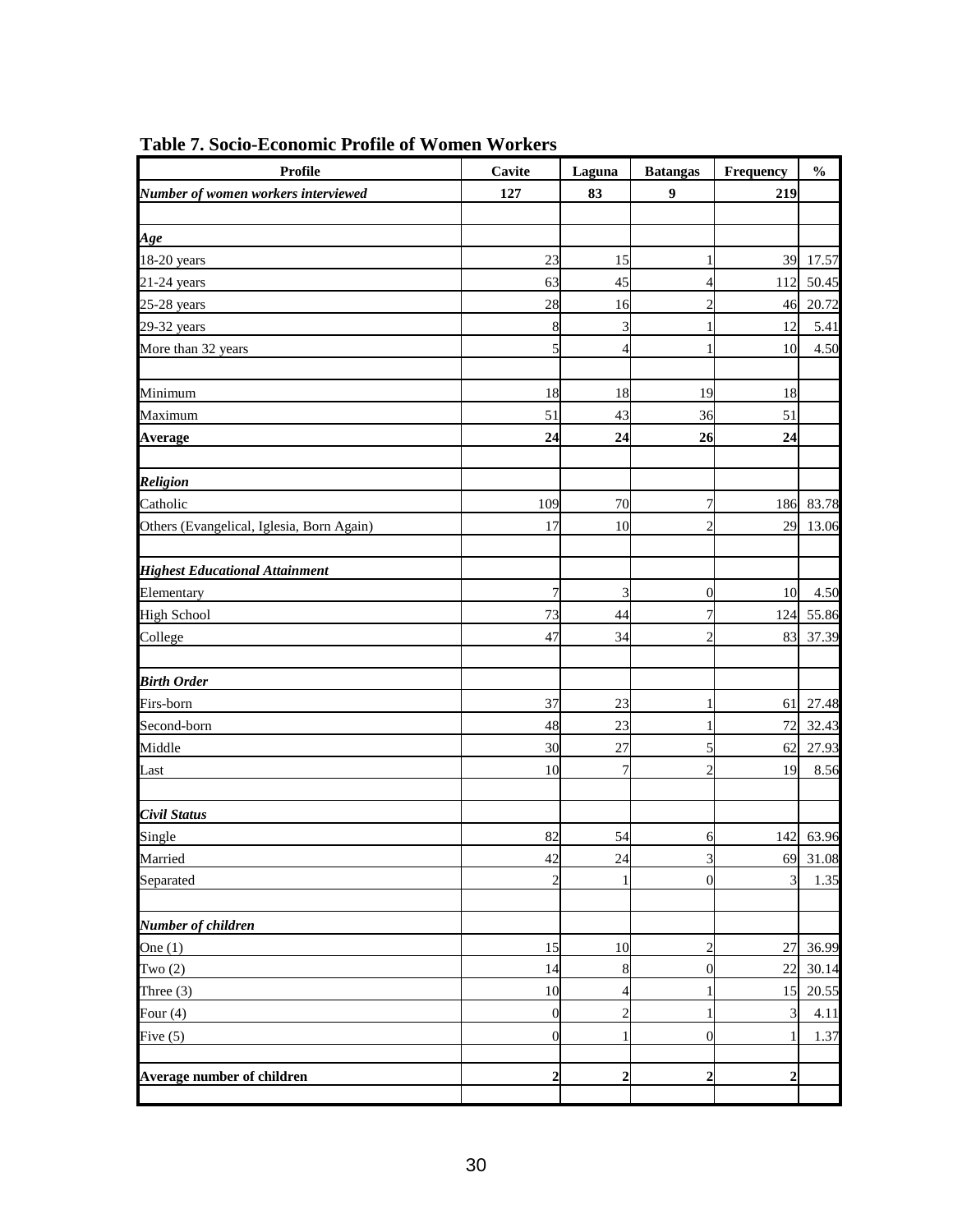| Number of married women workers whose spouse is<br>working | 34             | 22             | 2                | 58             | 82.86 |
|------------------------------------------------------------|----------------|----------------|------------------|----------------|-------|
| Number of dependents, if married                           |                |                |                  |                |       |
| One $(1)$                                                  | 5              | 5              | 0                | 10             | 4.50  |
| Two $(2)$                                                  | 10             | 5              |                  | 16             | 7.21  |
| Three $(3)$                                                | 12             | 3              |                  | 16             | 7.21  |
| Four $(4)$                                                 | 3              | 5              | 1                | 9              | 4.05  |
| Five $(5)$                                                 | $\overline{2}$ |                | $\overline{0}$   | 3              | 1.35  |
|                                                            |                |                |                  |                |       |
| <b>Average number of dependents</b>                        | 3              | 1              | 3                | 3              |       |
| Size of family, if single                                  |                |                |                  |                |       |
| Three $(3)$ or less                                        |                |                | 0                | $\overline{c}$ | 0.90  |
| Four to Five                                               | 28             | 12             | 5                | 45             | 20.27 |
| Six to Seven                                               | 17             | 22             |                  | 40             | 18.02 |
| Eight to Ten                                               | 8              |                | 0                | 11             | 4.95  |
| More than 10                                               |                |                | $\overline{0}$   | $\overline{2}$ | 0.90  |
| <b>Average size of family</b>                              | 6              | 6              | 5                | 6              |       |
| <b>Employment status</b>                                   |                |                |                  |                |       |
| Regular                                                    | 88             | 46             | 6                | 140            | 63.06 |
| Probationary                                               | 11             | 3              | $\overline{0}$   | 14             | 6.31  |
| Contractual/casual                                         | 29             | 31             | 3                | 63             | 28.38 |
| Years of service in the company                            |                |                |                  |                |       |
| Less than one $(1)$ year                                   | 44             | 29             | 4                | 77             | 34.68 |
| One $(1)$ to Five $(5)$ years                              | 71             | 42             | 4                | 117            | 52.70 |
| Five and one half $(5.5)$ years to Ten $(10)$ years        | 6              | 3              |                  | 10             | 4.50  |
| More than 10 years                                         | 4              |                | 0                | 5              | 2.25  |
| Average number of years of service                         | 2              | $\mathbf 2$    | 2                | 2              |       |
| Minimum                                                    | 1 month        | 1 month        | 3 months         | 1 month        |       |
| Maximum                                                    | 20 years       | 12 years       | 10 years         | 20 years       |       |
| <b>Present Position in the company</b>                     |                |                |                  |                |       |
| <b>Supervisory</b>                                         |                |                |                  |                |       |
| Production Quality Control Inspector                       | 13             | 6              | $\boldsymbol{0}$ | 19             |       |
| Assistant line leader/Knitting line leader/Line            |                |                |                  |                |       |
| leader/Sewing leader<br>/Shift Leader                      | 5              | 1              | 2                | 8              |       |
| Total                                                      | 18             | 7              | 2                | 27             | 12.33 |
| <b>Rank and File</b>                                       |                |                |                  |                |       |
| <b>Accounting Clerk/Staff</b>                              | 9              | $\overline{2}$ | $\boldsymbol{0}$ | 11             |       |
| Cashier                                                    | $\mathbf 0$    | $\overline{c}$ | $\overline{0}$   | $\overline{c}$ |       |
| Office clerk/Company clerk/Secretary/encoder               | 14             | 7              | $\boldsymbol{0}$ | 21             |       |
| Company nurse                                              | $\overline{c}$ | $\overline{2}$ | 0                | $\overline{4}$ |       |
| Human Resource Assistant/Staff/Staff Assistant/Trainer     | 10             | 4              | $\boldsymbol{0}$ | 14             |       |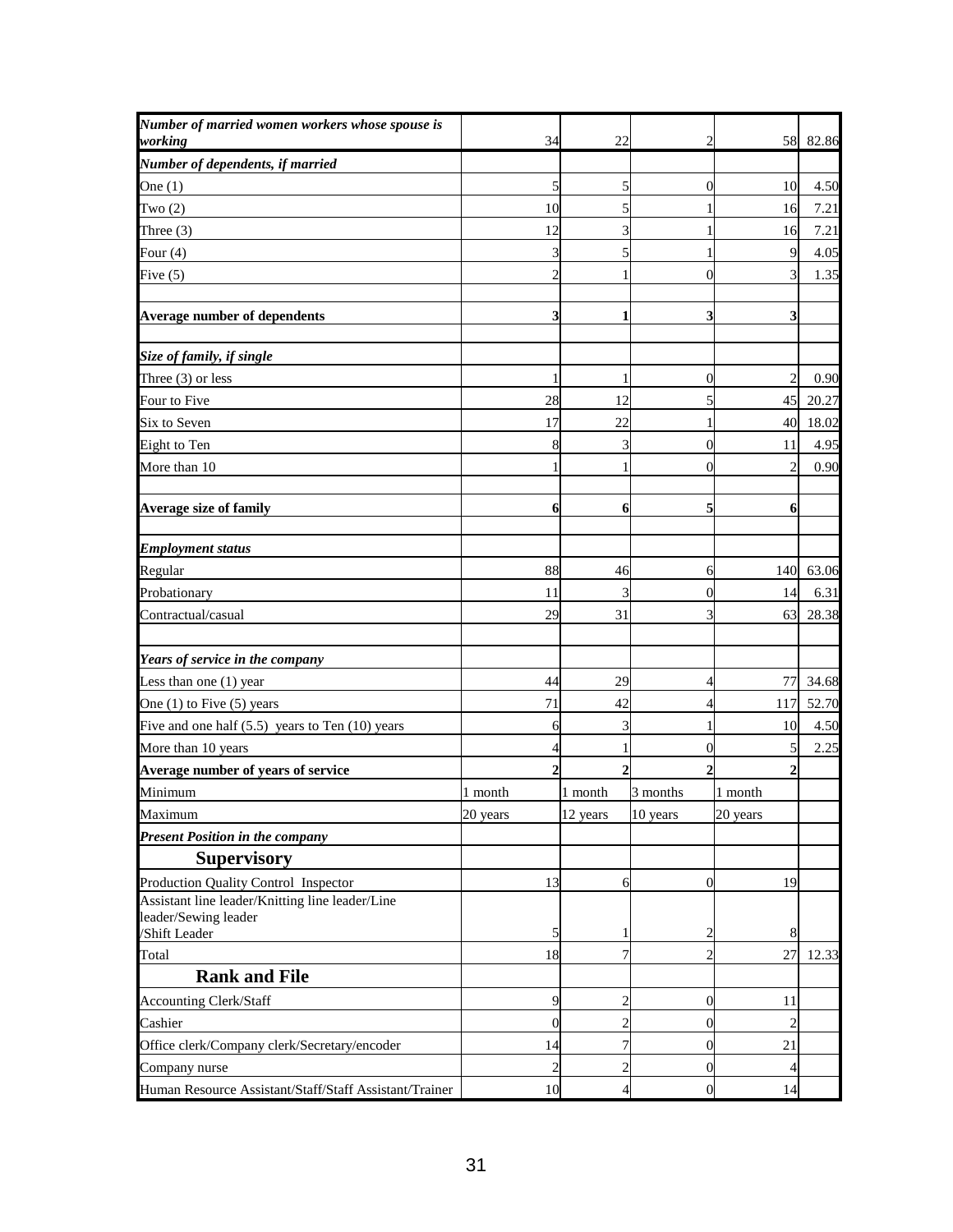| <b>Import Export Staff</b>                                     |                 |    |    |  |
|----------------------------------------------------------------|-----------------|----|----|--|
|                                                                |                 |    |    |  |
| <b>Operator/Production Operator</b>                            | 40              | 35 | 82 |  |
| Packer                                                         |                 |    |    |  |
| Phototool technician/Line technician                           |                 |    |    |  |
| Presser                                                        |                 |    |    |  |
| Production line worker/Assembly<br>worker/crew/assistant/staff | 18              | 14 | 32 |  |
| Scrap monitoring clerk                                         |                 |    |    |  |
| Sewer                                                          | 13 <sup>1</sup> |    | 16 |  |
| Solder/welder                                                  |                 |    |    |  |
| Total                                                          |                 |    |    |  |

Following are typical cases of the women workers.

### **A. Charina, 21 years, production line worker, Cavite firm**

 I am single and the second to the eldest in the family. I finished only high school but I already have to work to help the family. I have seven brothers and sisters. I have been working with this company for one month now.

### **B. Jocelyn, 26 years, production operator, Laguna firm**

 I am married with two children. My husband is not lucky enough to have a job at present to help the family. I only finished high school so I cannot choose jobs. I have to grab the opportunity even if my job at present is only on a contractual basis. I have been in this job for three months now.

Out of the 219 women workers, a large proportion (87%) are rank and file employees while 12% are supervisory personnel. As rank and file employees, their present position titles are: (1) production operator (37%), (2) production line worker (14%), (3) office staff/clerk/secretary (9%), packer (1%), (4) Production Quality Control inspector (8%), import-export staff (0.90%), (5) sewer (7%), (6) HR staff (6%), (7) technician  $(1\%)$ ,  $(8)$  nurse  $(2\%)$ ,  $(9)$  cashier  $(0.9\%)$ , and  $(10)$  solder/welder  $(0.9\%)$ . For supervisors, they are usually the export coordinator, head inspector, line leader, human resource trainer and shift leader. There are only 27 women workers who responded that they had a previous job before their present job. All of them asserted that they had the same position as they do now (production operators, clerks).

Majority (65%) of the women are already regular employees. More than onefourth (29%) are contractuals/casuals, and a few (6%) are still on Probationary status. Given their respective employment status, their length of service range from one month to twenty years. Their average length of service with their company is two (2) years. About 53% have served their firm from one to five years, while 35% have worked with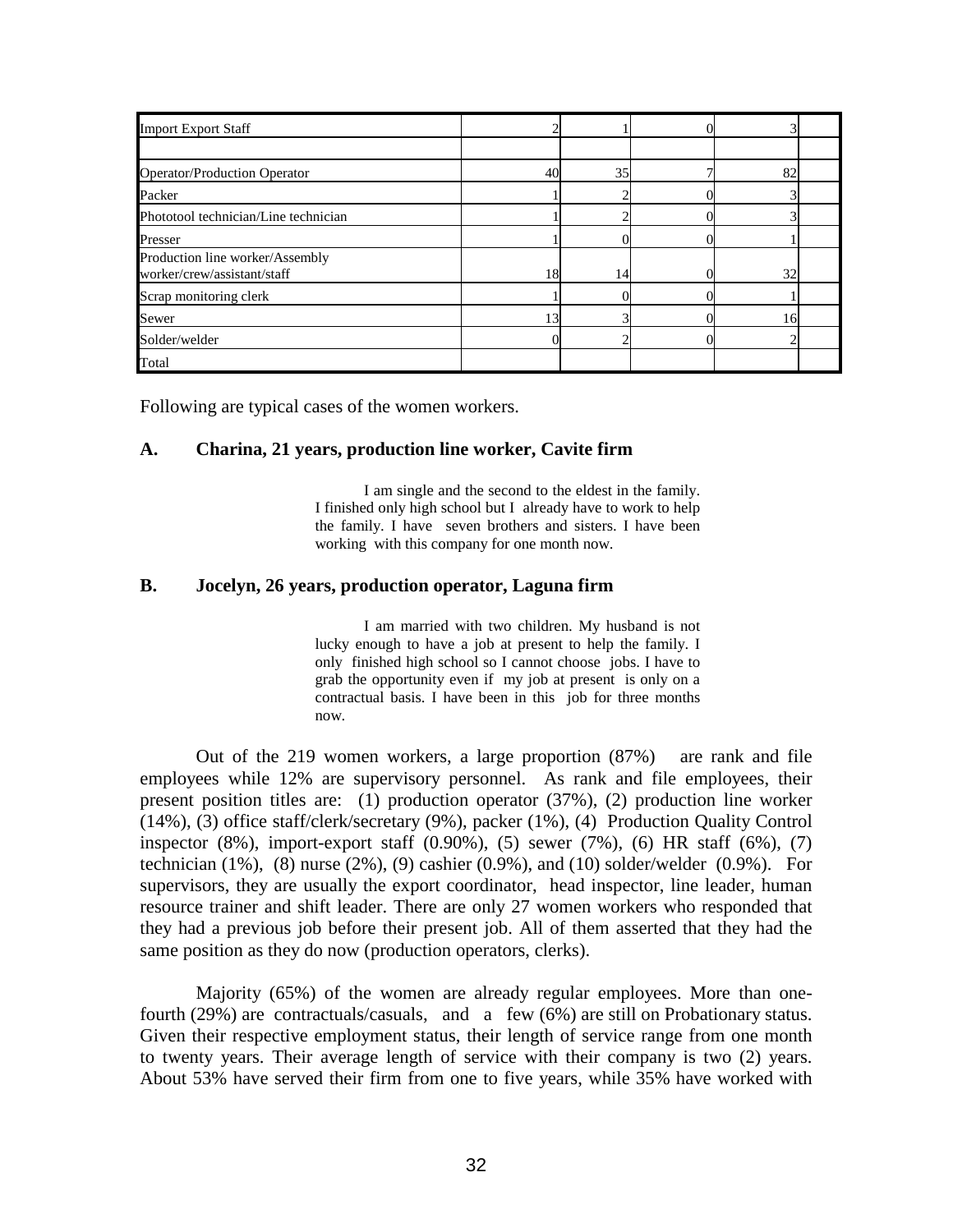their enterprise for less than 1 year. (see Table 6). Jennifer and Dories exemplify the description of the work of the women in Calabarzon.

*Jennifer, 25 years, import-export staff, Cavite firm* 

 *I am married, with two children and my husband is also working to support the family. I have been with the company for three years since I graduated from college. My job is to assist in the documentation for import-export transactions of the company. Our company is engaged in the manufacturing and exporting of miniature mascots, bags, wallets, keychains, cellphone cases and other gift items.* 

### *Dories, 20 years, production operator, Laguna firm*

 *I am single and we are five in the family where I am the second to the eldest. I only finished up to high school and I was glad to have a job as a casual. I have been in this job for only three months and I am assigned to operate some machines in the production assembly where we make motorcycle parts.* 



**Figure 4. Aspirations of women workers** 

When asked about their aspirations in life, a big bulk of the women workers answered that "helping my family" (81%) and "having my own house and lot" (80%) are their foremost dreams and immediate concerns. This is followed by their aspiration of having a higher salary (75%); the desire to have their own car (68%); and to be promoted in their job (64%). At the tail-end in the list of aspirations of women workers is becoming popular (4.5%). Two cases highlight these aspirations.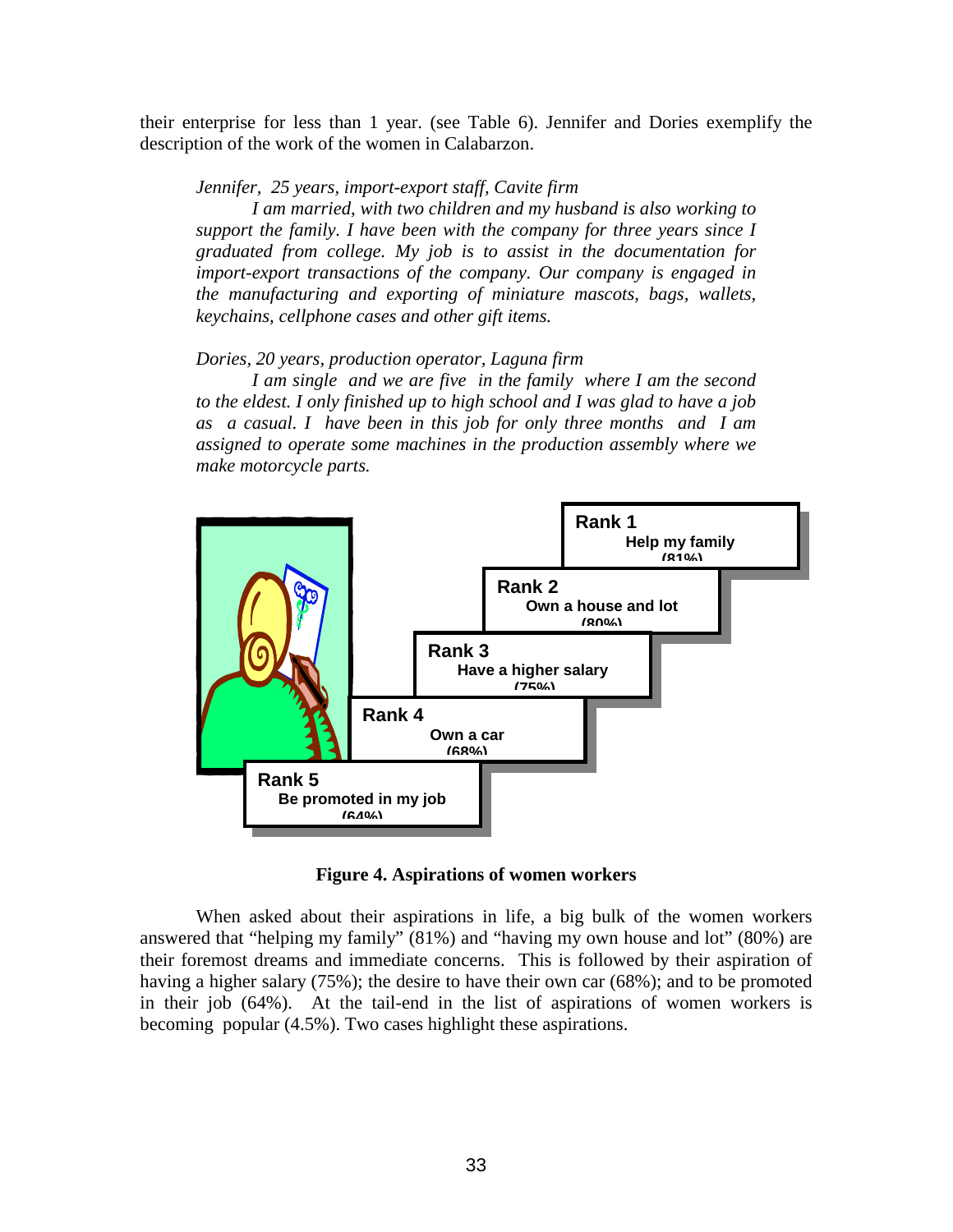*Rosario, 28 years, secretary, Laguna firm* 

*I have been in this company as a secretary for two (2) years now. I have two (2) children and my husband and I help each other so that we can sustain the needs of our family. I finished college with a degree in secretarial administration and I hope to use that so that I can have our own house and lot, our own car and be able to send our children to good schools. I also hope that I can get a higher salary since I only receive a little above the minimum wage at present.* 

#### *Violeta, 21 years, production crew, Cavite firm*

 *I am still single and a middle child in a family of four. I started working in this company since I was 19 years old. I am now a regular here and I hope that even if I am only a high school graduate I will be able to be in this job to help my family, have my own house and lot and car, have a higher salary and have good health.* 

From a socio-psychological perspective, the achievement needs of these women workers are basically physiological or materialistic in nature but geared towards helping one's family. This is rooted in the common desire of a typical Filipino to have a better life. It is also possible that their poverty, culture, and the location of their residence from their place of work drive them to have these aspirations in life. Moreover, the aspirations of these women clearly show that priority is given to family and personal needs, while helping others like their fellow workers, fighting for women's rights and helping their community take the back seat.



**Figure 5. Level of assessment on present socio-economic condition**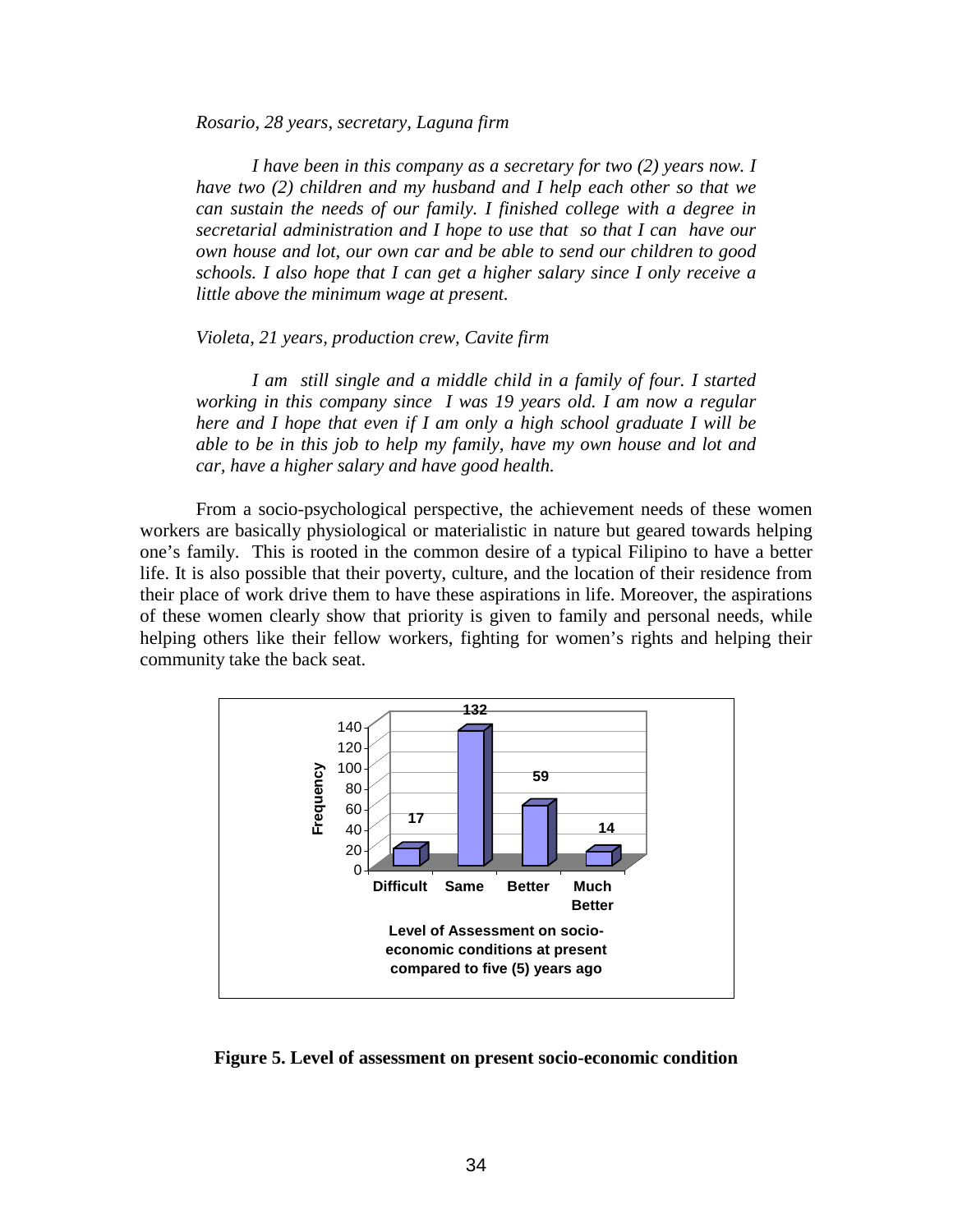Majority or 60% of the women workers perceive that their present socioeconomic condition is not difficult yet not better as compared to their conditions five (5) years ago. More than a third (33%) consider their present condition to be better to much better while 8% consider their conditions to be difficult.

Grouped according to location of company, women workers from Cavite give a relatively lower average rating  $(X=3.26)$  of their socio-economic condition as compared to those from Laguna (X=3.37) and Batangas (X=3.44). However, statistical tests using One-way Anova prove that these differences are not significant  $(F=.74; p=.53)$ .

According to the nature of business of the company they are working for, women workers in companies that are solely export-oriented and domestic oriented assess their socio-economic condition to be average  $(X=3.29)$  and  $X=3.38$ , respectively). Those who have both export and domestic operations rate their socio-economic condition as better  $(X = 4)$ . Again, statistical tests point out that the differences are not significant (F=2.25;  $p=.08$ ).

When women workers are classified based on the type of ownership of their companies, workers from foreign-owned companies give a higher rating of their socioeconomic condition  $(X = 3.32)$  as compared to workers from Filipino-owned companies  $(X=3.22)$ . Among workers from foreign owned companies, those working for Chinese firms give the lowest average rating  $(X = 3.08)$  of their socio-economic condition. Women workers in companies owned by Filipino-Chinese and owned by other nationalities give relatively high average ratings  $(X=3.67$  and  $X=3.38$ , respectively). Nevertheless, there is no significant variation in the assessment of their present socioeconomic condition when classified based on the ownership of the companies they work for (F=0.9069; p=0.4917). No significant variation likewise was found based on the educational attainment of respondents.

|                                    | <b>COMPANY CHARACTERISTICS</b> | <b>Assessment of Present Socio-</b><br><b>Economic Condition</b> |
|------------------------------------|--------------------------------|------------------------------------------------------------------|
| $\overline{C}$ .<br>By<br>Location | of                             |                                                                  |
| Company                            | Cavite                         | 3.26                                                             |
|                                    | Laguna                         | 3.37                                                             |
|                                    | <b>Batangas</b>                | 3.44                                                             |
|                                    | Over-all                       | 3.32                                                             |
|                                    |                                | 0.7422                                                           |
|                                    | p value                        | 0.528                                                            |
|                                    | Eta Squared                    | 0.0101                                                           |
| <b>Nature of Business</b>          | Export-oriented                | 3.29                                                             |
|                                    | Domestic-oriented              | 3.38                                                             |
|                                    | Both                           | 4                                                                |
|                                    | Over-all                       | 3.3                                                              |
|                                    |                                | 2.247                                                            |
|                                    | P value                        | 0.0843                                                           |
|                                    | Eta Squared                    | 0.0344                                                           |
| Type of Owner                      | Filipino                       | 3.13                                                             |

**Table 8. Women workers' assessment of their present socio-economic condition classified by company characteristics**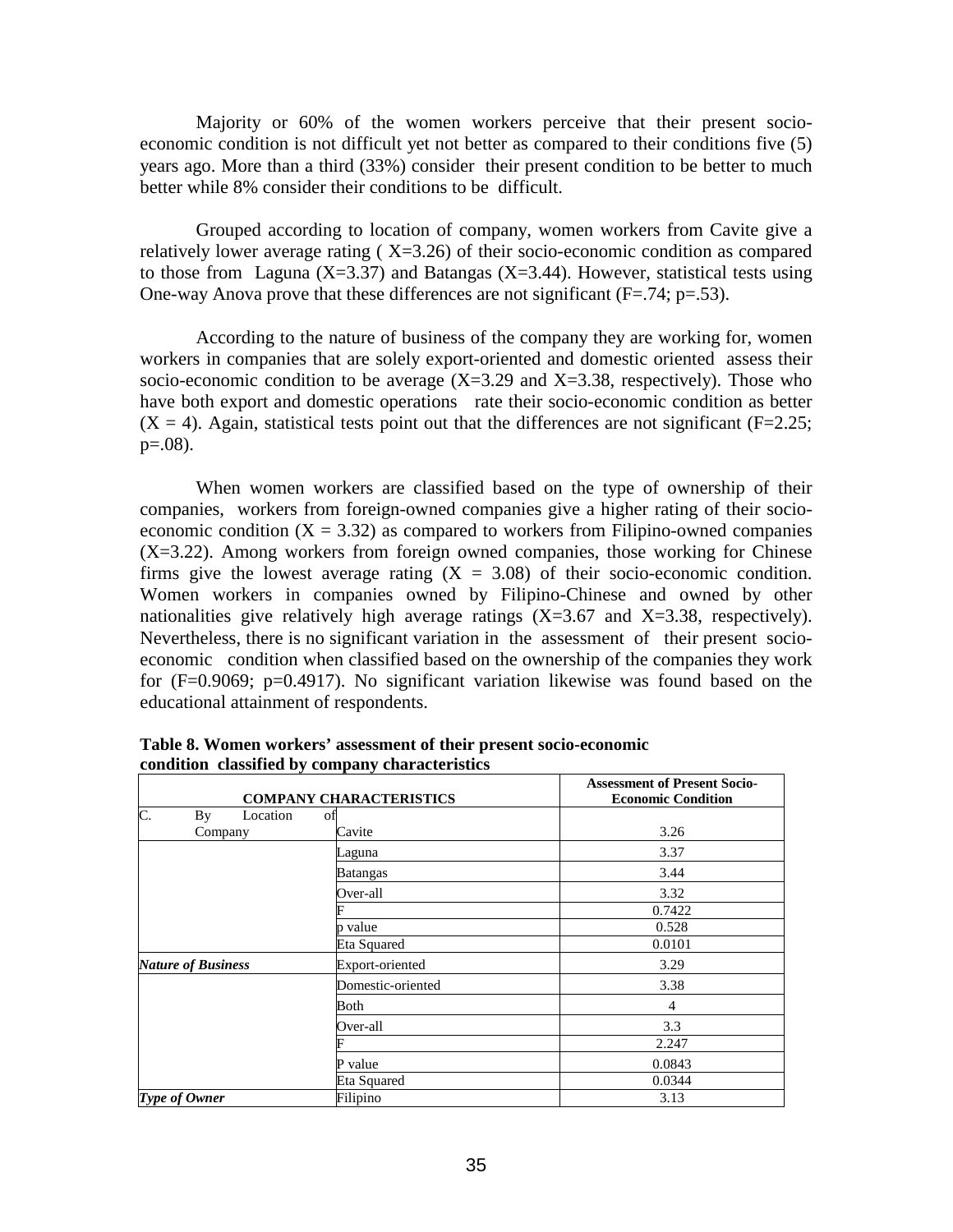|                           | <b>COMPANY CHARACTERISTICS</b>                   | <b>Assessment of Present Socio-</b><br><b>Economic Condition</b> |
|---------------------------|--------------------------------------------------|------------------------------------------------------------------|
|                           | Chinese                                          | 3.08                                                             |
|                           | Filipino-Chinese                                 | 3.67                                                             |
|                           | Japanese                                         | 3.32                                                             |
|                           | Taiwanese                                        | 3.36                                                             |
|                           | Korean                                           | 3.36                                                             |
|                           | Others (American, Malaysian)                     | 3.38                                                             |
|                           | Over-all                                         | 3.29                                                             |
|                           |                                                  | 0.9069                                                           |
|                           | p value                                          | 0.4917                                                           |
|                           | <b>Eta Squared</b>                               | 0.0357                                                           |
| Filipino-Non-Filipino     | Filipino                                         | 3.22                                                             |
|                           | Non-Filipino                                     | 3.32                                                             |
|                           | F                                                | 0.5811                                                           |
|                           | p value                                          | 0.4471                                                           |
|                           | Eta Squared                                      | 0.0038                                                           |
| Level of Profitability    | Loss                                             | 2                                                                |
|                           | <b>Breakeven</b>                                 | 2.67                                                             |
|                           | Low Profit                                       | 3.44                                                             |
|                           | Average Profit                                   | 3.32                                                             |
|                           | <b>High Profit</b>                               | 3.34                                                             |
|                           | Over-all                                         | 3.31                                                             |
|                           |                                                  | 2.2351                                                           |
|                           | p value                                          | 0.0666                                                           |
|                           | <b>Eta Squared</b>                               | 0.0426                                                           |
| <b>Number of Years of</b> | One to Five years                                | 3.27                                                             |
| <i><b>Existence</b></i>   | Six to Ten years                                 | 3.4                                                              |
|                           | Eleven to fifteen years                          | 3.38                                                             |
|                           | More than 15 years                               | $\overline{3}$                                                   |
|                           | Over-all                                         | 3.31                                                             |
|                           |                                                  | 0.8507                                                           |
|                           | p value                                          | 0.4676                                                           |
|                           | <b>Eta Squared</b>                               | 0.0121                                                           |
| <b>Size of Employment</b> | Medium (20-99 employees)                         | $\overline{4}$                                                   |
|                           | Large $(100 \text{ employees } \& \text{above})$ | 3                                                                |
|                           | Over-all                                         | 3.32                                                             |
|                           | F                                                | 2.2604                                                           |
|                           | p value                                          | 0.1069                                                           |
|                           | Eta Squared                                      | 0.0218                                                           |

According to the level of profitability of their companies, women workers from companies that operated at a loss last year, give a rating of difficult  $(X=2)$  when they assessed their socio-economic condition. Those who work for firms which broke even also give a rating of difficult  $(X=2.67)$ . Those from companies with low average and high profitability give an average rating  $(X=3.44; X=3.32; X=3.34)$ . The highest average rating has been given by those with low level of profitability of companies. Similar to the other classifications, there are no significant differences in the level of assessment based on level of profitability of the company  $(F=2.23; p=0.07)$ .

When women workers are grouped according to the companies' years of existence  $(F=.85; p=.47)$  and size of employment  $(F=.2.26; p=.11)$ , no significant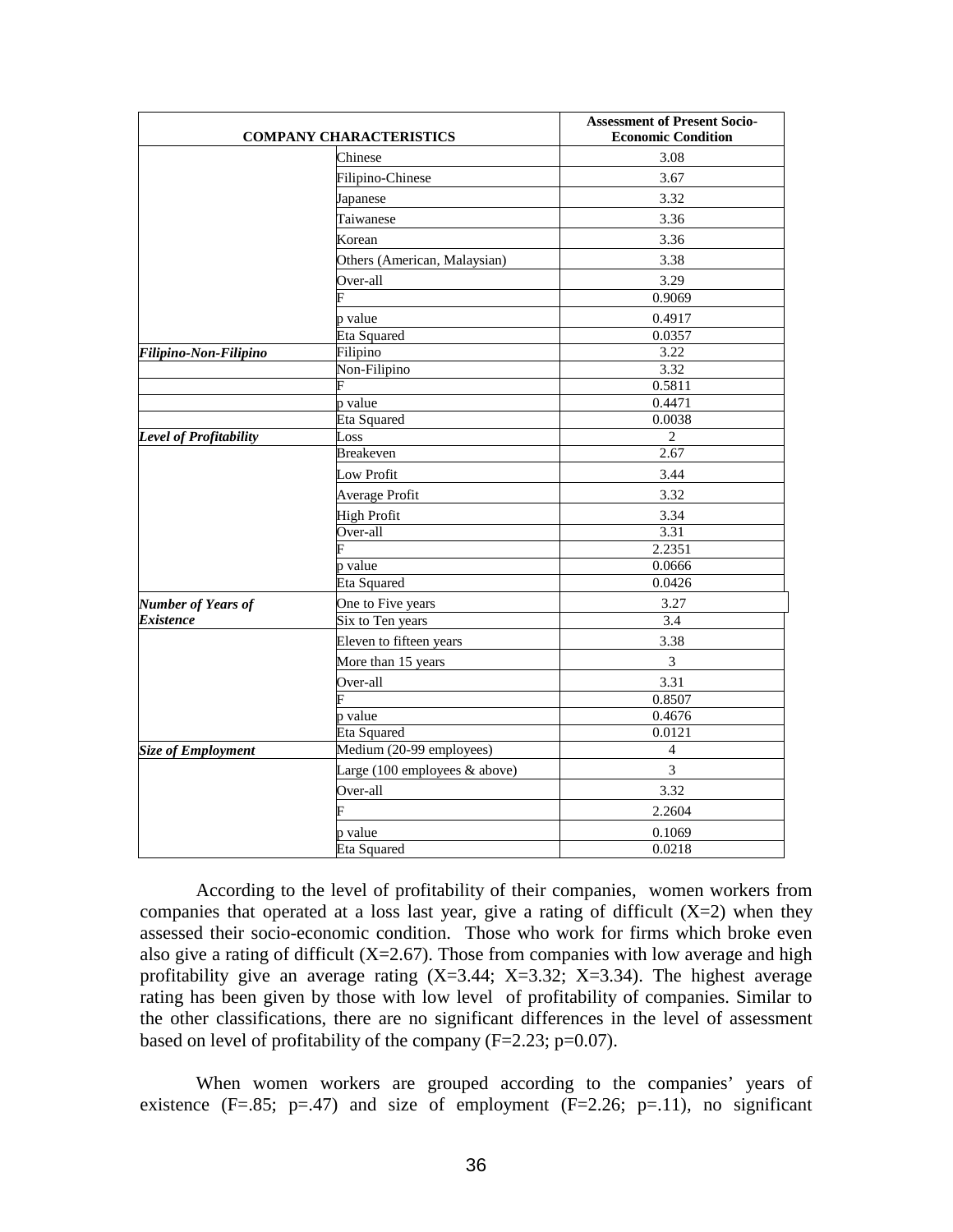variation was again noted based on the analysis of variance. Based on size of employment, women workers from medium-sized companies rate their condition to be better  $(X=4)$  while those coming from large companies rate their condition as average (X=3)(see Table 7). Joan and Jocelyn reiterate their assessment of their present socioeconomic condition.

*Joan, 23 years, production operator, Cavite firm* 

 *I am the eldest in a family of seven children. Life has been difficult especially in getting the job that I presently have. I am only a casual and it took me 3 months before I was accepted for this job. I only receive PhP 198 a day from my job and that is not enough to help sustain my personal needs as well as help my family. I am only a high school graduate and I know that it will be a difficult journey once I lose this job.* 

#### *Jocelyn, 28 years, sewer, Cavite firm*

 *I am separated from my husband and I have three dependents, my parents and my child. I am the eldest in the family and my present condition is not so difficult, yet, also not better. I have been in this job for four years now. I am lucky that I am already a regular in this job even if I am only an elementary graduate.* 

 The data reveal that in spite of the jobs the women workers got in the CALABARZON, many of them perceive that their socio-economic condition has not changed. It means that the income that they earn is not enough to sustain their personal and family needs. The minimum wage that they receive cannot catch up with the increase in prices and increasing cost of living in their province. It means globalization has not fully benefited these women in the EPZs.

### **5.3 Recruitment and Selection**

Recruitment and selection of employees involve acquiring the right quality and quantity of personnel needed for the positions in the company. Kohl (1984) notes that recruitment is at the cutting edge of HRM function and it is also an important form of public relations. Researches show that firms have formal recruitment and selection practices to ensure that they will hire the most qualified and willing workers for their jobs.

According to the women workers, they were recruited by their companies using different methods. Majority (51%) got employed as a walk-in applicant, while 17% were sourced though referrals by friends employed by the company. There were also those who got hired through referral by relatives working in the company (9%), through referral by friends who are not employed by the company (5%), and through referral by relatives who are not employed by the company (6%). The least used method by which women workers were recruited is through the college/ school placement office (.8% or 1). Refer to Table 9.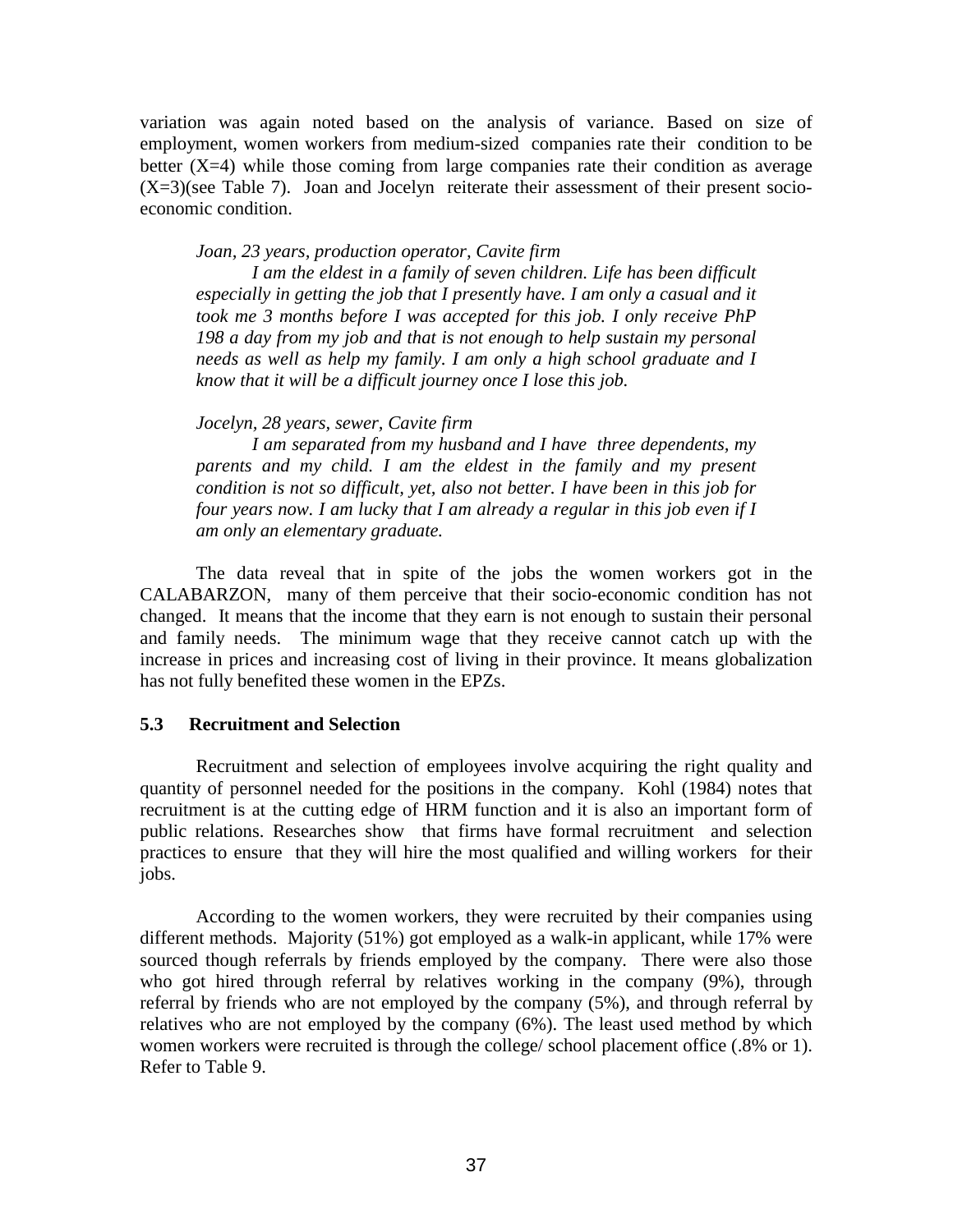|                                                                             | Cavite         | Laguna           | <b>Batangas</b> | Frequency | $\frac{0}{0}$ | Rank           |
|-----------------------------------------------------------------------------|----------------|------------------|-----------------|-----------|---------------|----------------|
| Ways by which women workers are recruited                                   |                |                  |                 |           |               |                |
| Through employment agency                                                   |                |                  |                 | 9         | 4.11          | 6              |
| Through classified advertisements in                                        |                | 4                |                 |           | 3.20          | 7              |
| newspaper/s                                                                 | 61             | 48               |                 |           | 51.14         |                |
| Walk-in applicant<br>Job Fair                                               | 3              | $\overline{2}$   |                 | 112<br>5  | 2.28          | 1<br>8         |
| Through college/school placement                                            |                |                  |                 |           |               |                |
| office                                                                      | $\theta$       | 2                |                 |           | 0.91          | 10             |
| Through referral of employee-<br>friends from the company                   | 21             | 15               |                 | 37        | 16.89         | 2              |
| Through referral of employee-<br>relatives from the company                 | 16             | 2                |                 | 19        | 8.68          | 3              |
| Through referral of a politician                                            | 2              | 2                |                 |           | 1.83          | 9              |
| Through referral of friends who are<br>not employed by company              | 9              |                  |                 | 11        | 5.02          | 5              |
| Through referral of relatives who are<br>not employed by company            |                |                  |                 | 13        | 5.94          | 5              |
| <b>Total</b>                                                                | 127            | 83               |                 | 219       |               |                |
| Steps that women workers went through in the process of applying            |                |                  |                 |           |               |                |
| <b>Initial Interview</b>                                                    | 105            | 72               |                 | 185       | 83.33         | $\overline{c}$ |
| Filling-up of application form                                              | 105            | 72               |                 | 185       | 83.33         | $\overline{2}$ |
| Reference checking                                                          |                | 7                |                 | 15        | 6.76          | 8              |
| <b>IQ Tests</b>                                                             | 55             | 47               |                 | 104       | 46.85         | 5              |
| Practical skills test                                                       | 25             | 43               |                 | 71        | 31.98         | 6              |
| Psychological tests                                                         | 26             | 28               |                 | 54        | 24.32         | 7              |
| In-depth interview                                                          | 63             | 42               |                 | 110       | 49.55         | 4              |
| Average number of interviews                                                | $\mathcal{P}$  | 2                |                 |           |               |                |
| Physical examination                                                        | 89             | 54               |                 | 147       | 66.22         | 3              |
|                                                                             |                |                  |                 |           |               |                |
| Length of time involved (from time of application to acceptance in company) |                |                  |                 |           |               |                |
| One week or less                                                            | 28             | 13               |                 | 42        | 20.19         | $\overline{c}$ |
| <b>Two weeks</b>                                                            | 17             | $\mathcal{L}$    | O               | 22        | 10.58         | 4              |
| Three weeks                                                                 | $\overline{4}$ | 5                | C               | 9         | 4.33          | 6              |
| One month                                                                   | 38             | 31               | 2               | 71        | 34.13         | 1              |
| One month and a half                                                        | $\overline{0}$ | 3                | 0               | 3         | 1.44          | $\,$ 8 $\,$    |
| Two months                                                                  | 20             | 17               | 4               | 41        | 19.71         | 3              |
| Three months                                                                | 12             | 3                | 0               | 15        | 7.21          | $\sqrt{5}$     |
| More than three months                                                      | 5              | $\boldsymbol{0}$ | 0               | 5         | 2.40          | $\tau$         |
| <b>Total</b>                                                                | 124            | 77               |                 | 208       |               |                |
| Minimum                                                                     | 1 day          | 1 day            | 3 days          | 1 day     |               |                |
| Maximum                                                                     | 180 days       | 90 days          | 90 days         | 180 days  |               |                |
| Average                                                                     | 37 days        | 33 days          | 54 days         | 36 days   |               |                |

## **Table 9. Ways by which women workers were recruited and selected by their company**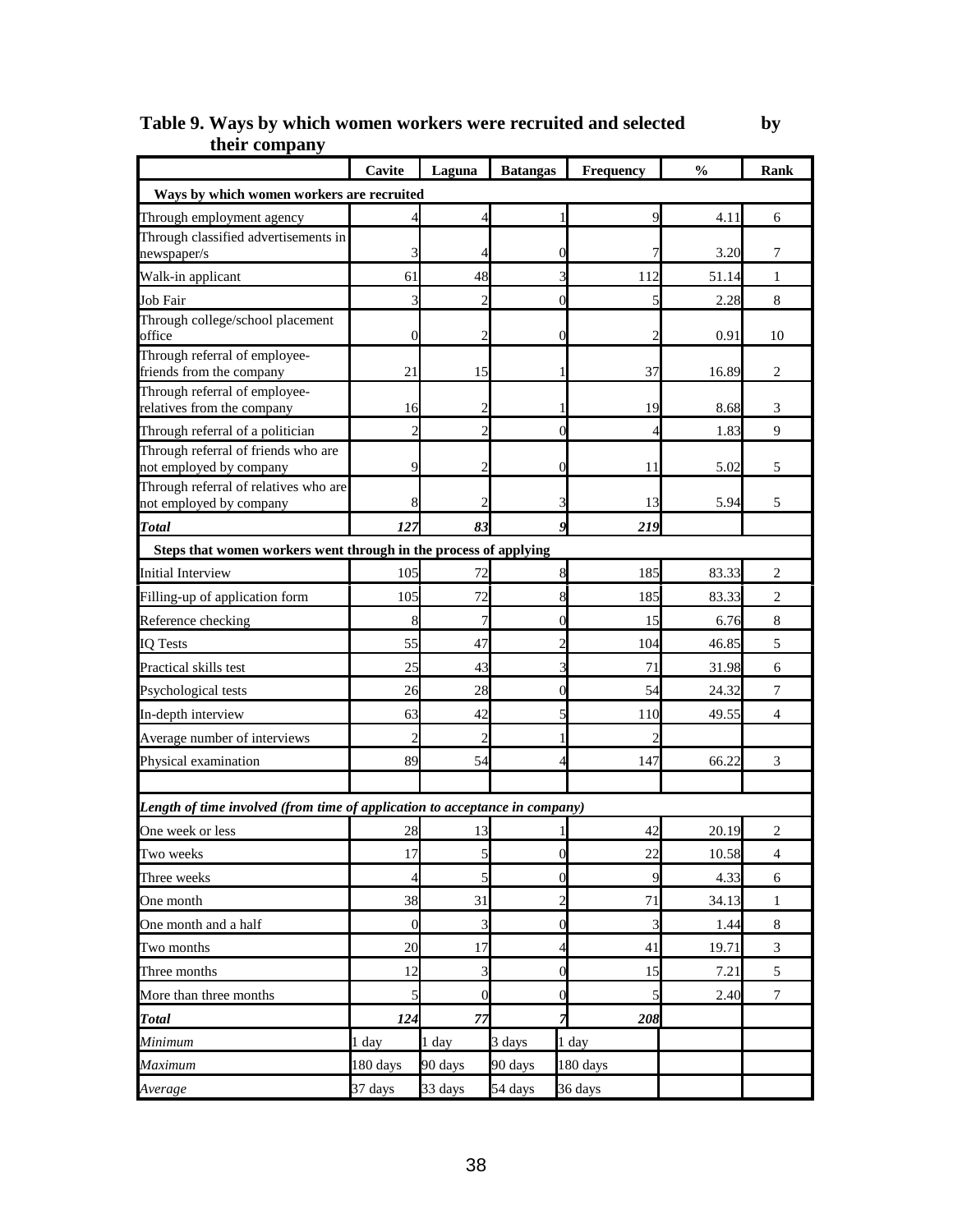|                                                                                                                                        | Cavite   | Laguna         | <b>Batangas</b> | Frequency | $\frac{0}{0}$  | Rank           |
|----------------------------------------------------------------------------------------------------------------------------------------|----------|----------------|-----------------|-----------|----------------|----------------|
|                                                                                                                                        |          |                |                 |           |                |                |
| Number of women workers who<br>have undergone                                                                                          |          |                |                 |           |                |                |
| company orientation before start of<br>work                                                                                            | 117      | 79             | 8               | 204       | 93.24          |                |
| <b>Total respondents</b>                                                                                                               | 127      | 83             | $\mathbf Q$     | 219       |                |                |
| $\frac{1}{2}$                                                                                                                          | 92.13    | 95.18          | 88.89           |           |                |                |
| Level of difficulty encountered while still applying in the company                                                                    |          |                |                 |           |                |                |
| Very Easy                                                                                                                              | $\theta$ |                | 0               |           | 0.47           | 5              |
| Easy                                                                                                                                   | 12       |                |                 | 14        | 6.64           | 3              |
| Fairly easy                                                                                                                            | 90       | 55             | 8               | 153       | 72.51          | 1              |
| Difficult                                                                                                                              | 21       | 14             | $\overline{0}$  | 35        | 16.59          | $\overline{2}$ |
| Very Difficult                                                                                                                         | 4        | 4              | $\overline{0}$  | 8         | 3.79           | $\overline{4}$ |
| <b>Total</b>                                                                                                                           |          |                |                 | 211       |                |                |
| Problems and Difficulties encountered while applying (from 68 respondents)                                                             |          |                |                 |           |                |                |
| Accessibility of company (far from<br>residence of women workers,<br>difficulty in finding means of<br>transportation, need to walk to |          |                |                 |           |                |                |
| reach company)                                                                                                                         | 6        |                |                 | 10        | 14.71          | 4              |
| Need to go to the company several<br>times for interviews<br>and other tests                                                           | 6        |                |                 | 11        | 16.18          | 2              |
| Waiting time (waiting for interview,<br>for release of test results)                                                                   | 15       | 3              |                 | 18        | 26.47          | 1              |
| Confusing due to many instructions<br>and questions                                                                                    |          | 0              | 0               |           | 4.41           | 11             |
| Need to go through several<br>interviews before being accepted                                                                         | 5        |                |                 |           | 10.29          | 6              |
| Hunger, tiredness and stress that<br>goes with the process                                                                             |          |                |                 |           | 5.88           | 10             |
| Stiff competition with other job<br>seekers (large number of<br>applicants for limited positions<br>available)                         |          |                |                 |           | 8.82           | 7              |
| Completion of pre-employment<br>requirements                                                                                           |          | 4              | D               | 10        |                | 4              |
| High expenses related to application<br>process (transportation,<br>pre-employment requirements)                                       | 6        | 0              | 0               |           | 14.71<br>10.29 | 6              |
| Employers' specific preferences for<br>those who:                                                                                      |          |                |                 |           |                |                |
| have previous work experience                                                                                                          |          | 0              | 0               |           | 5.88           | 10             |
| with necessary technical skills<br>required                                                                                            |          | 0              | O.              |           | 1.47           | 13             |
| single (so even if married, one<br>applies as a single)                                                                                |          | 0              | O.              |           | 1.47           | 13             |
| Difficult examinations and practical<br>tests that are highly technical                                                                |          | $\overline{0}$ | 0               |           | 7.35           | 8              |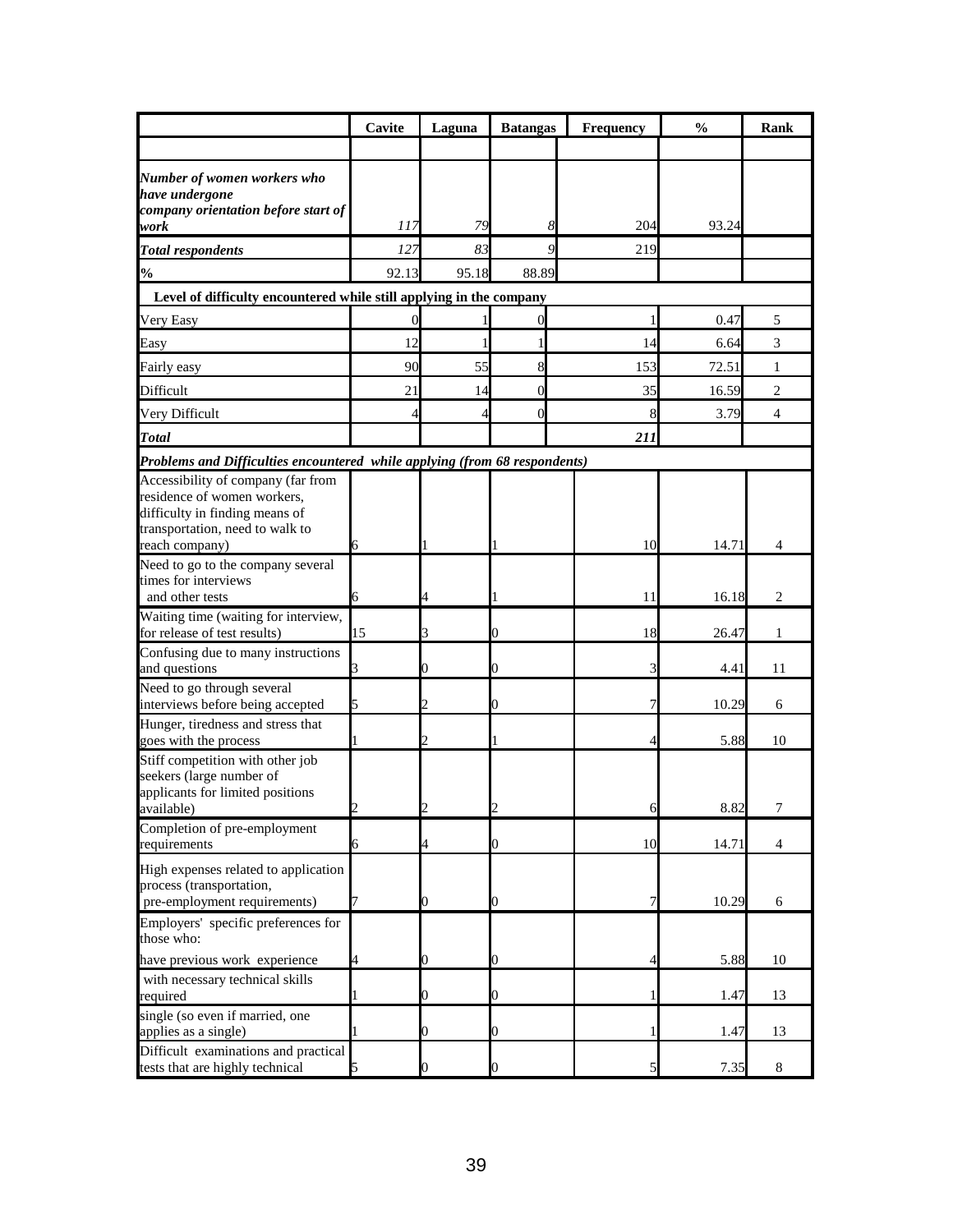The application process, as experienced by the women workers, is about one month. Within this average duration, they pass through a series of screenings such as initial interview (83%), filling-up of application form (83%), in-depth interviews (50%), IQ test (47%), practical skills tests (32%), psychological test (24%), and physical examination (66%).

When queried on how they would assess the level of difficulty they encountered in applying for a job in their company, a good portion (73%) averred that it was fairly difficulty going through the entire selection procedure. Only 4% found it very difficult and 0.5% (or 1) rated it to be very easy.

A number of women workers encountered problems and difficulties while applying for a job with their present firm. The top five (5) problems are: (1) long waiting time for interview and release of test results; (2) need to go to the company several times for interviews and other tests; (4) accessibility of company relative to their residence; (4) completion of pre-employment requirements; (6) high expenses related to application process; and (6) need to go through several interviews before being accepted.

Upon acceptance, a large number (96%) of the workers reiterated that they were given orientation by the company before they started working. The orientation mainly focused on company policies and the actual tasks they have to perform. The orientation function is the last step in the hiring procedure. As confirmed from the data, it is the concern for introducing the new employee to the company which helped reduce the problem of voluntary resignation during the probationary period and ensure worker adjustment and job satisfaction.

Ethel and Lolita have these to share regarding their recruitment experience.

#### *Ethel, 27 years, HR Trainer, Cavite firm*

*It took six months before I was able to be accepted into my present job. It was difficult to get this job. I have to sacrifice a lot of things since I am married with one child and I stay in Baguio. During that time when I was applying I had to go back from Baguio to Cavite several times just to complete the requirements for interview, submission of application forms, IQ tests and physical examinations. That cost me a lot of money, effort and time. I had to spend at least seven hours travelling from Baguio to Cavite. There were even times, when after feeling tired from traveling from Baguio, I still had to wait in line before the Human Resource staff and interviewers can accommodate me.* 

#### *Lolita, 21 years, Production operator, Laguna firm*

*I am a fresh graduate and a contractual in this company. It took me a month before I got accepted to this job .I had to go through examinations, practical skils test and psychological tests before they*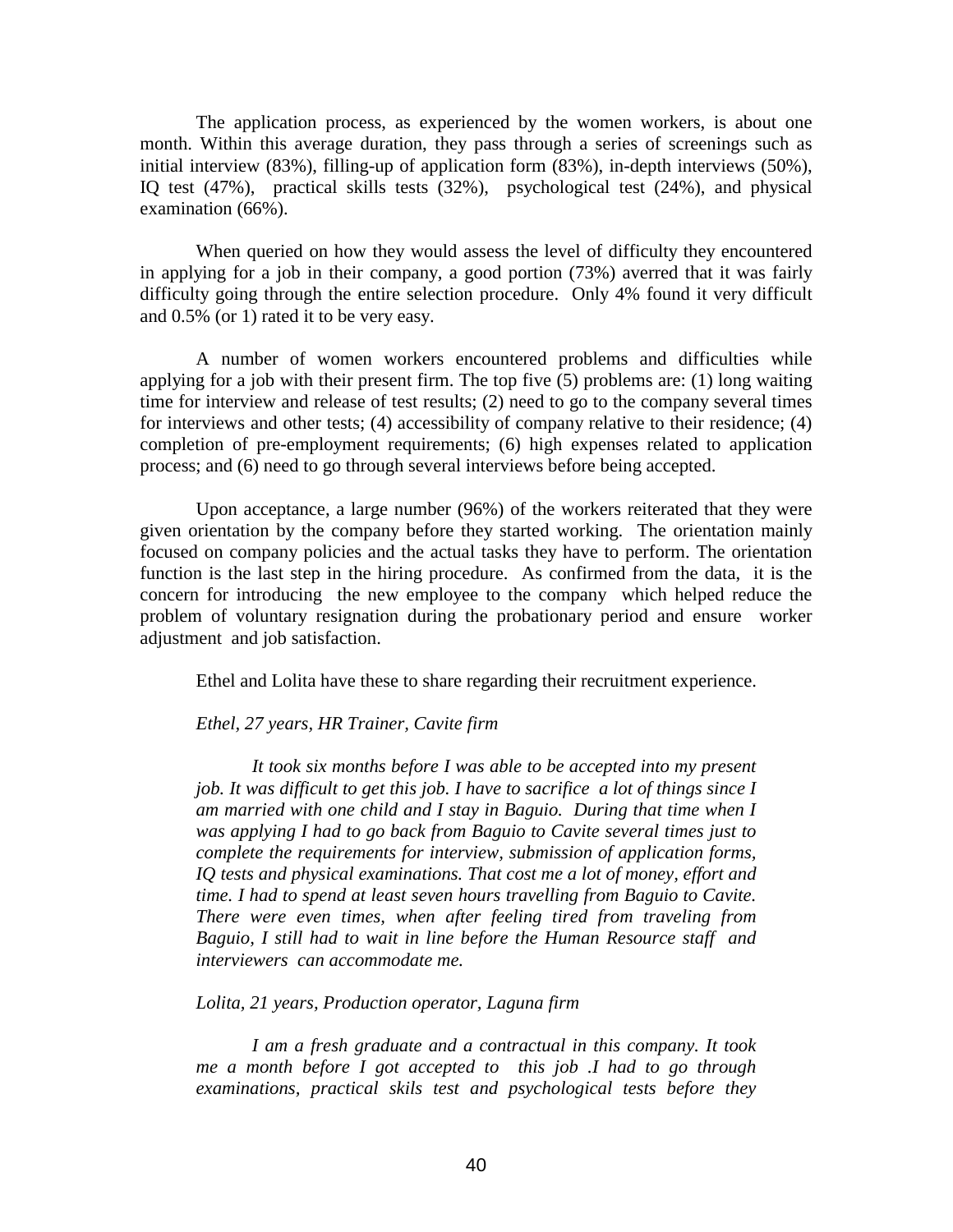*accepted me. I had to go back and forth just to follow-up and comply with the company's requirements. It is very hard to get a means of transportation in going to the company so at times I have to walk long miles.* 

 Women workers' responses were further analyzed by comparing the number of steps they have to go through in the process of recruitment and selection, and number of days it takes before they get to be accepted and level of assessment on difficulty of applying. These variables were considered when women workers were classified according to the characteristics of the company they work for (location, nature of business, ownership, level of profitability, years of existence and size of employment).

Over-all the average number of steps the women workers went through in the hiring process is four  $(X = 4)$ . Women workers in companies owned by American, Malaysian and Singaporean had to go through an average of six  $(X=6)$  steps (which include filling up of application form, initial interview, IQ tests, personality tests, practical skills tests, in-depth interview and reference checking) while women workers from Chinese-owned firms reported the least number of steps they had to go through  $(X=3)$ .

When the number of days is considered, from the time an applicant started applying until she is accepted for the job, it only takes 34 days for the foreign-owned companies to process applicants as compared to Filipino-owned firms where it takes 49 days. Among foreign-owned firms, Taiwanese firms only take 23 days to process applicants while Chinese firms take as long as 43 days. The average number of days women workers go through before they are accepted is 36.

Table 10 shows that there are no significant differences in the number of steps, number of days and level of assessment of difficulty when women workers are classified according to location of company, nature of business, years of existence and size of employment. However, when classified by type of owner  $(F=2.92; p=0.01)$ , the number of steps and number of days women workers go through show significant variation  $(F=3.85, p=0.00)$ .

 When grouped by level of profitability of company, significant differences are indicated (F=2.78,  $p = 0.03$ ). Women workers assess the level of difficulty in applying as difficult  $(X=2.0)$  for those whose company experienced loss last year and fairly difficult for those with breakeven and low profit  $(X=2.83; X=2.94,$  respectively). Those from companies with average and high profit give a fairly easy score  $(X=3.22; X=3.05)$ .

Classified by number of years of existence, there is a significant difference in the assessment of level of difficulty by women workers. Those from companies which have been existing from one to ten years give an assessment of fairly easy  $(X= 3.18$  for companies existing from 1to 5 years and 3.23 for those existing for 6 to 10 years). While those from companies existing from 11 to more than 15 years give a fairly difficult level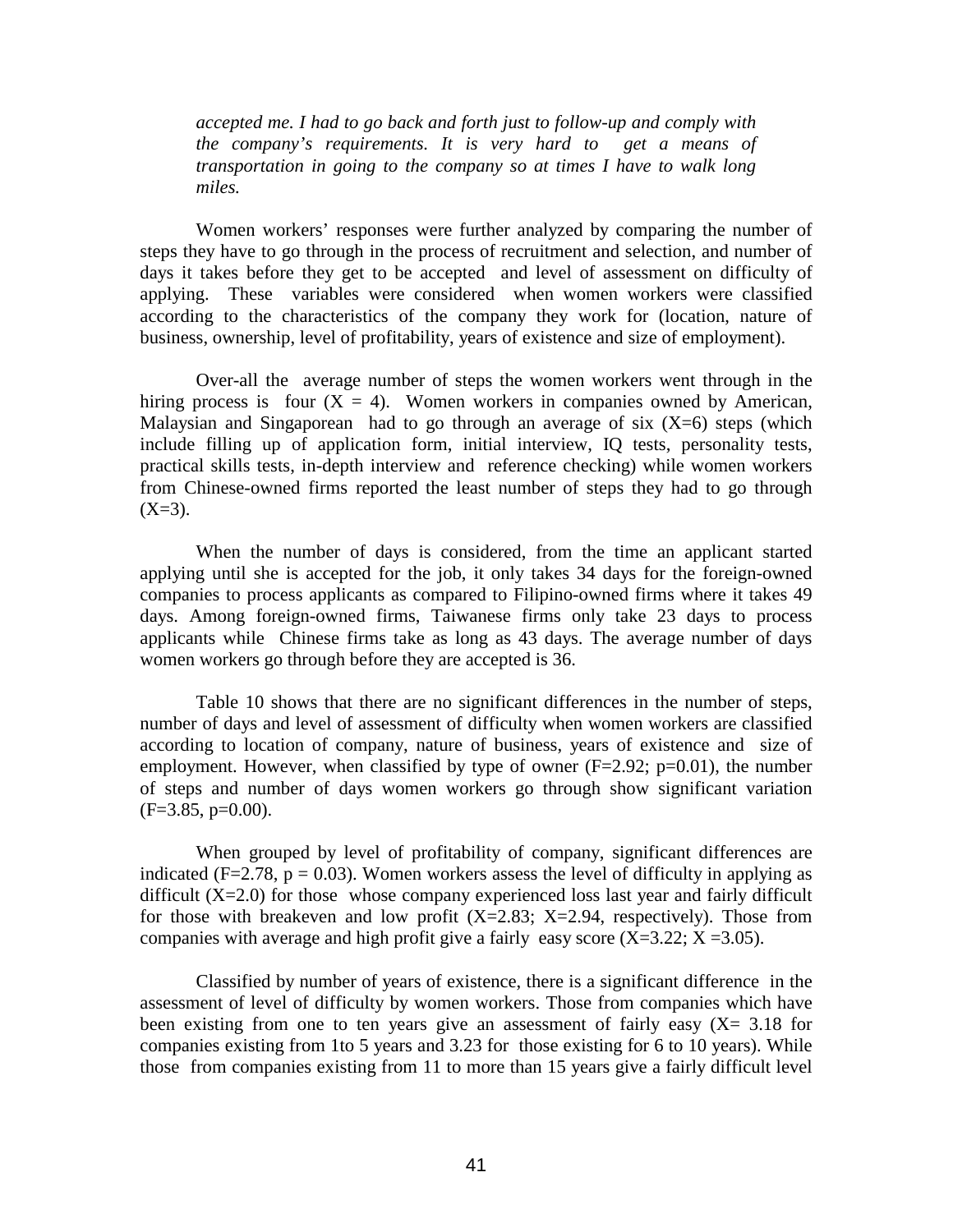of assessment (X=2.6 for those existing from 11 to 15 years and X=2.3 for those existing for more than 15 years).

Data also reveal that the mean assessment of women workers on the level of difficulty in applying for work in their company is fairly easy  $(X=3.14)$ . However, workers the from Batangas area find it fairly difficult (X=2.89).

 The experience of women workers in the recruitment and selection process of EPZ firms in CALABARZON is similar to those workers in other industries in Metro Manila. The large enterprises in Metro Manila procure their applicants through a more formal, organized, process and they use an average of six (6) hiring practices to be able to hire qualified, potential, and willing people to work for them (Edralin, 1998).

|                                | Recruitment and selection                                                         |                                                                                       |                                                                             |  |
|--------------------------------|-----------------------------------------------------------------------------------|---------------------------------------------------------------------------------------|-----------------------------------------------------------------------------|--|
| <b>Company characteristics</b> | Number of<br>steps that women<br>workers went<br>through in the<br>hiring process | Number of days<br>women workers go through<br>before being accepted<br>in the company | Assessment of<br>level of<br><b>Difficulty</b><br>in Applying<br>in Company |  |
| <b>By Location of Company</b>  |                                                                                   |                                                                                       |                                                                             |  |
| Cavite                         | $\overline{4}$                                                                    | 37                                                                                    | 3.13                                                                        |  |
| Laguna                         | 5                                                                                 | 33                                                                                    | 3.26                                                                        |  |
| <b>Batangas</b>                | $\overline{4}$                                                                    | 54                                                                                    | 2.89                                                                        |  |
| Over-all                       | $\overline{4}$                                                                    | 36                                                                                    | 3.17                                                                        |  |
| F                              | 1.8117                                                                            | 1.8769                                                                                | 1.4252                                                                      |  |
| p value                        | 0.1485                                                                            | 0.1345                                                                                | 0.2364                                                                      |  |
| Eta Squared                    | 0.0423                                                                            | 0.0261                                                                                | 0.0198                                                                      |  |
| <b>Nature of Business</b>      |                                                                                   |                                                                                       |                                                                             |  |
| Export-oriented                | $\overline{4}$                                                                    | 40                                                                                    | 3.13                                                                        |  |
| Domestic-oriented              | 5                                                                                 | 31                                                                                    | 3.18                                                                        |  |
| <b>Both</b>                    | $\overline{c}$                                                                    | 30                                                                                    | 3.15                                                                        |  |
| Over-all                       | $\overline{4}$                                                                    | 39                                                                                    | 3.14                                                                        |  |
| F                              | 2.8502                                                                            | 0.6777                                                                                | 0.7738                                                                      |  |
| p value                        | 0.0617                                                                            | 0.5667                                                                                | 0.51                                                                        |  |
| <b>Eta Squared</b>             | 0.0443                                                                            | 0.0111                                                                                | 0.0125                                                                      |  |
| Type of Owner                  |                                                                                   |                                                                                       |                                                                             |  |
| Filipino                       | $\overline{4}$                                                                    | 52                                                                                    | 3                                                                           |  |
| Chinese                        | 3                                                                                 | 43                                                                                    | 3.07                                                                        |  |
| Filipino-Chinese               | $\overline{4}$                                                                    | 33                                                                                    | 3.4                                                                         |  |
| Japanese                       | $\overline{4}$                                                                    | 36                                                                                    | 3.17                                                                        |  |
| Taiwanese                      | $\overline{4}$                                                                    | 23                                                                                    | 3.54                                                                        |  |
| Korean                         | $\overline{4}$                                                                    | 33                                                                                    | 3.15                                                                        |  |
| Others (American, Malaysian)   | 6                                                                                 | 32                                                                                    | 3.22                                                                        |  |
| Over-all                       | $\overline{4}$                                                                    | 36                                                                                    | 3.17                                                                        |  |
| F                              | 2.921                                                                             | 2.0701                                                                                | 1.3749                                                                      |  |
| p value                        | $0.0114*$                                                                         | 0.0604                                                                                | 0.2286                                                                      |  |
| <b>Eta Squared</b>             | 0.1479                                                                            | 0.0810                                                                                | 0.0545                                                                      |  |

**Table 10. Women workers' recruitment and selection process classified by company characteristics**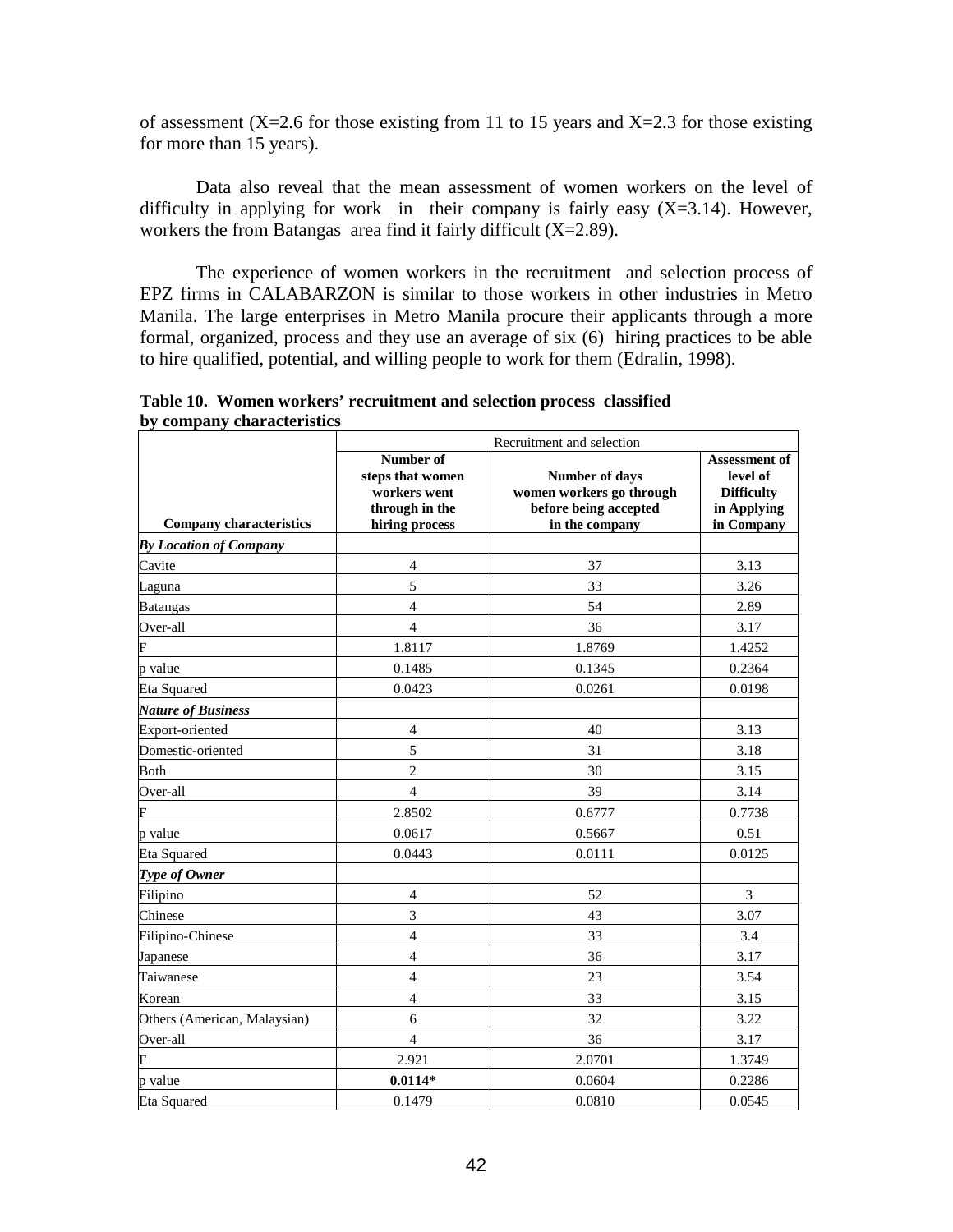|                                                  | Recruitment and selection                                                         |                                                                                       |                                                                                    |  |  |
|--------------------------------------------------|-----------------------------------------------------------------------------------|---------------------------------------------------------------------------------------|------------------------------------------------------------------------------------|--|--|
| <b>Company characteristics</b>                   | Number of<br>steps that women<br>workers went<br>through in the<br>hiring process | Number of days<br>women workers go through<br>before being accepted<br>in the company | <b>Assessment of</b><br>level of<br><b>Difficulty</b><br>in Applying<br>in Company |  |  |
| Filipino-Non-Filipino                            |                                                                                   |                                                                                       |                                                                                    |  |  |
| Filipino                                         | $\overline{4}$                                                                    | 49                                                                                    | 3.06                                                                               |  |  |
| Non-Filipino                                     | $\overline{4}$                                                                    | 34                                                                                    | 3.20                                                                               |  |  |
|                                                  | 3.1230                                                                            | 7.2831                                                                                | 1.6565                                                                             |  |  |
| p value                                          | 0.2354                                                                            | $0.0079*$                                                                             | 0.2001                                                                             |  |  |
| <b>Eta Squared</b>                               | 0.0101                                                                            | 0.0475                                                                                | 0.0111                                                                             |  |  |
| <b>Level of Profitability</b>                    |                                                                                   |                                                                                       |                                                                                    |  |  |
| Loss                                             |                                                                                   | 7                                                                                     | $\overline{2}$                                                                     |  |  |
| <b>Breakeven</b>                                 |                                                                                   | 33                                                                                    | 2.83                                                                               |  |  |
| Low Profit                                       | 6                                                                                 | 39                                                                                    | 2.94                                                                               |  |  |
| Average Profit                                   | $\overline{4}$                                                                    | 34                                                                                    | 3.22                                                                               |  |  |
| High Profit                                      | $\overline{4}$                                                                    | 48                                                                                    | 3.05                                                                               |  |  |
| Over-all                                         | $\overline{4}$                                                                    | 37                                                                                    | 3.14                                                                               |  |  |
| F                                                | 1.6821                                                                            | 1.8168                                                                                | 2.7806                                                                             |  |  |
| p value                                          | 0.1903                                                                            | 0.1271                                                                                | $0.028*$                                                                           |  |  |
| Eta Squared                                      | 0.0271                                                                            | 0.0363                                                                                | 0.054                                                                              |  |  |
| <b>Number of Years of Existence</b>              |                                                                                   |                                                                                       |                                                                                    |  |  |
| One to Five years                                | $\overline{4}$                                                                    | 37                                                                                    | 3.18                                                                               |  |  |
| Six to Ten years                                 | $\overline{4}$                                                                    | 38                                                                                    | 3.23                                                                               |  |  |
| Eleven to fifteen years                          | $\overline{4}$                                                                    | 38                                                                                    | 2.62                                                                               |  |  |
| More than 15 years                               | 6                                                                                 | 39                                                                                    | 3                                                                                  |  |  |
| Over-all                                         | $\overline{4}$                                                                    | 37                                                                                    | 3.15                                                                               |  |  |
| F                                                | 1.8017                                                                            | 0.0358                                                                                | 4.2777                                                                             |  |  |
| p value                                          | 0.1505                                                                            | 0.9909                                                                                | $0.0059*$                                                                          |  |  |
| <b>Eta Squared</b>                               | 0.0428                                                                            | 0.0005                                                                                | 0.0595                                                                             |  |  |
| <b>Size of Employment</b>                        |                                                                                   |                                                                                       |                                                                                    |  |  |
| Medium (20-99 employees)                         | 5                                                                                 | 14                                                                                    | 2.94                                                                               |  |  |
| Large $(100 \text{ employees } \& \text{above})$ | 3                                                                                 | 39                                                                                    | 3.17                                                                               |  |  |
| Over-all                                         | $\overline{4}$                                                                    | 37                                                                                    | 3.1                                                                                |  |  |
| F                                                | 2.0073                                                                            | 0.301                                                                                 | 1.1696                                                                             |  |  |
| p value                                          | 0.1387                                                                            | 0.7404                                                                                | 0.3126                                                                             |  |  |
| Eta Squared                                      | 0.0314                                                                            | 0.0031                                                                                | 0.0117                                                                             |  |  |

# **5.4 Working Conditions**

Book Three, Title I of the Labor Code provides for the working conditions and rest periods of employees in all private establishments. It stipulates that normal hours of work of any employee shall not exceed 8 hours a day; regular meal time-off shall not be less than 60 minutes; night differential pay shall not be less than 10% of one's regular wage for each hour of work done from 10 P.M. to 6 A.M. ; overtime pay shall be an additional pay equivalent to one's regular wage plus 25% thereof; rest period of not less than 24 consecutive hours after every 6 consecutive normal work days; right to holiday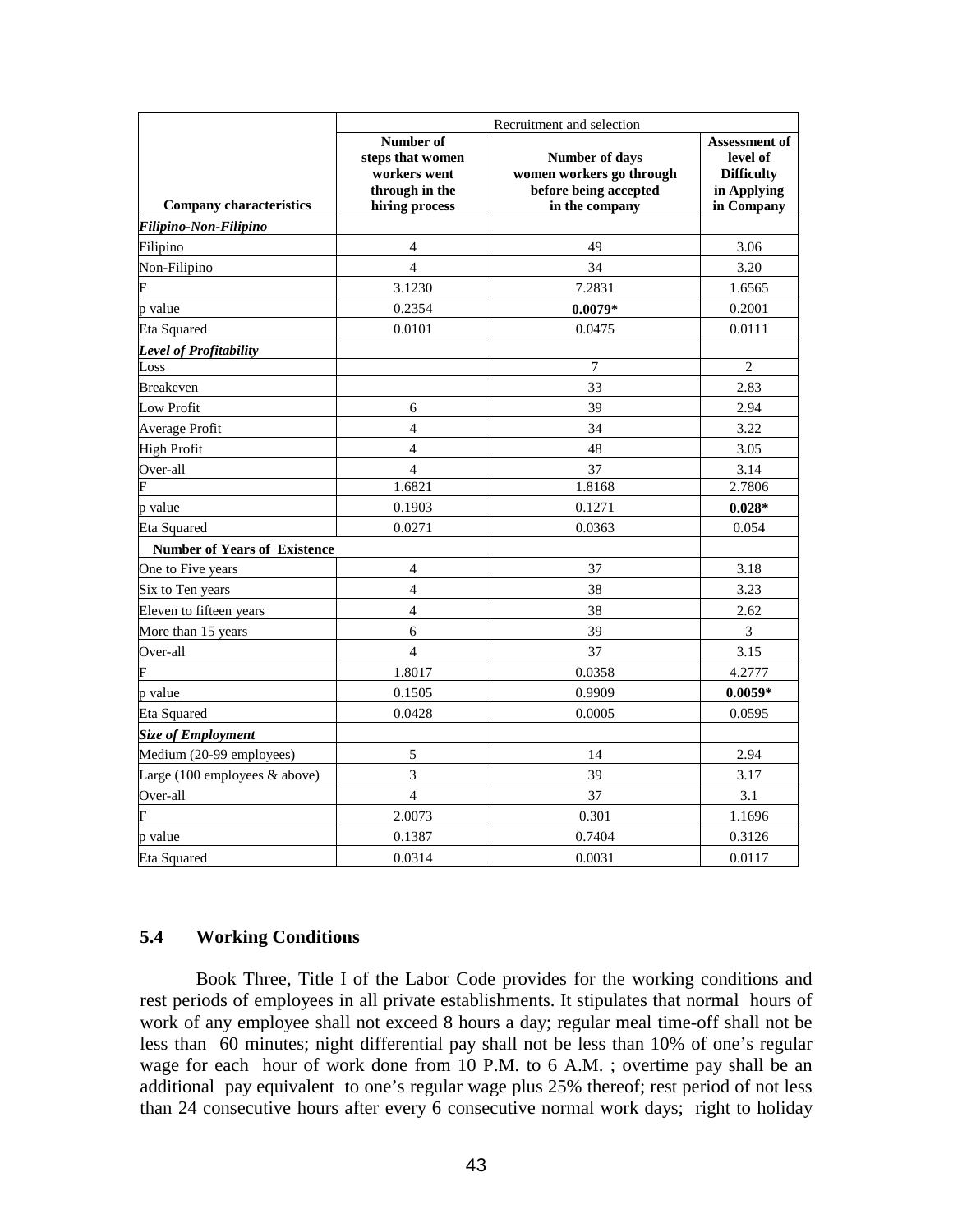pay; and right to service incentive leave of 5 days with pay for those who have rendered at least one year of service.

The women workers share their situation with regards to these working conditions.

## **5.4.1 Work schedule**

A significant number (84%) of women workers revealed that during the week, they perform their jobs six (6) days a week (usually from Monday to Saturday). A little over one–tenth (14%) report for work for seven days, and the remaining 3% toil for 4-5 days. In entirety, the average number of working days per week is 6 days and the average number of working hours is 48 per week. (Refer to Table 11).

| By              | <b>COMPANY CHARACTERISTICS</b> | Average<br><b>Number</b><br>Work per<br>week | Average<br><b>Number</b><br>of days of of hours of<br>Work per<br>week | Average<br><b>Number</b><br>of hours of<br>Work per<br>day | Average<br><b>Number</b><br>of minutes of<br>lunch break | Number of<br>minutes of<br>snack<br>break |
|-----------------|--------------------------------|----------------------------------------------|------------------------------------------------------------------------|------------------------------------------------------------|----------------------------------------------------------|-------------------------------------------|
| Location        | Cavite                         | 6(5.83)                                      | 43.56                                                                  | 7.47                                                       | 55.61                                                    | 18.14                                     |
| of Company      | Laguna                         | 6(5.67)                                      | 43.04                                                                  | 7.59                                                       | 51.67                                                    | 21.63                                     |
|                 | <b>Batangas</b>                | 6(5.90)                                      | 48.08                                                                  | 8.15                                                       | 55.71                                                    | 15                                        |
|                 | Over-all                       | 6                                            | 48.23                                                                  | 8.03                                                       | 53.81                                                    | 19.32                                     |
|                 |                                | 0.986                                        | 1.7421                                                                 | 1.5321                                                     | 4.0754                                                   | 2.1242                                    |
|                 | p value                        | 0.5765                                       | 0.2341                                                                 | 0.4254                                                     | $0.0078*$                                                | 0.0998                                    |
|                 | Eta Squared                    | 0.0271                                       | 0.0107                                                                 | 0.0123                                                     | 0.0596                                                   | 0.0429                                    |
| Nature of       | Export-oriented                | 6(5.85)                                      | 53.27                                                                  | 9.09                                                       | 54.32                                                    | 19.2523                                   |
| <b>Business</b> | Domestic-oriented              | 6(5.73)                                      | 49.14                                                                  | 8.57                                                       | 45.54                                                    | 24.375                                    |
|                 | Both                           | 6(5.50)                                      | 46.5                                                                   | 9                                                          | 60                                                       | 15                                        |
|                 | Over-all                       | 6                                            | 53                                                                     | 8.99                                                       | 53.66                                                    | 19.49                                     |
|                 |                                | 1.9937                                       | 0.0585                                                                 | 0.0323                                                     | 2.632                                                    | 1.0284                                    |
|                 | p value                        | 0.1169                                       | 0.9814                                                                 | 0.9922                                                     | 0.0517                                                   | 0.3828                                    |
|                 | Eta Squared                    | 0.0346                                       | 0.0011                                                                 | 0.0006                                                     | 0.0449                                                   | 0.0264                                    |
| Type of         | Filipino                       | 6(5.94)                                      | 49.08                                                                  | 8.27                                                       | 56.32                                                    | 21.25                                     |
| <b>Owner</b>    | Chinese                        | 6(5.67)                                      | 47.58                                                                  | 8.46                                                       | 51.82                                                    | 24.54                                     |
|                 | Filipino-Chinese               | 6(5.83)                                      | 46.67                                                                  | $\,8\,$                                                    | 50                                                       | 20                                        |
|                 | Japanese                       | 6(5.90)                                      | 62.5                                                                   | 10.23                                                      | 51.25                                                    | 16.67                                     |
|                 | Taiwanese                      | 6(5.92)                                      | 52.92                                                                  | 8.60                                                       | 51.82                                                    | 20                                        |
|                 | Korean                         | 6(5.90)                                      | 49.07                                                                  | 8.68                                                       | 52.63                                                    | 17.86                                     |
|                 | Others (American, Malaysian)   | 6(5.85)                                      | 50.46                                                                  | 8.59                                                       | 49.87                                                    | 18.06                                     |
|                 | Over-all                       | 6                                            | 53                                                                     | 8.99                                                       | 52.27                                                    | 19.09                                     |
|                 |                                | 0.994                                        | 0.4745                                                                 | 0.3510                                                     | 0.5206                                                   | 0.9592                                    |
|                 | p value                        | 0.432                                        | 0.8263                                                                 | 0.9083                                                     | 0.7919                                                   | 0.4582                                    |
|                 | Eta Squared                    | 0.042                                        | 0.0208                                                                 | 0.0150                                                     | 0.0233                                                   | 0.0663                                    |
| Filipino-Non-   | Filipino owned                 | 6(5.89)                                      | 48.01                                                                  | 8.22                                                       | 55.2059                                                  | 21.00                                     |

**Table 11. Work schedule of women workers in CALABARZON**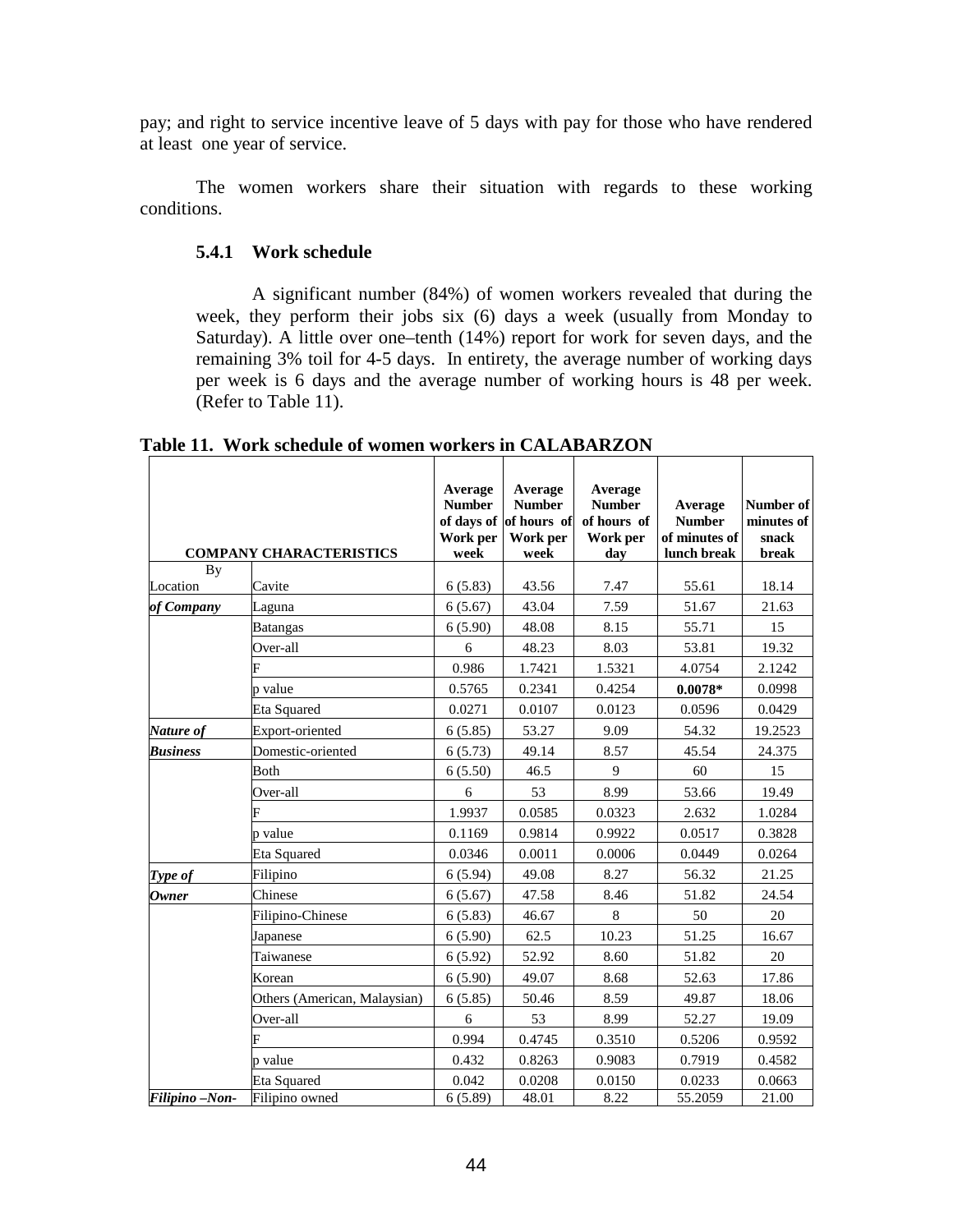|                   |                                                  | Average<br><b>Number</b><br>Work per | Average<br><b>Number</b><br>of days of of hours of<br>Work per | Average<br><b>Number</b><br>of hours of<br>Work per | Average<br><b>Number</b><br>of minutes of | Number of<br>minutes of<br>snack |
|-------------------|--------------------------------------------------|--------------------------------------|----------------------------------------------------------------|-----------------------------------------------------|-------------------------------------------|----------------------------------|
|                   | <b>COMPANY CHARACTERISTICS</b>                   | week                                 | week                                                           | day                                                 | lunch break                               | break                            |
| Filipino          | Non-Filipino owned                               | 6(5.90)                              | 49.10                                                          | 9.25                                                | 51.3173                                   | 18.70                            |
|                   |                                                  | 0.5542                               | 0.6235                                                         | 0.6395                                              | 1.8519                                    | 0.6620                           |
|                   | p value                                          | 0.2226                               | 0.3255                                                         | 0.4252                                              | 0.1758                                    | 0.4181                           |
|                   | Eta Squared                                      | 0.0012                               | 0.0101                                                         | 0.0045                                              | 0.0134                                    | 0.0076                           |
| Level of          | Loss                                             | 6                                    | 48                                                             | 8                                                   | 50                                        | 15                               |
| Profitability     | <b>Breakeven</b>                                 | 6                                    | 52                                                             | 8.67                                                | 60                                        | 15                               |
|                   | <b>Low Profit</b>                                | 6(5.64)                              | 44.92                                                          | 8                                                   | 53.23                                     | 17.22                            |
|                   | Average Profit                                   | 6(5.86)                              | 54                                                             | 9.2                                                 | 53.71                                     | 18.56                            |
|                   | <b>High Profit</b>                               | 6(5.84)                              | 49                                                             | 8.44                                                | 55.69                                     | 22.5                             |
|                   | Over-all                                         | 6                                    | 53                                                             | 8.99                                                | 53.98                                     | 18.87                            |
|                   |                                                  | 1.2803                               | 0.2554                                                         | 0.1921                                              | 2.47                                      | 1.1032                           |
|                   | p value                                          | 0.2795                               | 0.9061                                                         | 0.9423                                              | $0.0464*$                                 | 0.358                            |
|                   | Eta Squared                                      | 0.028                                | 0.0058                                                         | 0.0044                                              | 0.0517                                    | 0.0333                           |
| Number of         | One to Five years                                | 6(5.84)                              | 54.91                                                          | 9.4                                                 | 52.36                                     | 18.46                            |
| Years of          | Six to Ten years                                 | 6(5.87)                              | 48.92                                                          | 8.33                                                | 54.61                                     | 19.43                            |
| <b>Existence</b>  | Eleven to fifteen years                          | 6(5.89)                              | 49.13                                                          | 8.38                                                | 60                                        | 17.73                            |
|                   | More than 15 years                               | 6                                    | 51                                                             | 8.5                                                 | 54                                        | 16.67                            |
|                   | Over-all                                         | 6                                    | 53                                                             | 8.99                                                | 53.62                                     | 18.61                            |
|                   |                                                  | 0.3887                               | 0.3867                                                         | 0.4583                                              | 1.254                                     | 0.1937                           |
|                   | p value                                          | 0.7612                               | 0.7627                                                         | 0.7118                                              | 0.2916                                    | 0.9006                           |
|                   | Eta Squared                                      | 0.0062                               | 0.0063                                                         | 0.0074                                              | 0.0197                                    | 0.0043                           |
| Size of           | Medium (20-99 employees)                         | 6(5.78)                              | 49.97                                                          | 8.63                                                | 55.94                                     | 30                               |
| <b>Employment</b> | Large $(100 \text{ employees } \& \text{above})$ | 6(5.85)                              | 52.6                                                           | 8.98                                                | 53.55                                     | 17.67                            |
|                   | Over-all                                         | 6                                    | 53                                                             | 8.99                                                | 53.78                                     | 19.04                            |
|                   |                                                  | 0.6268                               | 0.0791                                                         | 0.0541                                              | 0.474                                     | 0.9274                           |
|                   | p value                                          | 0.4296                               | 0.7788                                                         | 0.8164                                              | 0.492                                     | 0.3982                           |
|                   | <b>Eta Squared</b>                               | 0.0035                               | 0.0004                                                         | 0.0003                                              | 0.0026                                    | 0.0143                           |

On a daily basis, the average number of actual working hours is 8. Many enjoy a one-hour (79%) lunch break (usually from 12:00 p.m-1:00 p.m) and a 15 minute (89%) snack break each in the morning  $(10:00 \text{ a.m.} - 10:15 \text{ a.m})$  and in the afternoon (3:00 p.m-3:15 p.m). However, the average lunch break given by firms is 54 minutes which is below the 60 minute regular meal time-off required by law. A firm, where women workers enjoy at least 60 minutes of regular meal time-off is typically engaged in both domestic and export business, owned by American or Malaysian, has breakeven income, and has been operating for 11 to 15 years. They perform their tasks from a minimum of 7 hours to a maximum of 12 hours per day. As such, women's working schedule vary slightly depending on their work. However, the statistical test pinpoints that there are no meaningful variations in their work schedule when grouped by type of company characteristic. (Refer to Table 11).

## **5.4.2 Night Shift Differential**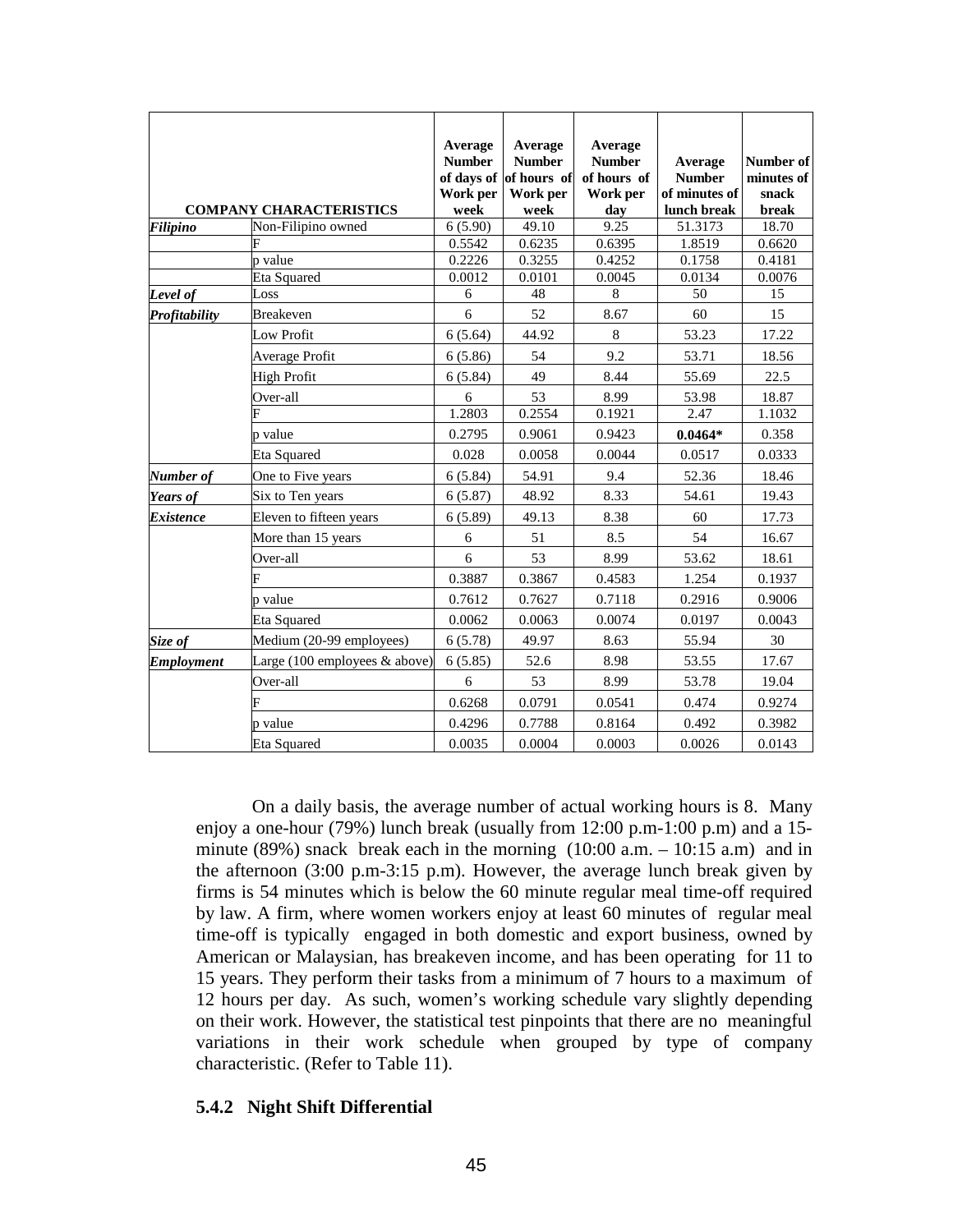A huge segment (87%) of the workers state that their companies operate in the evening (10:00 p.m to 6:00 a.m), while the remaining 12% say that their companies do not. For firms operating in the evening, about 113 (60%) answer that they have been assigned to a night shift schedule and they are mostly production line workers, production operators, QA and QC inspectors. Out of this number, 98% confirm that they are given night differential pay of at least 10% as required by law, while 2 (2%) say otherwise. (Refer to Table 12).

The women workers who are given more than 10% of their regular wage for each hour of work performed at night are from large firms located in Batangas, are export-oriented, Japanese-owned, with high profit and has been operating from 1 to 5 years.

|                       | <b>COMPANY CHARACTERISTICS</b> | <b>Night Differential given to women</b><br>workers (in percentage of regular<br>wage per hour) |
|-----------------------|--------------------------------|-------------------------------------------------------------------------------------------------|
| <b>By Location</b>    | Cavite                         | 9.95                                                                                            |
| of Company            | Laguna                         | 13.39                                                                                           |
|                       | <b>Batangas</b>                | 16.58                                                                                           |
|                       | Over-all                       | 11.35                                                                                           |
|                       |                                | 174.4068                                                                                        |
|                       | p value                        | $0.0086*$                                                                                       |
|                       | <b>Eta Squared</b>             | 0.069                                                                                           |
| Nature of             | Export-oriented                | 11.57                                                                                           |
| <b>Busin</b>          |                                | 10.00                                                                                           |
| ess                   | Domestic-oriented              |                                                                                                 |
|                       | <b>Both</b>                    | 10.00                                                                                           |
|                       | Over-all                       | 11.47                                                                                           |
|                       |                                | 0.0964                                                                                          |
|                       | p value                        | 0.9082                                                                                          |
|                       | <b>Eta Squared</b>             | 0.0023                                                                                          |
| Type of               | Filipino                       | 10.00                                                                                           |
| <b>Owner</b>          | Chinese                        | 11.67                                                                                           |
|                       | Filipino-Chinese               | 8.33                                                                                            |
|                       | Japanese                       | 9.68                                                                                            |
|                       | Taiwanese                      | 10.00                                                                                           |
|                       | Korean                         | 10.00                                                                                           |
|                       | Others (American, Malaysian)   | 16.55                                                                                           |
|                       | Over-all                       | 11.41                                                                                           |
|                       | E                              | 1.5289                                                                                          |
|                       | p value                        | 0.1820                                                                                          |
|                       | <b>Eta Squared</b>             | 0.1189                                                                                          |
| Filipino-Non-Filipino | Filipino                       | 9.75                                                                                            |
|                       | Non-Filipino                   | 12.01                                                                                           |
|                       | F                              | 1.2165                                                                                          |
|                       | p value                        | 0.2737                                                                                          |

**Table 12. Night differential given to women workers**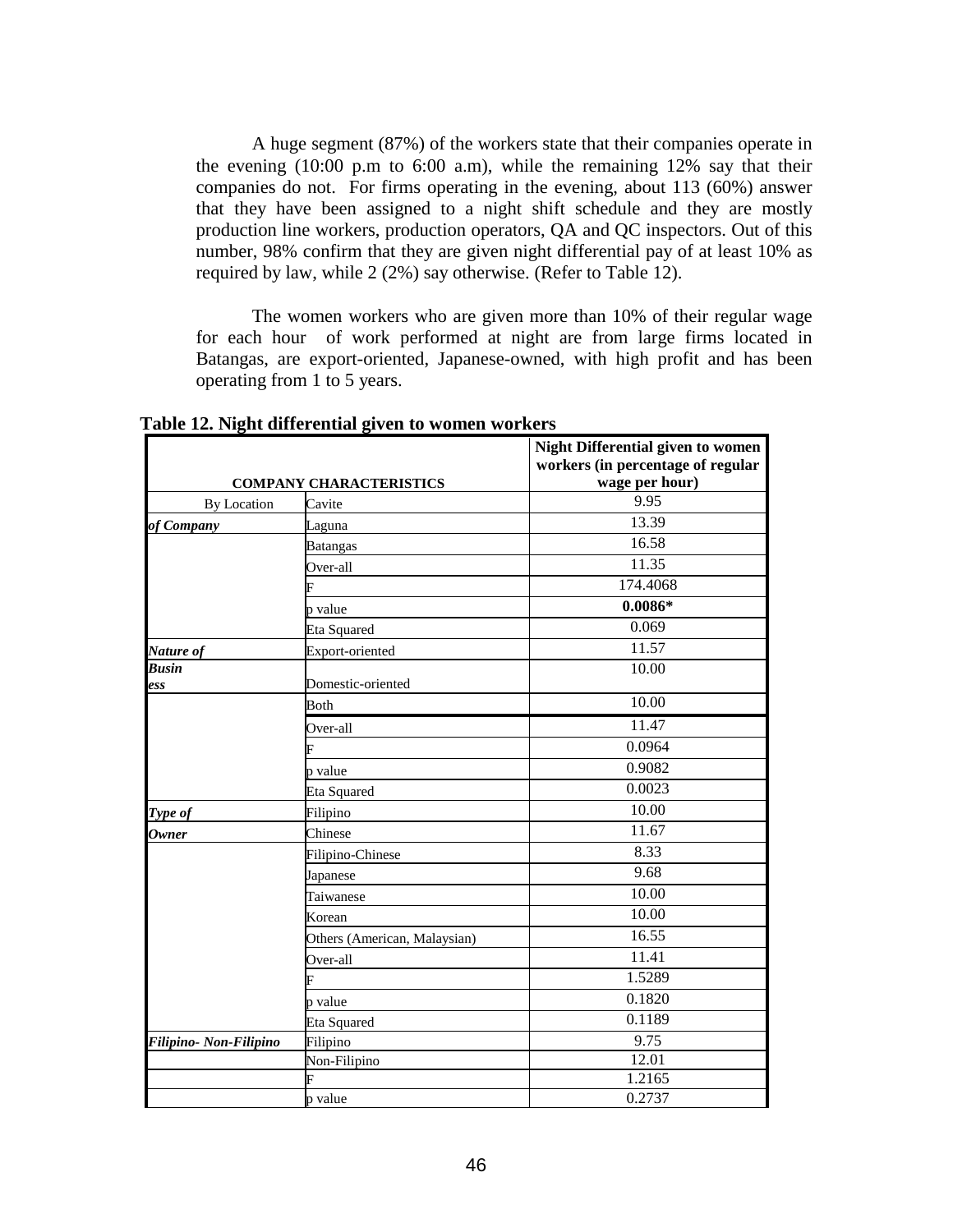|                   | <b>COMPANY CHARACTERISTICS</b>                   | <b>Night Differential given to women</b><br>workers (in percentage of regular<br>wage per hour) |
|-------------------|--------------------------------------------------|-------------------------------------------------------------------------------------------------|
|                   | <b>Eta Squared</b>                               | 0.0164                                                                                          |
| Level of          | Loss                                             | 10.00                                                                                           |
| Profitability     | <b>Breakeven</b>                                 | 10.00                                                                                           |
|                   | Low Profit                                       | 10.00                                                                                           |
|                   | Average Profit                                   | 10.86                                                                                           |
|                   | <b>High Profit</b>                               | 12.86                                                                                           |
|                   | Over-all                                         | 11.33                                                                                           |
|                   |                                                  | 0.3552                                                                                          |
|                   | p value                                          | 0.8398                                                                                          |
|                   | Eta Squared                                      | 0.0157                                                                                          |
| Number of         | One to Five years                                | 11.89                                                                                           |
| Years of          | Six to Ten years                                 | 10.34                                                                                           |
| <b>Existence</b>  | Eleven to fifteen years                          | 10.00                                                                                           |
|                   | More than 15 years                               | 10.00                                                                                           |
|                   | Over-all                                         | 11.29                                                                                           |
|                   |                                                  | 0.3777                                                                                          |
|                   | p value                                          | 0.7693                                                                                          |
|                   | Eta Squared                                      | 0.012                                                                                           |
| Size of           | Medium (20-99 employees)                         | 10.00                                                                                           |
| <b>Employment</b> | Large $(100 \text{ employees } \& \text{above})$ | 11.44                                                                                           |
|                   | Over-all                                         | 11.35                                                                                           |
|                   |                                                  | 0.215                                                                                           |
|                   | p value                                          | 0.644                                                                                           |
|                   | Eta Squared                                      | 0.0024                                                                                          |
|                   |                                                  |                                                                                                 |

### **5.4.3 Overtime Work**

A very big portion (87%) of the women workers reply that they usually work beyond eight (8) working hours. Only 13% provide a negativeresponse. Their average overtime duty hours during ordinary days is 3 hours. This ranges from one (1) to as many as eight (8) hours. This overtime on ordinary days, according to a considerable fraction (98%) of the women are paid at least 25% of their regular wage per hour and only a very small segment (2%) share the view that they are not compensated for the extra hours of work that they render since they have a supervisory position such as line or assembly leader.

Specifically, the average overtime pay received by women workers is 28.5% which is a little higher than the 25% required by law. Women workers who enjoy relatively higher overtime pay are employed in large firms which are found in Batangas, are export-oriented, Japanese-owned, have high profit, and have been operating for more than 15 years.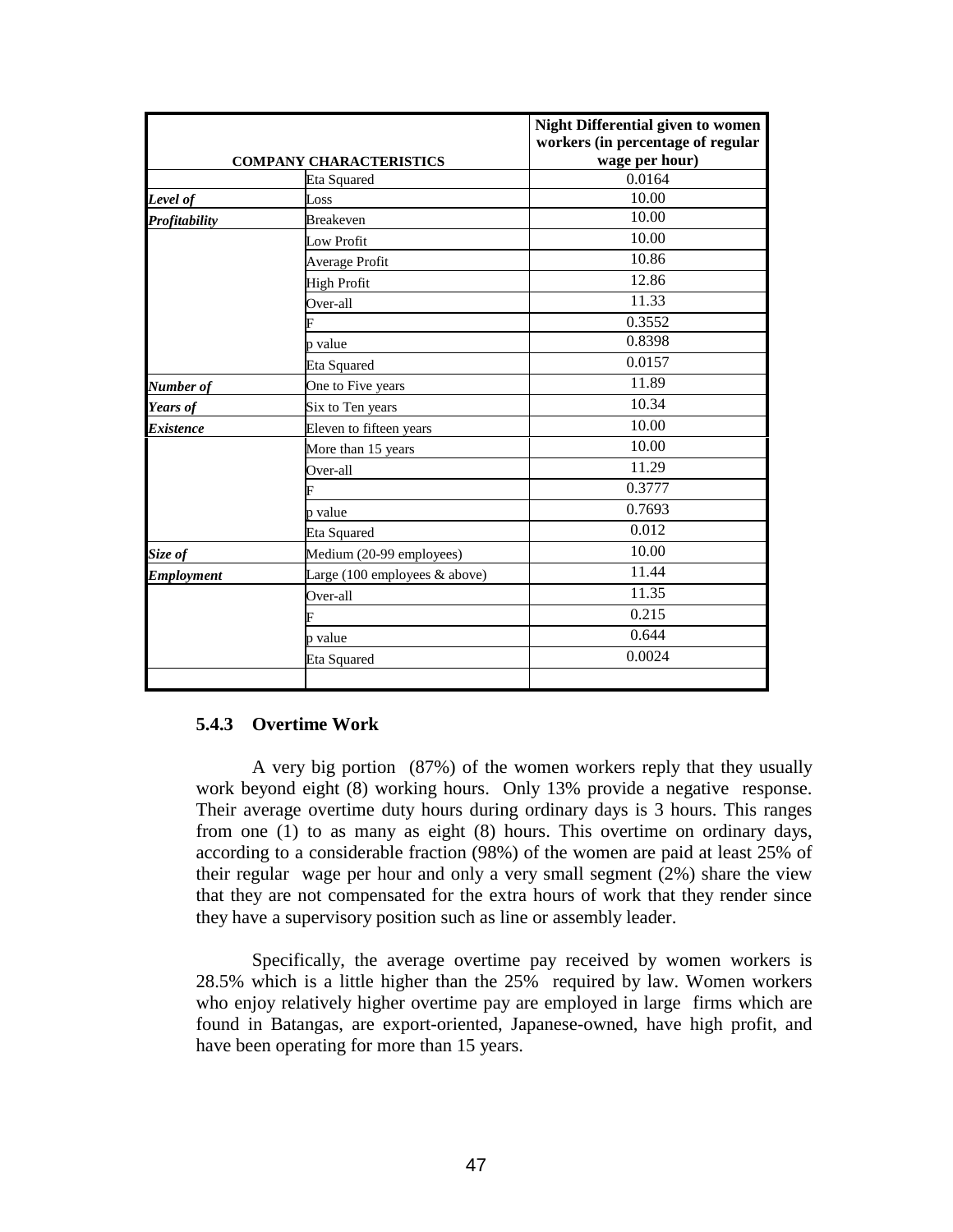|                           | <b>COMPANY CHARACTERISTICS</b> | <b>Average Number</b><br>of hours of<br>overtime work<br>in a day | Overtime pay given to<br>women workers (in<br>percentage of regular wage<br>per hour) |
|---------------------------|--------------------------------|-------------------------------------------------------------------|---------------------------------------------------------------------------------------|
| By                        |                                |                                                                   | 26.14                                                                                 |
| Location                  | Cavite                         | 2.97<br>2.69                                                      |                                                                                       |
| of Company                | Laguna                         |                                                                   | 25.88                                                                                 |
|                           | <b>Batangas</b>                | 2.75                                                              | 29.06                                                                                 |
|                           | Over-all                       | 2.84                                                              | 27.91                                                                                 |
|                           | F                              | 2.8602                                                            | 18.2957                                                                               |
|                           | p value                        | $0.0388*$                                                         | $0*$                                                                                  |
|                           | Eta Squared                    | 0.0521                                                            | 0.306                                                                                 |
| Nature of                 | Export-oriented                | 2.88                                                              | 29.33                                                                                 |
| <b>Business</b>           | Domestic-oriented              | 1.7                                                               | 20.42                                                                                 |
|                           | Both                           | 2.5                                                               | 25.00                                                                                 |
|                           | Over-all                       | 2.79                                                              | 28.79                                                                                 |
|                           |                                | 6.479                                                             | 128.2978                                                                              |
|                           | p value                        | $0.0021*$                                                         | 0.1978                                                                                |
|                           | Eta Squared                    | 0.0876                                                            | 0.0062                                                                                |
| Type of                   | Filipino                       | 2.46                                                              | 24.17                                                                                 |
| <b>Owner</b>              | Chinese                        | 2.36                                                              | 28.33                                                                                 |
|                           | Filipino-Chinese               | 2.33                                                              | 25.00                                                                                 |
|                           | Japanese                       | 2.90                                                              | 26.19                                                                                 |
|                           | Taiwanese                      | 3.50                                                              | 27.50                                                                                 |
|                           | Korean                         | 2.24                                                              | 23.39                                                                                 |
|                           | Others (American, Malaysian)   | 3.03                                                              | 28.62                                                                                 |
|                           | Over-all                       | 2.76                                                              | 25.66                                                                                 |
|                           | F                              | 2.7983                                                            | 0.2935                                                                                |
|                           |                                | $0.0144*$                                                         | 0.9367                                                                                |
|                           | p value                        | 0.1367                                                            | 0.0393                                                                                |
|                           | Eta Squared<br>Filipino        | 2.42                                                              | 24.44                                                                                 |
| Filipino-Non-<br>Filipino | Non-Filipino                   | 2.83                                                              | 25.93                                                                                 |
|                           | F                              | 2.6070                                                            | 0.1635                                                                                |
|                           | p value                        | 0.1092                                                            | 0.6878                                                                                |
|                           | Eta Squared                    | 0.0230                                                            | 0.0034                                                                                |
| Level of                  | Loss                           | $\ensuremath{\mathfrak{Z}}$                                       | 25.00                                                                                 |
| Profitability             | <b>Breakeven</b>               | 3                                                                 | 25.00                                                                                 |
|                           | Low Profit                     | 2.18                                                              |                                                                                       |
|                           | Average Profit                 | 2.88                                                              | 29.10                                                                                 |
|                           | High Profit                    | $\mathfrak{Z}$                                                    | 29.38                                                                                 |
|                           | Over-all                       | 1.1                                                               | 28.40                                                                                 |
|                           | F                              | 1.201                                                             | 0.1949                                                                                |
|                           | p value                        | 0.313                                                             | 0.9403                                                                                |
|                           | Eta Squared                    | 0.0323                                                            | 0.0106                                                                                |

**Table 13 . Number of overtime hours and pay given to women workers who work on Holidays**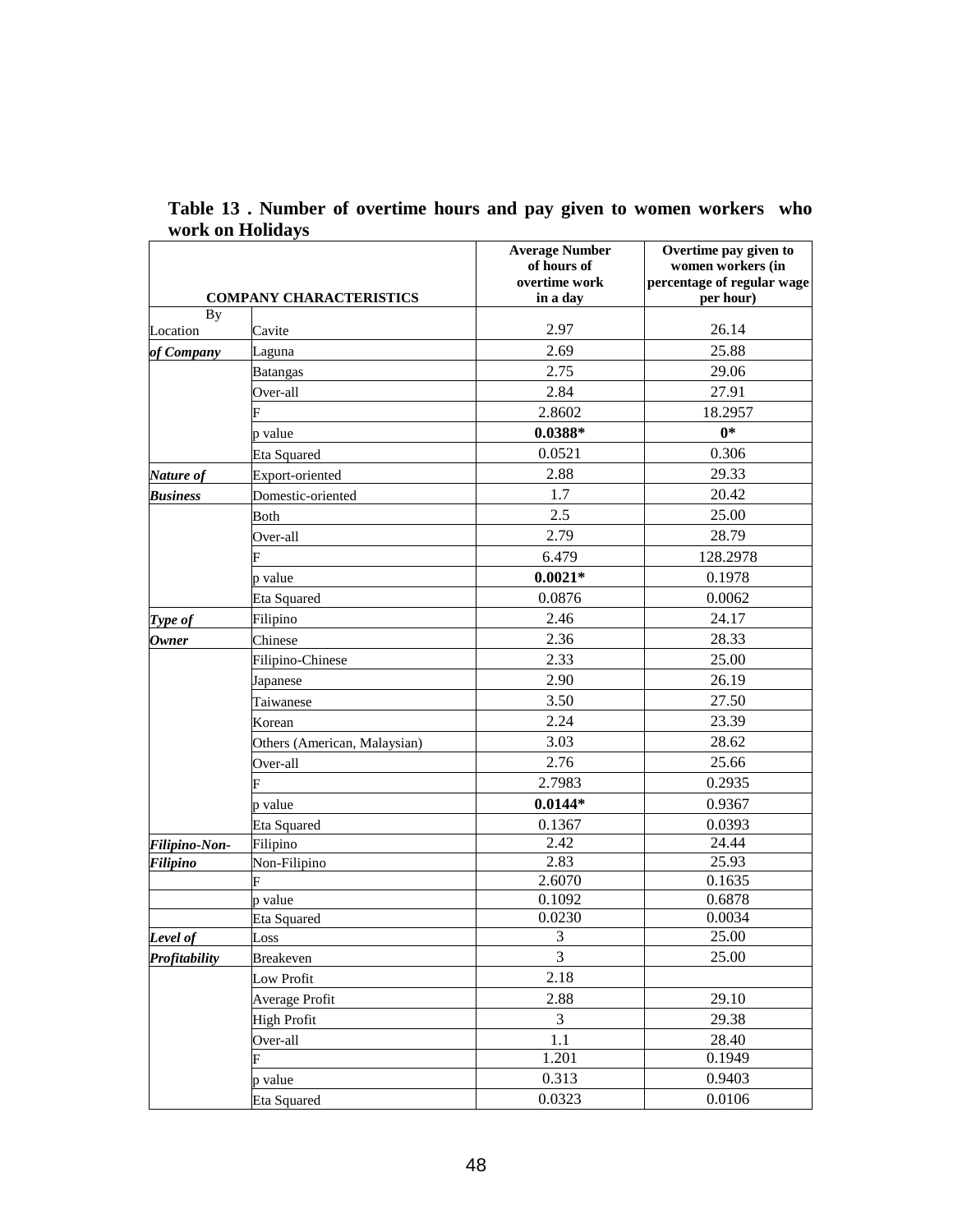|                         | <b>COMPANY CHARACTERISTICS</b>                   | <b>Average Number</b><br>of hours of<br>overtime work<br>in a day | Overtime pay given to<br>women workers (in<br>percentage of regular wage<br>per hour) |
|-------------------------|--------------------------------------------------|-------------------------------------------------------------------|---------------------------------------------------------------------------------------|
| Number of               | One to Five years                                | 2.85                                                              | 29.17                                                                                 |
| <b>Years of</b>         | Six to Ten years                                 | 2.9                                                               | 27.64                                                                                 |
| <i><b>Existence</b></i> | Eleven to fifteen years                          | 3.05                                                              | 23.89                                                                                 |
|                         | More than 15 years                               | $\overline{2}$                                                    | 30.00                                                                                 |
|                         | Over-all                                         | 2.85                                                              | 28.17                                                                                 |
|                         |                                                  | 1.1542                                                            | 0.1365                                                                                |
|                         | p value                                          | 0.3293                                                            | 0.9379                                                                                |
|                         | Eta Squared                                      | 0.0223                                                            | 0.0054                                                                                |
| Size of                 | Medium (20-99 employees)                         | 1                                                                 | 22.03                                                                                 |
| <b>Employment</b>       | Large $(100 \text{ employees } \& \text{above})$ | 3.35                                                              | 29.03                                                                                 |
|                         | Over-all                                         | 2.82                                                              | 28.29                                                                                 |
|                         |                                                  | 2.8512                                                            | 0.6341                                                                                |
|                         | p value                                          | 0.061                                                             | 0.4284                                                                                |
|                         | Eta Squared                                      | 0.0371                                                            | 0.0085                                                                                |

## **5.4.4 Rest Days**

There are a number (34.3%) of women workers who averr that they are also required by their employers at times to work on their rest day because of the need to meet orders from customers, particularly those in the export business. The average pay received by women who work on their rest day is 33.6% of their regular wage. This compensation is a little higher than the 30% minimum requirement of the law. A few women workers who have been paid less than 30% on their rest day are employed by Filipino-Chinese and American or Malaysian firms. On the other hand, those workers who have been compensated higher for working on their rest day come from firms in Cavite, export-oriented, Japanese-owned, had high profit , operating for 6-10 years, and large in size (Refer to Table 14).

**Table 14. Daily rate of women workers on rest days and holidays** 

| <b>COMPANY CHARACTERISTICS</b> |                 | <b>Daily Premium</b><br>rate<br>on employees'<br>rest day<br>(in percentage) | <b>Daily Premium</b><br>rate<br>on Regular<br><b>Holidays</b><br>(in percentage) | <b>Daily Premium</b><br>rate on<br>-Regular Holidays Daily Premium<br>falling on<br>employees'<br>rest day<br>(in percentage) | rate<br>on Special<br><b>Holidays</b><br>(in percentage) |
|--------------------------------|-----------------|------------------------------------------------------------------------------|----------------------------------------------------------------------------------|-------------------------------------------------------------------------------------------------------------------------------|----------------------------------------------------------|
| By                             |                 | 32.86                                                                        | 49.09                                                                            | 173.71                                                                                                                        | 22.35                                                    |
| Location                       | Cavite          |                                                                              |                                                                                  |                                                                                                                               |                                                          |
| of Company                     | Laguna          | 31.18                                                                        | 28.75                                                                            | 146.25                                                                                                                        | 46.92                                                    |
|                                | <b>Batangas</b> | 30.00                                                                        | 100.00                                                                           | 230.00                                                                                                                        | 30.00                                                    |
|                                | Over-all        | 31.45                                                                        | 45.77                                                                            | 166.43                                                                                                                        | 34.85                                                    |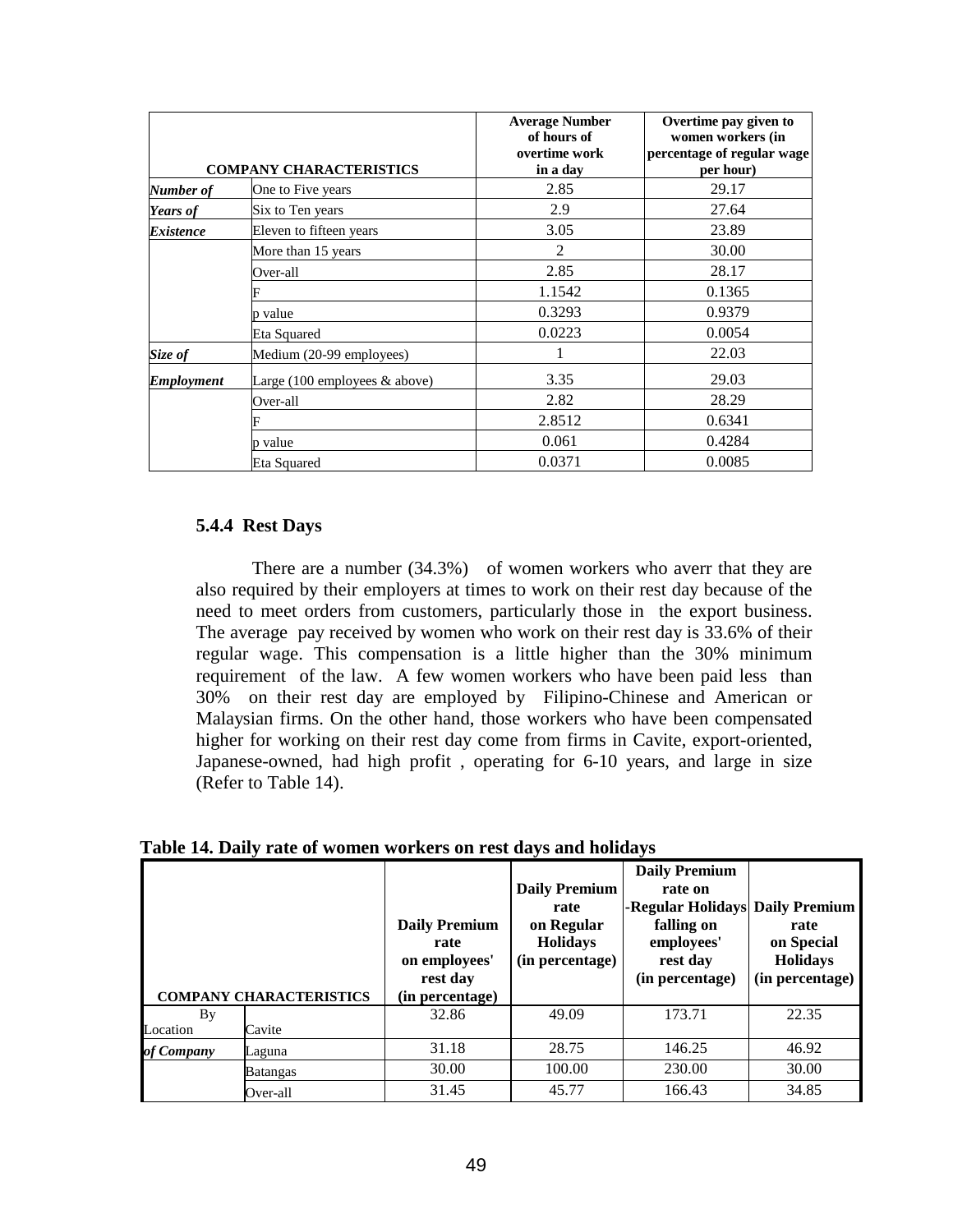|                           |                                |                      |                      | <b>Daily Premium</b>            |                 |
|---------------------------|--------------------------------|----------------------|----------------------|---------------------------------|-----------------|
|                           |                                |                      | <b>Daily Premium</b> | rate on                         |                 |
|                           |                                |                      | rate                 | -Regular Holidays Daily Premium |                 |
|                           |                                | <b>Daily Premium</b> | on Regular           | falling on                      | rate            |
|                           |                                | rate                 | <b>Holidays</b>      | employees'                      | on Special      |
|                           |                                | on employees'        | (in percentage)      | rest day                        | <b>Holidays</b> |
|                           |                                | rest day             |                      | (in percentage)                 | (in percentage) |
|                           | <b>COMPANY CHARACTERISTICS</b> | (in percentage)      |                      |                                 |                 |
|                           |                                | 2.6898               | 3.3686               | 1.2622                          | 3.7598          |
|                           | p value                        | 0.056                | $0.026*$             | 0.2987                          | $0.0214*$       |
|                           | <b>Eta Squared</b>             | 0.1366               | 0.1739               | 0.0776                          | 0.28            |
| Nature of                 | Export-oriented                | 33.16                | 51.39                | 177.21                          | 31.36           |
| <b>Business</b>           | Domestic-oriented              | 30.00                | 100.00               | 130.00                          | 30.00           |
|                           | Both                           | 30.00                | 100.00               |                                 | 30.00           |
|                           | Over-all                       | 32.93                | 51.32                | 175.86                          | 31.25           |
|                           |                                | 0.0489               | 1.3805               | 0.4634                          | 0.0021          |
|                           | p value                        | 0.9523               | 0.2648               | 0.5008                          | 0.998           |
|                           | <b>Eta Squared</b>             | 0.0026               | 0.0731               | 0.0138                          | 0.0002          |
| Type of                   | Filipino                       | 47.50                | 100.00               | 215.00                          | 53.33           |
| <b>Owner</b>              | Chinese                        | 30.00                | 15.00                | 130.00                          | 30.00           |
|                           | Filipino-Chinese               | 28.75                | 50.00                | 140.00                          | 52.50           |
|                           | Japanese                       | 65.00                | 100.00               | 230.00                          | 100.00          |
|                           | Taiwanese                      | 30.00                | 30.00                | 142.50                          |                 |
|                           | Korean                         | 30.00                | 42.22                | 175.56                          | 30.00           |
|                           | Others (American,              | 25.71                | 31.43                | 157.14                          | 38.00           |
|                           | Malaysian)                     |                      |                      |                                 |                 |
|                           | Over-all                       | 35.15                | 48.44                | 165.33                          | 37.00           |
|                           |                                | 2.5751               | 3.4493               | 1.4084                          | 1.0318          |
|                           | p value                        | $0.042*$             | $0.0127*$            | 0.2539                          | 0.4367          |
|                           | <b>Eta Squared</b>             | 0.364                | 0.4529               | 0.2687                          | 0.2693          |
|                           | Filipino owned                 | 34.50                | 80                   | 165                             | 52              |
| <b>Filipino-Non</b>       | Non-Filipino owned             | 32.75                | 45                   | 155                             | 61              |
| Filipino                  | F                              | 6.1135               | 7.3915               | 2.1456                          | 0.9571          |
|                           | Þ                              | $0.0156*$            | $0.0064*$            | 0.05731                         | 0.5135          |
|                           | Eta                            | 0.0337               | 0.0547               | 0.0776                          | 0.0122          |
|                           | Loss                           | 30.00                | 30.00                | 130.00                          | 30.00           |
|                           | <b>Breakeven</b>               | 30.00                | 100.00               | 200.00                          | 30.00           |
| Level of<br>Profitability | Low Profit                     | 32.63                | 45.53                | 160.83                          | 37.00           |
|                           | Average Profit                 | 44.17                | 80.00                | 239.00                          | 20.00           |
|                           | High Profit                    | 33.88                | 47.61                | 169.20                          | 33.70           |
|                           | Over-all                       | 33.45                | 45.77                | 166.43                          | 34.85           |
|                           | F                              | 0.77                 | 1.84                 | 3.01                            | 0.37            |
|                           | p value                        | 0.52                 | 0.15                 | $0.04*$                         | 0.78            |
|                           | Eta Squared                    | 0.0485               | 0.1162               | 0.1841                          | 0.0458          |
|                           | One to Five years              | 32.50                | 45.33                | 167.41                          | 37.37           |
| Number of                 | Six to Ten years               | 40.00                | 46.36                | 170.91                          | 25.00           |
| Years of                  | Eleven to fifteen years        | 30.00                | 48.33                | 164.00                          | 20.00           |
| <b>Existence</b>          | More than 15 years             | 30.00                | 100.00               |                                 | 30.00           |
|                           | Over-all                       | 33.73                | 47.08                | 167.89                          | 32.76           |
|                           |                                |                      |                      |                                 |                 |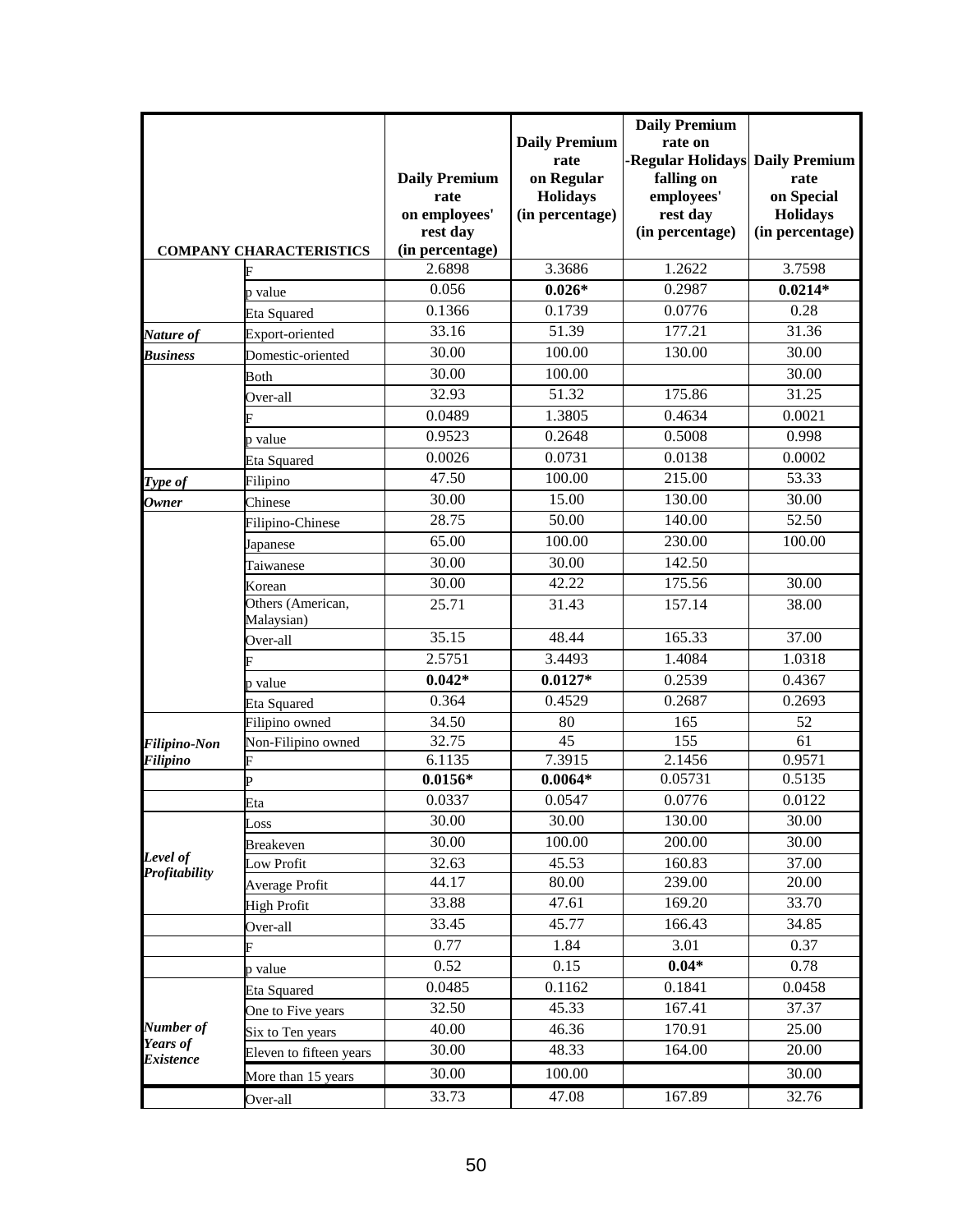| <b>COMPANY CHARACTERISTICS</b> |                                  | <b>Daily Premium</b><br>rate<br>on employees'<br>rest day<br>(in percentage) | <b>Daily Premium</b><br>rate<br>on Regular<br><b>Holidays</b><br>(in percentage) | <b>Daily Premium</b><br>rate on<br>-Regular Holidays<br>falling on<br>employees'<br>rest day<br>(in percentage) | <b>Daily Premium</b><br>rate<br>on Special<br><b>Holidays</b><br>(in percentage) |  |
|--------------------------------|----------------------------------|------------------------------------------------------------------------------|----------------------------------------------------------------------------------|-----------------------------------------------------------------------------------------------------------------|----------------------------------------------------------------------------------|--|
|                                |                                  | 0.629                                                                        | 0.5649                                                                           | 0.0225                                                                                                          | 0.5121                                                                           |  |
|                                | p value                          | 0.5999                                                                       | 0.6411                                                                           | 0.9778                                                                                                          | 0.6776                                                                           |  |
|                                | Eta Squared                      | 0.0386                                                                       | 0.0371                                                                           | 0.0011                                                                                                          | 0.0579                                                                           |  |
| Size of                        | Medium (20-99<br>employees)      | 30.00                                                                        | 36.67                                                                            | 152.00                                                                                                          | 30.00                                                                            |  |
| <b>Employment</b>              | Large (100 employees<br>& above) | 34.52                                                                        | 51.54                                                                            | 173.65                                                                                                          | 34.35                                                                            |  |
|                                | Over-all                         | 33.96                                                                        | 49.56                                                                            | 171.07                                                                                                          | 33.85                                                                            |  |
|                                |                                  | 0.3254                                                                       | 0.6846                                                                           | 0.5078                                                                                                          | 0.0548                                                                           |  |
|                                | p value                          | 0.5712                                                                       | 0.4126                                                                           | 0.4802                                                                                                          | 0.8169                                                                           |  |
|                                | Eta Squared                      | 0.007                                                                        | 0.0157                                                                           | 0.0125                                                                                                          | 0.0023                                                                           |  |

### **5.4.5 Holidays**

A substantial percentage (64%) of the women articulate that their companies do not operate on holidays. On the other hand, a mere 36% remark that their firms is open on holidays. For those who work on holidays, their compensations vary depending on when it falls as shown in Table 14.

Regarding payment for work rendered during regular holidays, the average compensation paid is only 148% of their regular rate. This is way below the requirement of law which is twice the regular wage. The very few who have been paid twice their regular rate work in firms from Batangas, domestic-oriented, Filipino and Japanese owned, and operating for more than 15 years.

On payment for work rendered by women during regular holidays which happen to fall on their scheduled rest day, the average premium received by these workers is only 166%. This amount is very much below what the law provides, which is equivalent to twice one's regular rate for working on a regular holiday plus an additional compensation of at least 50% of one's regular wage since the holiday work falls on the workers' scheduled rest day.

On payment for work on special holidays, women workers got an average premium of 27.77% of their regular wage. Again, this amount is below the requirement of law which is at least 30%. The women workers who have received the least amount of special holiday pay are employed in Cavite, exportoriented, Filipino-Chinese, and with high profit. On the other hand, those who have enjoyed higher premium are connected with firms in Laguna, and which are domestic –oriented, Filipino-owned, have been operating for 6 to 10 years, and are large in size.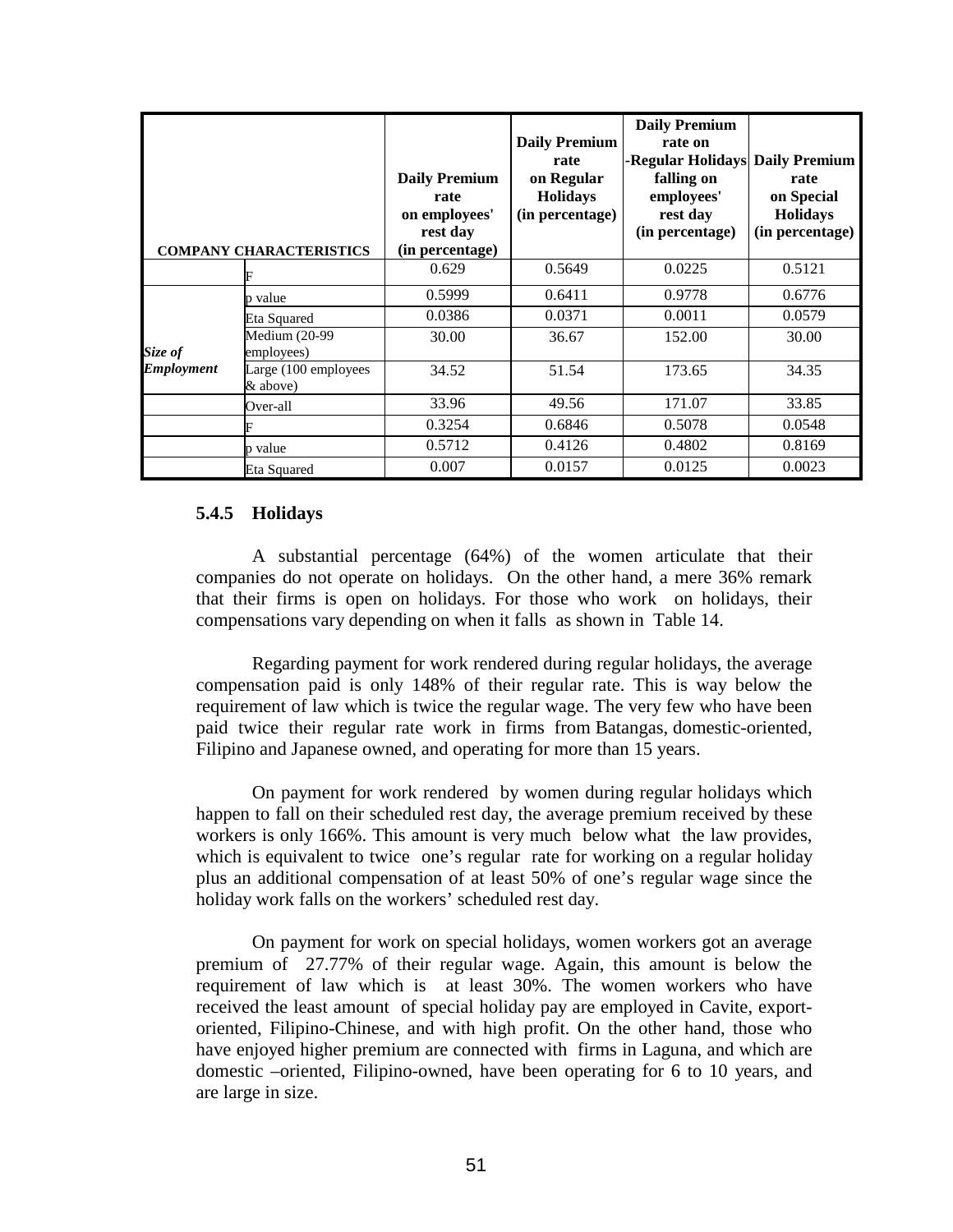### **5.4.6 Leaves**

There are five (5) specific types of leaves with pay that firms extend to the women workers. These are sick leave, vacation leave, emergency leave, maternity leave, and birthday leave. Among those who mention the number of days of each type of leave, the range of response is as follows:

- (1) sick leave (10 to 15 days per year)
- (2) vacation leave (10 to 15 days per year)
- (3) emergency leave (1 to 60 days per year)
- (4) maternity leave (60 to 90 days )
- (5) birthday leave (1 day) for 9% of women workers

It can be noted that all firms in the Calabarzon where these women are employed already grant leave benefits way above the five days service incentive leaves required by law.

### **5.4.7 Assessment of present working conditions**

When asked to assess their present working conditions, More than twothirds (70%) of the women workers express that their working conditions are Good  $(X=4.00-4.99)$ . Almost one-fourth  $(25%)$  claim that their work conditions are fair  $(X=2-2.99)$  and three or 1% assess their work conditions as poor  $(X=2.00-$ 2.99) or very poor  $(X=1.00-1.99)$ . Only eight  $(8)$  or 4% assess their conditions to be very good  $(X=5)$ . Over-all the average rating is 3.76 (Refer to Table 15).

 The test of difference illustrates that there are significant variations in the women's assessment of their present working conditions when grouped by nature of business  $(X=2.82; p=0.04)$ , type of owner  $(F=2.57; p=0.02)$ , and level of profitability (F=2.72;  $p = 0.03$ ). The women workers who give relatively lower average rating on their working conditions are employed in medium-sized firms in Batangas, and which are domestic-oriented, owned by Koreans, with low profit, and have been operating for more than 15 years.

|                 | <b>Company Characteristics</b> | <b>Assessment of Present</b><br><b>Working Conditions</b> |
|-----------------|--------------------------------|-----------------------------------------------------------|
| By              |                                | 3.73                                                      |
| Location        | Cavite                         |                                                           |
| of Company      | Laguna                         | 3.82                                                      |
|                 | <b>Batangas</b>                | 3.44                                                      |
|                 | Over-all                       | 3.76                                                      |
|                 |                                | 1.5261                                                    |
|                 | value                          | 0.2088                                                    |
|                 | Eta Squared                    | 0.0213                                                    |
| Nature of       | Export-oriented                | 3.76                                                      |
| <b>Business</b> | Domestic-oriented              | 3.46                                                      |

**Table 15. Assessment of present working conditions**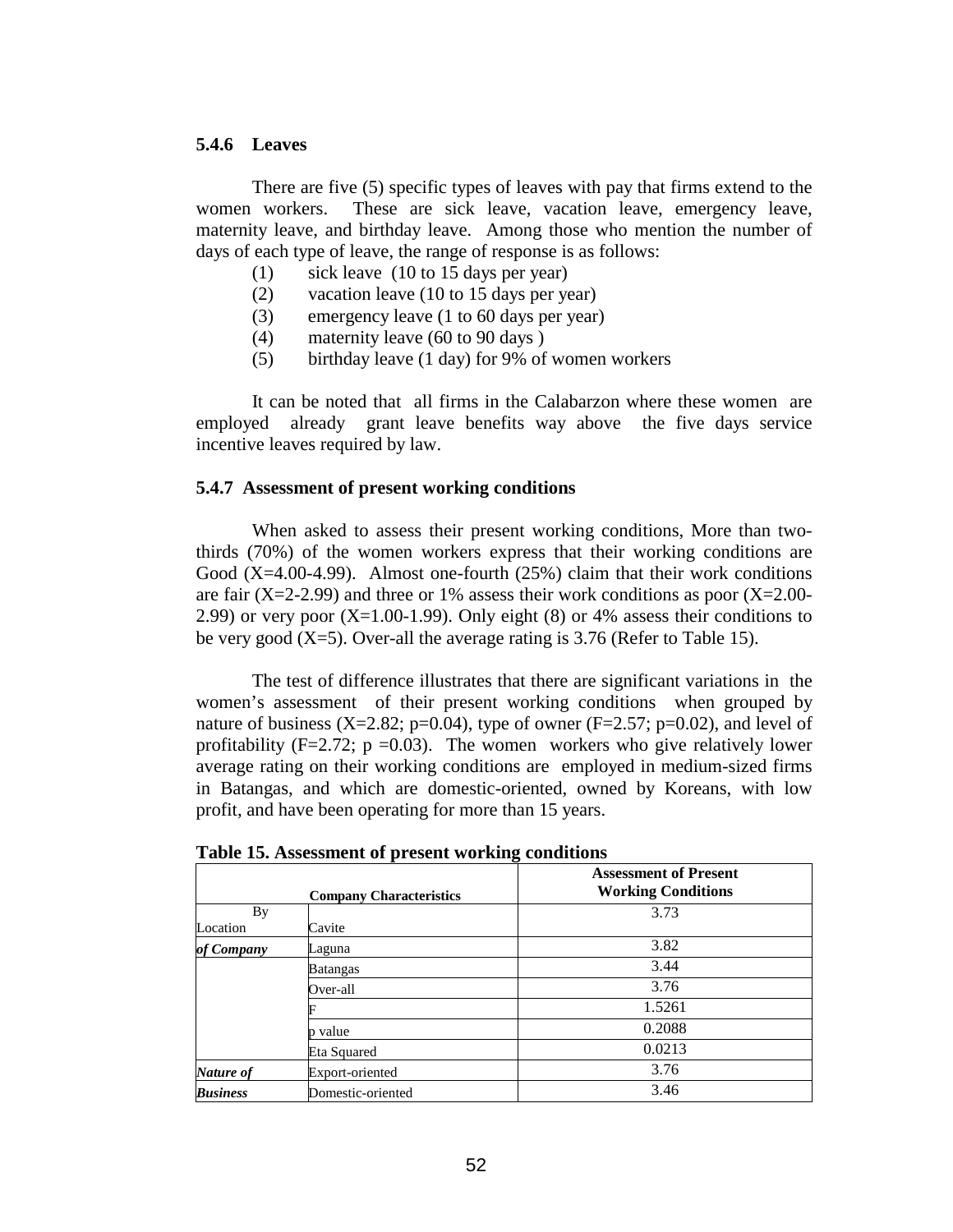|                   |                                                  | <b>Assessment of Present</b> |
|-------------------|--------------------------------------------------|------------------------------|
|                   | <b>Company Characteristics</b>                   | <b>Working Conditions</b>    |
|                   | <b>Both</b>                                      | 4.00                         |
|                   | Over-all                                         | 3.75                         |
|                   |                                                  | 2.8221                       |
|                   | p value                                          | $0.0402*$                    |
|                   | Eta Squared                                      | 0.0435                       |
| Type of           | Filipino                                         | 3.94                         |
| <b>Owner</b>      | Chinese                                          | 3.92                         |
|                   | Filipino-Chinese                                 | 3.67                         |
|                   | Japanese                                         | 3.74                         |
|                   | Taiwanese                                        | 3.70                         |
|                   | Korean                                           | 3.73                         |
|                   | Others (American, Malaysian)                     | 3.77                         |
|                   | Over-all                                         | 3.79                         |
|                   | F                                                | 0.6583                       |
|                   | p value                                          | 0.6834                       |
|                   | Eta Squared                                      | 0.0267                       |
| Filipino-Non-     | Filipino                                         | 3.89                         |
| Filipino          | Non-Filipino                                     | 3.76                         |
|                   | F                                                | 1.4939                       |
|                   | p value                                          | 0.2235                       |
|                   | Eta Squared                                      | 0.0099                       |
| Level of          | Loss                                             | 4.00                         |
| Profitability     | <b>Breakeven</b>                                 | 3.67                         |
|                   | Low Profit                                       | 3.40                         |
|                   | Average Profit                                   | 3.76                         |
|                   | <b>High Profit</b>                               | 3.95                         |
|                   | Over-all                                         | 3.77                         |
|                   |                                                  | 2.7236                       |
|                   | p value                                          | $0.0307*$                    |
|                   | Eta Squared                                      | 0.0529                       |
| Number of         | One to Five years                                | 3.74                         |
| Years of          | Six to Ten years                                 | 3.84                         |
| Existence         | Eleven to fifteen years                          | 3.75                         |
|                   | More than 15 years                               | 3.60                         |
|                   | Over-all                                         | 3.77                         |
|                   | F                                                | 0.5477                       |
|                   | p value                                          | 0.6502                       |
|                   | Eta Squared                                      | 0.0081                       |
| Size of           | Medium (20-99 employees)                         | 3.56                         |
| <b>Employment</b> | Large $(100 \text{ employees } \& \text{above})$ | 3.78                         |
|                   | Over-all                                         | 3.76                         |
|                   | F                                                | 2.5717                       |
|                   |                                                  | 0.1104                       |
|                   | p value                                          | 0.0128                       |
|                   | Eta Squared                                      |                              |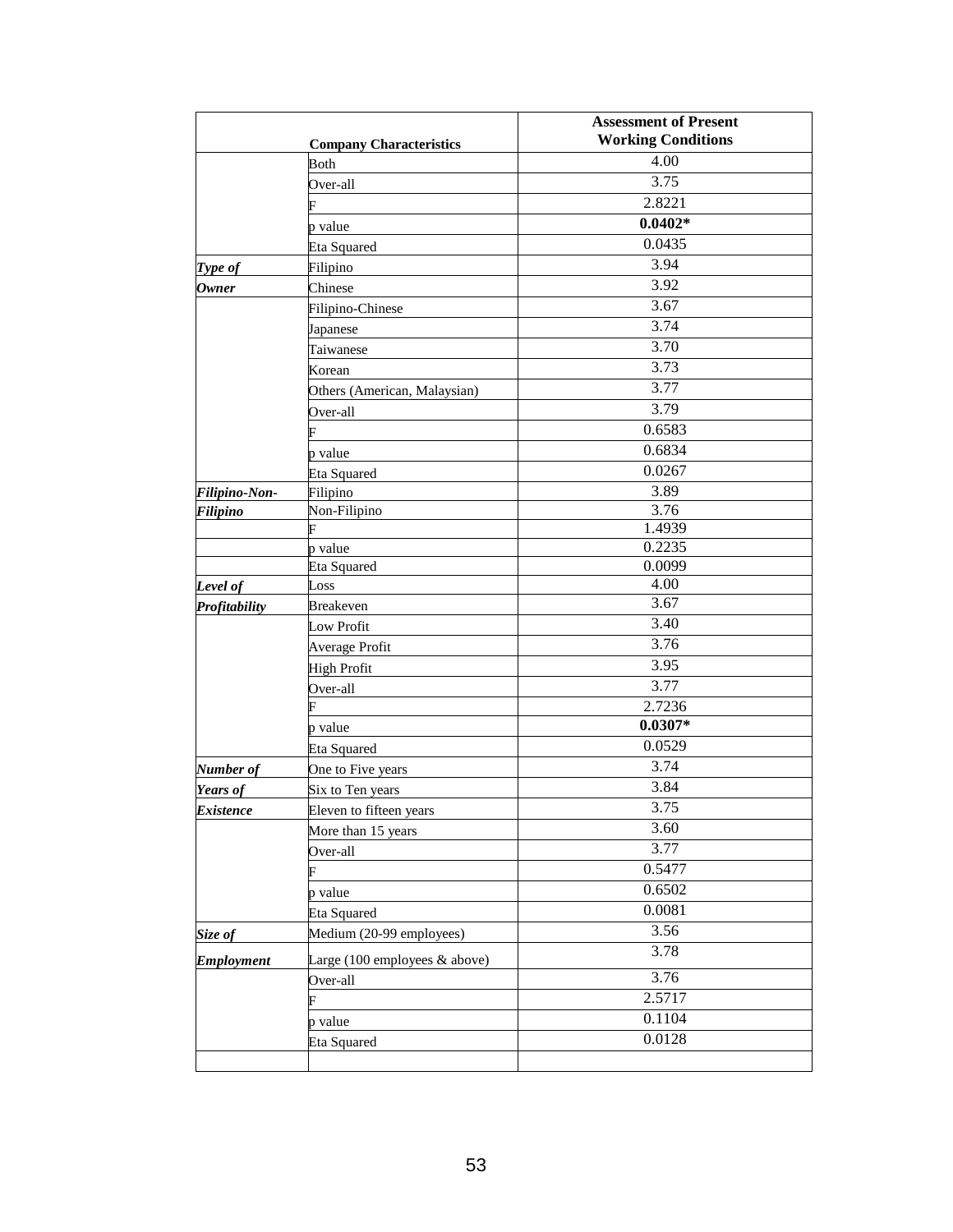Forty-three women workers share some of the problems and difficulties related to their working conditions in the workplace. The most frequently-cited is the lack of leaves because they have to report for work even during their rest day or holidays, and the lack of benefits and salary increases other than the mandated minimum wage increase. The other more commonly-mentioned difficulty is overload of work or tiring work that leads to over fatigue so that by the time they are home, they are too tired to do other household chores or participate in community activities. The same number of women workers also express the problem of work pressure. This pertains to rush jobs they have to do or delays in their production which they have to make-up for or rejection of the materials that they have done which affects their performance rating.

| <b>Problems</b>                                                                                            | Freq | $\frac{0}{0}$ | Rank |
|------------------------------------------------------------------------------------------------------------|------|---------------|------|
| Overload of work, tiring work leads to over fatigue                                                        |      | 18.60         | 2.5  |
| Lack employees                                                                                             |      | 2.33          | 8    |
| Plant is not conducive for working (poor ventilation, noisy, crowded, lack<br>airconditioning, lack office |      |               |      |
| equipment, uncomfortable chairs)                                                                           |      | 16.28         | 4    |
| Workers cannot sit down, need to do work standing up all day                                               |      | 6.98          | 5    |
| Lack of leaves, benefits and salary increases                                                              | 12   | 27.91         |      |
| Work pressure (rush jobs, delays, rejection of materials)                                                  |      | 18.60         | 2.5  |
| "Palakasan" system                                                                                         |      | 2.33          | 8    |
| Very strict management                                                                                     |      | 2.33          | 8    |
| Schedule (night shift is difficult)                                                                        |      | 4.65          | 6    |

**Table 16. Problems encountered related to working conditions** 

## **I. Excerpts from the replies of these two women workers are specific examples of the working conditions experienced by workers in Calabarzon.**

**J.** 

## **K. Rosario, 22 years, Quality control inspector, Cavite firm**

I am an elementary graduate and have been in this job for six (6) months now, checking the finished products that come out of the production line. My work is usually for eight hours a day and six days a week. On the average, I spend about five hours a day for overtime. I sometimes get to be assigned in the night shift also. In the company, we are given 10% of our daily rate per hour for the night differential and 25% of daily rate per hour when we render overtime work. We also avail of leaves, we have ten days sick leave, ten days vacation leave and another two days for emergency leave. The work is okay however, the plant is quite crowded and it is hot inside.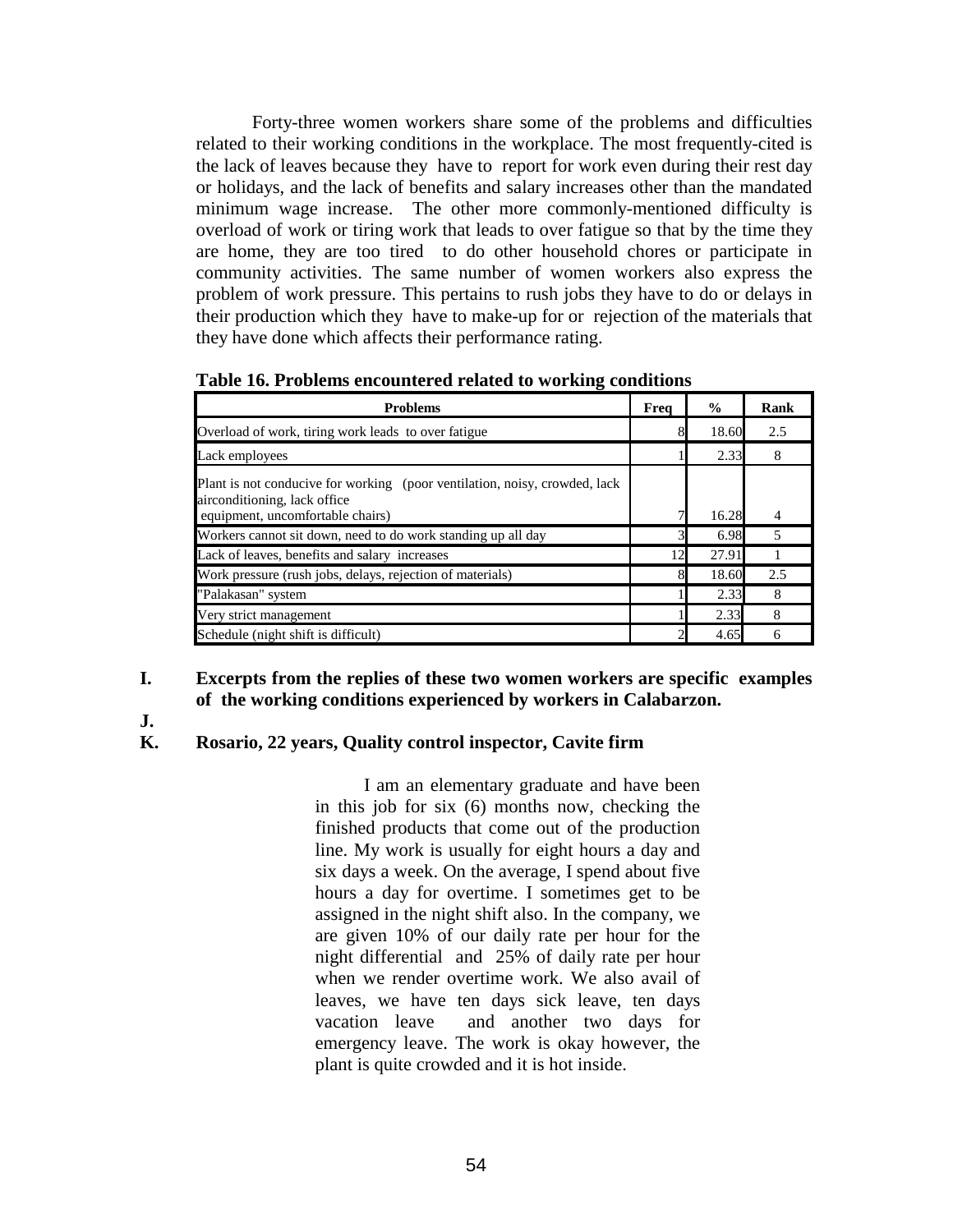*Grace, 23 years, sewer, Cavite firm* 

 *I have been working with this garments company for three months now. At times I have difficulty with my job since it is too hot at the plant and we have to spend around 14 hours a day in the plant especially when we have to go on overtime to rush some orders. I am only a contractual worker so I do not get a lot of benefits like leaves from the company so I just make the most out of the opportunities available like doing overtime work.* 

When the working conditions of women workers are further analyzed by grouping them according to the characteristics of their companies, statistical tests for differences have been run and means have been compared as shown in Tables 10 to 14. Based on the results, the average number of workdays, working hours, overtime pay (except for location), night shift differential pay and regular holiday pay do not significantly differ according to location of company, nature of business, years of existence, level of profitability, type of owner, and size of employment. However, for special holiday pay, significant differences appear when grouped by location, nature of business, type of owner and number of years of operation.

Obviously, there are still women workers in the Calabarzon area who do not enjoy what is at least mandated by law particularly as regards regular meal time-off, payment on holidays when required to work and the non-conducive work, situation that they are in. This means that some EPZs in Calabarzon have not fully performed their corporate social responsibility of ensuring the benefits women workers should enjoy as dictated by law.

#### **5.5 Compensation**

 Compensation is the remuneration for the services rendered by the employees that are based on the principles of adequacy and equity. Remuneration is primarily composed of the base pay and fringe benefits which can be monetary or non-monetary. There are certain compensations like the minimum wage and benefits like those from the SSS, PAG-IBIG, and MEDICARE which are required by the law to be given to workers. However, many companies, particularly those that are financially capable, design their pay program to be innovative, competitive, and equitable so that they will continue to attract and retain workers who will contribute to their success.

#### **5.5.1 Salary**

The women workers acknowledge that they receive a monthly salary ranging from P2,000 to P12,000 per month. Those workers paid on a daily basis claim that their salaries range from P120.00 to P461.00 per day. Their average monthly salary is P5926.79, while their average daily pay is P229.75. This remuneration is given twice a month, as confirmed by almost all (96%), and only very few receive their salary daily and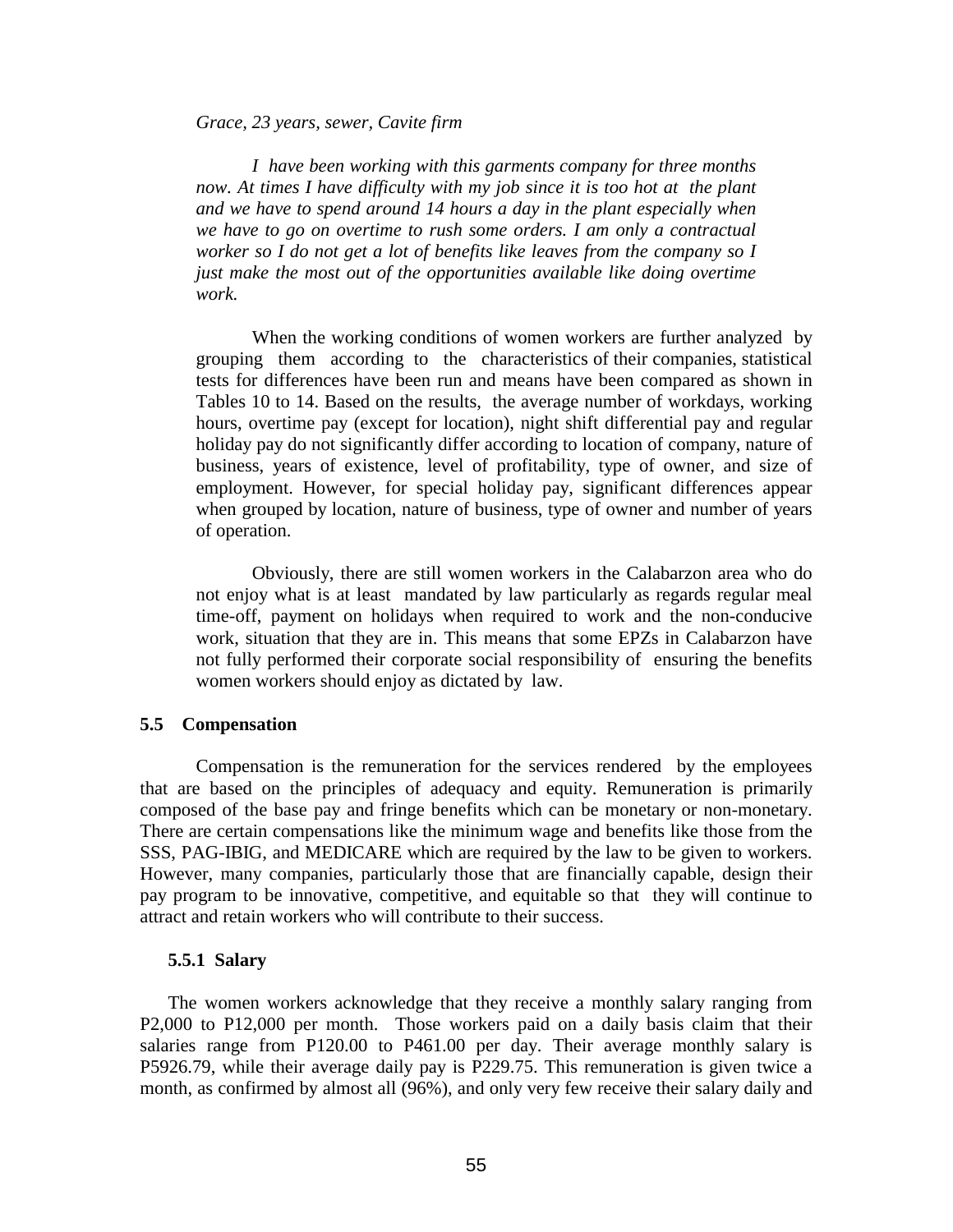weekly, (3% and 1%) respectively. The women workers declare that they get their wages from the bank (77%) or from their company cashier unit (22%). Such payments are made either in the form of cash through ATM (76%), direct cash (22%), or in check (1%).

 There are 35 women workers from 30 firms who claimed that they are given a daily salary ranging from PhP 120.00 to PhP 198.00. There is only one woman worker who claimed to be receiving a PhP 120.00 daily salary from a Korean firm. She is on probationary status. For the rest, daily salary ranges from phP 145.00 to PhP 198.00. More than half of them (18), are employed on contractual basis and the number of days that they also report to work is usually less than five days making their monthly pay less than those who report on a regular basis. The owners of firms that give less than the daily minimum wage is a mixture of Filipino, Chinese, Korean, Taiwanese and Japaneseowned firms.

| Compensation                           |                |         | Cavite           |                | Laguna         | <b>Batangas</b>             | Freq   | $\frac{0}{0}$ |
|----------------------------------------|----------------|---------|------------------|----------------|----------------|-----------------------------|--------|---------------|
| <b>Schedule of Payment of Salary</b>   |                |         |                  |                |                |                             |        |               |
|                                        |                |         |                  |                |                |                             |        |               |
| Daily                                  |                |         |                  | 4              | 3              | $\boldsymbol{0}$            | 7      | 3.15          |
| Weekly                                 |                |         |                  | $\theta$       | 3              | 0                           | 3      | 1.35          |
| Twice a Month                          |                |         |                  | 125            | 75             | $\mathbf Q$                 | 212    | 95.50         |
| Place through which salary is received |                |         |                  |                |                |                             |        |               |
| <b>Bank</b>                            |                |         |                  | 91             | 72             | 8                           | 172    | 77.48         |
| Company Cashier Unit                   |                |         |                  | 34             | 13             |                             | 50     | 22.52         |
| Form of payment of salary              |                |         |                  |                |                |                             |        |               |
|                                        |                |         |                  |                |                |                             |        |               |
| Cash                                   |                |         |                  | 35             | 12             |                             | 50     | 22.52         |
| Automated Teller Machine (ATM)         |                |         |                  | 91             | 70             |                             | 170    | 76.58         |
| Check                                  |                |         |                  | $\overline{0}$ | $\overline{c}$ | $\overline{0}$              |        | 0.90          |
| <b>Amount of Salary</b>                |                |         |                  |                |                |                             |        |               |
|                                        |                |         |                  |                |                |                             |        |               |
| DAILY (Average)                        |                |         |                  |                |                |                             |        |               |
| Less than PhP 200 per day              |                |         |                  | 31             | 10             | 5                           | 46     | 23.83         |
| PhP 200 per day                        |                |         |                  | 16             | 21             |                             | 38     | 19.69         |
| More than PhP 200 per day              |                |         |                  | 70             | 36             |                             | 109    | 56.48         |
| Average                                |                |         | 234.52           |                | 224.81         | 205.04                      | 229.75 |               |
| <b>MONTHLY</b> (Average)               |                |         |                  |                |                |                             |        |               |
| Less than PhP 4,000 a month            | $\overline{7}$ | 1       | $\boldsymbol{0}$ |                | 8<br>4.19      |                             |        |               |
| PhP 4,000 a month                      |                |         | $\boldsymbol{0}$ |                | 1.05           |                             |        |               |
| More than PhP 4,000 a month            | 106            | 66      | 9                | 181            | 94.76          |                             |        |               |
|                                        |                |         |                  |                |                |                             |        |               |
| Average                                | 5377.01        | 5412.96 | 5921.1           | 5926.8         |                |                             |        |               |
|                                        |                |         |                  |                |                | Average deduction per month |        |               |

**Table 17. Compensation received by women workers**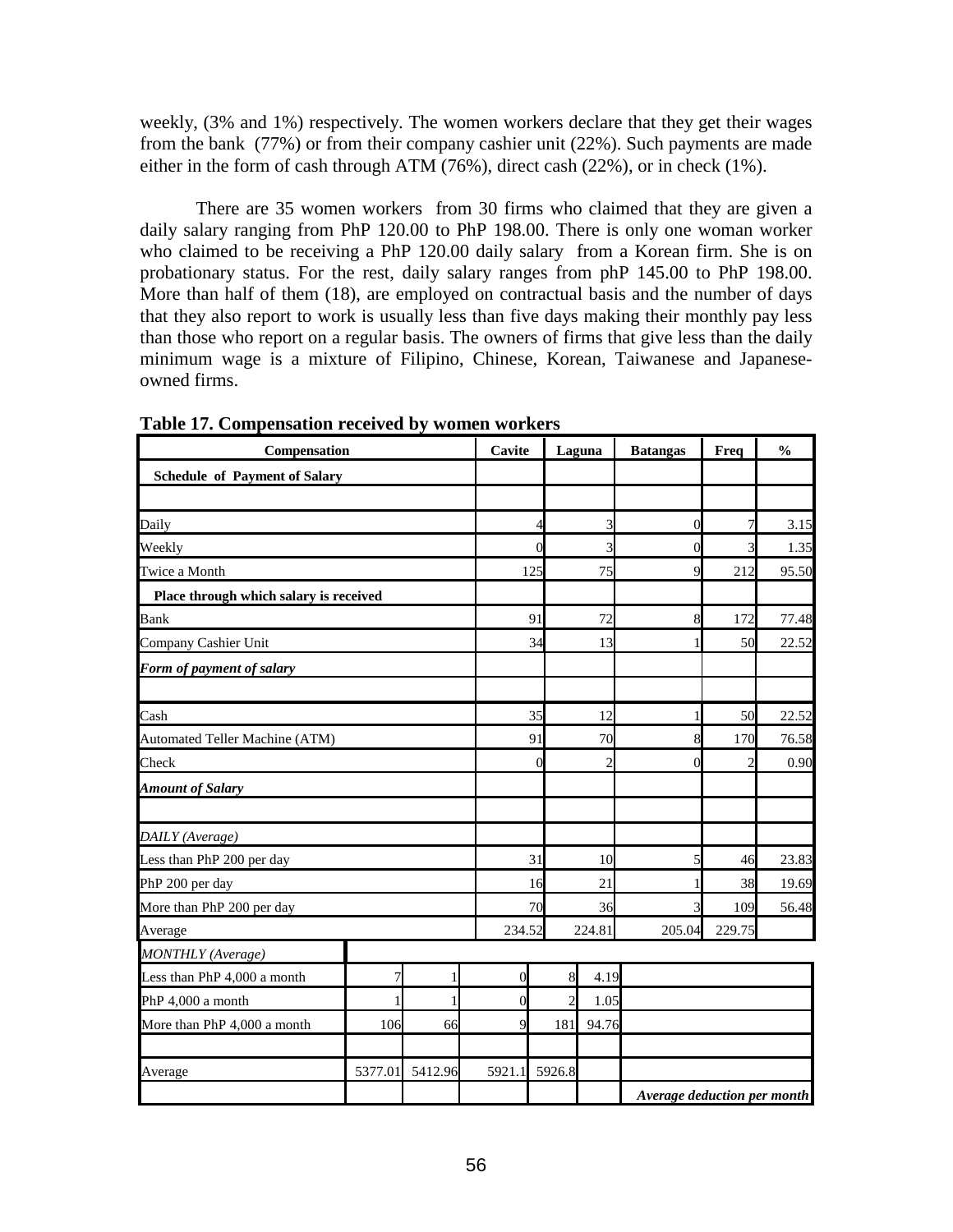| Items deducted from salary         |    |                |                |                |                  |     |                        |                                  |
|------------------------------------|----|----------------|----------------|----------------|------------------|-----|------------------------|----------------------------------|
| <b>SSS Premium</b>                 | 68 | 65             |                | $\overline{c}$ |                  |     | 138 62.16              | 154.86                           |
| <b>SSS Loans</b>                   | 19 | 12             |                | 1              |                  | 34  | 15.32                  | 44.26                            |
| Company Insurance                  | 6  | $\overline{2}$ |                | $\mathbf{0}$   |                  | 8   | 3.60                   | 44                               |
| Pag-ibig premium                   | 34 | 46             |                | $\overline{c}$ |                  | 84  | 37.84                  | 69.96                            |
| Pag-ibig loan                      | 17 | 14             |                | 1              |                  | 33  | 14.86                  | 133.43                           |
| Medicare                           | 57 | 63             |                | 1              |                  | 124 | 55.86                  | 44.11                            |
| Tax                                | 54 | 50             |                | $\overline{c}$ |                  | 109 | 49.10                  | 206.62                           |
| Fringe Benefits offered by company |    |                |                |                |                  |     |                        |                                  |
| <b>Rice Subsidy</b>                |    | 15             | 4              |                |                  | 20  |                        | 9.01 <sup>1</sup> sack per year  |
|                                    |    |                |                |                |                  |     |                        | PhP 500.00 per year              |
| <b>Bonus</b>                       |    | 46             | 21             |                |                  |     |                        | 69 31.08 1 month salary          |
| Uniform                            |    | 74             | 46             |                |                  |     |                        | 124 55.86 2 sets per year        |
| Car Loan                           |    | 3              |                |                | $\overline{0}$   | 4   | 1.80                   |                                  |
| <b>Housing Loan</b>                |    | 3              | 3              |                | $\overline{0}$   |     | $\overline{7}$<br>3.15 |                                  |
| Transportation                     |    | 50             | 30             |                | $\theta$         |     |                        | 80 36.04 Through shuttle service |
| Medical allowance                  |    | 12             | 11             |                | 1                | 25  |                        | 11.26 PhP 800.00 per year        |
| Meal allowance                     |    | 46             | 25             |                | $\boldsymbol{0}$ |     |                        | 71 31.98 PhP 10 per meal         |
| Hospitalization                    |    | 12             | 6              |                |                  | 21  |                        | 9.46 PhP 2,550 per year          |
| Adequacy of salary                 |    |                |                |                |                  |     |                        |                                  |
| More than Adequate                 |    |                | $\overline{0}$ |                | $\overline{0}$   | 1   | 0.47                   |                                  |
| Adequate                           |    | 23             | 11             |                |                  |     | 36 16.82               |                                  |
| Average                            |    | 74             | 51             |                | 8                |     | 135 63.08              |                                  |
| Not Adequate                       |    | 25             | 16             |                | $\overline{0}$   |     | 41 19.16               |                                  |
| Very Inadequate                    |    |                | $\overline{0}$ |                | $\theta$         |     | 0.47<br>$\mathbf{1}$   |                                  |

#### **Table 17. continued.**

A comparative analysis of the salary received by women workers as shown in Table 17 reveals that women workers in Batangas receive the highest average monthly pay (PhP 5,921.10), followed by those working in Laguna (PhP 5,412.96), and Cavite (PhP 5,377.01). However, women workers in Cavite receive the highest average daily rate (PhP 234.52) followed by those employed in Laguna (PhP 224.81) and Batangas (PhP 205.04). The difference in the highest monthly and daily pay is explained by the use of varying factors representing number of days as multiplier (e.g. 391.5 days, 365 days, 314.6 days or 262.6 days).

Compensation based on daily salary rate does not differ significantly when women workers are classified based on the location of company, nature of business, level of profitability, years of existence and size of employment. No significant differences result when women workers are classified based on the type of owner of their companies. Japanese-owned companies give the highest average daily rate (PhP 225.49)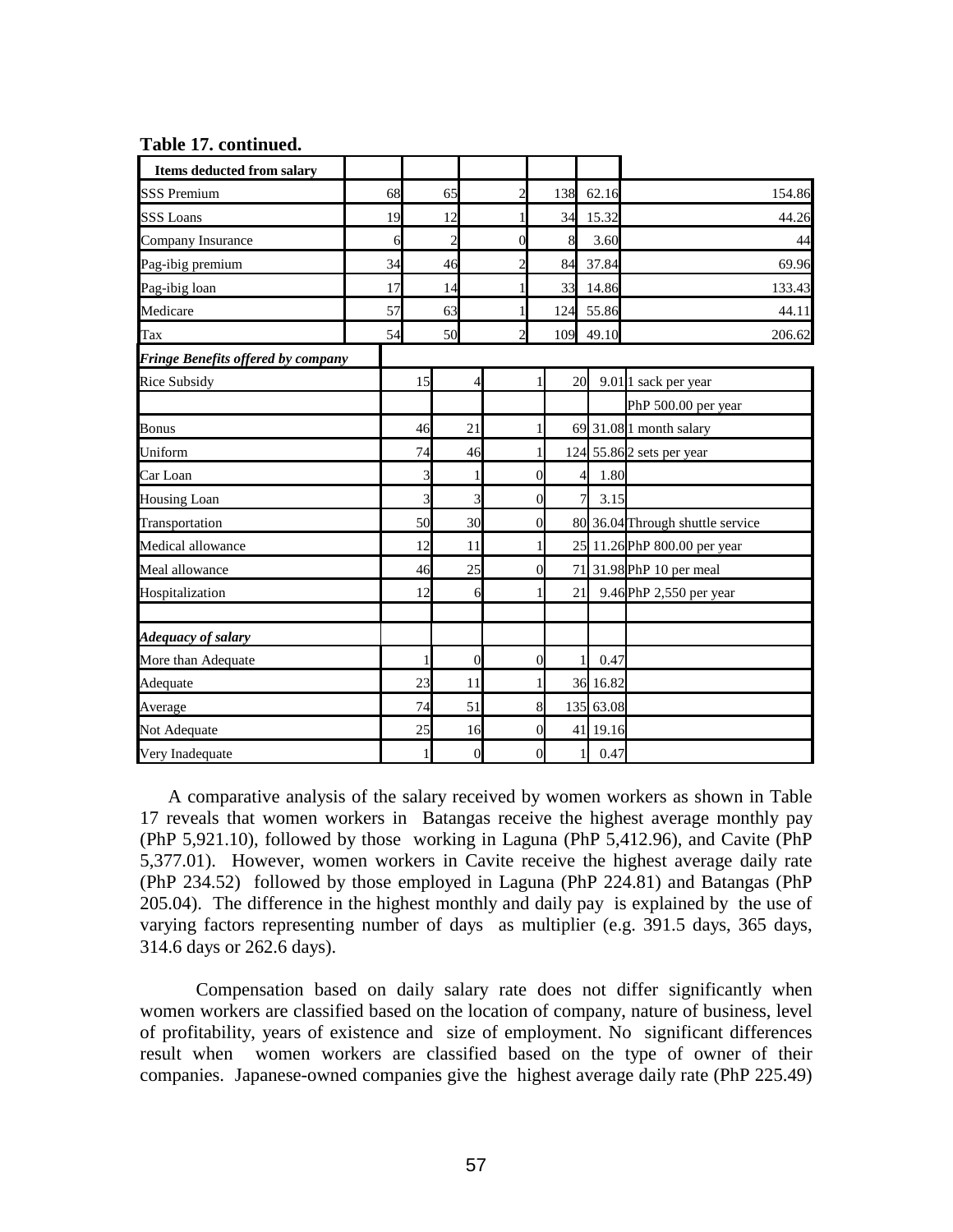while Koreans give the lowest average rate (PhP 192.44) which is below the minimum wage of PhP 200 in the CALABARZON area.

Generally the data indicate that women workers receive basic wage which is above the minimum required in the Calabarzon area. Although there are still a few companies in the Calabarzon which do not comply with the minimum wage law.

|                           | <b>COMPANY CHARACTERISTICS</b> | <b>Daily Salary</b><br>Rate |
|---------------------------|--------------------------------|-----------------------------|
| <b>By Location of</b>     | Cavite                         | 234.52                      |
| Company                   | Laguna                         | 224.81                      |
|                           | <b>Batangas</b>                | 205.04                      |
|                           | Over-all                       | 229.75                      |
|                           | F                              | 0.5810                      |
|                           | p value                        | 0.5604                      |
|                           | Eta Squared                    | 0.0061                      |
| <b>Nature of Business</b> | Export-oriented                | 227.91                      |
|                           | Domestic-oriented              | 253.42                      |
|                           | Both                           | 266.67                      |
|                           | Over-all                       | 229.86                      |
|                           | F                              | 0.4918                      |
|                           | p value                        | 0.6124                      |
|                           | Eta Squared                    | 0.0058                      |
| Type of Owner             | Filipino                       | 225.49                      |
|                           | Chinese                        | 204.53                      |
|                           | Filipino-Chinese               | 223.07                      |
|                           | Japanese                       | 232.33                      |
|                           | Taiwanese                      | 220.51                      |
|                           | Korean                         | 192.44                      |
|                           | Others (American, Malaysian)   | 224.30                      |
|                           | Over-all                       | 229.75                      |
|                           | F                              | 1.4393                      |
|                           | p value                        | 0.2074                      |
|                           | Eta Squared                    | 0.0810                      |
| Filipino-Non-Filipino     | Filipino                       | 207.50                      |
|                           | Non-Filipino                   | 216.0484                    |
|                           | F                              | 0.9984                      |
|                           | p value                        | 0.3200                      |
|                           | Eta Squared                    | 0.0096                      |
| Level of Profitability    | Loss                           | 187.50                      |
|                           | <b>Breakeven</b>               | 205.43                      |
|                           | Low Profit                     | 254.17                      |
|                           | Average Profit                 | 228.83                      |
|                           | <b>High Profit</b>             | 235.30                      |
|                           | Over-all                       | 229.22                      |
|                           | F                              | 0.3661                      |
|                           | p value                        | 0.8326                      |
|                           | Eta Squared                    | 0.0081                      |
|                           |                                |                             |

**Table 18. Women workers' compensation classified by company characteristics**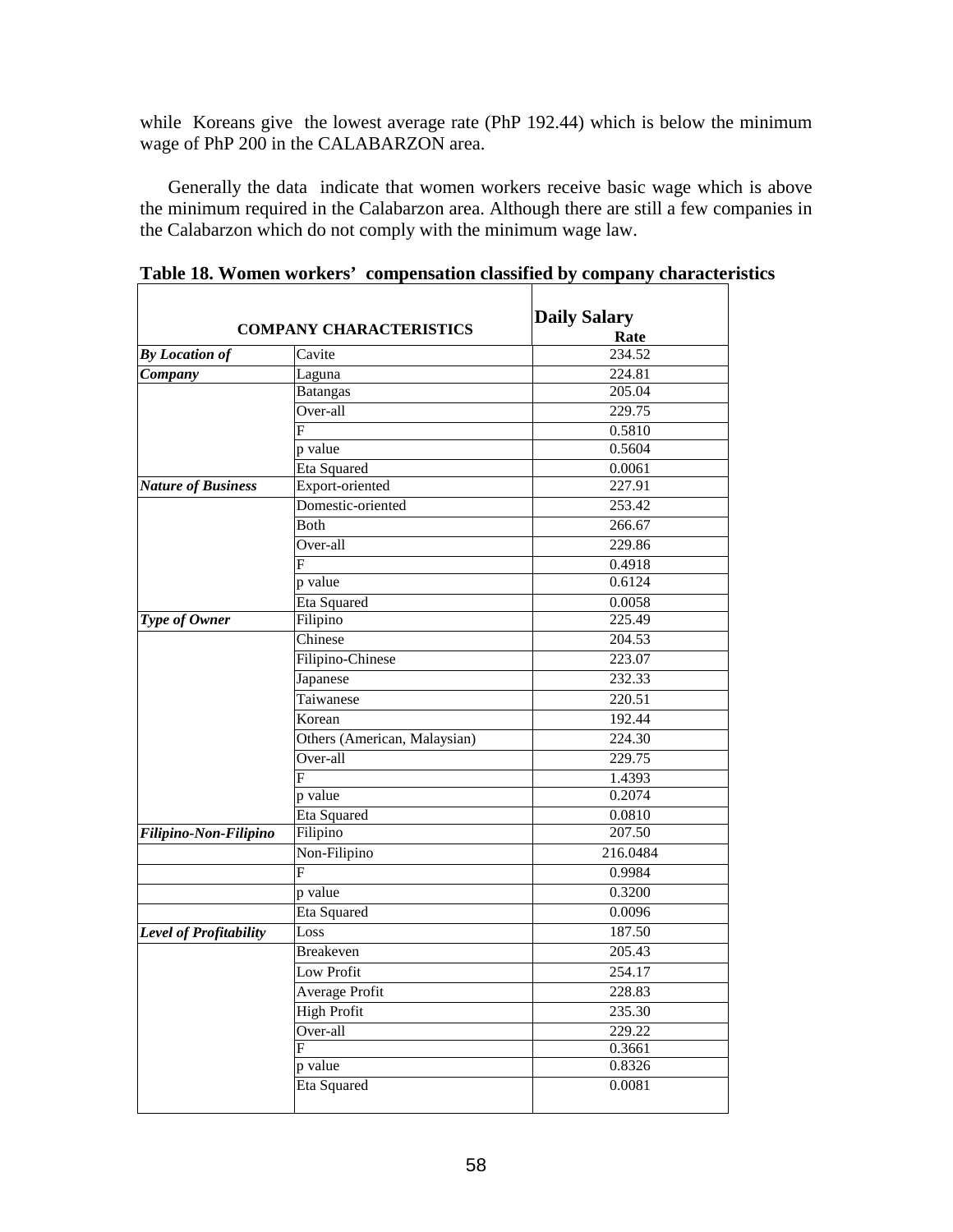| <b>COMPANY CHARACTERISTICS</b> |                                                  | <b>Daily Salary</b><br>Rate |  |
|--------------------------------|--------------------------------------------------|-----------------------------|--|
| <b>Number of Years of</b>      | One to Five years                                | 235.04                      |  |
| <i><b>Existence</b></i>        | Six to Ten years                                 | 219.34                      |  |
|                                | Eleven to fifteen years                          | 236.05                      |  |
|                                | More than 15 years                               | 222.50                      |  |
|                                | Over-all                                         | 230.06                      |  |
|                                | F                                                | 0.4011                      |  |
|                                | p value                                          | 0.7523                      |  |
|                                | Eta Squared                                      | 0.0025                      |  |
| <b>Size of Employment</b>      | Medium (20-99 employees)                         | 230.52                      |  |
|                                | Large $(100 \text{ employees } \& \text{above})$ | 233.42                      |  |
|                                | Over-all                                         | 230.26                      |  |
|                                | F                                                | 0.0158                      |  |
|                                | p value                                          | 0.9003                      |  |
|                                | Eta Squared                                      | 0.0001                      |  |

## **5.5.2 Fringe Benefits**

 Aside from the basic salary, additional benefits are also provided to the women workers by their company. These fringe benefits are given by the firms to attract and retain the best people and encourage commitment to the company. According to them, these benefits are in the form of uniform, transportation service, meal allowance, bonus, medical allowance, hospitalization, rice subsidy, housing loan, and car loan.

**Table 19. Benefits received by women workers in Calabarzon** 

| Rank     | <b>Type of Benefits</b>           | Percentage |
|----------|-----------------------------------|------------|
|          | Uniform (2 sets/year)             | 55.86%     |
|          | Transportation (shuttle services) | 36.04%     |
|          | Meal allowance (P10/meal)         | 31.98%     |
|          | Bonus (1 month salary)            | 31.08%     |
|          | Medical Allowance (P800/year)     | 11.26%     |
|          | Hospitalization (P2,550/year)     | 9.46%      |
|          | Rice subsidy (1 sack/year)        | 9.01%      |
| 8        | Housing loan                      | 3.15%      |
| $\Omega$ | Car loan                          | 1.80%      |

 However, the car and housing loans are basically offered to supervisory employees.

 These are still minimal fringe benefits enjoyed by the workers aside from the SSS, Medicare, Pag-Ibig and ECC required by law. These may be called minimal when compared to the profits gained by the firms at the end of the year and compared to those given by firms of the same size and financial capability which are located in Metro Manila and compared to those firms owned by these multinationals in developed countries.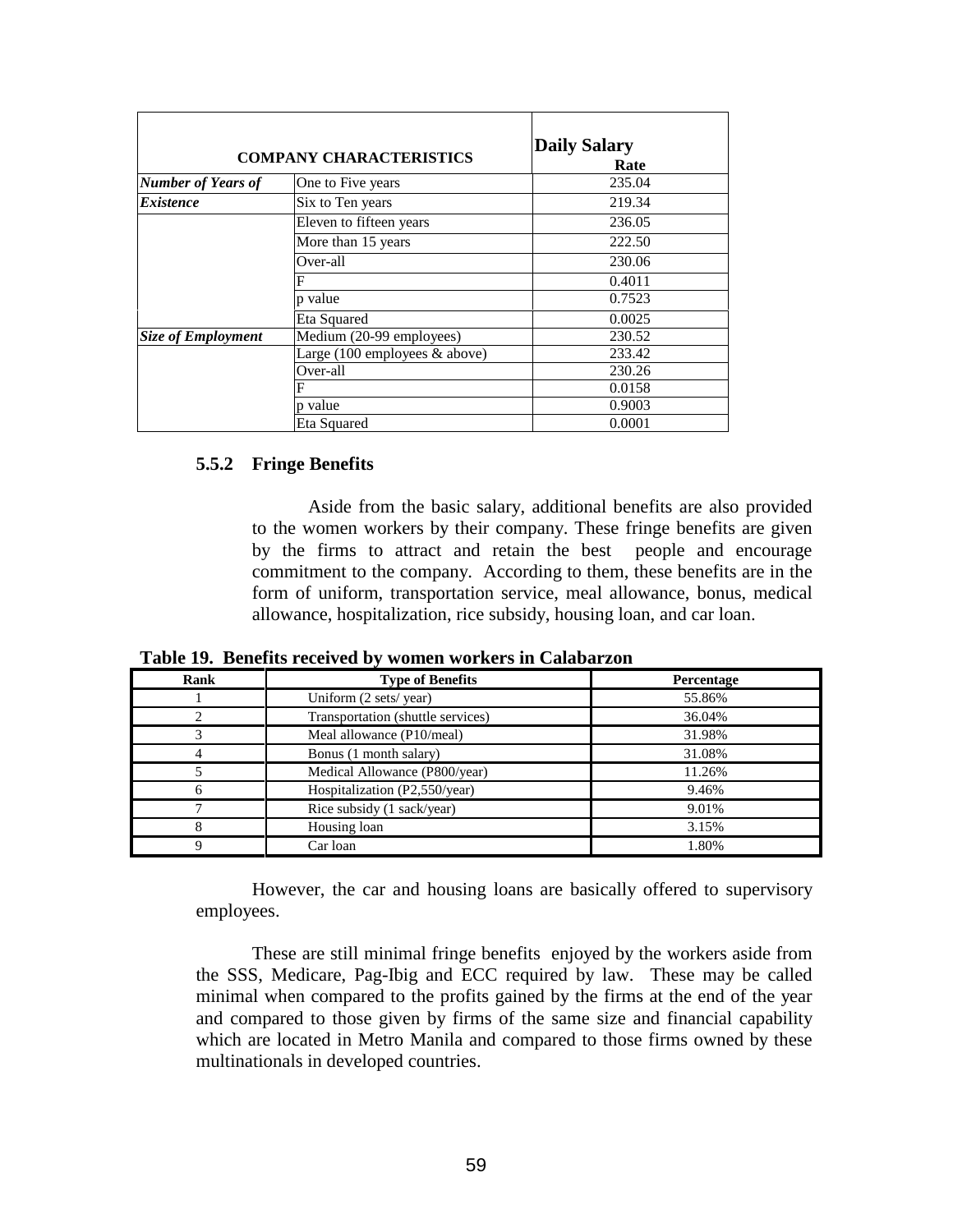## **5.5.3 Adequacy of Salary and Benefits**

 On a scale of 1 (Very Inadequate) to 5 (More than Adequate), women workers are asked to rate the extent of adequacy of the salary and benefits they receive to sustain their family needs. More than half (63%) estimated it to be average, about a fifth (17%) opine that it is adequate, and some (19%) rate it as inadequate. Only one (0.5%) asserts that it is more than adequate and another one (.5%) believes that it is very inadequate. Table 20 shows a comparative analysis of assessment in the three locations.

 Classified by location of company, perceptions on adequacy of salary of women workers from different locations significantly differ. Those from Batangas feel that their salary and benefits are not adequate  $(X=2.89)$ . Women workers from Laguna and Cavite perceive that their salaries are on the average  $(X=3.09;$ X=3.03, respectively).

 The assessment of women workers on adequacy of their salary and benefits do not significantly differ when they are classified based on other company's characteristics. Refer to Table 20 for details.

|                                |                              | <b>Assessment on</b>       |  |  |
|--------------------------------|------------------------------|----------------------------|--|--|
|                                |                              | <b>Adequacy of</b>         |  |  |
| <b>COMPANY CHARACTERISTICS</b> |                              | <b>Salary and Benefits</b> |  |  |
| <b>By Location of</b>          | Cavite                       | 3.03                       |  |  |
| Company                        | Laguna                       | 3.09                       |  |  |
|                                | <b>Batangas</b>              | 2.89                       |  |  |
|                                | Over-all                     | 3.04                       |  |  |
|                                | F                            | 3.654                      |  |  |
|                                | p value                      | $0.0295*$                  |  |  |
|                                | Eta Squared                  | $0.0701*$                  |  |  |
| <b>Nature of Business</b>      | Export-oriented              | 3.04                       |  |  |
|                                | Domestic-oriented            | 2.77                       |  |  |
|                                | Both                         | 3.00                       |  |  |
|                                | $Over-all$                   | 3.02                       |  |  |
|                                | $\overline{F}$               | 0.7493                     |  |  |
|                                | p value                      | 0.5241                     |  |  |
|                                | Eta Squared                  | 0.0121                     |  |  |
| Type of Owner                  | Filipino                     | 2.97                       |  |  |
|                                | Chinese                      | 2.77                       |  |  |
|                                | Filipino-Chinese             | 2.83                       |  |  |
|                                | Japanese                     | 3.19                       |  |  |
|                                | Taiwanese                    | 2.90                       |  |  |
|                                | Korean                       | 2.95                       |  |  |
|                                | Others (American, Malaysian) | 3.17                       |  |  |
|                                | Over-all                     | 2.95                       |  |  |
|                                | F                            | 1.4571                     |  |  |
|                                | p value                      | 0.1971                     |  |  |
|                                | Eta Squared                  | 0.0572                     |  |  |
| Filipino-Non-Filipino          | Filipino                     | 2.94                       |  |  |

 **Table 20. Assessment on adequacy of salary and benefits**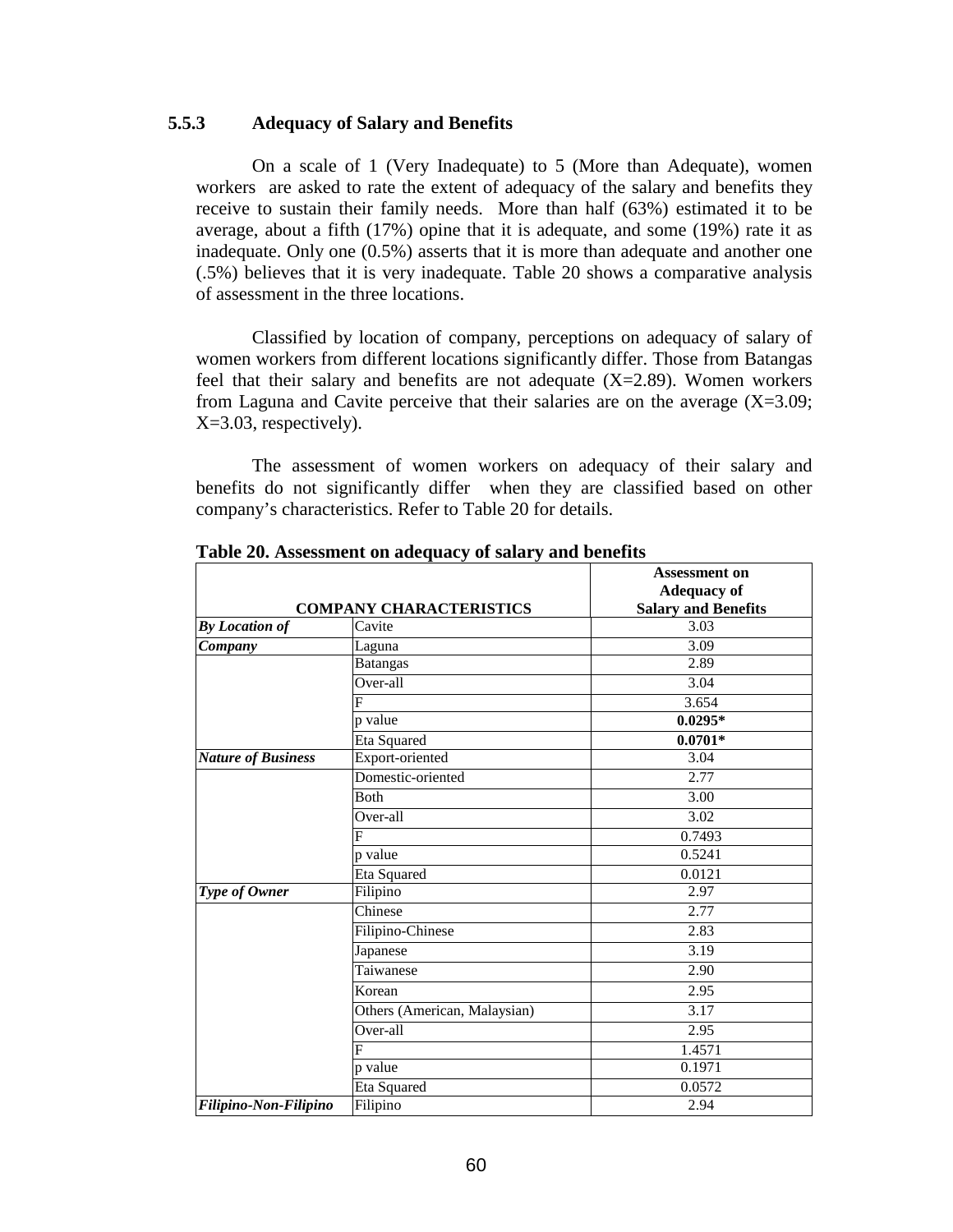|                           | <b>COMPANY CHARACTERISTICS</b> | <b>Assessment on</b><br><b>Adequacy of</b><br><b>Salary and Benefits</b> |
|---------------------------|--------------------------------|--------------------------------------------------------------------------|
|                           | Non-Filipino                   | 3.07                                                                     |
|                           | F                              | 1.1558                                                                   |
|                           | p value                        | 0.2841                                                                   |
|                           | Eta Squared                    | 0.0077                                                                   |
| Level of Profitability    | Loss                           | 3.00                                                                     |
|                           | <b>Breakeven</b>               | 2.50                                                                     |
|                           | Low Profit                     | 2.88                                                                     |
|                           | Average Profit                 | 3.02                                                                     |
|                           | <b>High Profit</b>             | 3.16                                                                     |
|                           | Over-all                       | 3.02                                                                     |
|                           | F                              | 1.6177                                                                   |
|                           | p value                        | 0.1713                                                                   |
|                           | Eta Squared                    | 0.032                                                                    |
| <b>Number of Years of</b> | One to Five years              | 2.99                                                                     |
| <b>Existence</b>          | Six to Ten years               | 3.11                                                                     |
|                           | Eleven to fifteen years        | 3.08                                                                     |
|                           | More than 15 years             | 3.00                                                                     |
|                           | Over-all                       | 3.03                                                                     |
|                           | F                              | 0.2171                                                                   |
|                           | p value                        | 0.5118                                                                   |
|                           | Eta Squared                    | 0.0075                                                                   |
| <b>Size of Employment</b> | Medium (20-99 employees)       | 3.12                                                                     |
|                           | Large (100 employees & above)  | 3.02                                                                     |
|                           | Over-all                       | 3.02                                                                     |
|                           | F                              | 0.1871                                                                   |
|                           | p value                        | 0.8295                                                                   |
|                           | Eta Squared                    | 0.0019                                                                   |

 In spite of the average ratings given, there are those (52 women) who candidly express that their salary is not enough to meet their needs in this time of economic crisis (73%). Other also feel that there is either none or a lack of other benefits that should be given to them (17%). A few have difficulty saving for the future due to spiraling prices (4%). A small percentage feel that there are also too many deductions (2%), and errors in the computation of salary and overtime (2%), and difficulty in withdrawal of salary especially when the ATM machine runs out of cash or becomes off-line (2%) These are shown in to Table 21.

 The women workers in the Calabarzon are inherently minimum wage earners this compensation level is well within the objective of any EPZ, which is to keep wages at the lowest level possible to attract investors. Although the actual amount is a little over the minimum wage law, there are those who still find it difficult to meet their needs in this time of economic crisis.

**Table 21. Problems encountered related to compensation**

| <b>Problems</b>                              | Freq | $\frac{0}{0}$ | Rank |
|----------------------------------------------|------|---------------|------|
| Difficulty in having savings for the future  |      |               |      |
| Errors in computation of salary and overtime |      | $\Omega$      |      |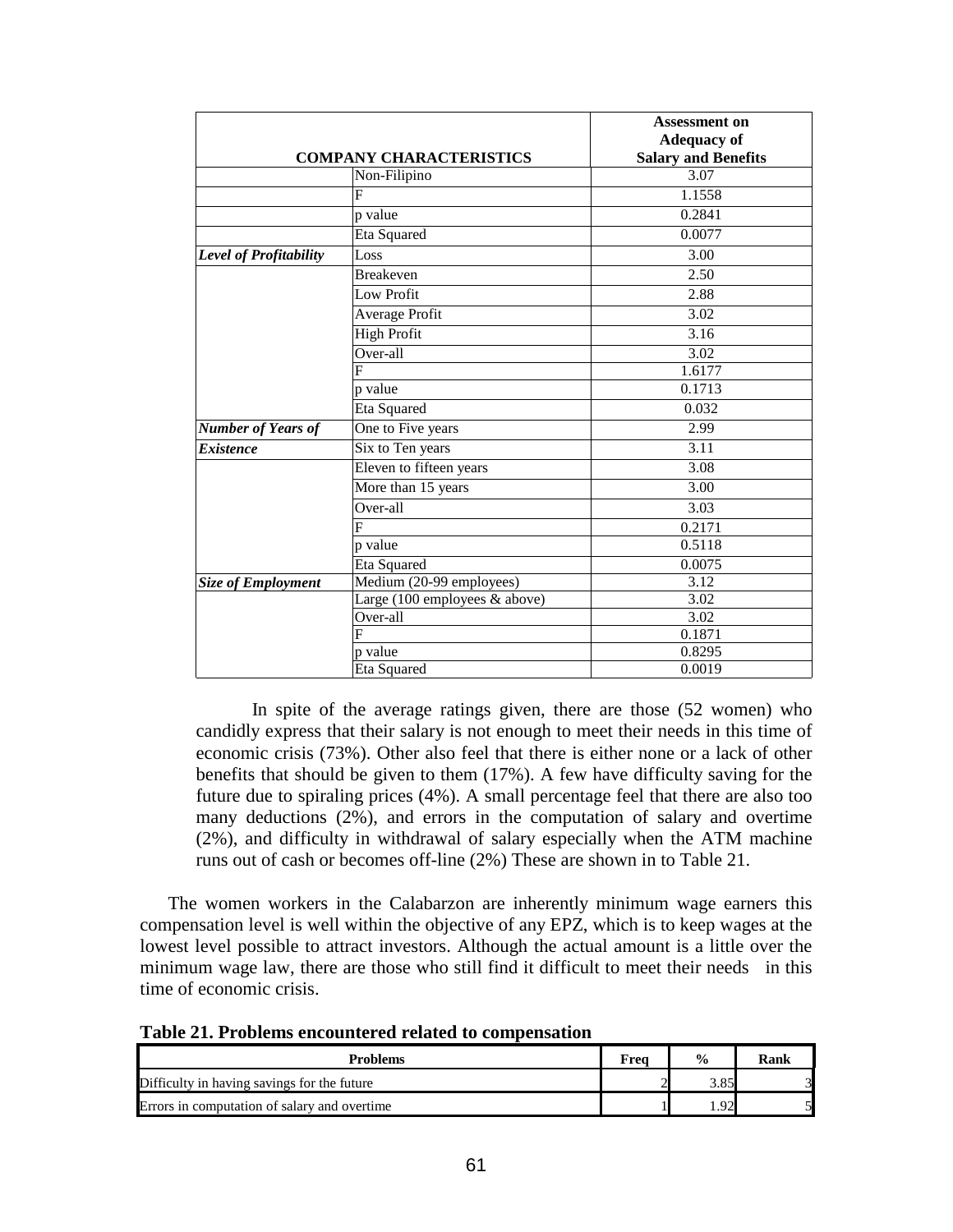| Lack or absence of benefits provided    |    |       |  |
|-----------------------------------------|----|-------|--|
| Difficulty in withdrawal of salary      |    | റ     |  |
| Salary is not adequate to sustain needs | 38 | 73.08 |  |
| Too many deductions                     |    | റ     |  |

 The testimonies of Marilyn and Elita are concrete cases related to their compensation situation.

*Marilyn, 21 years, Accounting staff, Cavite firm* 

*I have a lot of dreams like owning my house, having my own car and helping my family but this may be difficult to achieve since I am only a contractual worker, relieving for the accounting staff assigned. I have been with the company for three (3) months and I am receiving salary of PhP195 per day. I get an average of PhP 4,680.00 monthly with deductions of about PhP 362.50 for tax and SSS. We usually get our salary every 15th of the month through the cashier of the company in the form of cash. I still do not enjoy any of the benefits since I am not a regular employee. I hope to find a regular job especially since I am a college degree holder.* 

### *Elita, 21 years, Sewer, Cavite firm*

I am a high school graduate and the eldest of a family of three (3). I have been in this job for six (6) months now so I am now a regular employee. I work 6 days a week at an average of 14 hours a day since I usually stay for overtime for about five (5) hours a day. I receive a daily salary of PhP 160.00 per day. My overtime pay is 25% of the daily pay per hour. We usually get our salary through the ATM in the bank. At times, it is very difficult to withdraw from the bank especially when it is off-line. Aside from our regular salary, we get to have a meal subsidy allowance of P8.00 per day, two (2) sets of uniform and free shuttle service to and from the plant.

### **5.6 Development Opportunities**

Development covers the aspects of training and promotion, among others, which aim to enable employees to better fit the job and the organization. Training involves the acquisition and enhancement of knowledge, attitudes, and skills, and habits of workers necessary to perform one's job. Training also contributes in increasing productivity, heightening morale, and increasing overall job satisfaction.

Promotion, on the other hand, is the vertical or upward movement of an employee in recognition of one's meritorious performance and possession of competency required for the job. This is one of the concrete manifestations of individual employee's growth as he or she continues his or her career in the company.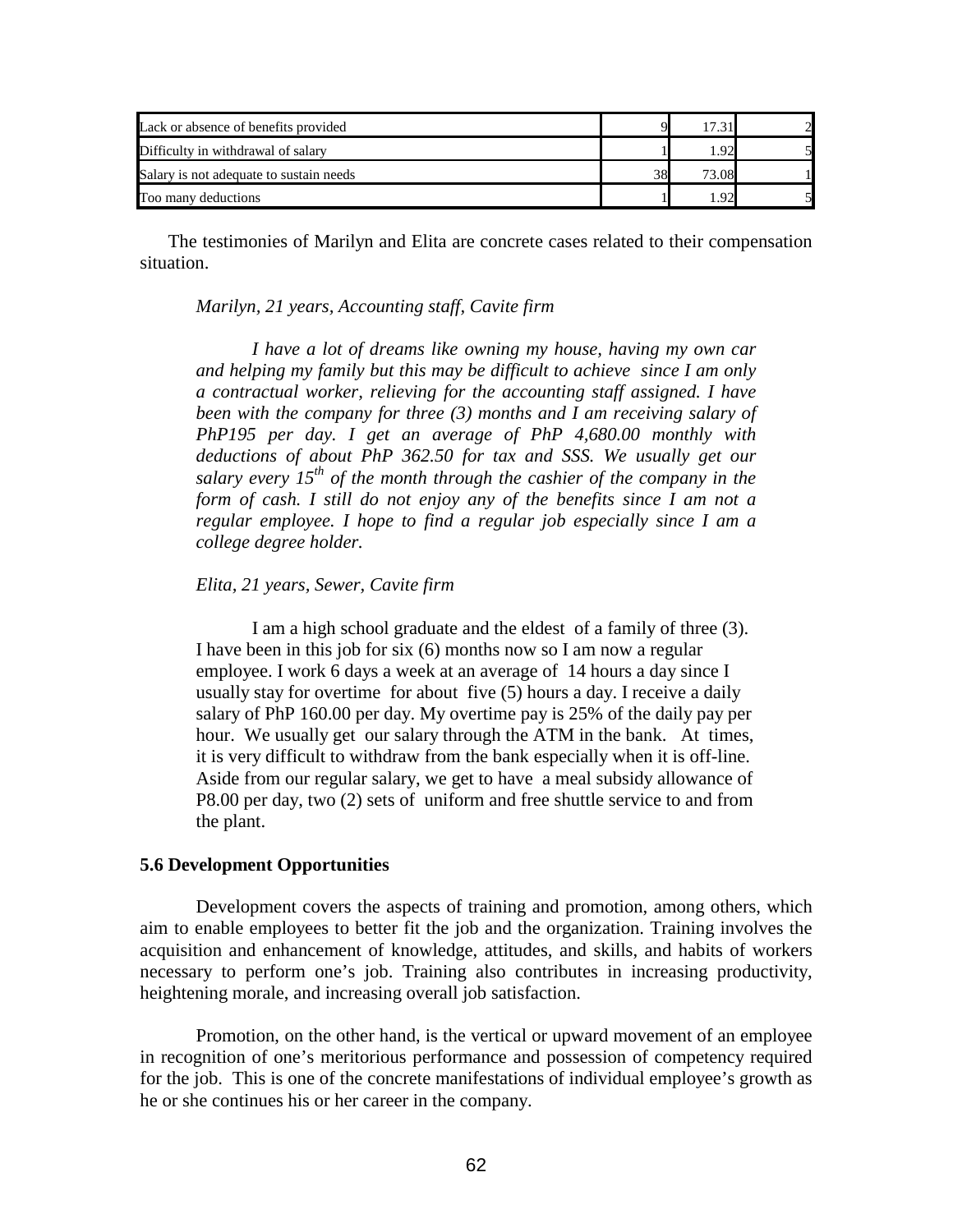### **5.6.1 Training**

There are 195 or 89% of the women workers who claim that they are given training opportunities by their firm. This training come in the form of apprenticeship (62%), on-the-job training (58%), in-house seminars (46%), and outside seminars (18%). The in-house and outside seminars are mostly related to the technical aspects of their jobs in order to develop their skills and improve future performance which are necessary to become globally competitive.

When asked to assess their establishment's training programs, the bulk (46% and 44%) reveal that these are fair and good, respectively. Only a handful (8%), consider the training programs to be very good. There are even two women (.97%) who perceive the training programs to be poor.

Among those (only 18 workers) who have attended training(s), three major problem areas have been identified, namely, (1) content; (2) methods; and (3) logistics. The problems on content of training have something to do with the focus on giving exams and evaluation, rather than the needs of employees. It is very technical which makes it difficult to comprehend. The workers cannot cope and cannot learn fast since work processes are hard to learn, and training is very work specific. On the methods of training, the particular difficulties encountered are related to the unclear discussion. Also, not all participants are given attention, and there are too many participants which became a hindrance in thoroughly understanding the contents of the program. While on the logistics aspect, the constraints verbalized are on the lack of available time for training and the lack of budget for trainings which resulted in the conduct of limited number of trainings during the year.

 On the assessment of training program, significant differences result when women workers are classified based on location of company and type of owner. Women workers from Laguna give a higher rating  $(X=3.64)$ , followed by those from Cavite  $(X=3.58)$ , and Batangas  $(X=3.13)$ . By type of owner, there are significant differences  $(F=8.3930,p=0.0043)$  between the assessment of training programs of workers from Filipino-owned firms  $(X=3.27)$  and foreign-owned firms  $(X=3.62)$ . Among foreign-owned firms, those from companies owned by American, Malaysian and Singaporean as well as Chinese give the highest rating  $(X=3.83$  and  $X=3.92$  respectively) and the lowest was given by women workers in Filipino-owned  $(X=3.26)$  and Filipino-Chinese owned  $(X=3.33)$  companies (see table 22).

**Table 22. Assessment of training program of women workers in Calabarzon** 

| <b>Company Characteristics</b> | <b>Assessment of Training</b><br><b>Programs Provided</b> |
|--------------------------------|-----------------------------------------------------------|
| <b>By Location of Company</b>  |                                                           |
| Cavite                         | 3.58                                                      |
| Laguna                         | 3.64                                                      |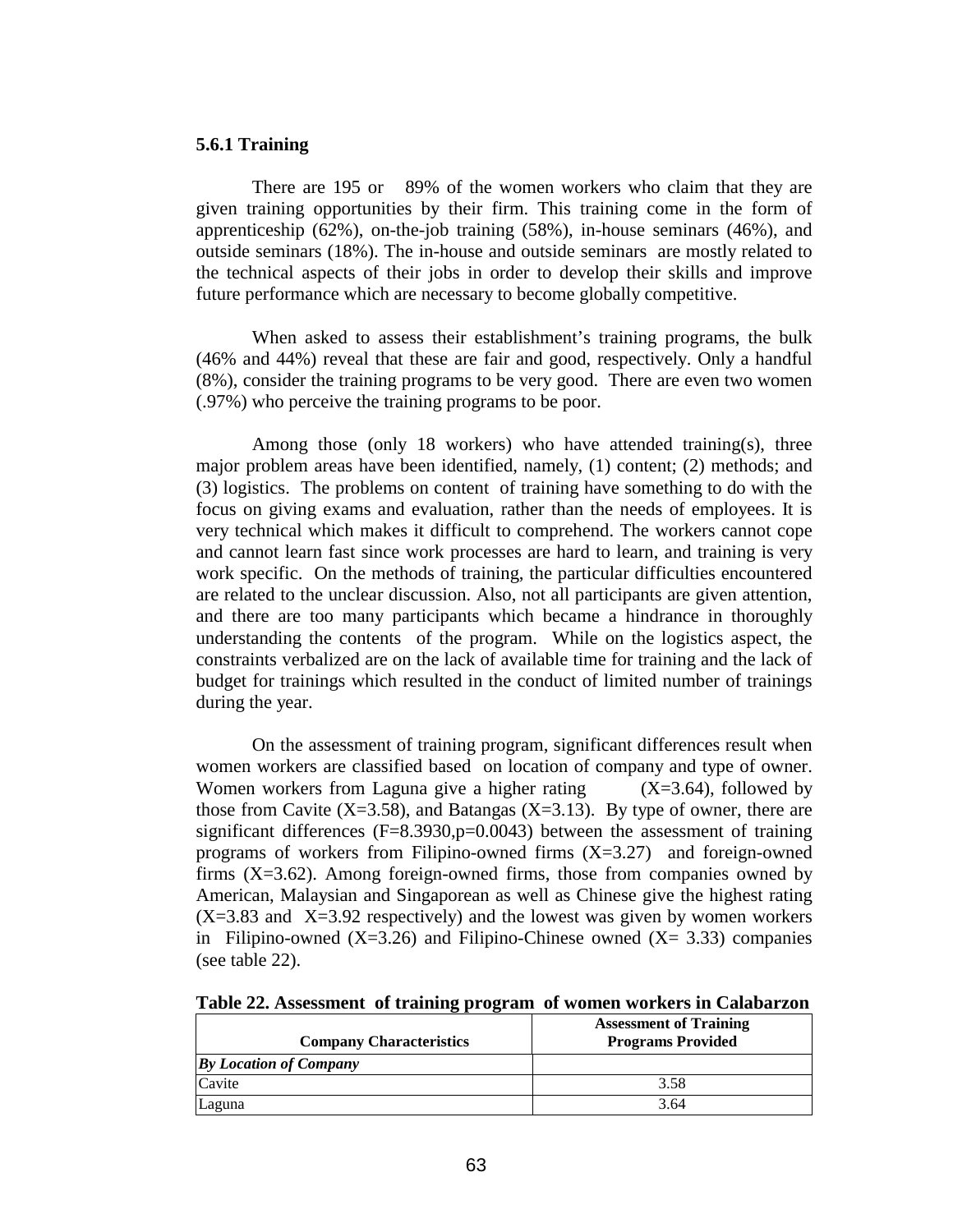|                                | <b>Assessment of Training</b> |
|--------------------------------|-------------------------------|
| <b>Company Characteristics</b> | <b>Programs Provided</b>      |
| Batangas                       | 3.13                          |
| Over-all                       | 3.60                          |
| F                              | 4.4754                        |
| p value                        | $0.0046*$                     |
| Eta Squared                    | 0.06105                       |
| <b>Nature of Business</b>      |                               |
| Export-oriented                | 3.52                          |
| Domestic-oriented              | 3.38                          |
| Both                           | 4.00                          |
| Over-all                       | 3.53                          |
| F                              | 2.3593                        |
| p value                        | 0.0732                        |
| Eta Squared                    | 0.0382                        |
| Type of Owner                  |                               |
| Filipino                       | 3.26                          |
| Chinese                        | 3.92                          |
| Filipino-Chinese               | 3.33                          |
| Japanese                       | 3.56                          |
| Taiwanese                      | 3.50                          |
| Korean                         | 3.35                          |
| Others (American, Malaysian)   | 3.83                          |
| Over-all                       | 3.53                          |
| F                              | 3.1791                        |
| p value                        | $0.0059*$                     |
| Eta Squared                    | 0.1177                        |
| Filipino-Non-Filipino          |                               |
| Filipino                       | 3.27                          |
| Non-Filipino                   | 3.62                          |
| $\boldsymbol{\mathrm{F}}$      | 8.3930                        |
| p value                        | $0.0043*$                     |
| Eta Squared                    | 0.0537                        |
| Level of Profitability         |                               |
| Loss                           | $2.00\,$                      |
| Breakeven                      | 3.67                          |
| Low Profit                     | 3.47                          |
| Average Profit                 | 3.61                          |
| <b>High Profit</b>             | 3.43                          |
| Over-all                       | 3.56                          |
| $\mathbf F$                    | 2.2818                        |
| p value                        | 0.0621                        |
| Eta Squared                    | 0.0458                        |
| One to Five years              | 3.55                          |
| Six to Ten years               | 3.56                          |
| Eleven to fifteen years        | 3.83                          |
| More than 15 years             | 4.00                          |
| Over-all                       | 3.58                          |
| ${\bf F}$                      | 1.4019                        |
|                                |                               |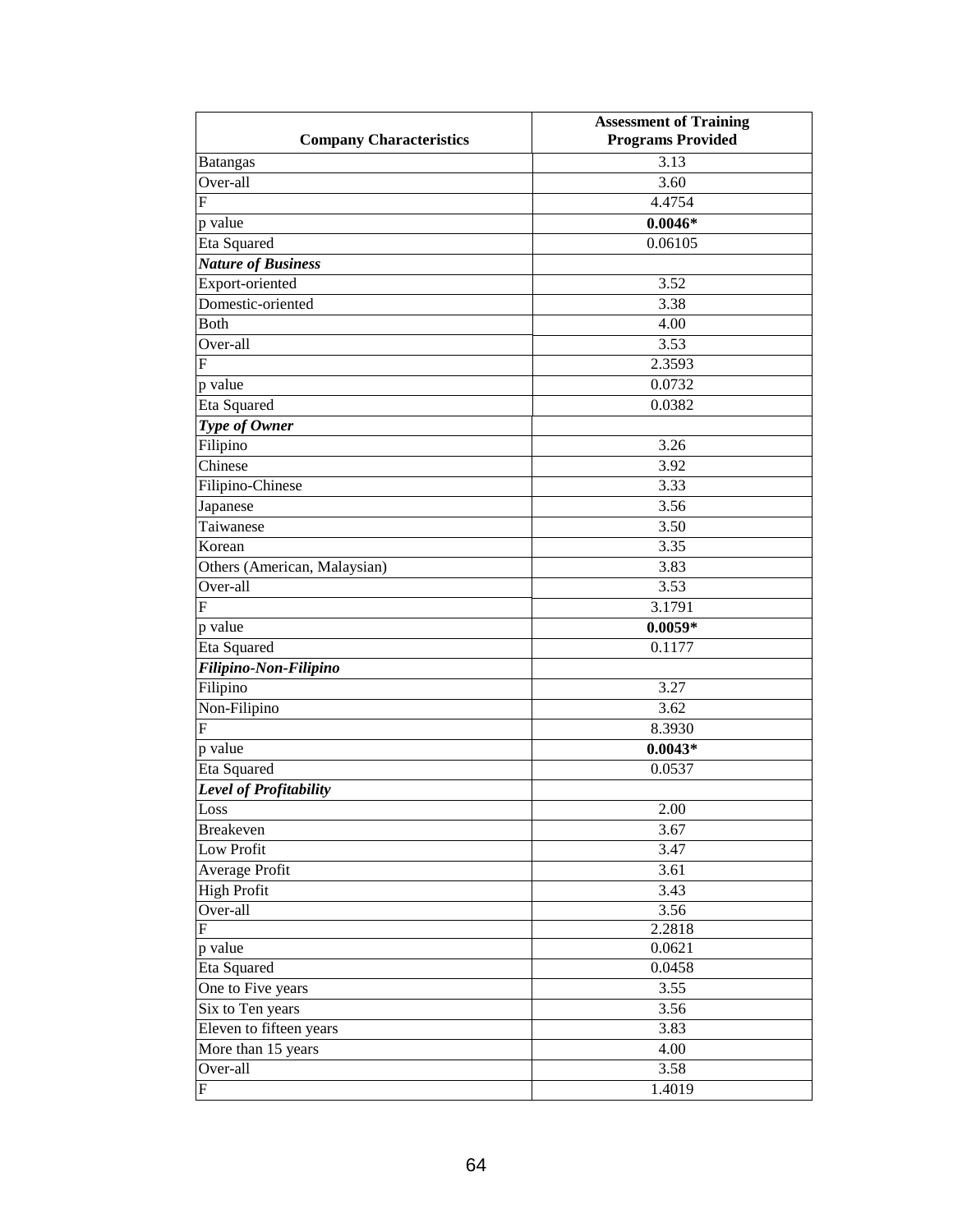| <b>Company Characteristics</b>                   | <b>Assessment of Training</b><br><b>Programs Provided</b> |
|--------------------------------------------------|-----------------------------------------------------------|
| p value                                          | 0.2435                                                    |
| Eta Squared                                      | 0.0209                                                    |
| <b>Size of Employment</b>                        |                                                           |
| Medium (20-99 employees)                         | 3.76                                                      |
| Large $(100 \text{ employees } \& \text{above})$ | 3.55                                                      |
| Over-all                                         | 3.57                                                      |
| F                                                | 1.6934                                                    |
| p value                                          | 0.1947                                                    |
| Eta Squared                                      | 0.0087                                                    |

It is interesting to note that as far as training is concerned, very limited opportunity is given to women workers. They are trained only on the technical aspects of the job because there is a need to improve their performance/productivity and not so much for future promotion or career pathing in the company. These global firms seem to give low priority to training that will develop the other dimensions of women as persons.

### **5.6.2 Promotion**

Since the women workers started working in their enterprise, the majority (64%) have only been promoted once, a little over one-fifth (21%) have been promoted twice, more than one-tenth (12%) have been promoted thrice, and only one (2%) has been promoted seven times. These promotions are more on one step higher within the same level of rank and file, rather than moving up to managerial level.

These women say that it took them about one month to four (4) years or an average of two (2) years before they were promoted. A considerable number (67%) attest that their promotion has been based on merit as reflected in their performance evaluation. A good percentage (29%) averr that it is based both on merit and seniority, and only 4% attribute their promotion to seniority.

The current system of personnel promotion adopted by their company is assessed to be satisfactory by a majority (56%), a parcel (36%) graded it good, a few (5%) thought it to be fair; a minute proportion (2%) believe it to very good, and one (0.5%) worker asserts that it is poor. Overall, the average rating given by the women is  $X = 3.6$ , which is satisfactory.

 The number of times women workers have been promoted and the number of years it takes before they are promoted differ significantly based on level of profitability of the company where they work (Refer to Table 23). Women workers from companies with average profitability experience less opportunities as indicated by the average number of times they have been promoted  $(X = 2$ years) as compared to companies that experience low profit last year  $(X=1$  year).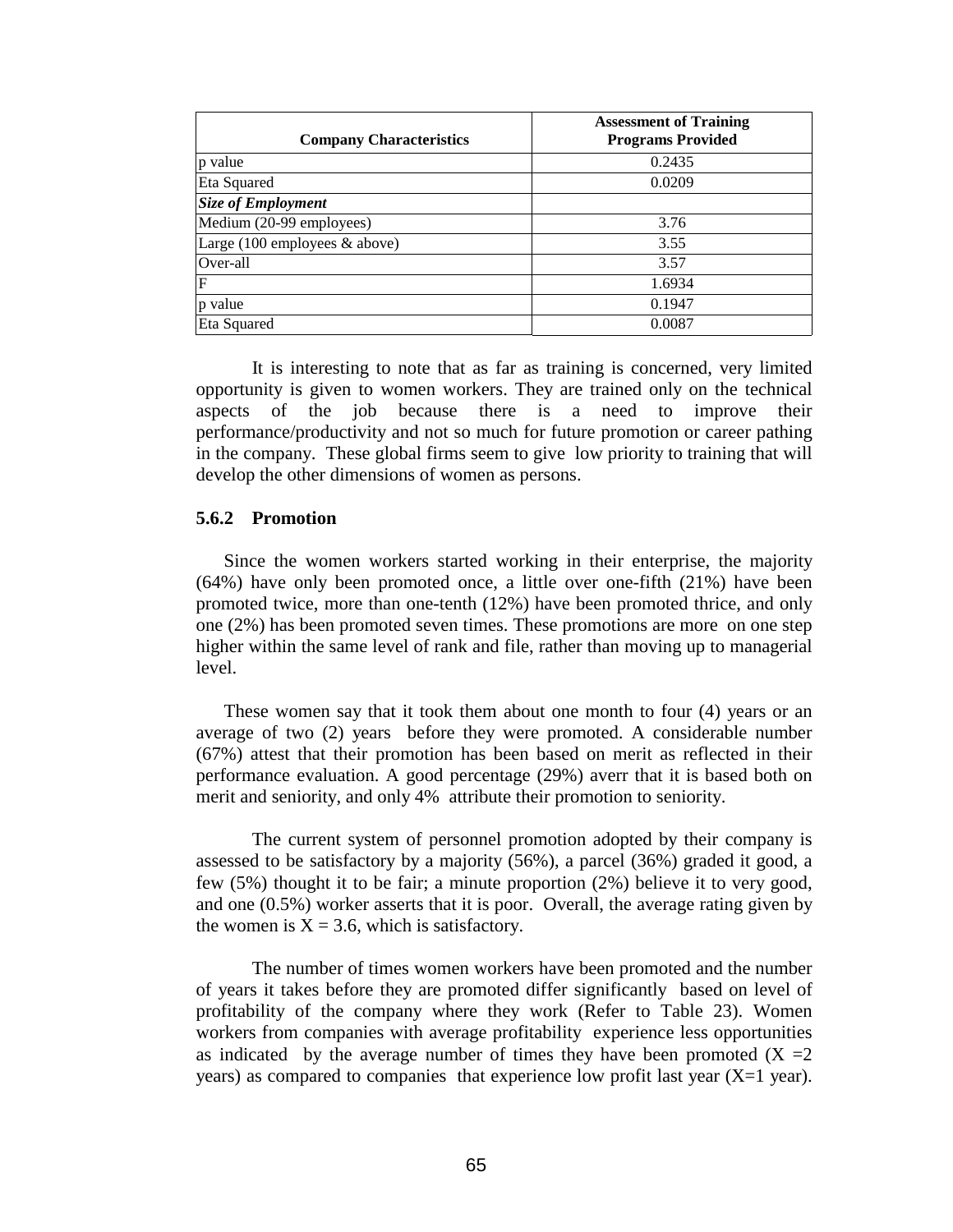Women workers in companies that report low profit take 3 years on the average before they are promoted.

 On the assessment of system of personnel promotion, no significant differences have been found when women workers are classified by location of company, nature of business, years of existence, level of profitability and size of employment. Significant differences exist for those classified based on type of ownership (F=8.7090; p =0.0037). Those working with Filipino-owned (X=3.06) differ with those from foreign-owned  $(X=3.40)$  companies. Among foreignowned companies, workers from Taiwanese firms  $(X=3.27)$  give the lowest rating while the highest rating are given by women workers in Korean-owned companies (X=3.52).

|                                   | <b>PROMOTION</b>                                                                 |                                                                                         |                                                                    |  |
|-----------------------------------|----------------------------------------------------------------------------------|-----------------------------------------------------------------------------------------|--------------------------------------------------------------------|--|
| Company<br><b>Characteristics</b> | <b>Number</b><br>of times<br>women workers<br>were promoted<br>in the<br>company | <b>Number</b><br>of years<br>before women<br>workers were<br>promoted in<br>the company | Assessment of<br>System of<br><b>Personnel</b><br><b>Promotion</b> |  |
| <b>By Location of Company</b>     |                                                                                  |                                                                                         |                                                                    |  |
| Cavite                            | $\overline{2}$                                                                   | 1.85                                                                                    | 3.36                                                               |  |
| Laguna                            | 1                                                                                | 1.50                                                                                    | 3.30                                                               |  |
| <b>Batangas</b>                   | $\overline{3}$                                                                   | 1.71                                                                                    | 3.13                                                               |  |
| Over-all                          | $\overline{2}$                                                                   | 1.65                                                                                    | 3.33                                                               |  |
| $\mathbf F$                       | 2.8207                                                                           | 0.4746                                                                                  | 1.8987                                                             |  |
| p value                           | $0.051*$                                                                         | 0.626                                                                                   | 0.1311                                                             |  |
| Eta Squared                       | 0.1746                                                                           | 0.0257                                                                                  | 0.0278                                                             |  |
| <b>Nature of Business</b>         |                                                                                  |                                                                                         |                                                                    |  |
| Export-oriented                   | $\overline{2}$                                                                   | 1.69                                                                                    | 3.33                                                               |  |
| Domestic-oriented                 | $\mathbf{1}$                                                                     | 2.00                                                                                    | 3.00                                                               |  |
| <b>B</b> oth                      | 1                                                                                | 3.00                                                                                    | 4.00                                                               |  |
| Over-all                          | $\overline{2}$                                                                   | 1.75                                                                                    | 3.32                                                               |  |
| F                                 | 1.3696                                                                           | 0.7353                                                                                  | 2.21                                                               |  |
| p value                           | 0.2665                                                                           | 0.4866                                                                                  | 0.0887                                                             |  |
| Eta Squared                       | 0.0672                                                                           | 0.0403                                                                                  | 0.0369                                                             |  |
| Type of Owner                     |                                                                                  |                                                                                         |                                                                    |  |
| Filipino                          | 1                                                                                | 0.75                                                                                    | 3.03                                                               |  |
| Chinese                           | $\overline{2}$                                                                   | 2.50                                                                                    | 3.50                                                               |  |
| Filipino-Chinese                  | $\overline{2}$                                                                   | 2.50                                                                                    | 3.17                                                               |  |
| Japanese                          | $\overline{2}$                                                                   | 1.50                                                                                    | 3.35                                                               |  |
| Taiwanese                         | $\mathbf{1}$                                                                     | 1.00                                                                                    | 3.27                                                               |  |
| Korean                            | $\overline{c}$                                                                   | 2.40                                                                                    | 3.52                                                               |  |
| Others (American,<br>Malaysian)   | 3                                                                                | 1.62                                                                                    | 3.38                                                               |  |
| Over-all                          | $\overline{2}$                                                                   | 1.66                                                                                    | 3.31                                                               |  |
| F                                 | 0.8909                                                                           | 1.4211                                                                                  | 1.8066                                                             |  |
| p value                           | 0.517                                                                            | 0.2493                                                                                  | 0.1022                                                             |  |

**Table 23. Women workers' assessment on promotion system**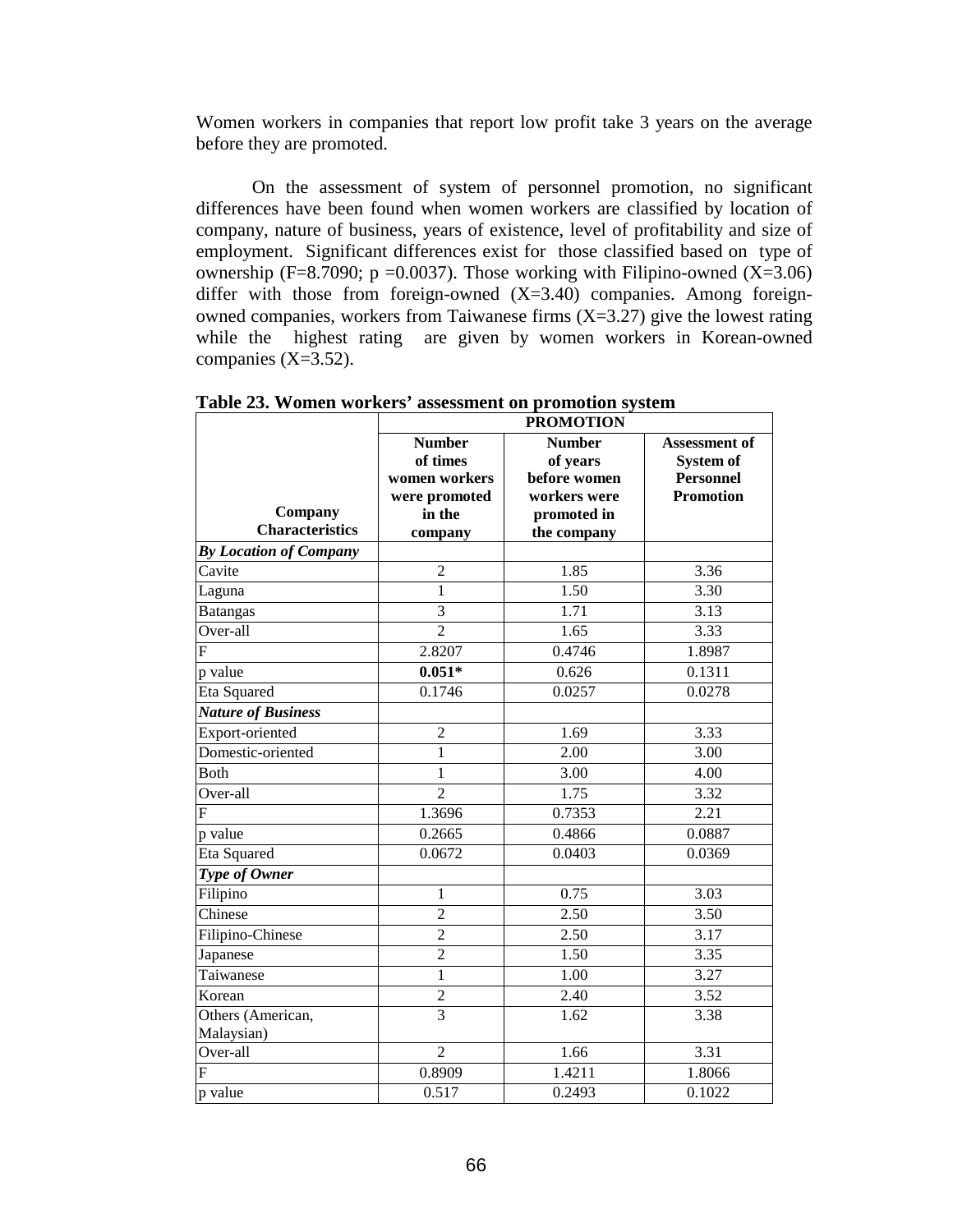| Eta Squared                         | 0.1822         | 0.2705            | 0.0738            |
|-------------------------------------|----------------|-------------------|-------------------|
| Filipino-Non-Filipino               |                |                   |                   |
| Filipino                            | 1              | 1.33              | 3.06              |
| Non-Filipino                        | 1              | 1.74              | 3.40              |
| $\overline{F}$                      | 0.0640         | 0.5791            | 8.7090            |
| p value                             | 0.8067         | 0.4530            | $0.0037*$         |
| Eta Squared                         | 0.0079         | 0.0203            | 0.0582            |
| Level of Profitability              |                |                   |                   |
| Loss                                |                |                   | 4.00              |
| <b>Breakeven</b>                    |                |                   | 3.67              |
| Low Profit                          | 1              | 3.00              | 3.13              |
| Average Profit                      | $\mathbf{1}$   | 1.82              | $\overline{3.36}$ |
| <b>High Profit</b>                  | $\overline{c}$ | 1.05              | 3.29              |
| Over-all                            | $\overline{2}$ | 1.75              | 3.34              |
| F                                   | 4.3477         | 3.8722            | 1.2138            |
| p value                             | $0.0194*$      | $0.0303*$         | 0.3064            |
| <b>Eta Squared</b>                  | 0.175          | 0.1812            | 0.0253            |
| <b>Number of Years of Existence</b> |                |                   |                   |
| One to Five years                   | 1              | 1.61              | 3.35              |
| Six to Ten years                    | $\overline{c}$ | 2.11              | 3.31              |
| Eleven to fifteen years             | $\overline{2}$ | 2.50              | 3.45              |
| More than 15 years                  | 1              | 0.50              | 3.67              |
| Over-all                            | $\overline{2}$ | $\overline{1.79}$ | 3.35              |
| $\boldsymbol{\mathrm{F}}$           | 0.3986         | 1.2211            | 0.4638            |
| p value                             | 0.7547         | 0.3175            | 0.7079            |
| Eta Squared                         | 0.0298         | 0.0999            | 0.0073            |
| <b>Size of Employment</b>           |                |                   |                   |
| Medium (20-99 employees)            | 1              | 2.00              | 3.36              |
| Large (100 employees &<br>above)    | $\overline{2}$ | 1.67              | 3.35              |
| Over-all                            | $\overline{2}$ | 1.68              | 3.35              |
| F                                   | 1.6031         | 0.0797            | 0.0037            |
| p value                             | 0.2128         | 0.7795            | 0.9515            |
| Eta Squared                         | 0.0385         | 0.0024            | 0.0000            |

 Despite their satisfactory rating of the promotion system, several problems are highlighted by some workers. These are related to (1) discrimination in promotion (no equal chance is given, "backdoor" referrals, favoritism, and palakasan) (40%); (2) no/limited promotion since this is not given importance. It is only given to office employees. Contractuals are not promoted (36%); (3) more responsibility given when promoted (12%); (4) competition with co-workers for promotion (8%); and (5) difficulty in adjustment when transferred to another department (4%).

 Women workers perceive that there is discrimination in the promotion process of their company as typified by "connections" and the "bata-bata" system. These situation is no different with other firms outside Calabarzon where women are discriminated in promotion due to their gender or lack of padrino or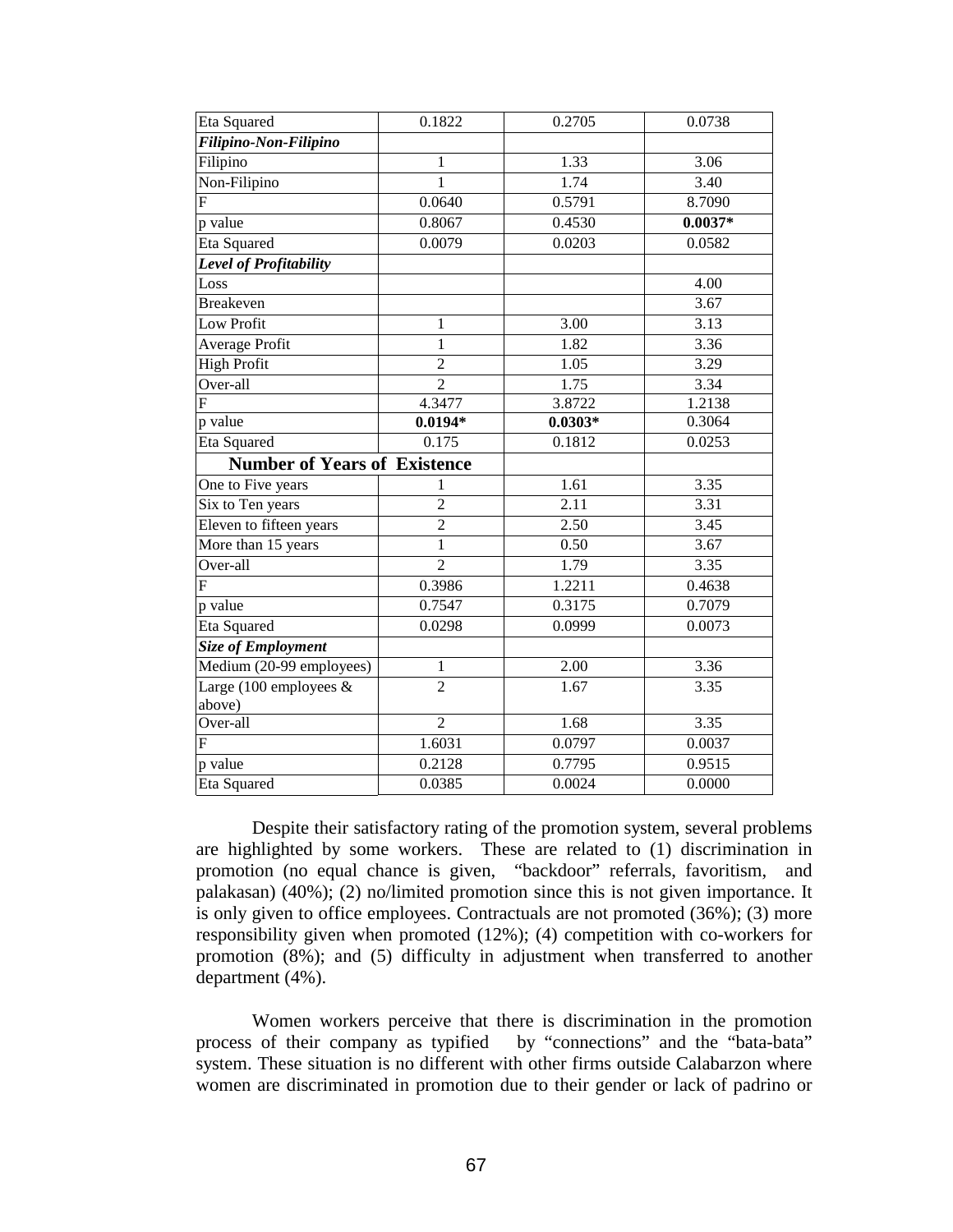the presence of favoritism. It means that globalization has not resulted to greater gender equality and expansion of opportunities.

 The experiences cited by Evangeline and Amelia concretize the condition of women workers regarding their development opportunities.

#### *Evangeline, 32 years, production line assistant, Cavite firm*

I am presently a production line assistant but I actually started in the company as production secretary. That was seven years ago. After a few years, I was transferred to the production line as an assembler. At present, getting promoted is difficult especially with the stiff competition with fellow workers. There is also favoritism and palakasan system at times. Even with provision for training, it is very seldom given to those that management feels or do not consider important.

#### *Amelia, 35 years, financial analyst, Laguna firm*

*I have been working with this garments company for three (years now). I got my promotion from being an accounting clerk to an analyst after two (2) years. In the company, bases for promotion are both merit and seniority. Competition is now stiffer especially among employees who want to get promoted. There is also that problem of "backdoor referrals" or having padrinos in the company. As far as training is concerned, the company has no system really of assessing the specific needs of the employees so that at times, the trainings given are not needed by the employees.* 

### **5.7 Special Working Conditions**

Book Three, Title III, Chapter 1 of the Labor Code provides for working conditions for special groups of employees, particularly employment of women. These are related to nightwork prohibition, facilities for women, maternity leave benefits, family planning services, discrimination prohibition, stipulation against marriage, and protection from sexual harassment.

### **5.7.1 Family Planning Services**

Given the nature of their work in their firm, women are supposed to be provided with facilities and equipment to make their working conditions more conducive. The identified provisions extended to the women are: (1) separate toilets for women  $(54\%)$ ; (2) seats proper for women  $(42\%)$ ; (3) dressing room for women (22%), and nursery in the workplace (0.5%).

 A considerable number (77%) of the women stress that their establishments do not provide for family planning services. These family planning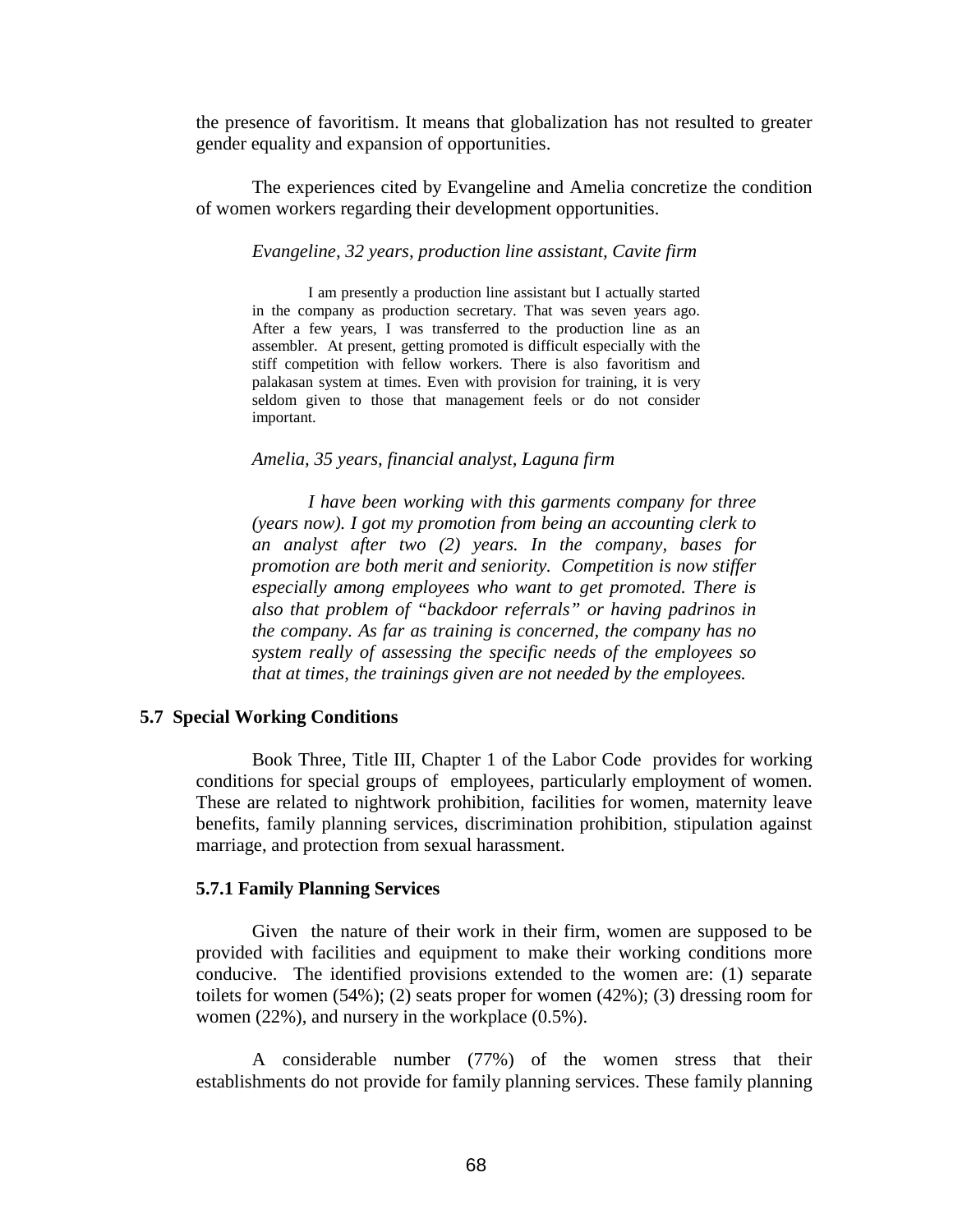services are done through information in seminars (24%), medical check-up of doctor in their clinic (14%), and giving of contraceptives (5%).

 Findings succinctly reveal that there is a low level of implementation on the provision of facilities and family planning services for the women workers in Calabarzon. This means that the safety and health of women workers are not properly ensured by the firms. This demonstrates the lack of corporate social responsiveness of the Calabarzon firms for the protection of women's health and safety.

### **5.7.2 Discrimination Practices and Sexual Harassment**

 The law provides that women should not be discriminated against at work. In the case of these women workers in CALABARZON, majority (95%) respond that they are not discriminated at work, while a very small fraction (5%) remark that there is discrimination. Their claim that there is no discrimination is supported by fact, as stated by most women, (99%) that they are still allowed to work after they got married. Most of them (99%) also reported that there is no incident of sexual harassment in their companies.

 For a few (11 women) who have experienced discrimination, the specific cases are related to education, civil status, gender, age and economic status. Meredith and Violeta narrate their experiences of discrimination.

#### *Meredith, 30 years, inspector, Cavite firm*

*I have been with the company for eight years now and as I grew older, I begin to feel the presence of discrimination in the company when we talk about age and educational attainment. The company supervisors prefer to get younger employees and are also getting those with college degrees. Unlike me, I am only a high school graduate. I am just lucky that I became a regular employee eight years ago.* 

*Violeta, 29 years, company clerk, Cavite firm* 

*In the company, I am having problems as far as opportunities for promotion is concerned. I feel that there is some discrimination when it comes to the gender and educational attainment. I graduated with a nursing degree but I have not been given the best chance to prove that I can meet company's expectations from me.* 

It should be noted that these perceived specific discrimination are considered unlawful for any employer. The Labor Code defines acts of discrimination as payment of a lesser compensation as against male employees for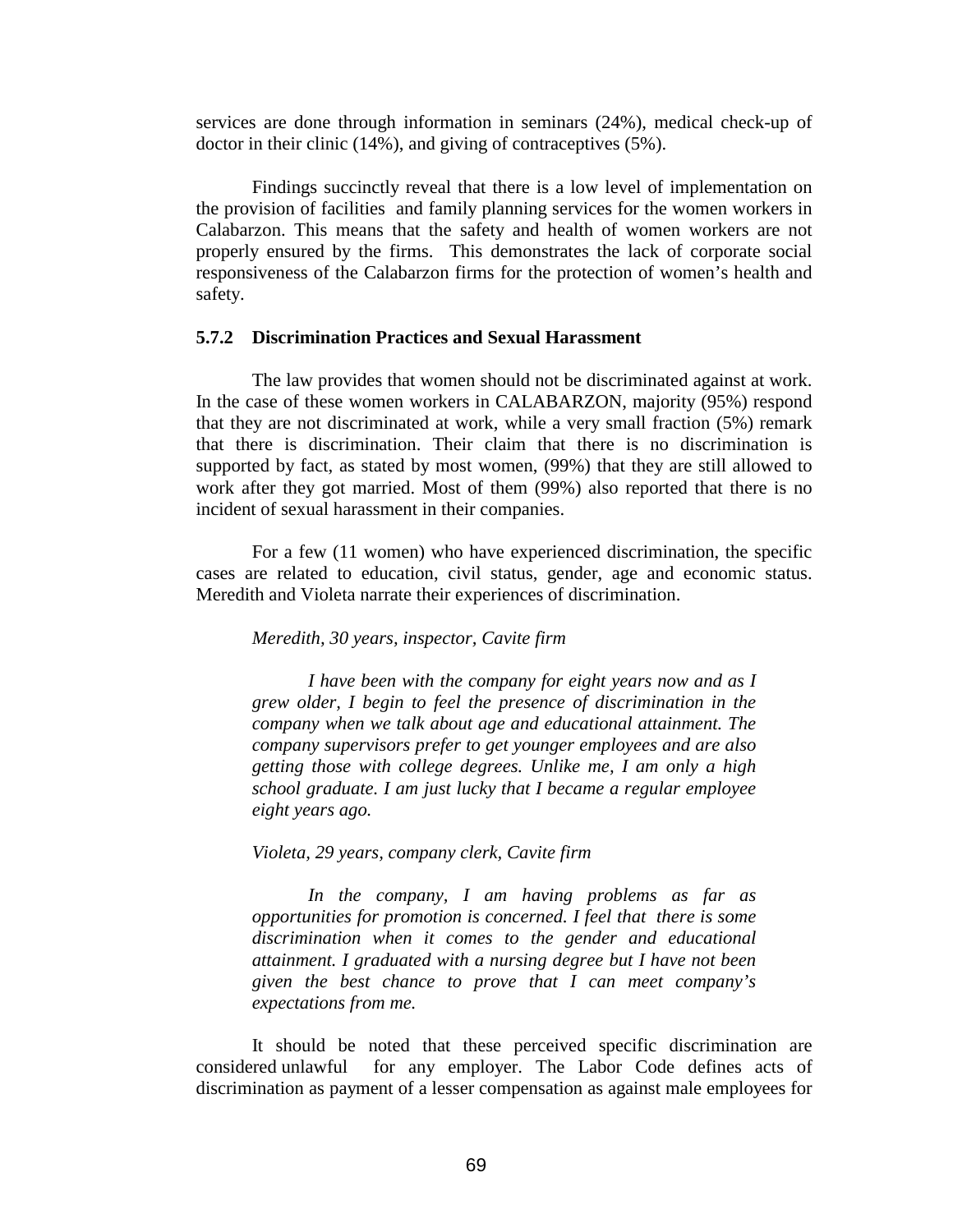work of equal value and favoring a male employee over a female employee with respect to promotion, training opportunities and study and scholarship grants on account of their sexes. The Labor Code also provides for equal employment opportunity regardless of sex, race , age , and religion.

## **5.8 Health, and Dental and Occupational Safety**

 The Labor Code also stipulates the provision of health, dental and occupational safety measures for women in the workplace depending on the number of employees, the physical size of the workplace, and the nature of the business. These provisions should be implemented to prevent absenteeism, accidents, occupational diseases, injuries, and stress among women employees.

 The women workers state that first aid treatment is available (62%), medical and dental services are also given (61%), that they are covered by employee compensation and company insurance (29%), that occupational health and safety programs like fire and earthquake drills are conducted (22%) that health programs like stress management and wellness tips are given (17%), and that adult education is from time-to-time held (4%).

 Data show that there is a relatively low level of adoption of health, dental and occupational safety measures for the protection of women in the CALABARZON companies. This is particularly true in the aspects of adult education, health programs, safety programs, and employee compensation insurance coverage. Thus, some women averr that they have experienced fatigue due to too much work and they perceive a work environment that is not very conducive.

## **5.9 Labor Relations**

 Labor relations focus on the concerns of unionization, discipline, grievance, and decision-making process in the firms. The implementation of programs related to these concerns will maintain good work environment and make employees efficient and productive in their working. Moreover, the labor relations policy of the government as stipulated in the Labor Code aims to ensure among others, a stable but dynamic and just industrial peace and the participation of workers in decision and policy-making processes affecting their rights, duties and welfare.

## **5**. **9.1 Unionization**

The labor relations policy of the government aims to promote free trade unionism as an instrument for the enhancement of democracy and the promotion of social justice and development.

However, only 15 or 7% of the firms in the CALABARZON are unionized. These unions are mostly found in export-oriented, Japanese-owned firms located in Cavite, with large employment size, which has been existing for an average of 9.5 years, and has had average profit last year.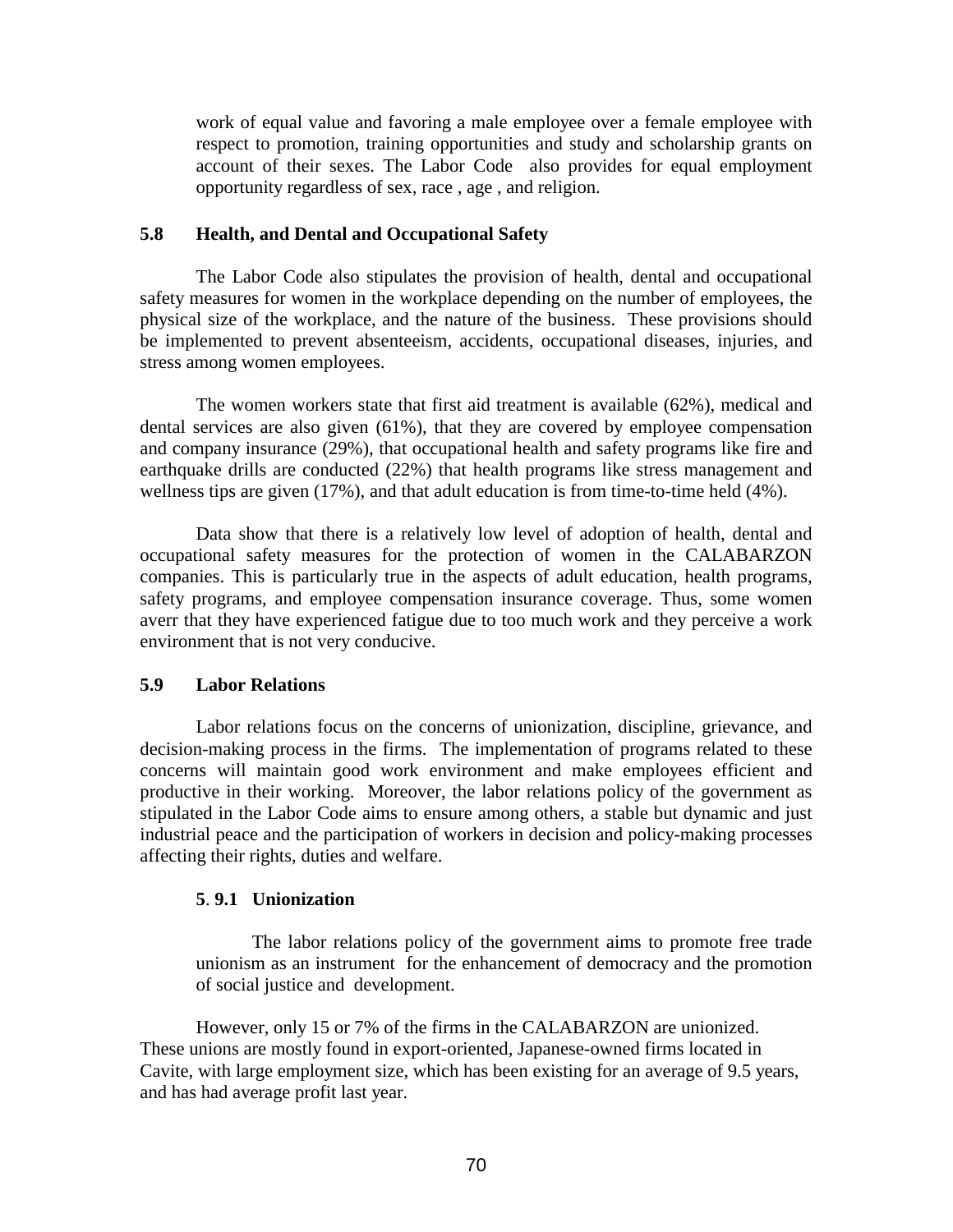Out of the 15 unionized firms, 11 have had a strike which lasted for at least two (2) days to 10 days. In one case, the company temporarily closed and in some other cases, the strike was declared illegal.

Given the 15 unionized firms, only 11 or 5% of the interviewed women workers confirm that they are members of the union. They have been members of their union for an average of four (4) years.

As members, they participate in the union in many ways. They (1) attend meetings regularly; (2) read the union bulletin regularly; (3) join in the concerted activities of the union; (4) give suggestions/ comments about the CBA; (5) talk to union officers; (6) attend union socials and other fellowship activities; (7) participate during election of officers; (8) visit the union

office regularly; (9) attend seminars and educational activities; (10) take part in membership welfare program; (11) be part of union political activities; and (12) join the union cooperative.

Seven (7) women say that their existing Collective Bargaining Agreement (CBA) has special provision(s) for women workers such as maternity leave, no discrimination for promotion, and family planning services.

This data pinpoint that EPZs are haven for non-unionized firms to attract foreign investors. Unions are discouraged in an indirect manner. The strategy of the firms is to make use of the Labor-Management Committees (LMCs) to prevent unionization. The difficulty in organizing unions is also very prevalent because of the restrictions and tight security in entering the CALABARZON area. Furthermore, when a firm becomes unionized, and a strike happens, the firm will usually close or the government will declare the strike illegal. The government's labor relations policy to promote free trade union as an investment for the promotion of social justice and development is not really enjoyed by the women workers in this area.

These findings also reveal the very low level of women participation in the union as shown by their low membership and lack of leadership position in the union. This is possibly due to women's low level of political and critical consciousness so that they consider that men should take on the lead when it comes to union matters. Maybe this pattern can also be rooted to the socio-cultural roles and expectations ascribed by our society to women, wherein women's roles are limited to child bearing, child rearing and doing household chores.

#### **5.9.2 Discipline**

Disciplinary measures aim to prevent unwanted behavior and enforce obedience and order in the workplace.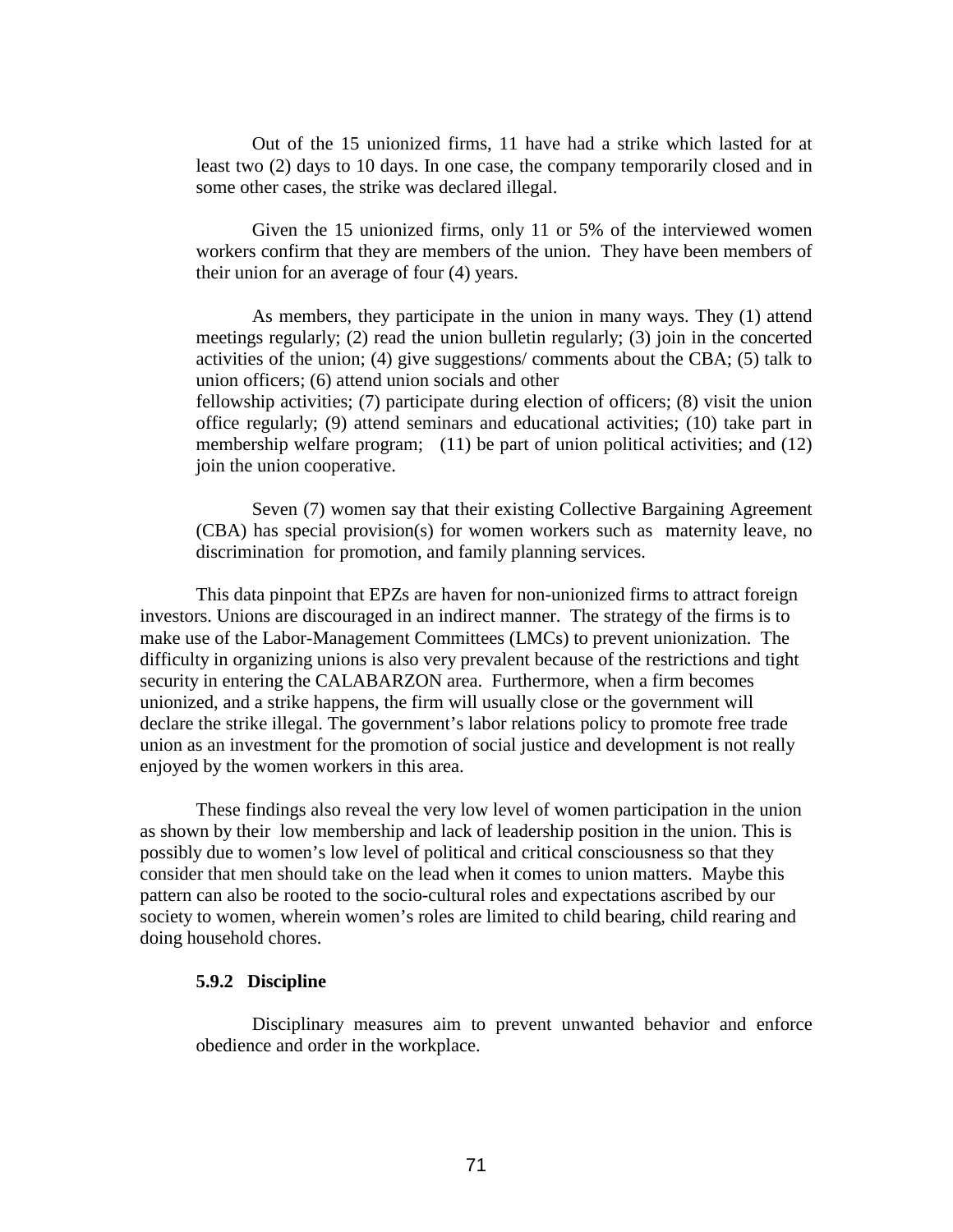The findings disclose that a big bulk (77%) of the women (26 workers) who have been disciplined were given oral reprimand and a small proportion (15%) were suspended. The women were subjected to disciplinary action due to their  $(1.5)$  absenteeism  $(54\%)$ ;  $(2)$  tardiness  $(54\%)$ ;  $(3)$  sleeping on the job  $(23\%)$ ; (4) fighting with co-workers; (5) insubordination (12%); (7) leaving the place of work (4%); (7) horseplay (4%); and (7) negligence (4%).

The minimal discipline cases experienced by the companies validate the other previous research findings that women are preferred because of their attitude, patience, and good work values.

## **5.9.3 Grievance Machinery**

The grievance machinery provides a venue by which an aggrieved worker can channel her complaint against management.

A large proportion (69%) of the women workers report that their grievance is coursed through the Personnel Department, a few do it through their Labor-Management Committee (6%), and only 1% or three (3) course it through their union.

It is important to note that only 5 (2%) out of the 222 women surveyed, have filed a grievance against their company management. The nature of their cases are related to unfair labor practice, very strict management, lack of benefits, and "palakasan" system.

These data verify the research findings that women are docile because it is possible that they have been aggrieved and yet they decided to be mum about it for fear of losing their job. It can also mean that these women have minimal level of awareness about their rights as workers and the responsibilities of their firm towards them.

#### **5.9.4 Decision-Making Process**

Employee participation can be manifested by giving them an opportunity to be involved in the decision-making process affecting their rights, duties, and welfare in the firm.

When asked specifically to assess the decision-making process in the labor-management relation matters in their enterprise, a good number (47%) rate it to be poor, a reasonable percentage (45%) say it is fair, some (5%) grade it good, and only 2% rate it to be very poor.

The low rating is explained by the observations of a few women who say that: (1) there is a problem with the selection of labor-management committee officers; (2) there is "palakasan" system; (3) committee makes uncompromising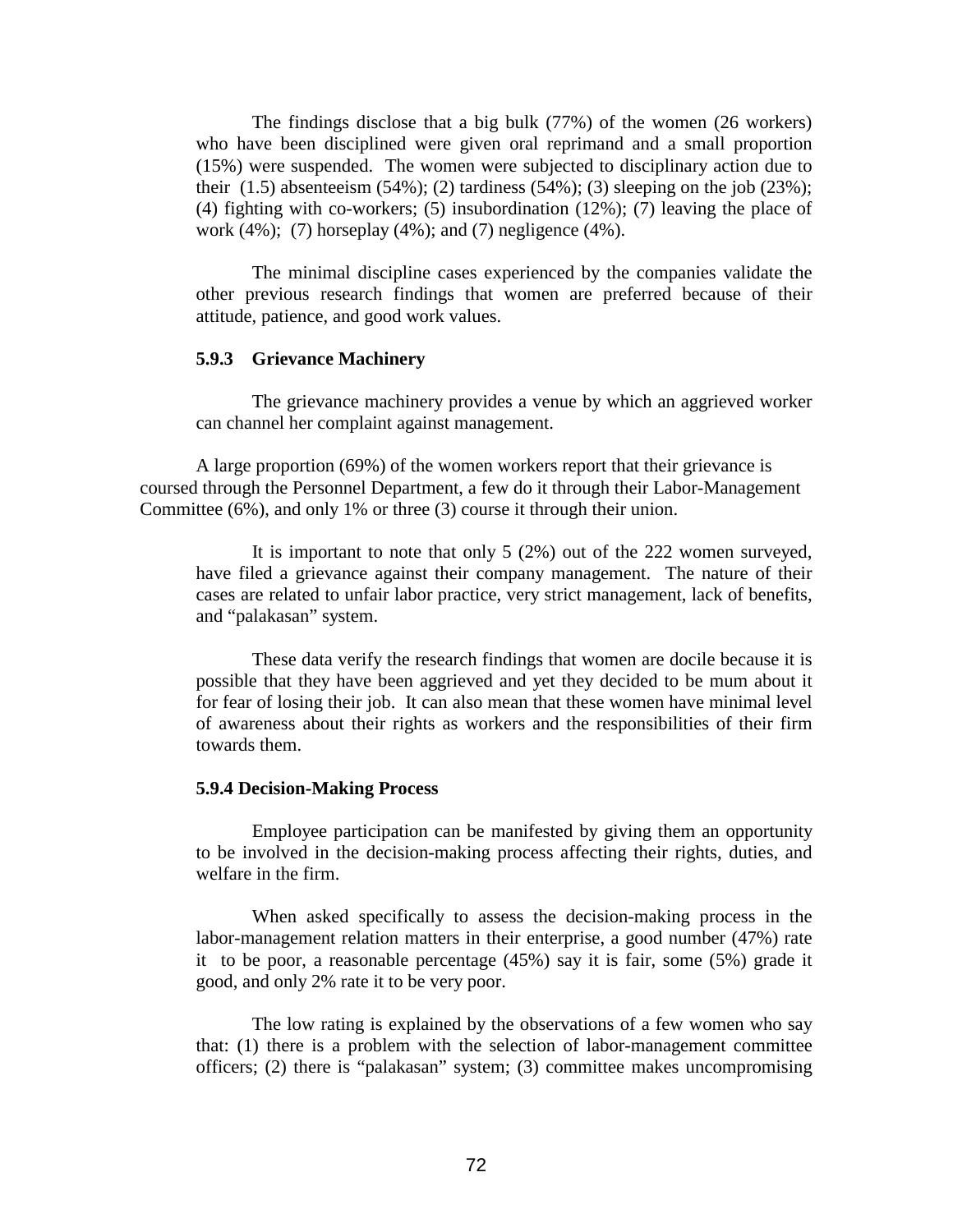decisions; (4) management is not always available to meet; (5) decision making is too long; and (5) management does not pay attention to the needs of employees.

It seems that there is a very low level of women workers' participation in the decision-making process affecting their rights, duties, and welfare in the firm. This low level of participation can be attributed to the limited means provided by the firms for women to be able to participate in decision-making processes. It is also possible that the management of these firms do not adhere to the philosophy of workers participation and empowerment. On the other hand, there is also the reality that the women workers do not possess the necessary leadership skills to be able to participate in the decision-making process of the company.

## **5.9.5 Assessment of Labor-Management relations**

| <b>COMPANY CHARACTERISTICS</b> |                              | <b>Assessment of Labor-</b><br><b>Management Relations</b> |
|--------------------------------|------------------------------|------------------------------------------------------------|
| <b>By Location of</b>          | Cavite                       | 3.55                                                       |
| Company                        | Laguna                       | 3.43                                                       |
|                                | <b>Batangas</b>              | 3.13                                                       |
|                                | Over-all                     | 3.50                                                       |
|                                | F                            | 2.1464                                                     |
|                                | p value                      | 0.0955                                                     |
|                                | Eta Squared                  | 0.0298                                                     |
| <b>Nature of Business</b>      | Export-oriented              | 3.45                                                       |
|                                | Domestic-oriented            | 3.46                                                       |
|                                | <b>Both</b>                  | 4.00                                                       |
|                                | Over-all                     | 3.46                                                       |
|                                | F                            | 0.7356                                                     |
|                                | p value                      | 0.4806                                                     |
|                                | Eta Squared                  | 0.0079                                                     |
| Type of Owner                  | Filipino                     | 3.29                                                       |
|                                | Chinese                      | 3.75                                                       |
|                                | Filipino-Chinese             | 2.83                                                       |
|                                | Japanese                     | 3.38                                                       |
|                                | Taiwanese                    | 3.36                                                       |
|                                | Korean                       | 3.71                                                       |
|                                | Others (American, Malaysian) | 3.74                                                       |
|                                | Over-all                     | 3.47                                                       |
|                                | F                            | 3.3407                                                     |
|                                | p value                      | $0.0041*$                                                  |
|                                | Eta Squared                  | 0.1222                                                     |
| Filipino-Non-Filipino          | Filipino                     | 3.22                                                       |
|                                | Non_Filipino                 | 3.55                                                       |
|                                | F                            | 7.7918                                                     |
|                                | p value                      | $0.0059**$                                                 |
|                                | Eta Squared                  | 0.0497                                                     |
| Level of Profitability         | Loss                         | 4.00                                                       |
|                                | <b>Breakeven</b>             | 3.83                                                       |
|                                | Low Profit                   | 3.64                                                       |

#### **Table 24 . Assessment of Labor Management Relations**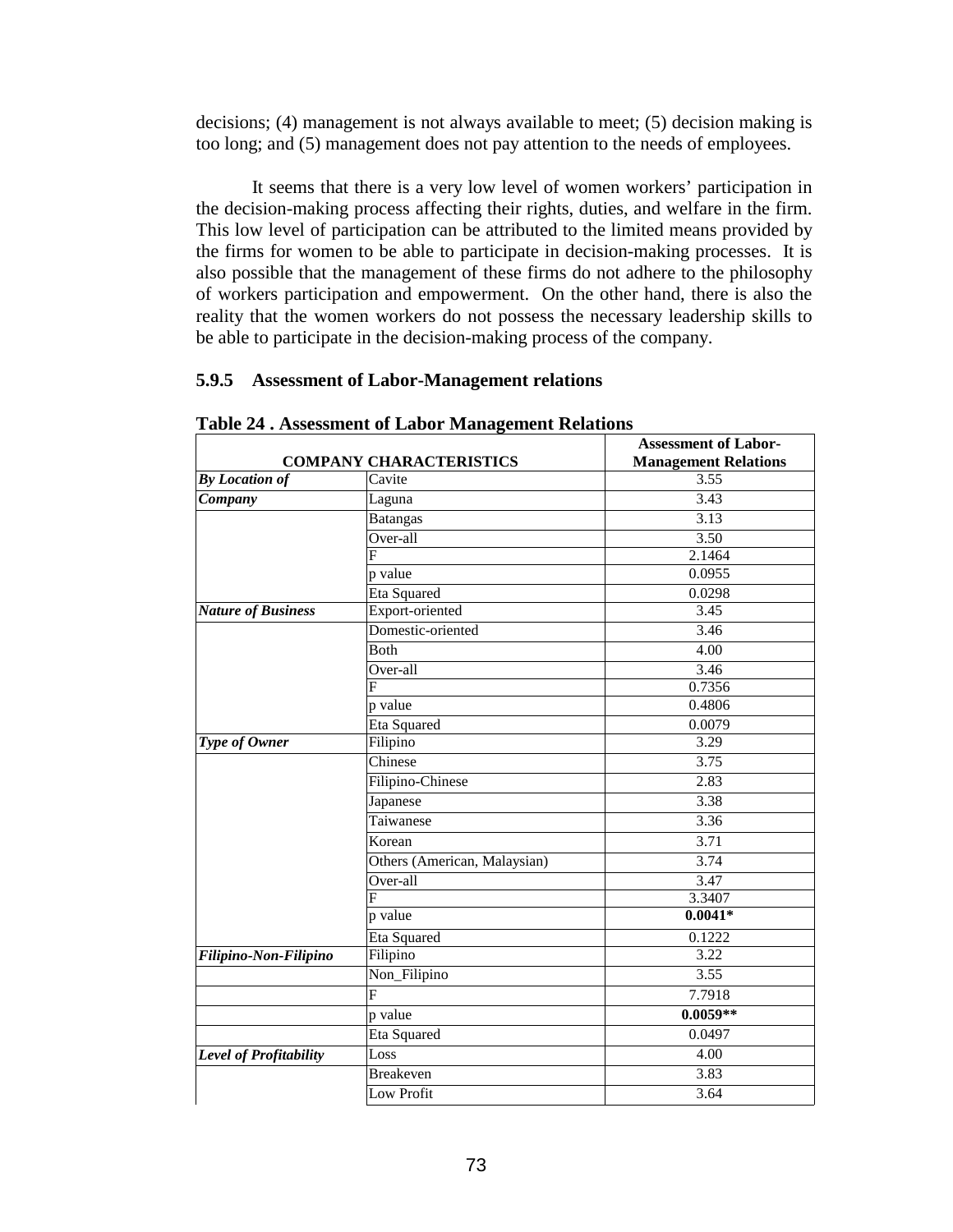| <b>COMPANY CHARACTERISTICS</b> |                                                  | <b>Assessment of Labor-</b> |
|--------------------------------|--------------------------------------------------|-----------------------------|
|                                |                                                  | <b>Management Relations</b> |
|                                | Average Profit                                   | 3.52                        |
|                                | <b>High Profit</b>                               | 3.27                        |
|                                | Over-all                                         | 3.50                        |
|                                | F                                                | 2.0949                      |
|                                | p value                                          | $0.083*$                    |
|                                | Eta Squared                                      | 0.0412                      |
| <b>Number of Years of</b>      | One to Five years                                | 3.55                        |
| <b>Existence</b>               | Six to Ten years                                 | 3.56                        |
|                                | Eleven to fifteen years                          | 3.83                        |
|                                | More than 15 years                               | 4.00                        |
|                                | Over-all                                         | 3.58                        |
|                                | F                                                | 1.4019                      |
|                                | p value                                          | 0.2435                      |
|                                | Eta Squared                                      | 0.0209                      |
| <b>Size of Employment</b>      | Medium (20-99 employees)                         | 3.76                        |
|                                | Large $(100 \text{ employees } \& \text{above})$ | 3.55                        |
|                                | Over-all                                         | 3.57                        |
|                                | F                                                | 1.6934                      |
|                                | p value                                          | 0.1947                      |
|                                | Eta Squared                                      | 0.0087                      |

The over-all average rating given by women workers to labormanagement relations is Fair  $(X=3.50)$ .

When the assessment of women workers on labor-management relations is further analyzed based on companies' characteristics, it shows that there are no significant differences when women workers' scores are classified by location of company, nature of business, number of years of existence and size of employment.

When classified by type of owner, statistical test results identify significant variations in the assessment of labor management relations. Women workers in Filipino-Chinese owned companies give the lowest rating  $(X=2.83)$  while the highest rating is given by women workers from Chinese, American, Malaysian and Singaporean owned companies  $(X=3.75$  and  $X=3.74$ , respectively).

## **5.9.6 Problems encountered related to Labor-Management relations**

 **Table 25. Problems encountered related to Labor-Management relations** 

| <b>Problems</b>                                                                | Frequency | $\frac{6}{9}$ |
|--------------------------------------------------------------------------------|-----------|---------------|
| Very strict management                                                         |           | 7.14          |
| Management do not pay attention to needs of employees                          |           | 28.57         |
| Decision-making takes long                                                     |           | 7.14          |
| Lack of benefits                                                               |           | 7.14          |
| Management is not available always                                             |           |               |
| "Palakasan" system                                                             |           | 7.14          |
| Employees get intimidated on bringing up topics related to salary and benefits |           | 21.43         |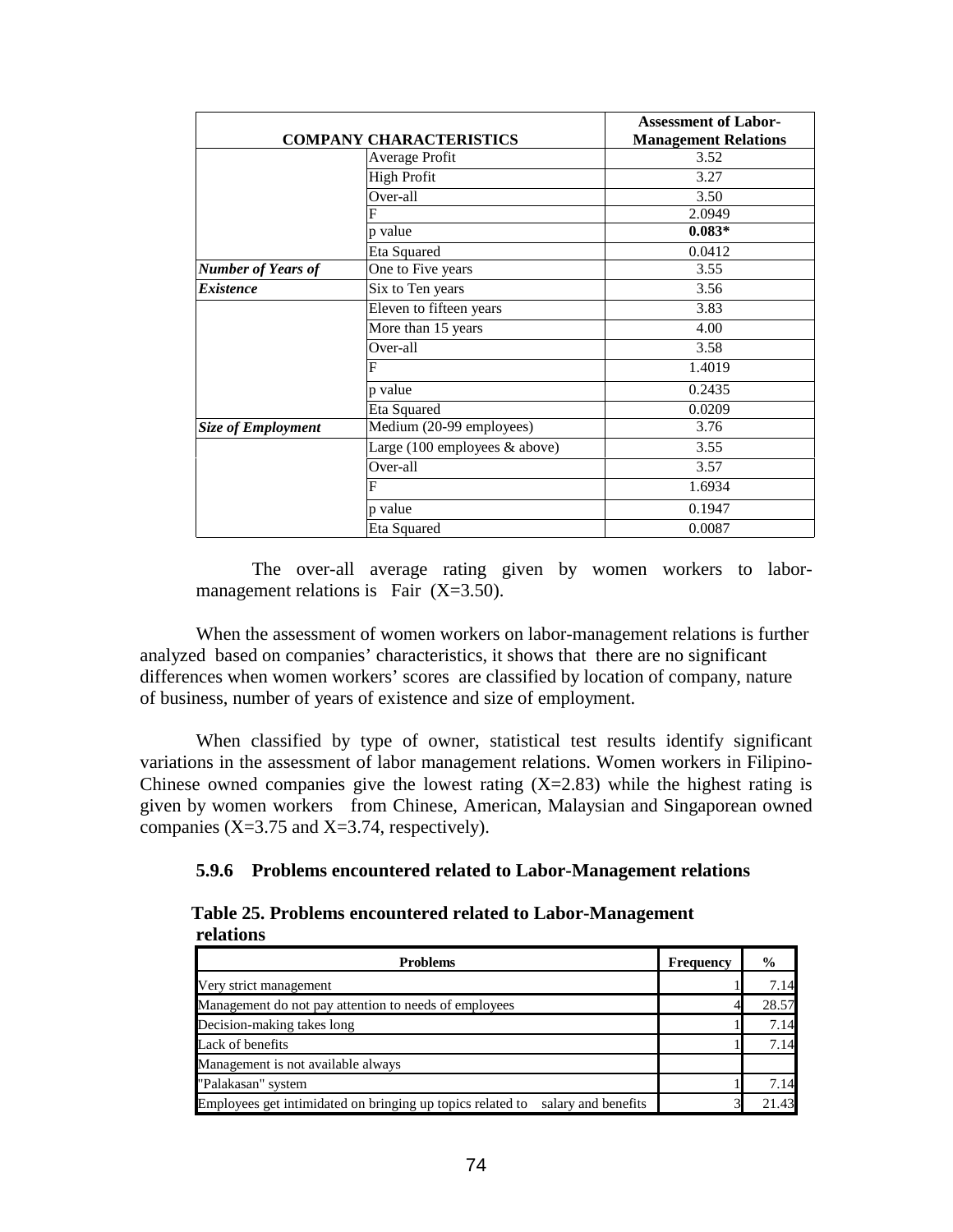| Problem with the selection of labor-management committee officers |  |
|-------------------------------------------------------------------|--|
| Uncompromising decisions of committee                             |  |
| Unfair labor practices                                            |  |

Some (14) women workers identify a number of problems they encounter in their labor-management relations. The most frequently-cited difficulty is that management does not pay attention to employee needs. It is also reported that employees get intimidated when they bring up topics related to salary and benefits.

The labor relations situation of the women workers in the Calabarzon seems to be wanting as far as union dynamism and partici-pation of workers in decision and policy –making processes affecting their

rights, duties, and welfare are concerned. The number of strikes that happened shows that just industrial peace is not fully present. When there is no union or the union is weak, management can continue ignoring their needs. Neither will the workers be assertive to bring up the issue of salaries and benefits. This is also a reflection of the low level of political consciousness and lack of leadership skills of the women workers. They have not fully grasped the negative effects of globalization at the firm and the social-political-economic issues confronting them at the national level.

## **5.10 Separation**

 The last operative function of human resource management (HRM) is separation of employees from the firm. This aims to return the employee to society. The common concerns here are termination, retrenchment and retirement.

## **5.10.1 Termination**

One of the most stressful methods in separating employees is that of termination. The Labor Code (2000) again mandates that termination of employment by employees shall be based on the following causes:

## *Article 282:*

| $a^{\prime}a$ . | Serious misconduct or willful disobedience by the employee of the<br>lawful orders of employer or his representative in connection with<br>work: |
|-----------------|--------------------------------------------------------------------------------------------------------------------------------------------------|
| b.              | Gross and habitual neglect by the employee of his duties;                                                                                        |
| $\mathcal{C}$ . | Fraud or willful breach by the employee of the trust reposed in him                                                                              |
|                 | by this employer or duly authorized representative;                                                                                              |
| $d$ .           | Commission of a crime or offense by the employee against the<br>person of his employer or any immediate member of his family or                  |
|                 | his duly authorized representatives; and                                                                                                         |
| e.              | Other causes analogous to the foregoing."                                                                                                        |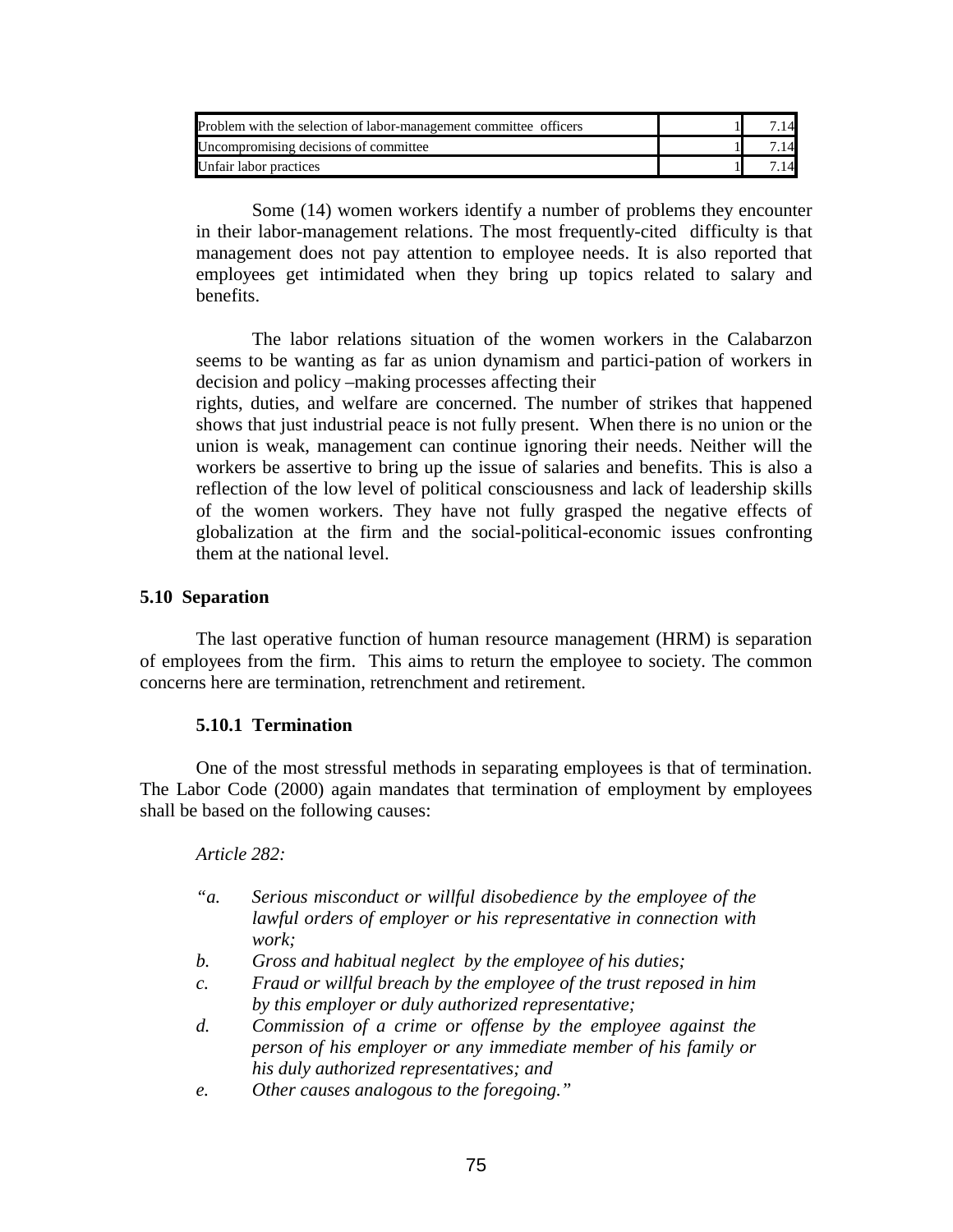*Article 283:* 

*"The employer may also terminate the employment of any employee due to the installation of labor saving devises to prevent losses or the closing or cessation of operation of the establishment or undertaking unless the closing is for the purpose of circumventing the provisions of this Title."* 

*Article 284:* 

*"An employer may terminate the services of an employee who has been found to be suffering from any disease and whose continued employment is prohibited by law or prejudicial to his health as well as to the health of his co-employees."* 

 On the other hand, an employee may terminate the employee-employer relationship for any of the following just causes.

- *"1. Serious insult by the employer or his representatives on the honor and person of the employee;*
- *2. Inhuman and unbearable treatment accorded the employee by the employer or his representative;*
- *3. Commission or a crime or offense by the employer or his representatives against the person of the employee or any of the immediate members of his family; or*
- *4. Other cases analogous to any of the foregoing."*

The reasons given by the women workers why employees are terminated are shown in Table 26. These explanations are in accordance with the provisions of the Labor Code.

| Reasons why employees may be terminated from service                                                                               | Cavite |    | Laguna Batangas Freq |     | $\frac{0}{0}$ | <b>Rank</b> |
|------------------------------------------------------------------------------------------------------------------------------------|--------|----|----------------------|-----|---------------|-------------|
| Serious misconduct or willful disobedience by the employee of<br>the lawful orders of employer or his representative in connection |        |    |                      |     |               |             |
| with work                                                                                                                          | 127    | 89 |                      | 222 | 100.00        |             |
| Gross and habitual neglect by the employee of his duties                                                                           | 14     | 38 |                      | 61  | 27.48         |             |
| Fraud or willful breach by the employee of the trust reposed in him<br>by his employer or duly authorized representative           | 12.    | 44 |                      | 65  | 29.28         |             |
| Commission of a crime or offense by the employee against the<br>person of his employer or any immediate member of his family       |        |    |                      |     |               |             |
| or his duly authorized representative                                                                                              | 14     | 23 |                      | 41  | 18.47         |             |
| Communicable disease/s acquired by employee                                                                                        |        |    |                      | 31  | 13.96         |             |
| Absence without leave (AWOL)                                                                                                       | 2.1    | 41 |                      |     | 31.98         |             |
| Number of workers who said that their company goes through<br>retrenchment                                                         |        |    |                      | 133 | 59.91         |             |

## **Table 26. Retirement Conditions**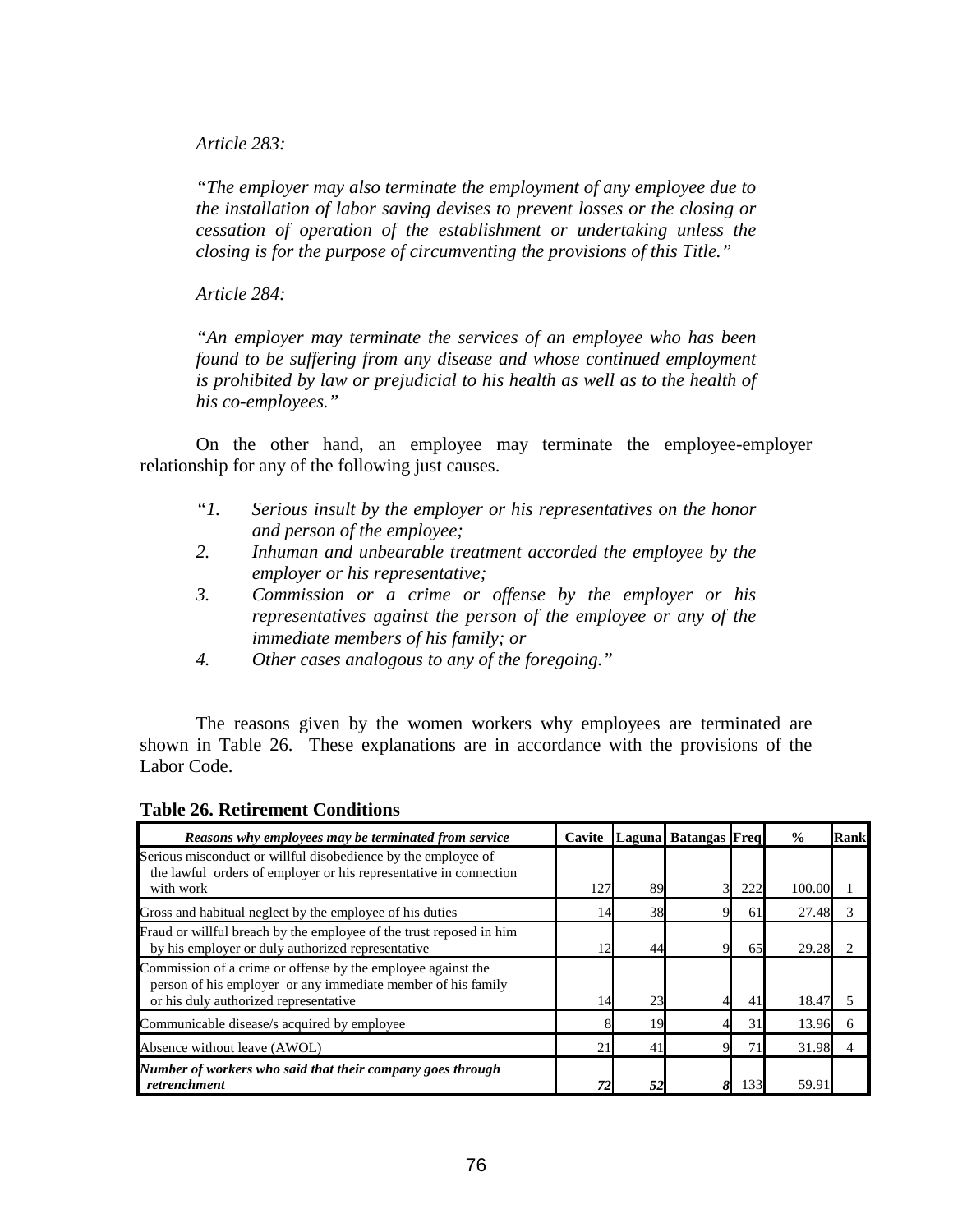| Reasons given by company for retrenchment                        |    |    |     |     |        |  |
|------------------------------------------------------------------|----|----|-----|-----|--------|--|
| Economic crisis                                                  | 86 |    |     | 133 | 100.00 |  |
| Company cost-cutting                                             |    | 31 |     | 46  | 34.59  |  |
| Low profits of company                                           |    | 27 |     | 35  | 26.32  |  |
| Possible closure of company                                      |    |    |     |     | 3.76   |  |
| Number of workers who said that the company provides             |    |    |     |     |        |  |
| security of tenure                                               | 99 | 70 | 181 |     | 81.53  |  |
| Prevailing retirement age in the company : 60 years              |    |    |     |     |        |  |
| Problems and difficulties of women workers related to separation |    |    |     |     |        |  |
| Waiting time takes long for the release of separation pay,       |    |    |     |     |        |  |
| processing of papers                                             |    |    |     |     |        |  |
| No retirement benefits provided by the company                   |    |    |     |     |        |  |
| Difficulty in finding a new job if one gets terminated           |    |    |     | 14  |        |  |

 Based on the responses, the number one reason (100%) for termination is serious misconduct or willfull disobedience by the employee of the lawful orders of employer or his representatives in connection with work. The second top ranking reason (32%) is absence without leave (AWOL). The third ranking reason (29%) is fraud or willful breach by the employee of the trust reposed in him by his employer or duly authorized representative.

## **5.10.2 Retrenchment and Security of Tenure**

There were 133 (60%) of the workers who said that their companies have gone through retrenchment. The justifications forwarded are that: (1) economic crisis; (2) company cost-cutting; (3) low profits of firm; and (4) possible closure of the company.

The Labor Code also provides for the security of tenure of workers.

A big bulk (82%) of the workers confirm that they have security of tenure in their company, particularly the regular employees.

## **5.10.3 Retirement**

Philippine law dictates that an employee may be retired from the company upon reaching the age of 60. The Labor Code (2000) further stipulates that "an employee who is retired pursuant to bonafide retirement plan or in accordance with applicable individual or collective agreement or established employer policy shall be entitled to all the retirement benefits therein or to termination pay equivalent to at lest one-half month salary for every year of service, whichever is higher."

The overall prevailing retirement age in the women workers' firms is 60 years. There are no significant differences in the retirement age of workers when their company are grouped based on their characteristics. However, there are firms located in Batangas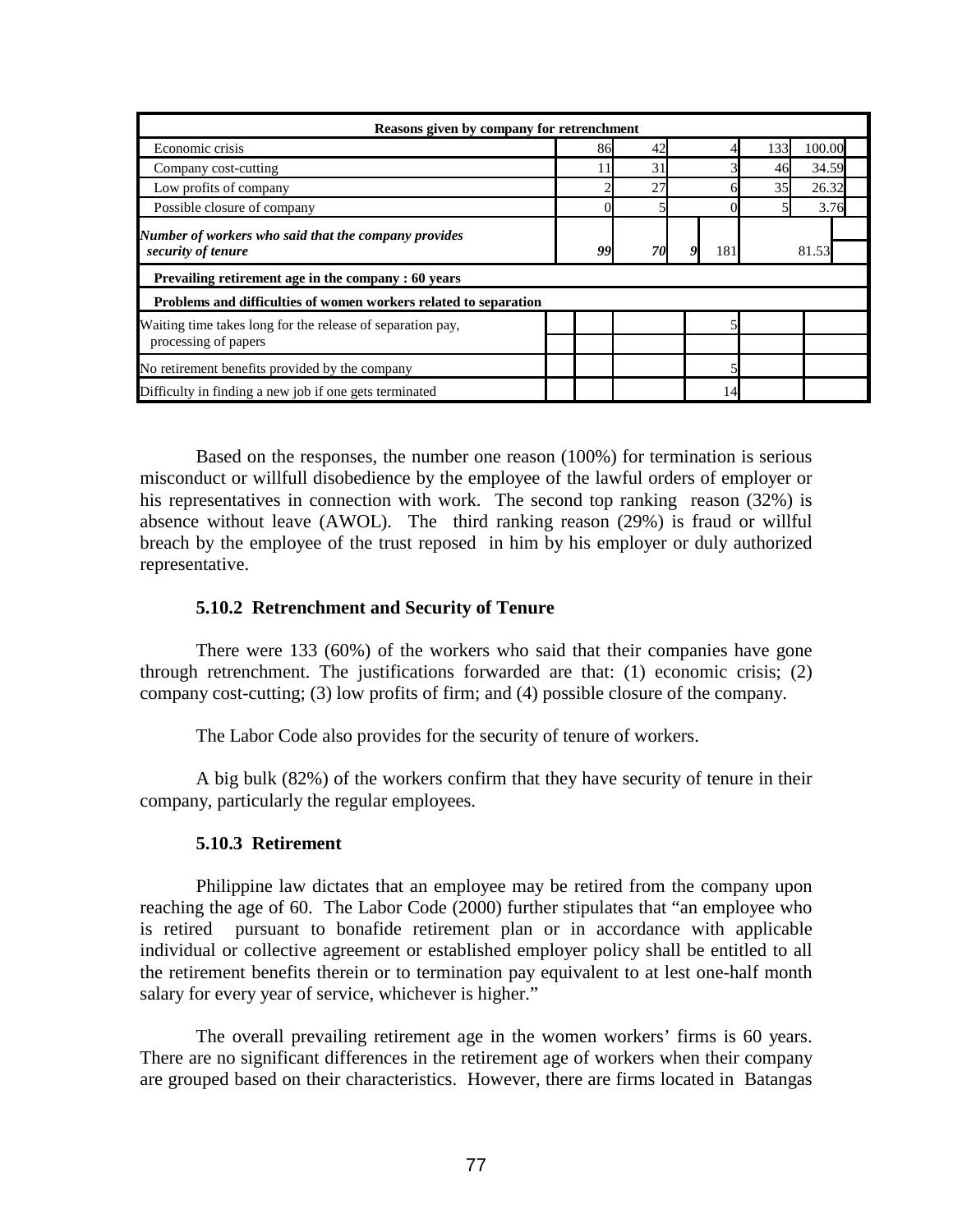which ask their employees to retire at age 55. This is also true for the Chinese-owned firms.

Since all of women workers are still far from retirement, they have never really thought of the benefits due them when they retire. The issue that will most probably confront these workers will be early retirement since their firms are recruiting more younger women every year.

## **5.10.4 Problems and Difficulties of Women Related to Separation**

Twenty-four (24) women share their ideas about the difficulties encountered by those who are separated. They particularly note the difficulty of finding a new job if one gets terminated and the long wait for the release of separation pay due to the processing of papers required before payment is given.

 The most common reasons why women workers are separated from work are termination and retrenchment. Workers are terminated based on just cause, while their retrenchment is due to work redundancy and or cost-saving scheme. It seems that retrenchment is a common feature of firms intending to gain more competitive advantage in a globalizing economy. Most firms realign their resources and refocus their management philosophy toward leaner but multi-skilled and more flexible human resources.

# **5.11 Impact of Globalization on the Economic and Social Lives of Women Workers**

Only 57 (26%) out of 219 women workers opine that their economic and social lives have been affected by globalization, while 162 (74%) believe that it has no effect on their lives at all. Their perceptions differ significantly when they are grouped by location, type of owner and level of profitability. Women workers who state that their socioeconomic conditions have been affected by globalization mostly come from Cavite and are working in a domestic-oriented company. These women workers are mostly from Filipino-Chinese firms and companies which operated at low profit last year and have been existing for more than 15 years. These companies with medium-size employment. Table 27 shows the profile of women workers who perceive that their conditions have been affected by globalization.

| Table 27. Profile of women workers who perceived that their conditions are affected |  |  |
|-------------------------------------------------------------------------------------|--|--|
| by globalization                                                                    |  |  |

|                        |                                | Percentage of women workers who perceived that<br>their conditions are affected by globalization |  |  |  |
|------------------------|--------------------------------|--------------------------------------------------------------------------------------------------|--|--|--|
|                        | <b>COMPANY CHARACTERISTICS</b> |                                                                                                  |  |  |  |
| $\bm{B}$ y Location of | Cavite                         | 36.21                                                                                            |  |  |  |
| Company                | Laguna                         | 20.78                                                                                            |  |  |  |
|                        | <b>Batangas</b>                |                                                                                                  |  |  |  |
|                        | Over-all                       | 29.41                                                                                            |  |  |  |
|                        |                                | 12.782767                                                                                        |  |  |  |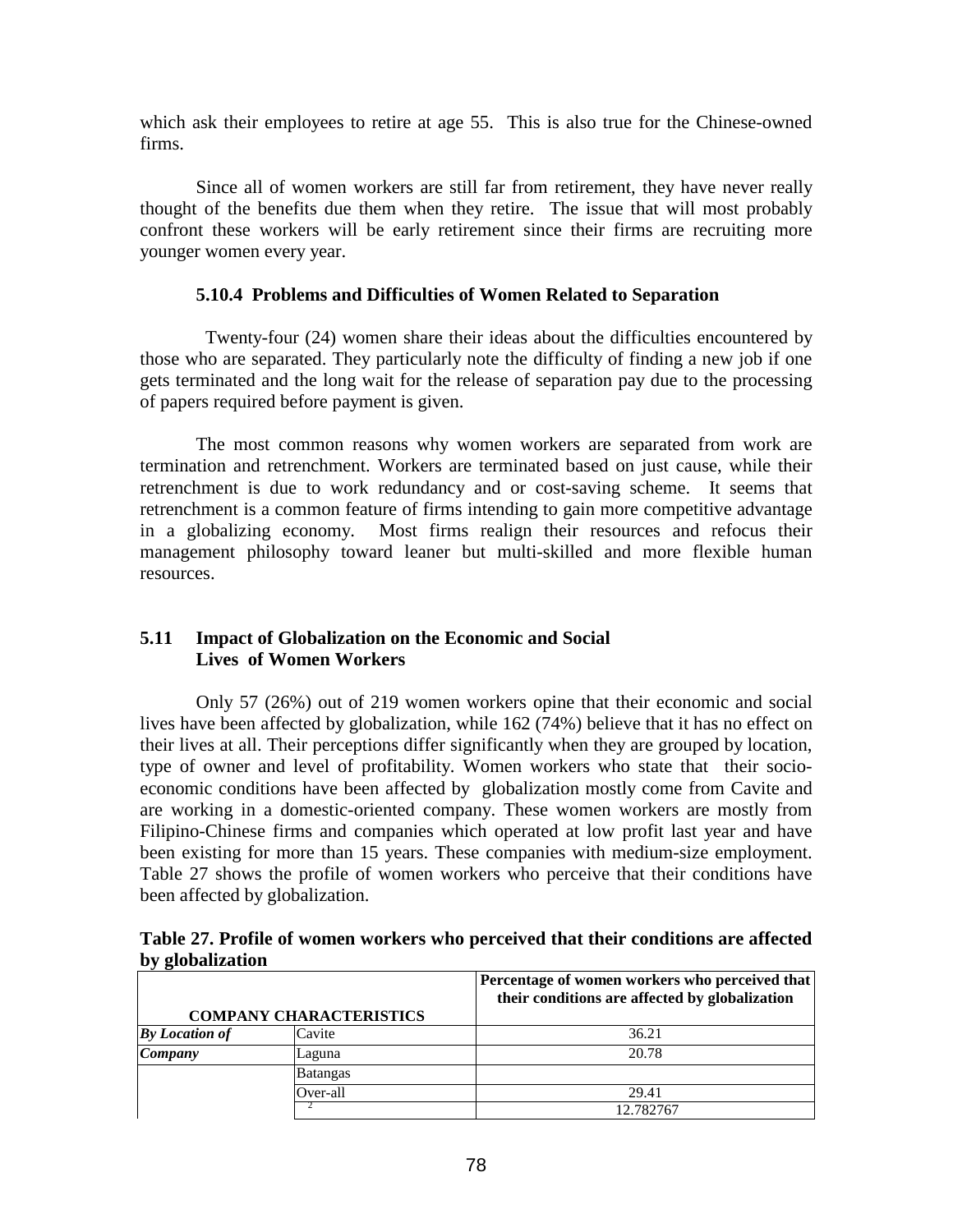|                           |                                | Percentage of women workers who perceived that |
|---------------------------|--------------------------------|------------------------------------------------|
|                           |                                | their conditions are affected by globalization |
|                           | <b>COMPANY CHARACTERISTICS</b> |                                                |
|                           | p value                        | $0.00153*$                                     |
|                           | Eta Squared                    | 0.22307*                                       |
| <b>Nature of Business</b> | Export-oriented                | 26.71                                          |
|                           | Domestic-oriented              | 38.46                                          |
|                           | <b>Both</b>                    |                                                |
|                           | Over-all                       | 27.12                                          |
|                           | $\overline{2}$                 | 2.69944                                        |
|                           | p value                        | 0.44032                                        |
|                           | Eta Squared                    | 0.1058                                         |
| Type of Owner             | Filipino                       | 10.34                                          |
|                           | Chinese                        | 27.30                                          |
|                           | Filipino-Chinese               | 60.00                                          |
|                           | Japanese                       | 27.30                                          |
|                           | Taiwanese                      | 36.40                                          |
|                           | Korean                         | 36.80                                          |
|                           | Others (American,              | 25.00                                          |
|                           | Malaysian)                     |                                                |
|                           | Over-all                       | 26.57                                          |
|                           | 2                              | 8.39                                           |
|                           | p value                        | 0.21097                                        |
|                           | Eta Squared                    | 0.01531                                        |
| Filipino- Non-Filipino    | Filipino-Owned                 | 17.7                                           |
|                           | Non-Filipino owned             | 29.4                                           |
|                           | 2                              | 1.82153                                        |
|                           | p value                        | 0.17713                                        |
|                           | Eta Squared                    | 0.03151                                        |
|                           |                                |                                                |
|                           |                                |                                                |
| Level of Profitability    | Loss                           |                                                |
|                           | <b>Breakeven</b>               | 20.00                                          |
|                           | Low Profit                     | 53.33                                          |
|                           | Average Profit                 | 32.84                                          |
|                           | <b>High Profit</b>             | 8.57                                           |
|                           | Over-all                       | 29.47                                          |
|                           | $\boldsymbol{\mathrm{F}}$      | 14.5574                                        |
|                           | p value                        | $0.00572*$                                     |
|                           | Eta Squared                    | 0.25148                                        |
| <b>Number of Years of</b> | One to Five years              | 26.83                                          |
| <b>Existence</b>          | Six to Ten years               | 30.91                                          |
|                           | Eleven to fifteen years        | 25.00                                          |
|                           | More than 15 years             | 40.00                                          |
|                           | Over-all                       | 28.21                                          |
|                           | F                              | 0.71795                                        |
|                           | p value                        | 0.86897                                        |
|                           | Eta Squared                    | 0.6057                                         |
| <b>Size of Employment</b> | Medium (20-99 employees)       | 50.00                                          |
|                           | Large (100 employees $\&$      | 27.43                                          |
|                           | above)                         |                                                |
|                           | Over-all                       | 29.10                                          |
|                           | F                              | 2.9286                                         |
|                           | p value                        | 0.08704                                        |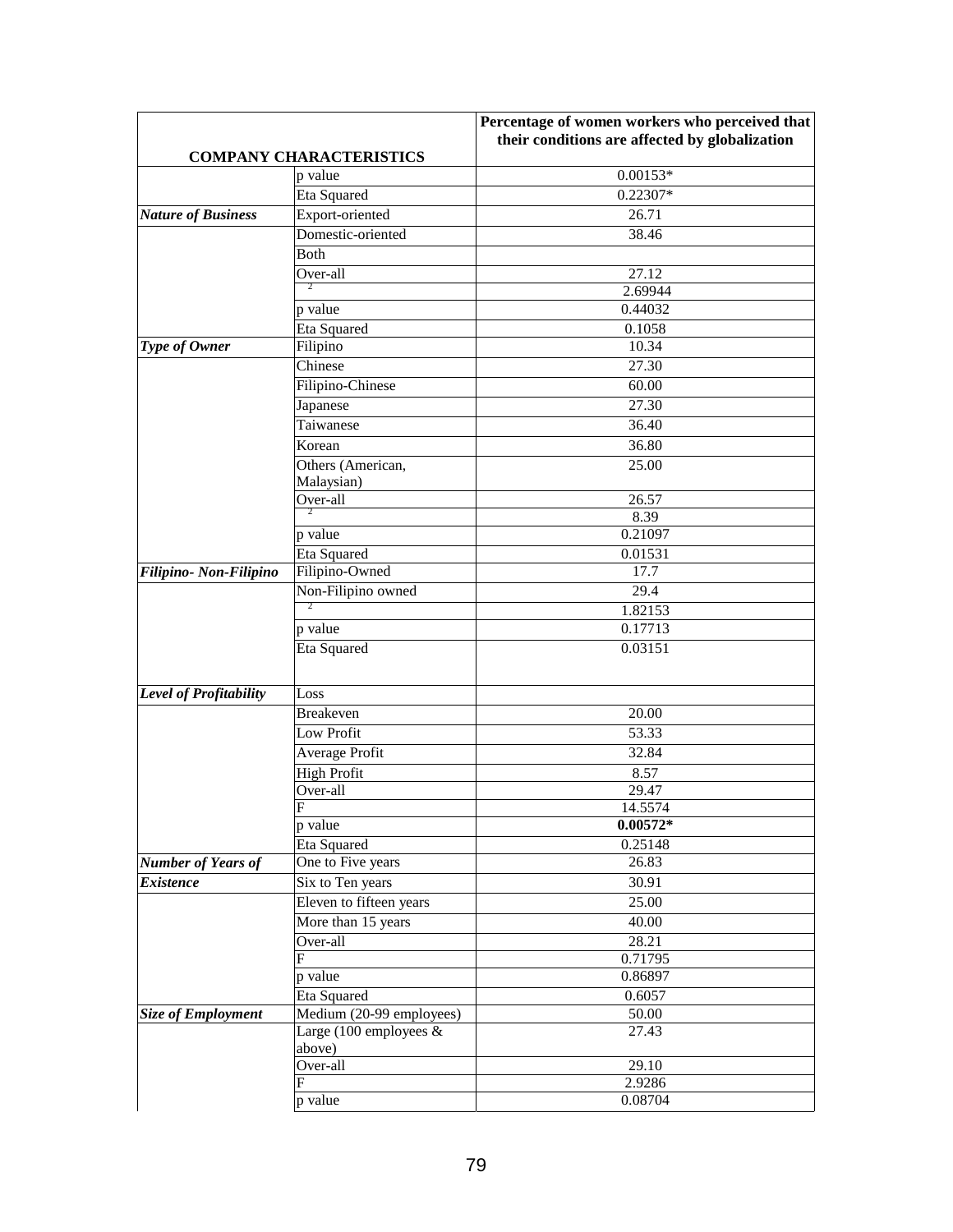|                                | <b>Percentage of women workers who perceived that</b><br>their conditions are affected by globalization |
|--------------------------------|---------------------------------------------------------------------------------------------------------|
| <b>COMPANY CHARACTERISTICS</b> |                                                                                                         |
| Eta Squared                    | 0.12905                                                                                                 |

Of the 57 replies, more negative effects are cited than positive effects' (Refer to Table 27).

Among the negative effects, the more frequently given explanations are related to:

- (1) **Conditions of work** like the need to do overtime work frequently in order to do rush orders and meet deadline for company requirements, or casualization/ contractualization of workers, or difficulty in finding a regular job.
- (2) **Salary** like difficulty to have salary increases, or low salary, or salary is inadequate to meet needs of the family and cope with changes in technology (e.g. buy cellphone and computer);
- (3) **Company's condition** like dropping sales/profit due to stiff competition which lead to stricter policies implemented to produce quality products just to be able to face stiff foreign competition;
- (4) **Information technology** which forces them to adapt new tools such as internet, cellphone and media networks which not everybody can avail of but they are still part of the economy; and
- (5) **Financial difficulties** which hinder them from buying all their family needs due to increasing prices.

On the other hand, the only positive, effect that women perceive about globalization is related to conditions of work. They mention that

- (1) jobs become easier with the availability of modern equipment like computers and other high-speed/technology machines; and
- (2) many people are given opportunities for employment because of free trade that enables many firms to operate in the Philippines.

## **Table 28. Impact of globalization on the socio-economic life of women workers**

|                                                                | <b>Frequency</b> | $\frac{0}{0}$ | Rank |
|----------------------------------------------------------------|------------------|---------------|------|
| Women workers who say that they perceived that their           |                  | 25.68         |      |
| social and economic life is affected by globalization          |                  |               |      |
|                                                                |                  |               |      |
| Reasons given on how they are affected                         |                  |               |      |
|                                                                |                  |               |      |
| <b>NEGATIVE</b>                                                |                  |               |      |
| <b>Salary</b>                                                  |                  |               |      |
| Difficult to have salary increases/low salary                  | 17               | 29.82         |      |
| Salary is inadequate to meet needs of the family and cope with |                  | 7.02          |      |
| changes in technology (e.g. buying cellphones, computers)      |                  |               |      |
|                                                                |                  |               |      |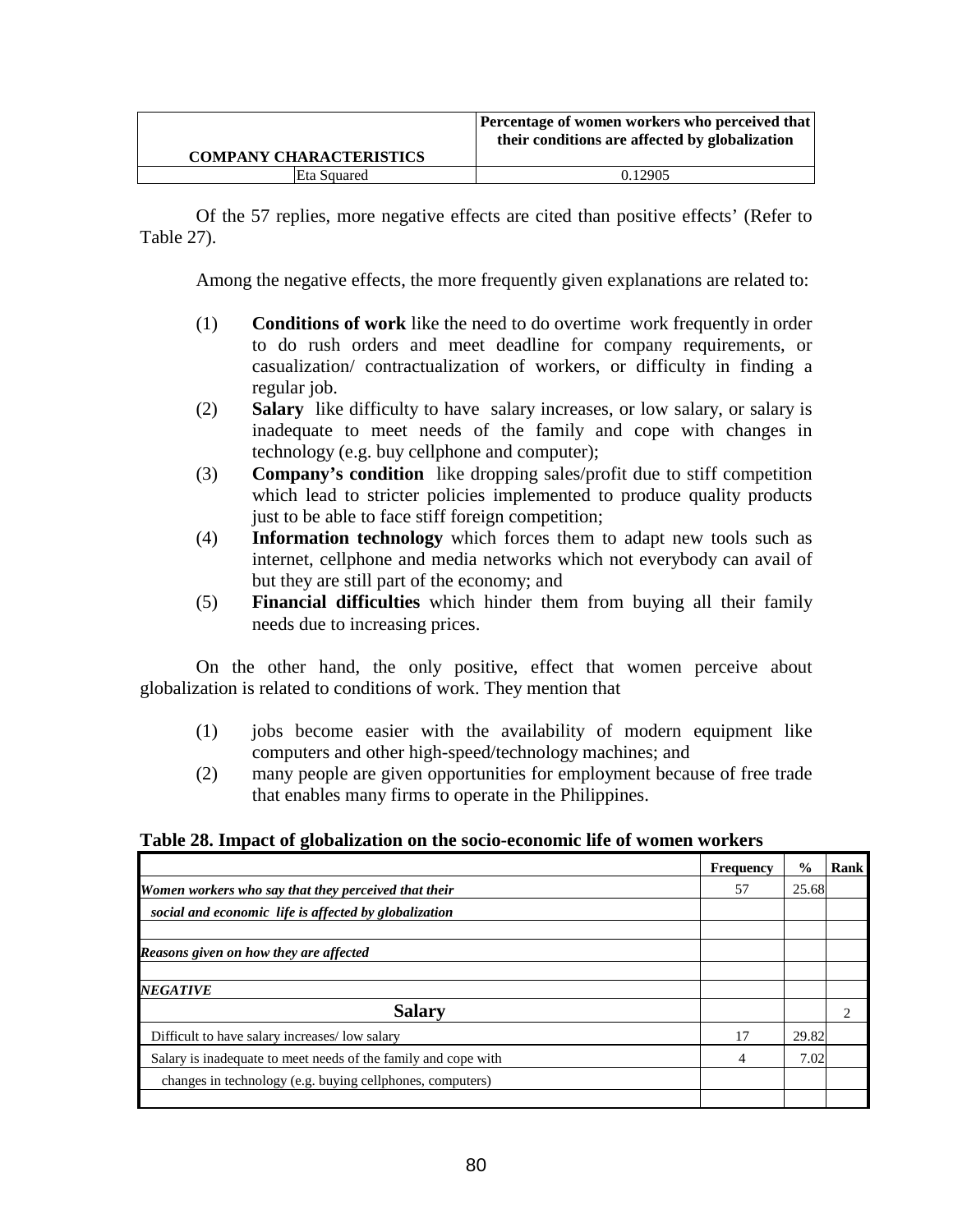| <b>Information technology</b>                                                             | 3              |       |   |
|-------------------------------------------------------------------------------------------|----------------|-------|---|
| Need to adapt in the use of new tools such as internet, cellphone and                     |                | 5.26  | 4 |
| media networks which not everybody can avail but they are still part of the economy       |                |       |   |
|                                                                                           |                |       |   |
| <b>Conditions of work</b>                                                                 |                |       | 1 |
| Casualization/contractualization of workers /Difficulty in finding a regular job          | 5              | 8.77  |   |
| Need to do overtime work frequently in order to do rush orders and meet                   | 7              | 12.28 |   |
| deadline for company requirements                                                         |                |       |   |
| Workers in the factory work longer hours almost daily even Sundays                        | 2              | 3.51  |   |
| Competition for work becomes stronger                                                     | 3              | 5.26  |   |
| Need for flexibility of work due to shortage of personnel                                 | 1              | 1.75  |   |
| Lessening overtime work rendered due to decreasing sales                                  |                | 12.28 |   |
| Difficulty in getting promotion                                                           | 3              | 5.26  |   |
| Stricter policies on quality of products therefore leads to exploitation                  |                | 1.75  |   |
| especially of women workers                                                               |                |       |   |
| New machines replace people in the workplace leading to lesser job opportunities          | 1              | 1.75  |   |
|                                                                                           |                |       |   |
| <b>Financial difficulties</b>                                                             | $\overline{c}$ | 3.51  | 5 |
|                                                                                           |                |       |   |
| <b>Company's condition</b>                                                                |                |       |   |
| Company sales/profit is dropping due to stiff competition which lead to                   |                | 14.04 | 3 |
| stricter policies implemented to produce quality products just                            |                |       |   |
| to be able to face stiff foreign competition                                              |                |       |   |
|                                                                                           |                |       |   |
| <b>POSITIVE</b>                                                                           |                |       |   |
| <b>Conditions of work</b>                                                                 |                |       |   |
| Jobs become easier with the availability of modern equipment like                         |                | 15.79 |   |
| computers and other high-speed/technology machines.                                       |                |       |   |
| Cellphones also ease the problem in communication and it is available to almost everyone. |                |       |   |
| Many people are given opportunities for employment because of                             |                | 3.51  |   |
| free trade that enables many companies to operate business in the                         |                |       |   |
| Philippines                                                                               |                |       |   |

# **5.12 Impact of Globalization on Filipino Firms**

The management representatives give an array of replies on the effects of globalization on Filipino firms in particular. These are on:

- 1. **Recruitment and selection.** Globalization has opened up more opportunities for woman and increased preference for women workers in the Calabarzon because of their attitude, patience, dexterity, and quickness to learn. There are more women employed than men in Calabarzon areas.
- 2. **Working Conditions.** Women workers are not encouraged to avail of maternity leave as much as possible which means women should avoid getting pregnant. In this regard, family planning services are beginning to be more emphasized.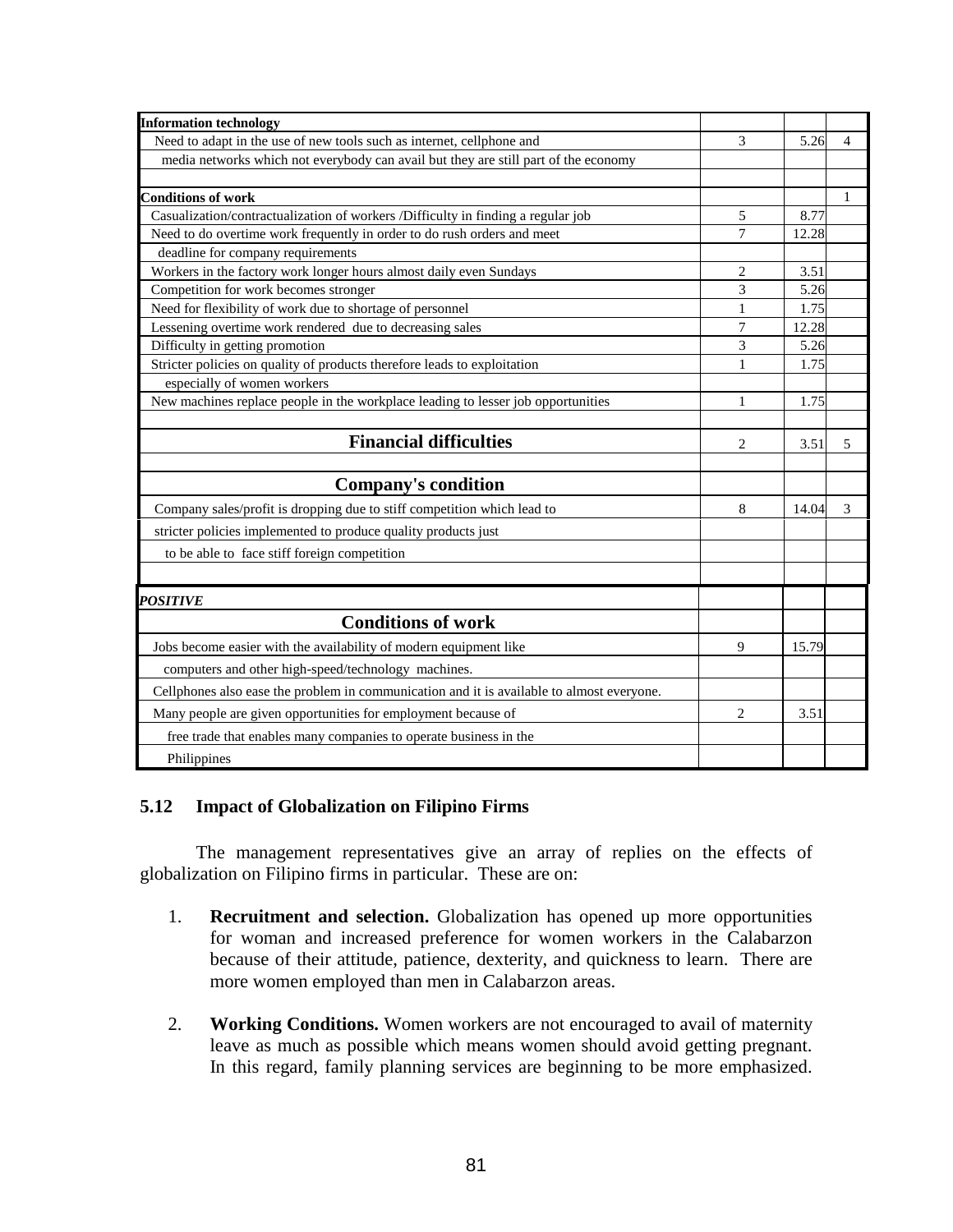More overtime work is also very common due to customer demands, especially in those firms whose products are for exports.

- 3. **Compensation.** Because of the higher dollar exchange rate and the increasing prices of raw materials there are no salary increases and wage given is at the barest minimum allowed by law. This is done to keep the price of the product competitive in the world market. There is more attempt to properly observe the labor laws and wage scales to maintain productive workers and since the DOLE is now strictly monitoring the conditions of women workers in the company and the firms compliance with the labor laws.
- 4. **Development.** Women workers are given the opportunity to grow in the company despite their lack of higher education. The companies have invested more in training of workers for them to be efficient, to improve their productivity, and help their firm to become competitive. The training and retraining of workers are focused more on the technical aspect of the jobs to introduce workers to modern machines and high technology equipment and to ensure zero defects of their products. Women workers are given the opportunity to learn more technical jobs mostly done by men.
- 5. **Employment.** Most of companies undergo retrenchment and/or transfer of employees since there is greater use of machines and high technology process resulting to lesser manpower but more efficiency for the company. There is more labor flexibility which means more contractual and casuals are hired than employees are made regular or permanent. The refocusing of human resources to leaner and multi-skilled workers has become a management philosophy to gain competitive advantage.
- 6. **Labor Relations.** All international laws affecting women's rights are followed. Women are encouraged to play major roles in the company since they tend to be more competitive. Unions are indirectly discouraged.

It can be noted that the effects of globalization on the Filipino firms in the CALABARZON areas are similar to the experience of other APEC-member countries. Such effects are evident in the hiring of more women, longer working hours, low wages, minimal benefits, and an attempt to comply with labor laws. More technical trainings are also given to adapt to new technologies, there is more labor flexibilization, and efforts are exerted to discourage unionization.

## **6. Summary and Conclusion**

 Findings reveal that a typical woman worker in CALABARZON is 24 years old. This is slightly younger than the national average. Statistics show that workers falling within the 20-24 age group accounts for only 11.61% of the workforce as compared to 23.31 for the 25-34 age group and to 24% for the 35-44 age group (BLES, 2001).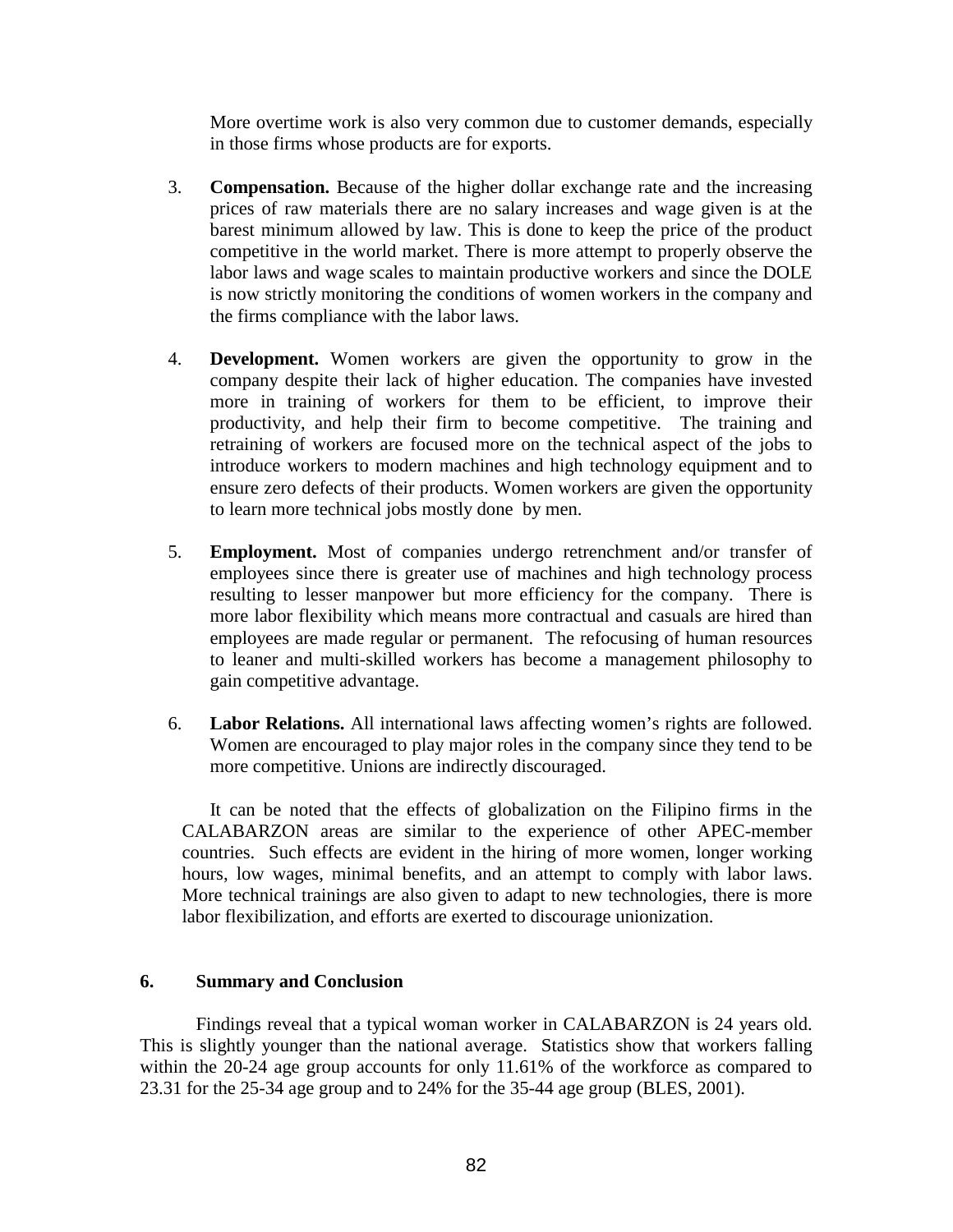CALABARZON women workers have usually reached high school, which is slightly better than the national figures. Statistics show that employed persons that have reached high school account for 34.51% of the workforce as compared to 38.72% for those who have only elementary schooling, and 23.61% for those who have at least a college education (BLES, 2001).

 Figures show that 63% of the women workers surveyed are regular employees, 6.31% are probationary, and 2838% are contractual employees. Since they are mostly regular employees, they have security of tenure. This is different from the findings of Aganon, et. al (1997).

 The typical woman worker in CALABARZON is also usually the first or second born child, Catholic, single, with an average of three (3) dependents, and an average family size of six which is similar to the national average based on NSO data. She is usually a regular rank-and-file employee (usually a production operator), and has been with the company for about two(2) years.

 Women workers in CALABARZON firms comprise about 75% of the workforce. This is similar to the percentage cited by Aganon, et. al (1997) in their study of other economic zones.

Generally, the data seem to indicate that the working conditions of women workers in CALABARZON are comparatively better than in other export processing zones previously investigated. CALABARZON women workers, at least, receive salaries that are at par with the minimum wage rate in the area. In, fact, some of them receives higher salaries than the minimum wage because of the nature of their job. This seems consistent with the finding that about a third of women workers perceive their present socio-economic condition to be better than their condition five years ago.

 In terms of recruitment and selection, results also show that majority of the women workers got employed as a walk-in applicant. It took them about 36 days before they were accepted in the company, after going through an average of four (4) screening steps which they rated as fairly easy. The most difficult stage in the recruitment process was the long waiting time for interview and release of tests results. Upon acceptance, the women workers reiterated that they were given orientation by the firm before they started working. The orientation mainly focused on company policies and the actual tasks they have to perform.

 The results illustrate that women workers perform their jobs six (6) days a week for an average of eight working hours per day. They enjoy a 54-minute lunch break and a 19-minute morning and afternoon snack breaks. Women workers are given more than 10% of their regular wage for each hour of work performed at night. The average overtime pay received by women workers is 28% of their daily regular rate. This is a little higher than the 25% premium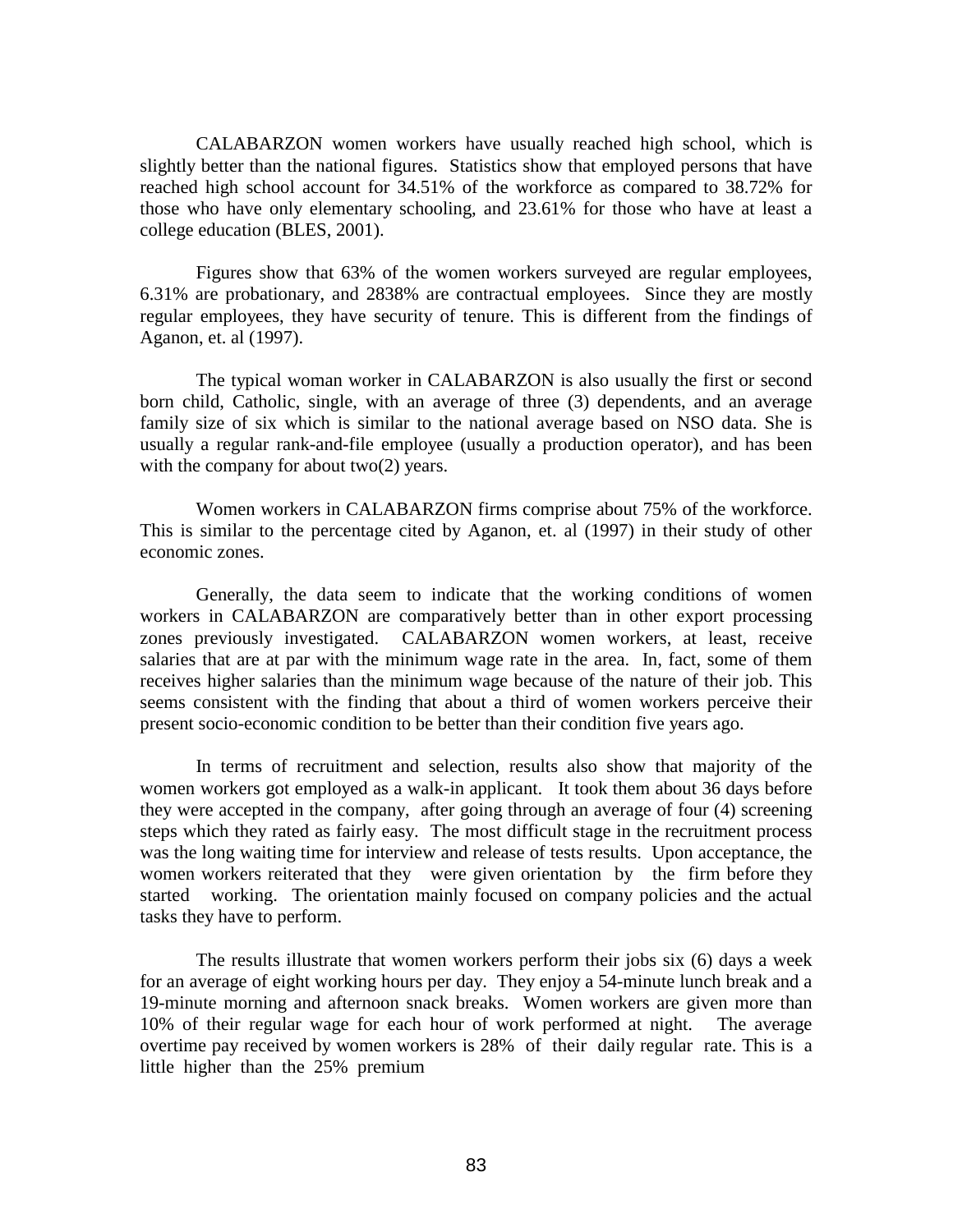required by law. On payment for rest days, the average premium pay received by women workers is 34% of their regular wage which is higher than the 30% minimum requirement of the law. On payment for working during regular holidays, the average premium is only 148% of their regular rate which is way below the law requirement which is twice the worker's regular wage. On payment for working on special holidays, women are paid an average premium of 28% of their regular wage which is again below the requirement of law which is at least 30%.

 In terms of compensation and benefits, the women workers acknowledge that they receive a monthly salary ranging from P2,000 to P12,000 per month. Those workers paid on a daily basis claim that their salaries range from P120.00 to P461.00 per day. Their average monthly salary is P5,926.79, while their average daily pay is P229.75. This remuneration is given twice a month, as confirmed by almost all, and is claimed mostly from the bank through ATM. Generally the data indicates that women workers receive basic wage which is above the minimum required in the Calabarzon area. Their average daily pay of P229.75 is higher than the nominal wage rate of P217 for the Extended Metropolitan Areas and P210 for the Growth Corridor Areas in non-agricultural sector of Southern Tagalog, as of October 2000. Assessing the adequacy of their compensation to meet the needs of their family, more than half of the women workers estimate it to be fairly adequate.

Results further show that many of the women workers are given training opportunities by their firm. These trainings come in the form of apprenticeship, on-thejob training, in-house seminars, and outside seminars. The in-house and outside seminars are mostly related to the technical aspects of their jobs in order to develop their skills and improve future performance which are necessary to become globally competitive. Those who have attended training(s) report having encountered three major problem areas, namely: (1) content; (2) methods; and (3) logistics.

Since the women workers started working in their enterprise, the majority have only been promoted once, mostly one step higher within the rank and file levels, rather than moving up to managerial level. These women said that it took them about one month to four years, or an average of two years, before they were promoted. A considerable number attests that their promotion has been based on merit as reflected in their performance evaluation. The current system of personnel promotion adopted by their companies has been assessed to be satisfactory by a majority.

Results also indicate that very few women have experienced sexual harassment and discrimination. Among these few cases perceived discriminations are related to education, civil status, gender, age, and economic status. This could be partly attributed to the predominantly female composition of the firms' workforces, as well as to the generally sound human resource practices of the firms as can be gleaned by the general compliance of the firms to government regulations and ILO standards. To maintain this favorable condition, government should continue its strict enforcement of labor standards.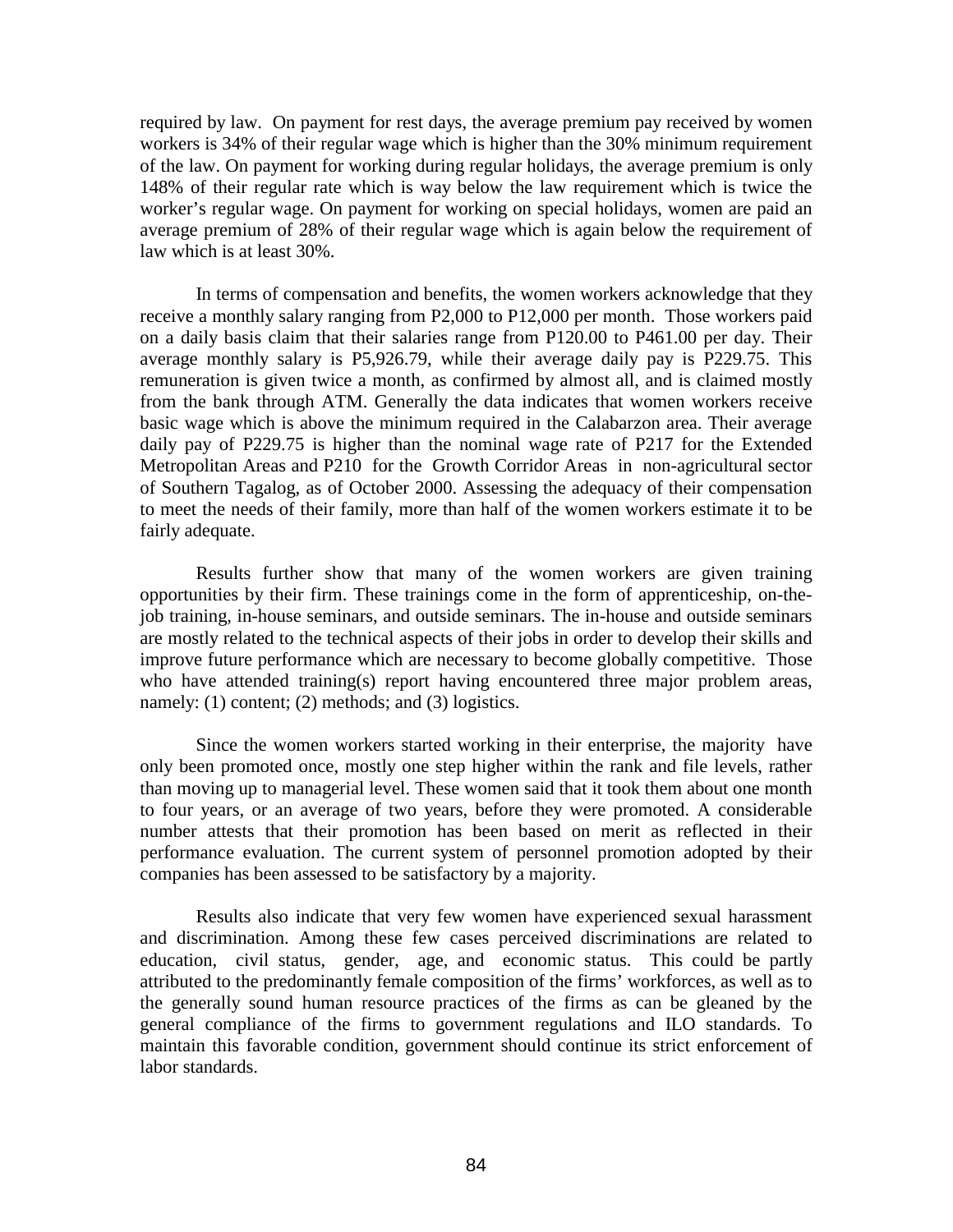However, the study also shows that there is a relatively low level of adoption of the provision for women facilities, family planning services, health, dental and occupational safety measures for the protection of women in the CALABARZON companies consistent with the findings of Aganon, et. al (1997). This is particularly true in the aspects of adult education, health programs, safety programs, and employee compensation insurance coverage. This is the reason why some women aver that they experienced fatigue due to too much work and they perceive that the work environment is not very conducive.

Moreover, women workers in the CALABARZON are more or less in the same plight as women workers in other export processing zones when it comes to unionization since only a handful of the firms in the CALABARZON are unionized. But this is better than the situation in the Mactan and Baguio Zones where there are no unions at all (Aganon, et.al.1997). These unions are mostly present in Japanese companies located in Cavite and are export-oriented, with large employment, have been existing for an average of 9.5 years, and have had an average profit last year. The data show that EPZs are havens for non-unionized firms in order to attract foreign investors. The study also reveals the very low level of women participation in the union as shown by their small membership and lack of leadership position in the union. This could be due to the fact that they find it difficult to become actively involved in trade union work due to the demands of their work, home, and family. Women consider that men should take the lead when it comes to union matters.

Likewise, it seems that there is a very low level of women workers' participation in the decision-making process affecting their rights, duties, and welfare in the firm. This low level of participation can be attributed to the limited means provided by the firms for women to be able to participate in decision-making processes. It is also possible that the management of these firms do not adhere to the philosophy of workers participation and empowerment. On the other hand, there is also the reality that the women workers do not possess the necessary leadership skills to be able to participate in the decision-making process of the company. This is consistent with the findings in previous studies (Aganon, et. al. 1997).

 On post-employment condition, analysis indicates that the number one reason for termination is serious misconduct or willfull disobedience by the women worker of the lawful orders of the employer or its representatives in connection with work. The second top-ranking reason is absence without leave (AWOL). The third-ranking reason is fraud or willful breach by the worker of the trust reposed in her by her employer or the duly authorized representative. A big percentage of the workers say that their company undertook retrenchment. The justifications forwarded are due to: (1) economic crisis; (2) company cost-cutting; (3) low profits of firm; and (4) possible closure of the company.

Only 57 out of 219 women workers opine that their economic and social lives are affected by globalization, while 162 believe that it has no effect on their lives at all.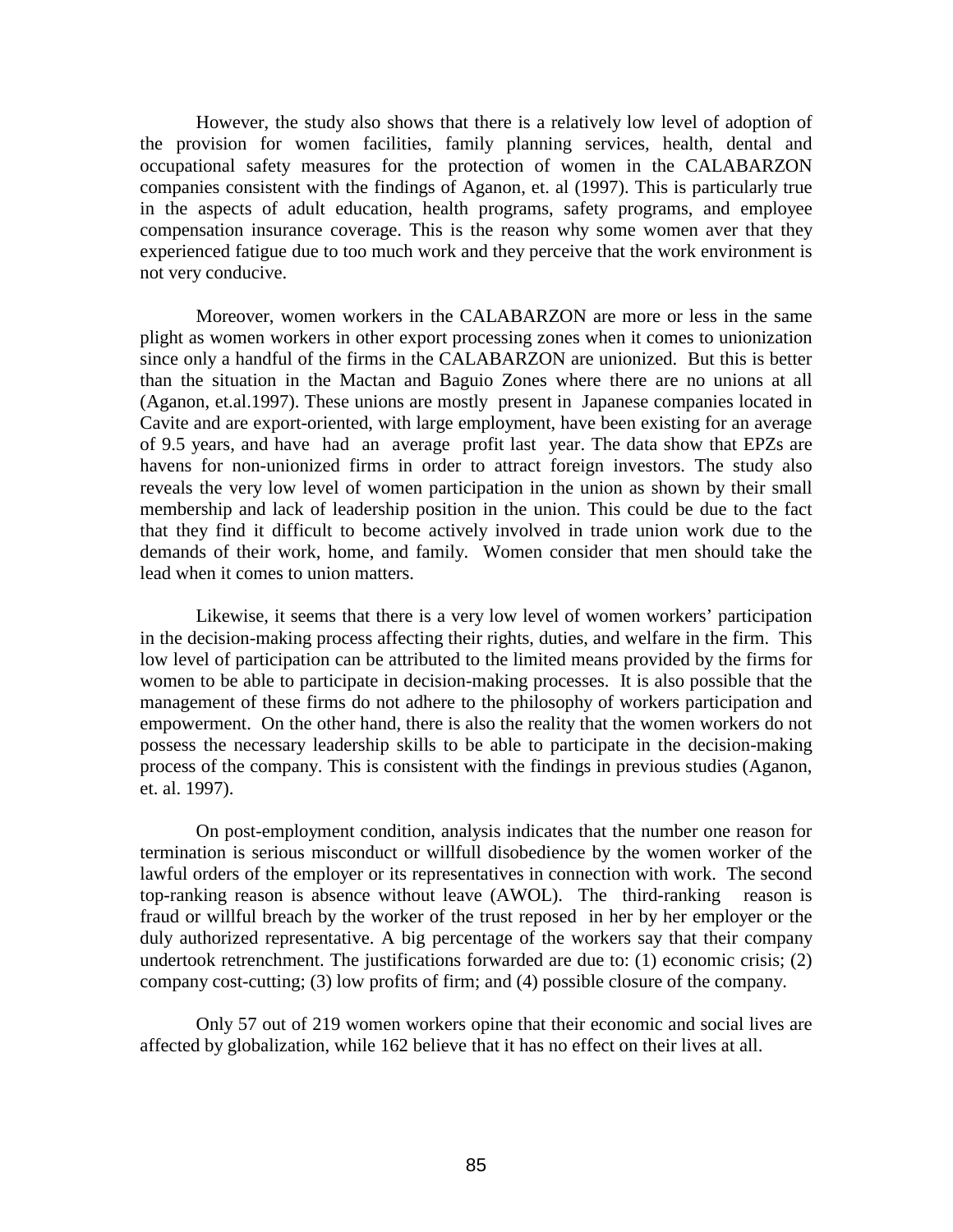Among the negative effects of globalization more frequently cited are related to: (1) conditions of work; like the need to render overtime work frequently in order to meet rush orders and deadlines for company requirements; casualization/ contractualization of workers; or difficulty in finding a regular job; (2) salary; like difficulty to have salary increases, or low salary, or inadequate salary to meet family needs and cope with changes in technology (e.g. buy cellphone and computer); (3) company's condition; like dropping sales/profit due to stiff competition which leads to stricter implementation of policies to produce quality products just to be able to face stiff foreign competition; (4) information technology,: which enables them to adapt to the use of new tools such as internet, cellphone and media networks, which not everybody could avail of, but are still part of the economy; and (5) financial difficulties; which hinder them from buying all their family needs due to increasing prices.

On the other hand, the positive effects that women workers perceive about globalization is related to conditions of work such are: (1) easier jobs because of the availability of modern equipment like computers and other high-speed/technology machines; and (2) more employment opportunities for more people because of free trade that enables many firms to operate in the Philippines.

The management representatives give an array of replies on the effect of globalization on the Filipino firms in particular. They feel that globalization has opened up opportunities for women and that women are now preferred over the men because of their attitude and capacity to learn. Because of the heavy workload which prohibits women workers from taking extended leaves, family planning services are beginning to be emphasized in the companies, while women workers received leaves wages, attempts are made by firms to observe labor laws regarding compensation.

 Women workers are also given the chance to develop their technical skills to meet the demands of their jobs through various trainings. Women are also encouraged to play major roles in the companies, although unionizing is not allowed.

 On the negative side, however, management representatives see the trend towards leaner but multi-skilled manpower base, thus the tendency to retrench and hire more contractual employees.

Overall, the findings lucidly show that globalization has made a significant change in the volume and composition of the participation of women in the economy. In particular, it has resulted in the feminization of the workforce in the export processing zones, notably in the semiconductor/electronics and garment industries. Although they are given preference by the CALABARZON employers because of their attitude, moral values, patience, and dexterity, they still have to apply and compete for jobs which are usually low-waged and low-skilled (e.g. production operator, assembly worker, encoder).

Similar to other women workers in EPZs around the world, Filipino women workers work long hours per day and even on their rest days or holidays to meet the demands of the customers of their firms, particularly in the global market. The use of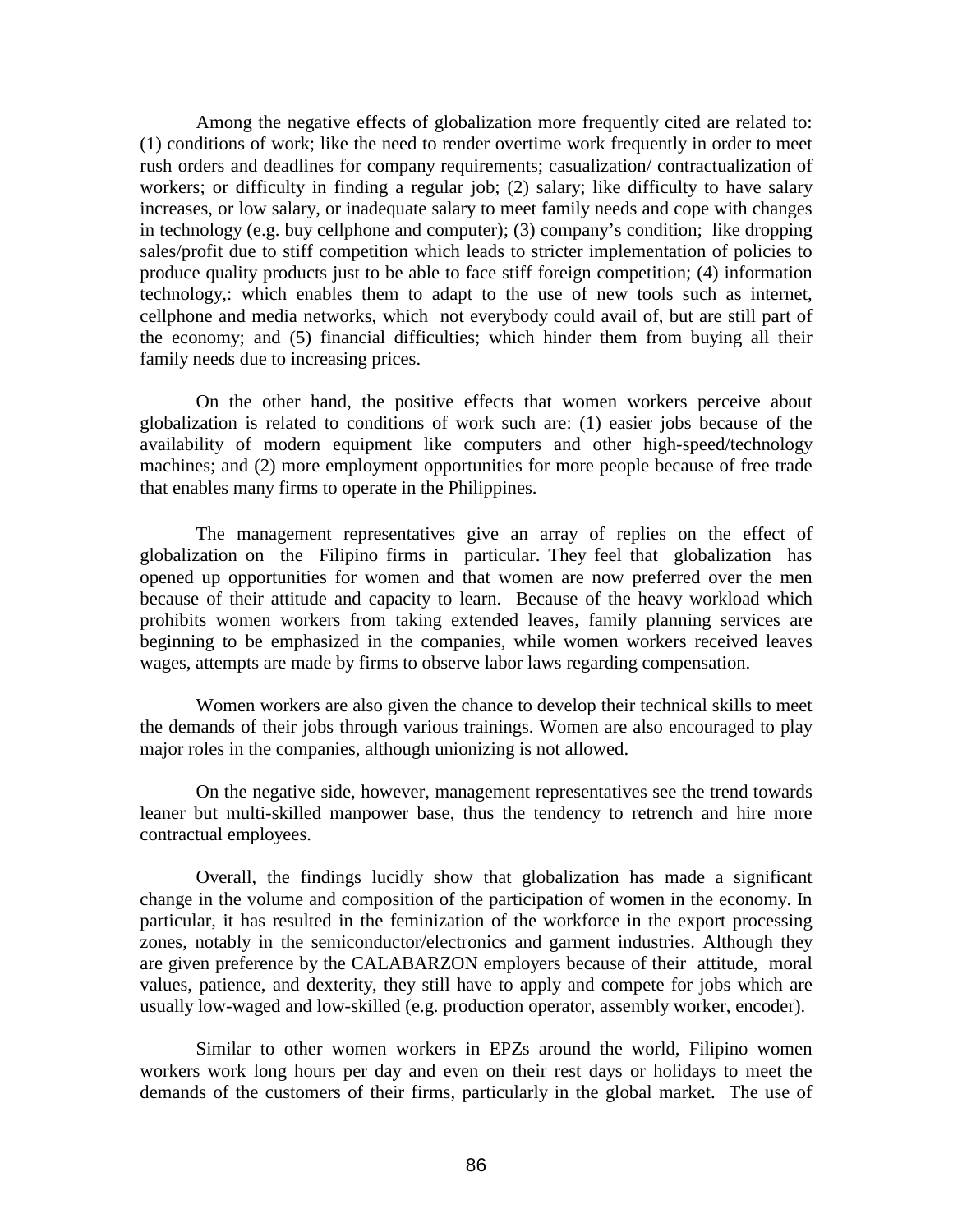high technology equipment and processes has also changed the nature of their job and the level of skills expected of them to perform the job. Women workers, therefore, have to acquire the new skills through the technical training given to them. There is even no mention of behavioral or human relations skills training to prepare them for managerial positions in their companies.

The women's socio-economic and political life has also been altered because of the long hours of work during the day and during the week and the pressure from work. Although they receive compensation for overtime work, not to mention the fringe benefits they get which adds to their family income, this has resulted in their having less time for personal concerns like pursuing their studies, enjoying longer rest periods, fulfilling family obligations like rearing of children, and participating in union or community activities. This means less time or no time alloted to be concerned with women issues and fight for womens' rights in this society which is used to a patriarchal way of life.

Generally, women workers' conditions do not differ significantly, whether they are Filipino-owned or not, and whether they are export or domestic-oriented. While the women perceive their socio-economic condition to have been the same compared to five years ago, a significant number thought that they were better off. However, there are areas that need attention, particularly the extent of unionization among the workers, and the inadequate facilities for family planning services, health, dental, and occupational safety measures.

# **7. Recommendations**

The impact of globalization clearly has important consequences for gender and equality-related policies and initiatives throughout the world. While globalization has resulted in benefits for women workers in terms of monetary benefits, there are also personal and social costs that accrue from it. Considering the contributions of women workers to firms in export processing zones, it is imperative that they share the benefits reaped by companies from globalization even as the negative effects are minimized.

In this regard, trade union and women's groups must implement the following:

- 1. Complement legislative initiatives with programs leading to equal access and empowerment in the fields of education, skills development, and employment in order to increase women's negotiating power and to facilitate the sharing of work and family responsibilities.
- 2. Lobby for structural adjustment programs that will protect womens' rights, health and well-being, and promote the harmony of the family, as well as community relations.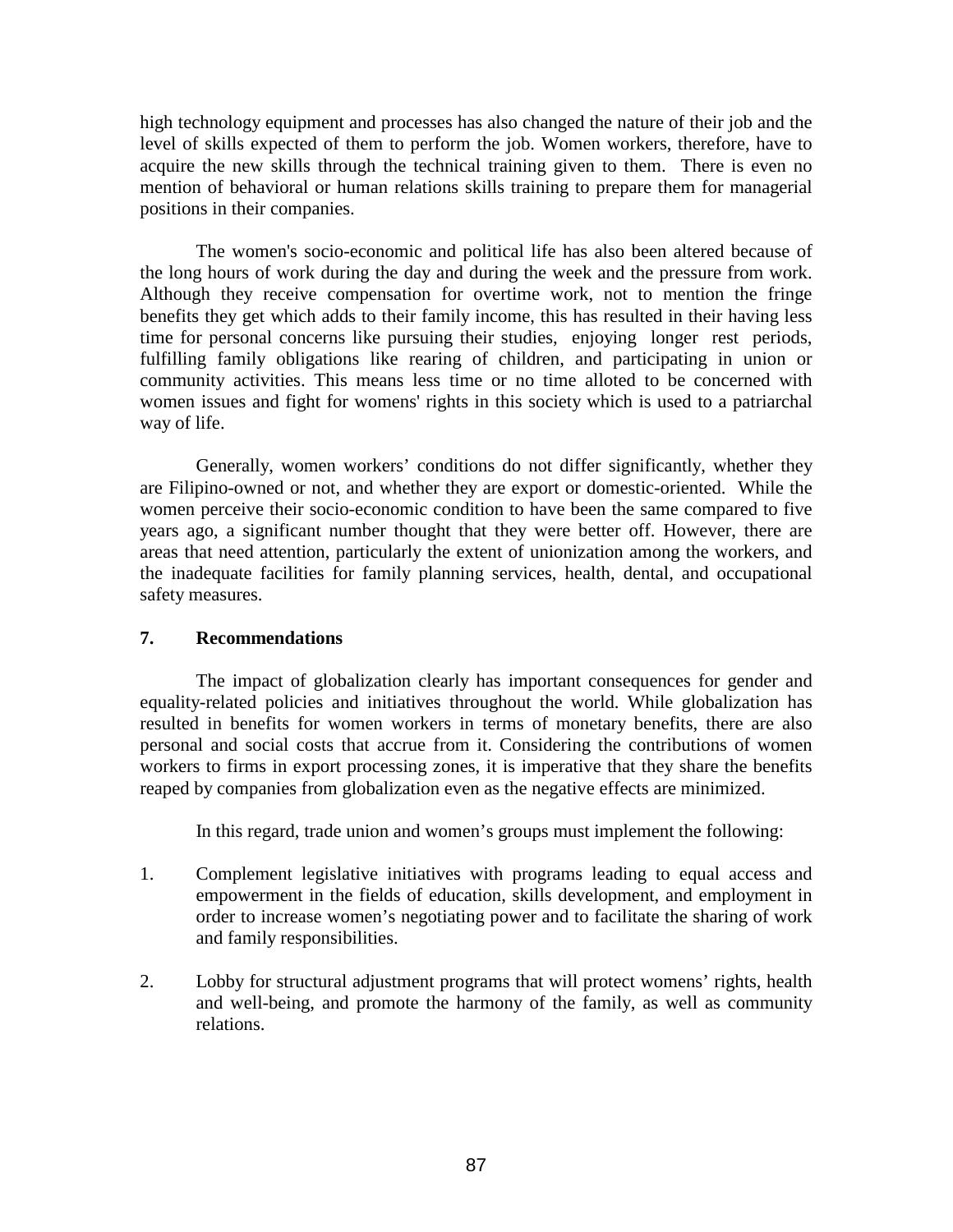3. Lobby actively for the ratification and implementation of international labor standards and national legislations which will promote equal employment opportunities and protection for women.

Firms in export processing zones could implement the following:

- 1. Develop and implement a set of core values, based on their best practices in their areas of human rights, labor standards and environmental practices, as their expression of corporate social responsibility, and thereby contribute to social stability and sustain the new global economic system.
- 2. Improve their facilities for family planning services, health, dental, and occupational safety measures.
- 3. Continue their training and development efforts, particularly in enhancing the skills of women workers to handle new technology; enhance training to include the behavioral and human relations skills.
- 4. Establish safety nets, in terms of separation pay and training, for workers that might be affected by restructuring efforts meant to improve their efficiency levels.
- 5. Encourage the establishment of works councils and participation programs to provide a venue for workers to contribute their ideas to improve business productivity.
- 6. Work collectively as an industry (through business associations) to ensure the consistent implementation of ILO standards across firms.

 The positive impact of globalization can also be felt if at the APEC level, policymakers in the different countries will do the following:

- 1. *Promote better education and technical training for women.* Efforts must be exerted to improve the quality of education by giving emphasis to basic knowledge and technical skills needed by the industries to fill better paying jobs. Corollarily, technical training can either be provided to more women workers by TESDA, CHED and other private organizations which can supplement technical training not offered in schools but needed by industry.
- 2. *Review and revise the objectives for setting up EPZs.* Although EPZs are part of the means to enable globalization to create more work and increase competition, firms in these economic zones must be socially responsible by implementing the laws that afford protection to all workers, particularly women.
- 3. *Promote the concept of social partnership.* Employer representatives and labor representatives should work together towards the goal of global competitiveness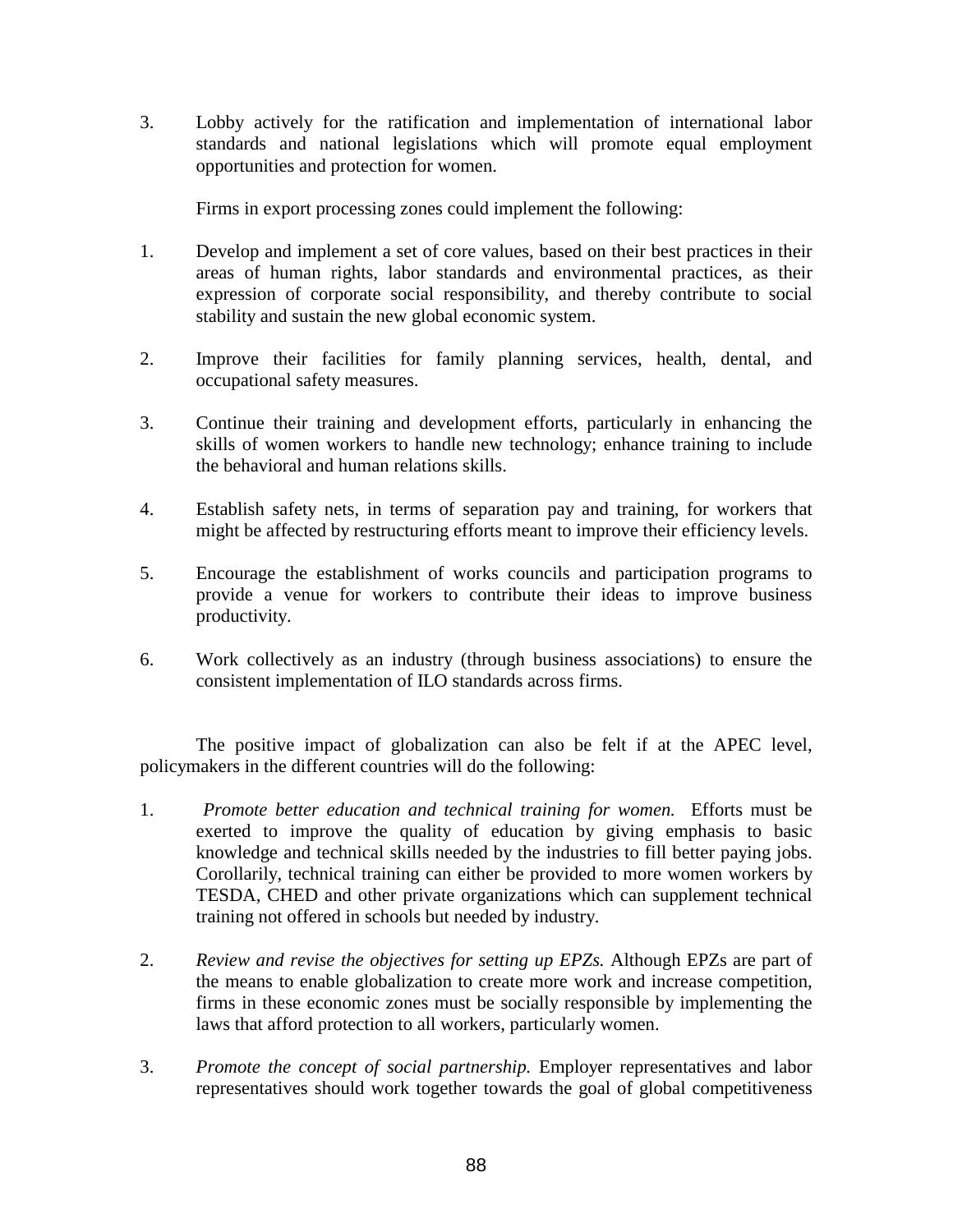tempered with genuine concern for the protection of rights and promotion of the welfare of workers. This could be done by passing laws encouraging the creation of labor management councils or works councils even in the absence of labor unions.

 It is not enough to create and implement the right policies. Policymakers must communicate the promise of globalization better and make clear the Philippines' stake in being a member of APEC and the role that each sector must play to achieve success. At this crucial time of our history, the policymakers must be able to bring together and consolidate civil society, local communities, NGOs, trade unions, the private sector, the church, and the poor themselves to be partners in the development of our country on the framework that globalization and trade expansion are good for growth.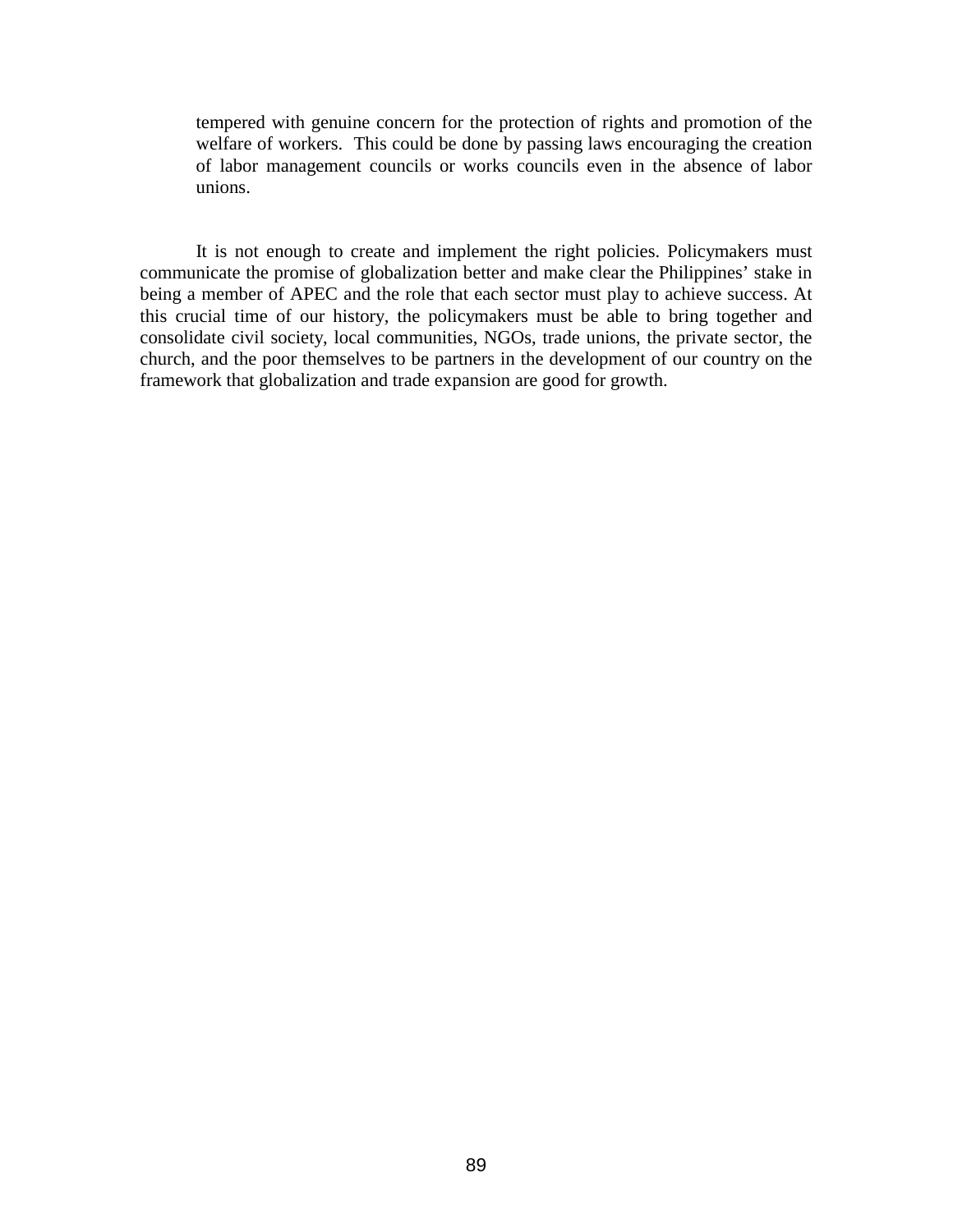## **GLOSSARY OF TERMS**

*Adequacy of salary and benefits* refers to the perception of women workers on the adequacy of compensation, incentives, monetary and non-monetary benefits provided to them by their present employers. It is measured based on a 5-point Likert rating scale ranging from Very Inadequate to More Than Adequate. This scale is represented as: 5 – More than Adequate,  $4 -$ Adequate,  $3 -$  Fairly Adequate,  $2 -$  Inadequate, and  $1 -$  Very Inadequate.

*CALABARZON* is the acronym of five provinces south and east of Metro Manila, namely: (1) Cavite; (2) Laguna; (3) Batangas; (4) Rizal; and (5) Quezon. (Refer to Table 2 for the CALABARZON general profile). These are among the growth centers selected as the major areas for industrialization in the Philippines.

*Deductions* refer to the items regularly subtracted from the wages of the employees which can include one or more of the following (1) SSS deductions, (2) SSS loans, (3) Company insurance, (4) Pag-ibig Premium, (4) Pag-Ibig loan, (5) Medicare, and (6) Tax.

*Development* refers to the practices of the company related with the increase in skills through training that is necessary for proper job performance.

*Difficulty of applying in the firm* refers to the degree of difficulty or ease in going through the period of application to the firm where one is presently employed. The degree of difficulty is measured through a Likert rating scale between Very Difficult to Very Easy. This scale is represented as:  $5 -$  Very Easy,  $4 -$  Easy,  $3 -$  Fairly Easy,  $2 -$ Difficult, and 1 – Very Difficult.

*EPZs or Export Processing Zones*, according to ILO are "industrial zones with special incentives to attract foreign investment, in which imported materials undergo some degree of processing before being exported again." In some countries, EPZs are indistinguishable from organized, modern business complexes. But in many others they take the form of ring-fenced enclaves of industrial monoculture. No matter what form EPZs take, the free trade, foreign-investment and export-driven ethos of the modern economy has transformed them into "vehicles of globalization."

*Forms of Payment* refer to payment of wages classified either in the form of: (1) cash, (2) check , or through (3) automated teller machines.

*Globalization* as defined by Rosenau (1997), is the transformation of practices and norms that is changing humankind's preoccupation with territoriality and the traditional arrangements of the state system. It encompasses pervasive complexities and contradictions that have the potential both to enlarge and to degrade our humanity.

*Health, Dental and Occupational Safety* refers to the medical and dental services as indicated in the labor code such as: (1) First Aid Treatment, (2) Emergency Medical  $\&$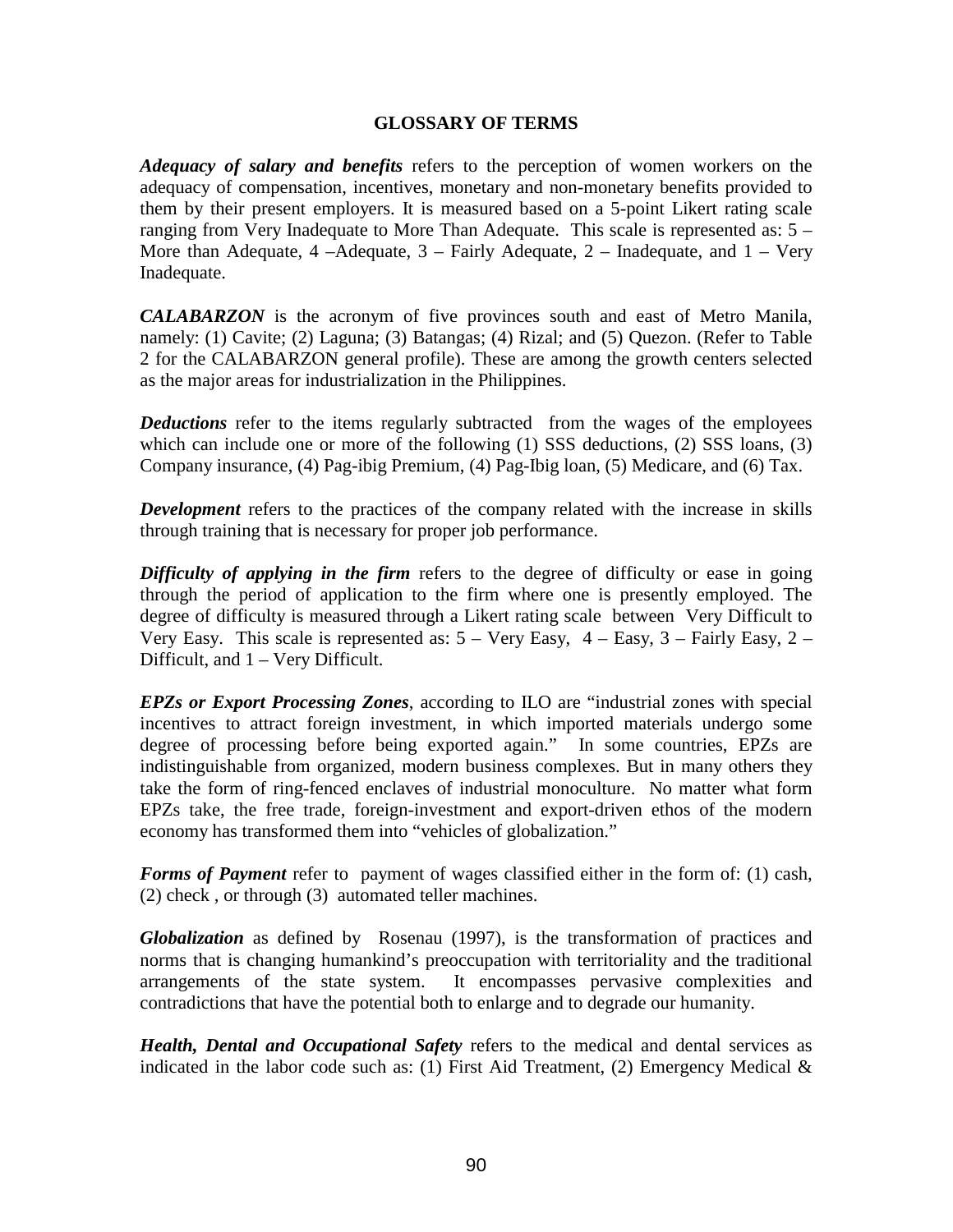Dental Services, and (3) Health Program. It also includes Occupational Health & Safety Programs, Employees Compensation & State Insurance, Medicare and Adult Education.

*Labor Relations* refer to the relationship between the company's management and employees as indicated through the practices of self-organization or unionization, Collective Bargaining, Discipline and Grievance procedures.

**Level of Profitability** identifies the financial condition of the company as indicated by the management representative in terms of its profit last year (1999), either as: (1) Loss, (2) Breakeven, (3) Low Profit, (4) Average Profit, (5) High Profit.

*Location of Company* refers to the geographical location of the company, in terms of province, whether Laguna, Cavite or Batangas, where the women worker respondent is presently employed.

*Nature of Business* refers to whether the main activity the company is export-oriented , domestic-oriented or both.

*Other fringe benefits* refer to benefits provided by the company other than the benefits mandated by law which includes one or more of the following (1) Rice subsidy, (2) Bonus, (3) Uniform, (4) Car Loan, (5) Housing Loan, (6) Transportation Allowance, (7) Medical allowance, (8) Meal allowance, and (9) Hospitalization.

*PEZA or Philippine Economic Zone Authority* is a government corporation under a director general. The PEZA's mission is to contribute to the national effort of accelerating employment generation through the different export processing zones in the countryside.

*Place of payment* refers to the place where wages are usually paid or distributed by the company which could either be (1) bank, or (2) company cashier's office.

**Post Employment** refers to practices of the company related to the termination of employment, retirement from service, and security of tenure of existing employees.

**Recruitment and Selection** refers to the practices of the company in the procurement of the proper kind and number of personnel necessary to accomplish organizational goals. These practices translate to steps which women workers go through in the process of application. It may include one or more of the following: (1) Initial interview, (2) Filling up of application form, (3) Reference checking, (4) IQ Tests, (5) Practical skills test, (6) Psychological tests, (7) In-depth interviews, and (8) Physical examination.

**Size of Employment** refers to the grouping of companies based on its present number of employees. They are grouped as: small (less than 20 employees), medium (20 to 99 employees), and large (100 or more employees).

*Socio-economic condition* refers to the present economic and social status of women workers compared to their status five years ago using the Likert rating scale which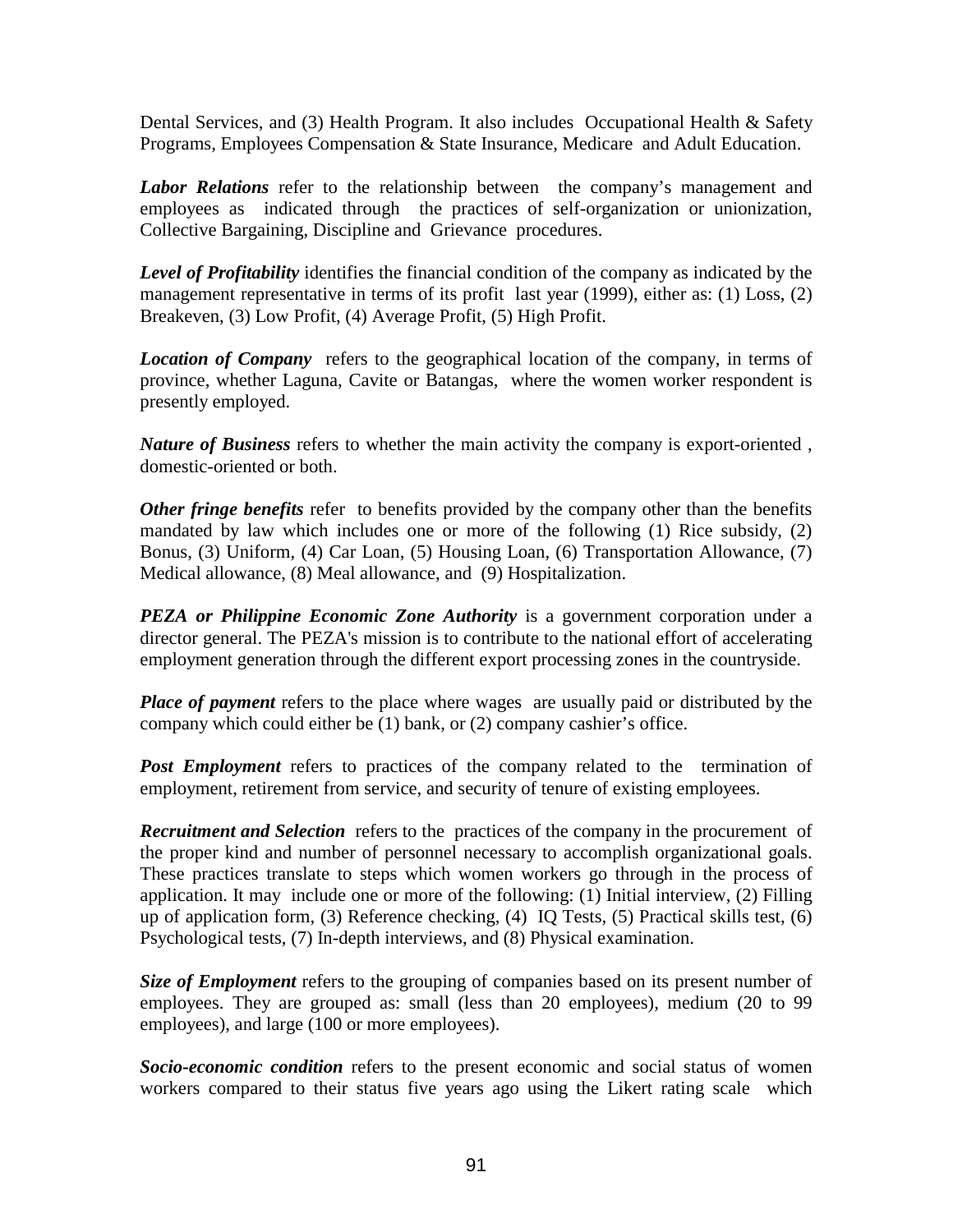ranged from Very Difficult to Much Better. This scale is represented as: 5 – Much better, 4 – Better, 3 – Same, 2 – Difficult, and 1 – Very Difficult.

*Special Working Conditions for Women* refer to provisions indicated in the Labor Code pertaining to employment of women which includes the following (1) (1) Nightwork prohibition, (2) Facilities for women such as special seats , separate toilets, and nursery in the workplace (3) Maternity Leave benefits , (4) Family Planning Services, (5) Discrimination Prohibition, and (6) Stipulation Against Marriage or conditional employment based on marital status.

*Training Program* refers to the practices of the firm where women workers are employed, in relation to the acquisition and enhancement of knowledge, attitude, skills, and habits necessary to perform one's job.

*Time of payment* refers to the time or period when wages are usually paid which could either be: (1) daily, (2) weekly, or (3) twice a month.

**Type of company** refers to the presence of labor union in the company whether the company is unionized or non-unionized

**Type of Ownership** refers to the grouping of the companies based on citizenship of majority owner. The major groups are classified into Filipino/Domestic-owned companies and Foreign-owned companies. Filipino/Domestic owned companies are further subdivided into Filipino and Filipino-Chinese subgroups. Foreign-owned companies are further subdivided into Chinese, Japanese, Taiwanese, Korean and other nationalities that includes American, Malaysian, and British.

*Wages* refer to the "remuneration or earnings, however designated, capable of being expressed in terms of money, whether fixed or ascertained on a time, task, piece, or commission basis, or other method of calculating the same, which is payable by an employer to an employee under a written or unwritten contract of employment for work done or to be done" as claimed by the women worker expressed in terms of pesos.

*Working conditions* refer to the situation of women workers in the company they are employed based on the following:

- 3.1 Hours of work 3.5 Holidays
- 
- 3.2 Meal Period 3.6 Overtime Work
- 
- 3.3 Night Shift Differential 3.7 Other Leaves
	-
- 3.4 Weekly Rest Period

*Years of Existence* refers to the length of time the company has been operating in the Philippines. The length of time is based on the range of years classified as: (1) One to Five Years, (2) Six to Ten years, (3) Eleven to Fifteen Years, and (4) More than Fifteen Years.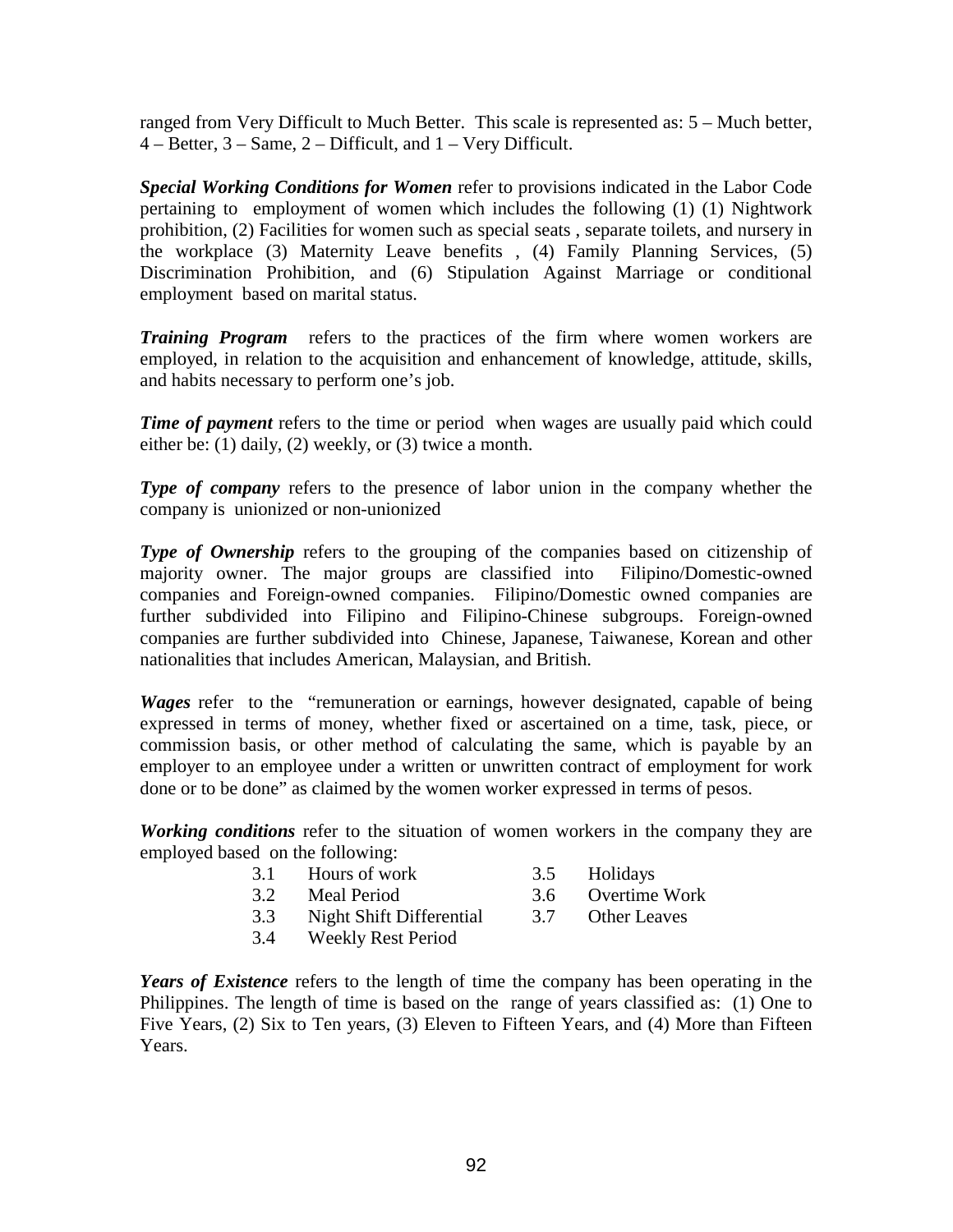# **REFERENCES**

- Aganon, M. (1999). "Women workers and unions in the formal sector: Adjusting to the crisis." Carrying the burden of the world UP CIDS: Q.C. pp. 69-83.
- Bureau of Labor and Employment Statistics (BLES). (First Quarter 2001). Current labor statistics. DOLE: Intramuros, Manila.
- Carr, M. (1998). Gender implications of globalization (with specific reference to the Asean financial crisis). CIDA, Ottawa, http://www/unifem.undp.org) pap- cida.htm
- Dawkins, K. (1999). The global economy-A bad deal for women. <http://www.converge.org.nz/pirm/bad-deal.htm>
- Dau-Schmidt K. (2000). Dividing the Surplus: Will globalization give women a larger or smaller share of the benefits of cooperative production? http://www.law.indiana. edu./glsj/vol14/no1/daupgp.html. (October 18, 2000)
- Edralin, D. (1998). Human resource management practices of small, medium and large enterprises in Metro Manila. Manila: DLSU Press

\_\_\_\_\_\_\_\_\_ (1999). Issues in Human Resources Management and Approaches to their resolution. Manila: PHILEXPORT-TAPS.

\_\_\_\_\_\_\_\_\_\_ (2000). Factors influencing the observance of the core ILO Labor Standards by manufacturing companies. Manila:Philippine APEC Study Center Network.

Foz, V. (ed). (1999). The labor code. Philippine Law Gazette.

- Francisco, G. (1999). Background paper for AGRA-EAST workshop on women and globalization of the economy: Gendered impact on East/Southeast Asia. DAWN-Southest Asia. <http://www.cc.utexas.edu./students/iig/sseasia.htm>
- Fuestes, A. and Ehrenreich, B. (1981). Women in global factory. Boston: South End Press.
- Go, M. (2001). Ecozone investments soar 101% in 2000. *The Philippine Star,* 17,20.January 3, 2001.
- Grossholtz, J. (199). Globalization and women economic and sexual violence. <http://www.mtholyoke.edu/courses/jgrossho/archives/jean-women.html/>
- Hartigan, P. (1997). The impact of globalization on women's lives and women's health. Women's health and emerging issues conference. USA.
- Henderson, C. Globalization Part 2. [http://www.apmforum.com/columuns/orientseas14.htm.](http://www.apmforum.com/columuns/orientseas14.htm) (October 18, 2000)
- ICFTU. (1999). World union report condems Philippine consistent record of trade union violations. ICFTU On line[.press@icftu.org](mailto:press@icftu.org)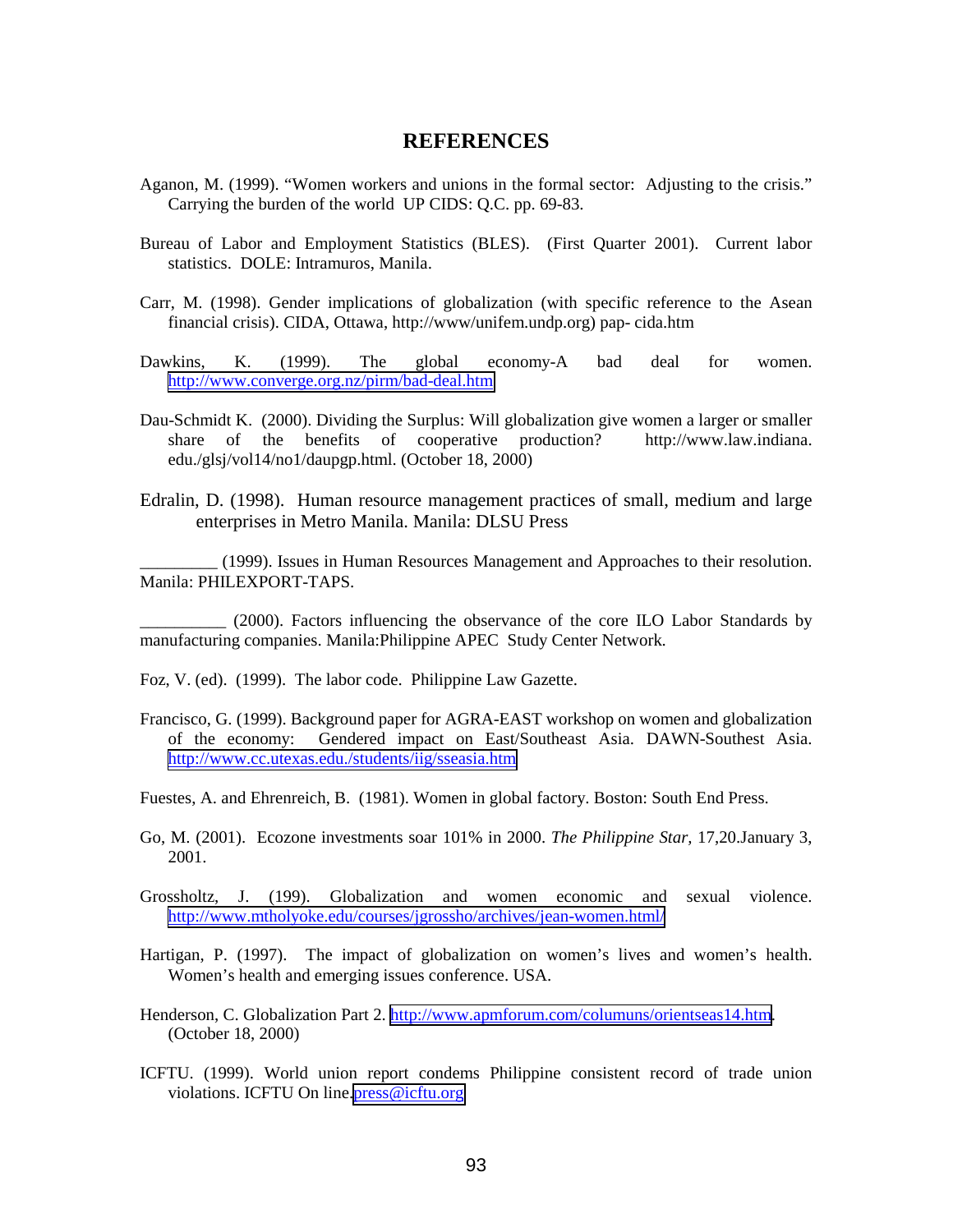Illo, J.F. (1999). "Gender and markets: A framework for analyzing the effects of the economic crisis on women." Carrying the burden of the world. UP CIDS. Q.C. pp. 5-6.

International Labour Organization. Labour market trends and globalization's impact on them. htpp://www.itcilo.it/english/actrav/telearn/global/ilo/seura/mains.htm. (January 13, 2001)

- International Labor Organization (1999). Gender! A partnership of equals-Gender Equality. ILO Report 1999.<http://ilo.org/public/english/bureau/gender/beijing5/contribu/briefing/.htm>. (June 28, 2001)
- Kohl, J. Wanted; Recruitment advertising that doesn't discriminate personnel. 66 (2), 18-26.
- Mears, R. (1995). The impact of globalization on women and work in the Americas. Inter-American Bar Association Conference XXXII. Quito, Ecuador.
- Palacious, M. (1996). Globalization of poverty and Its impact on women. <http://www.igc.org/epica/globaliz.htm>
- Philippine Daily Inquirer (1999). ILO Report: Globalization, commercial circuits shifting employment among women. November, pp.C9-C11.

Philippine Economic Zone Authority. Investment by nationality classification. [http://www.netasia.net/users/prs/Jetrp-HP/5.htm.](http://www.netasia.net/users/prs/Jetrp-HP/5.htm) (January 13, 2001)

Philippine Economic Zone Authority. Special economics zones in the Philippines. htpp://www.itcilo.it/English/actrav/telearn/global/ilo/frame/epzppi.htm. (January 13, 2001).

- Philippine Economic Zone Authority. Laguna-An industrial Base. [http://www.cip2.com/Bizoppt/Bizoptt.htm.](http://www.cip2.com/Bizoppt/Bizoptt.htm) (January 13, 2001)
- Project Calabarzon. (1991) JICA Master Plan.
- Peña, F.V. (1999). Industrialization of Calaborzon: Evolution and prospects. The *Journal of Business*. 1(2), 18-26.
- Rich in Human Resources. htpp://www.cip2.com/Labour/Labour.htm. (January 13, 2001).
- Rosenau, J.n (1997. The complexities and contradictions of globalization. *Current History,* 96 (613), pp. 360-364.
- The Preamble Center for Public Policy (1997). Globalization, the multilateral agreement on investments, and the increasing economic marginalization of women. Washington, D.C. www.rtk.net/preamble
- Tujan Jr. A. (1998). Globalization and labor: The Philippine Cas. Institute of political economy. Manila pp.3-20.
- WEDO. (1998). Global survey finds progress on women's rights and equality compromised by economic globalization. <http://www.wedo.rog/monitor/mapping.htm>